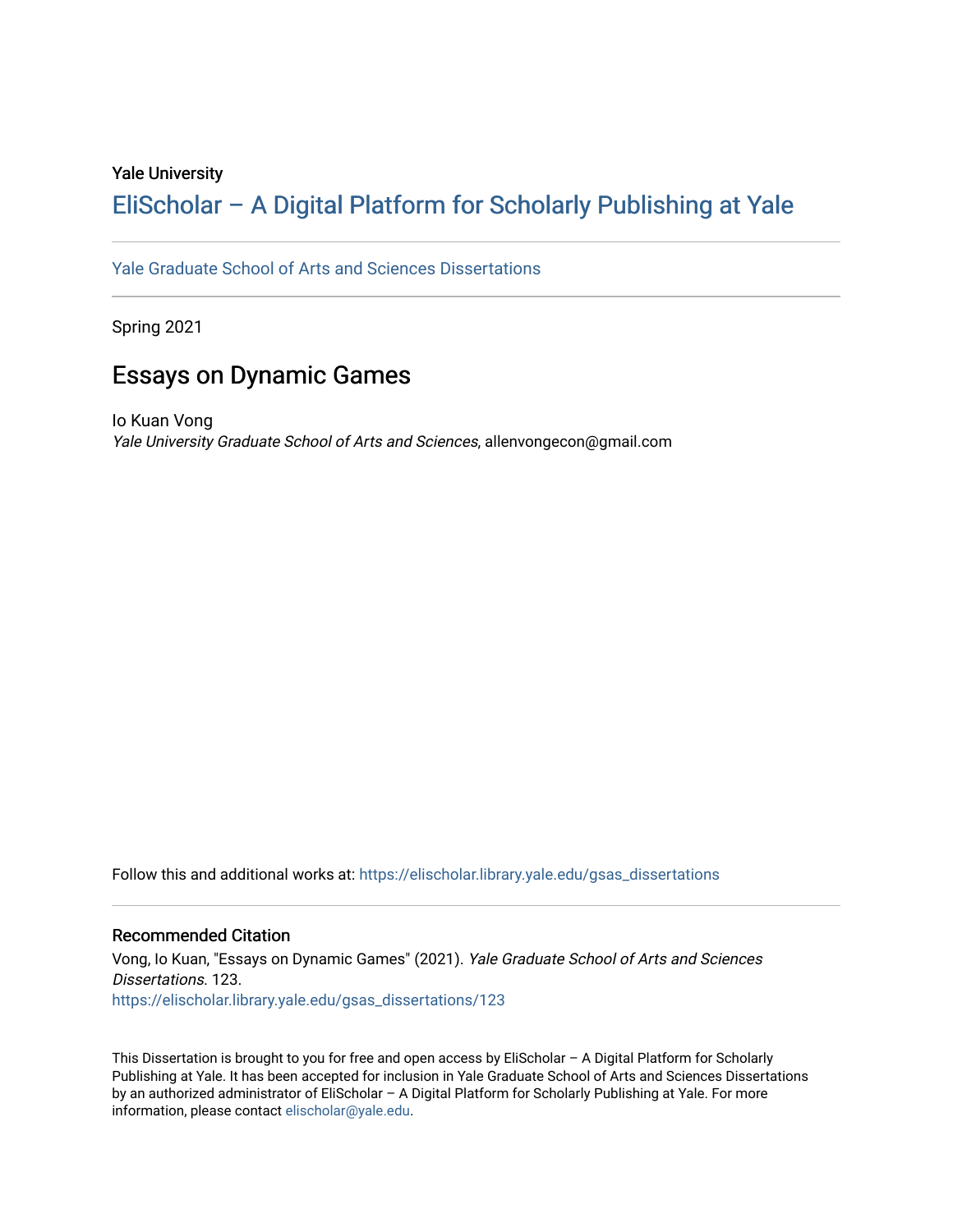### Abstract

#### Essays on Dynamic Games

### Io Kuan Vong

### 2021

This dissertation examines several economic questions related to dynamic incentives. In the first chapter, I study a dynamic game in which an expert advises a sequence of principals on their actions to match a hidden, randomly evolving state. The expert privately knows her competence. The principals learn about the state and the expert's competence from past advice and past action outcomes, both publicly observable. I find that the equilibrium can feature a "crisis of expertise," in which principals dismiss a competent expert's correct advice, and rely only on public information. Notably, the crisis happens precisely when the quality of public information is low, and thus when the competent expert's knowledge is much needed. Finally, I discuss policy implications for alleviating the crisis.

In the second chapter, I study the design of certification schemes for a firm who faces a sequence of consumers confronted with adverse selection and dynamic moral hazard problems. I show that a certifier extracts the full net market surplus and maximizes social welfare by using a low-standard, honors certification scheme: at each time, a firm who signed up for certification is either "certified" or "certified with honors;" moreover, an inept firm is always certified. I relate my findings to common concerns about the ability of such certification schemes to alleviate information asymmetries, despite the prevalence of these schemes in practice.

In the third chapter, I consider the strategic manipulation problem in multistage tournaments. In each stage, players are sorted into groups in which they play pairwise matches against each other. The match results induce a ranking over players in each group, and higher ranked players qualify to the next stage. Players prefer qualifying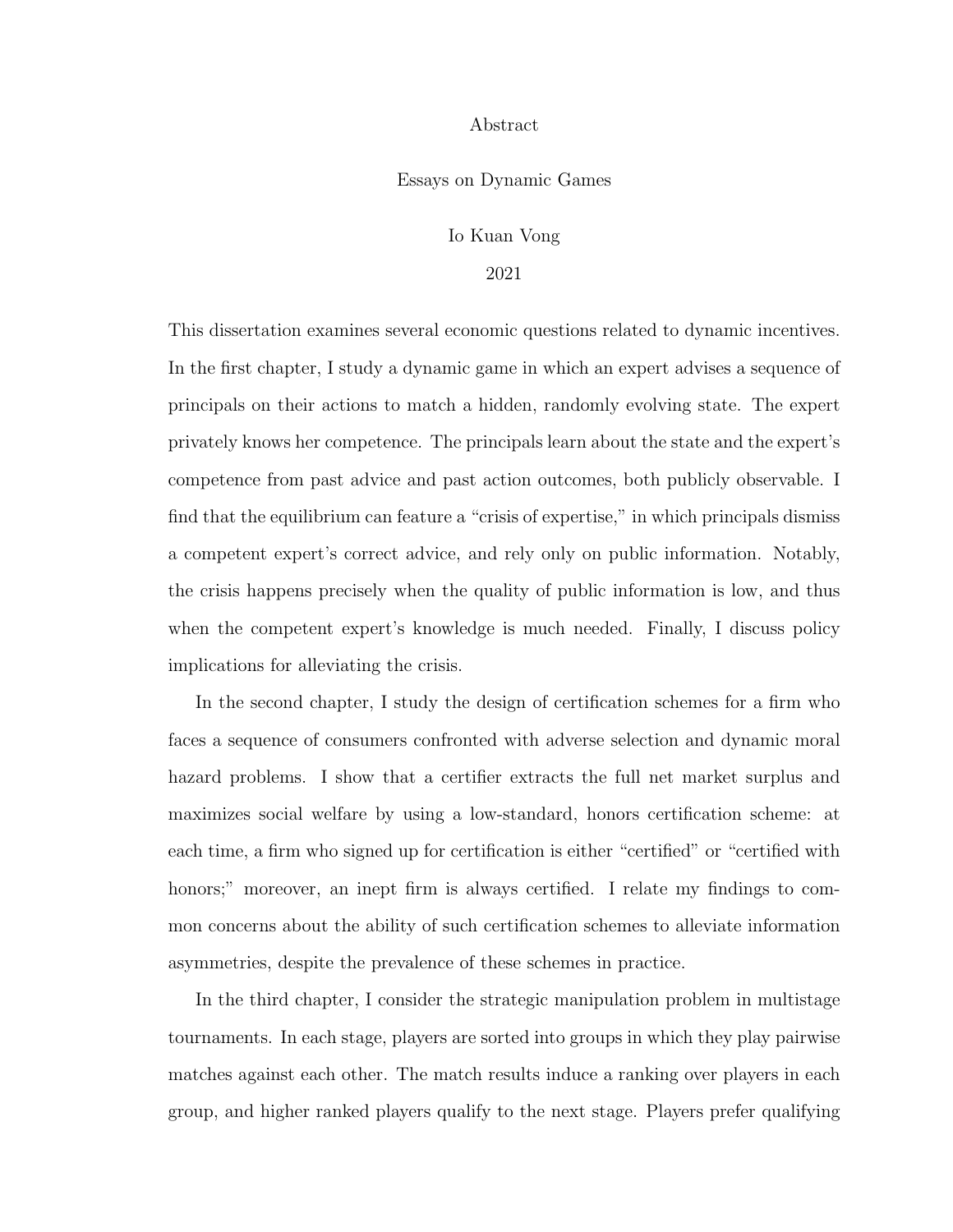to higher stages. In this setting, a player may potentially profit by exerting zero effort in some matches even when effort exertion is costless. Since such behavior manipulates the tournament, it is desired that full effort exertion is an equilibrium and any equilibrium ranking of qualifying players is immune to manipulation. To this end, I show that it is both necessary and sufficient to allow only the top-ranked player to qualify from each group. Otherwise, rankings can become a noisy indicator of players' strengths, while effort cost and heterogeneous prize spread can be of little relevance to players' effort choices.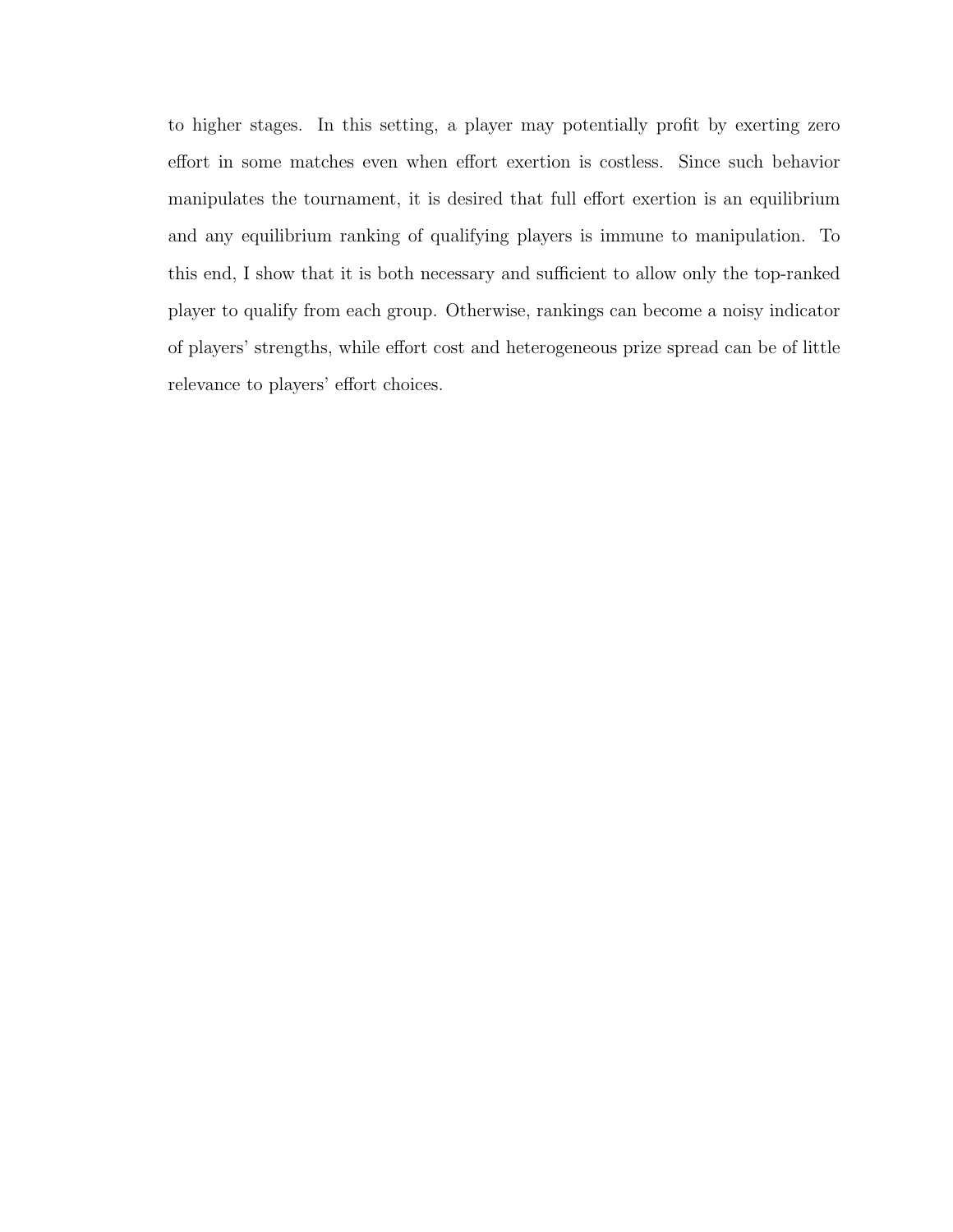Essays on Dynamic Games

A Dissertation Presented to the Faculty of the Graduate School of Yale University in Candidacy for the Degree of Doctor of Philosophy

> by Io Kuan Vong

Dissertation Director: Johannes Hörner and Larry Samuelson

June 2021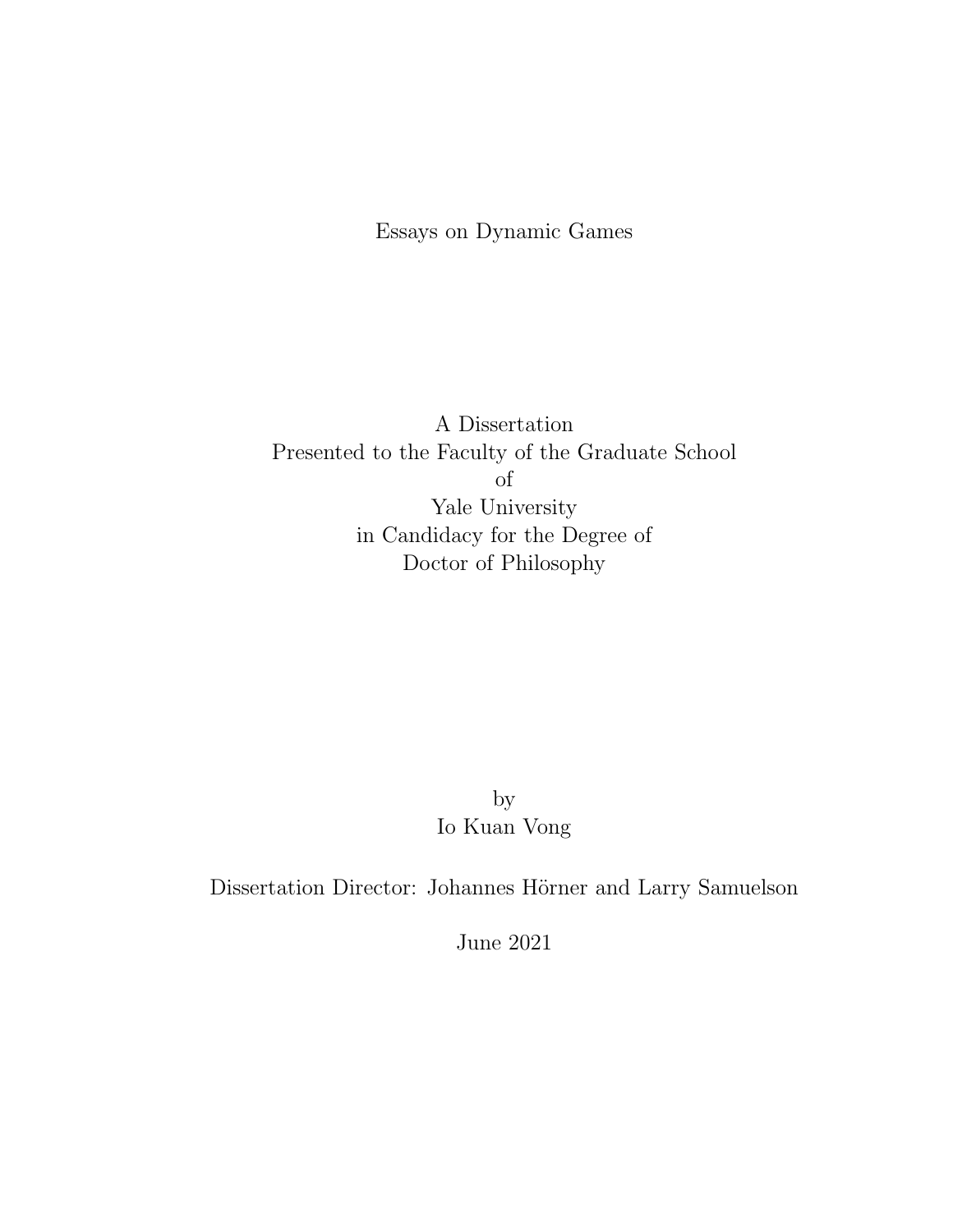Copyright  $\copyright$  2021 by Io Kuan Vong All rights reserved.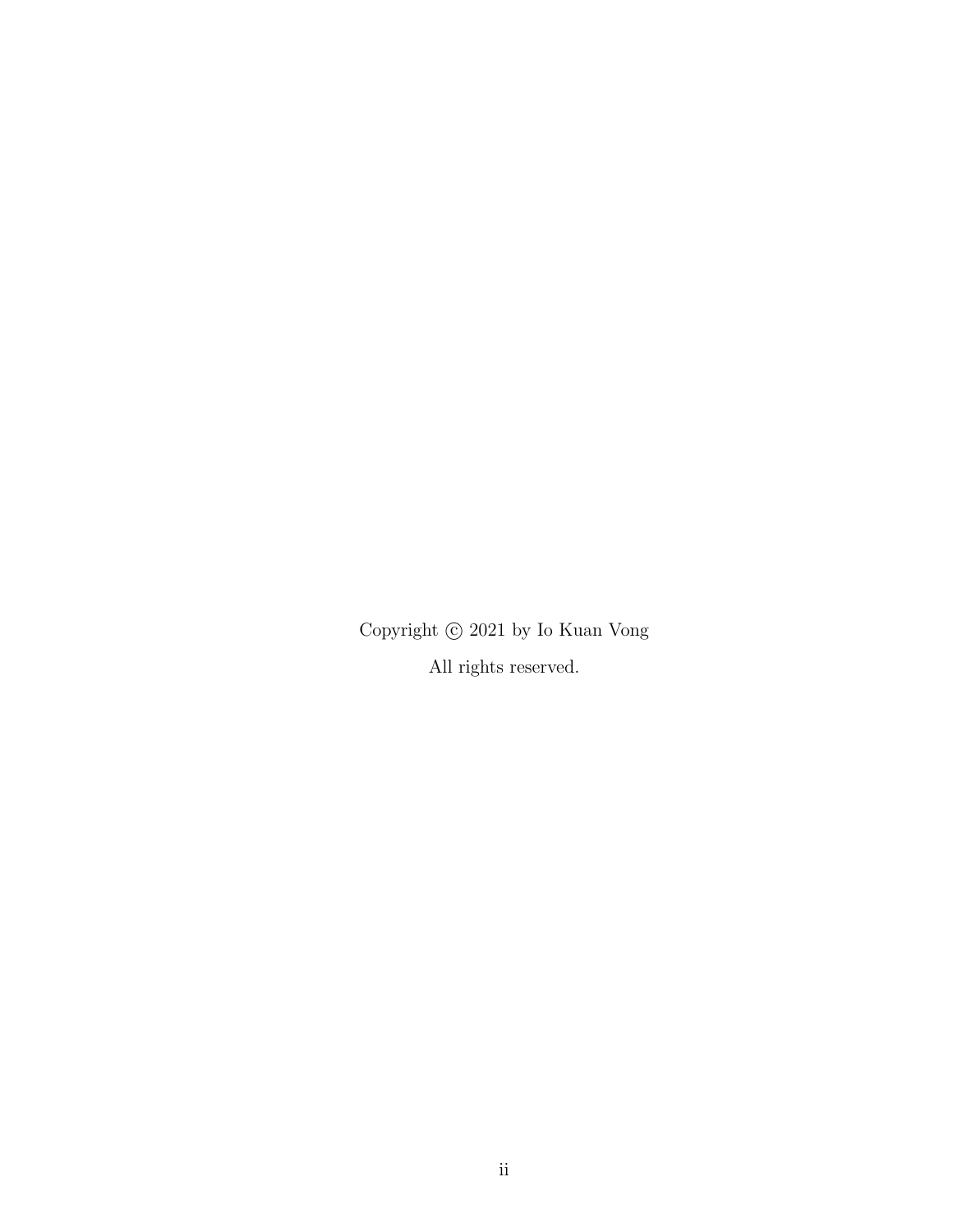# **Contents**

| Acknowledgements |                         |       |                                                                           |              |  |  |  |  |  |  |  |
|------------------|-------------------------|-------|---------------------------------------------------------------------------|--------------|--|--|--|--|--|--|--|
| $\mathbf 1$      | The Crisis of Expertise |       |                                                                           |              |  |  |  |  |  |  |  |
|                  | 1.1                     |       |                                                                           | $\mathbf{1}$ |  |  |  |  |  |  |  |
|                  | 1.2                     |       |                                                                           | 8            |  |  |  |  |  |  |  |
|                  | 1.3                     |       |                                                                           | 13           |  |  |  |  |  |  |  |
|                  |                         | 1.3.1 |                                                                           | 13           |  |  |  |  |  |  |  |
|                  |                         | 1.3.2 |                                                                           | 18           |  |  |  |  |  |  |  |
|                  | 1.4                     |       |                                                                           | 22           |  |  |  |  |  |  |  |
|                  |                         | 1.4.1 | Value of Informed Experts and Long-run Predictions                        | 22           |  |  |  |  |  |  |  |
|                  |                         | 1.4.2 | The Implications of Public Information $\ldots \ldots \ldots \ldots$      | 25           |  |  |  |  |  |  |  |
|                  |                         | 1.4.3 | The Case for Public Information                                           | 27           |  |  |  |  |  |  |  |
|                  | 1.5                     |       |                                                                           | 30           |  |  |  |  |  |  |  |
|                  | 1.6                     |       | Appendix A: Proofs                                                        | 33           |  |  |  |  |  |  |  |
|                  |                         | 1.6.1 |                                                                           | 33           |  |  |  |  |  |  |  |
|                  |                         | 1.6.2 |                                                                           | 35           |  |  |  |  |  |  |  |
|                  |                         | 1.6.3 |                                                                           | 36           |  |  |  |  |  |  |  |
|                  |                         | 1.6.4 | Proof of Corollary $1.2 \ldots \ldots \ldots \ldots \ldots \ldots \ldots$ | 36           |  |  |  |  |  |  |  |
|                  |                         | 1.6.5 |                                                                           | 36           |  |  |  |  |  |  |  |
|                  |                         | 1.6.6 |                                                                           | 36           |  |  |  |  |  |  |  |
|                  |                         | 1.6.7 |                                                                           | 37           |  |  |  |  |  |  |  |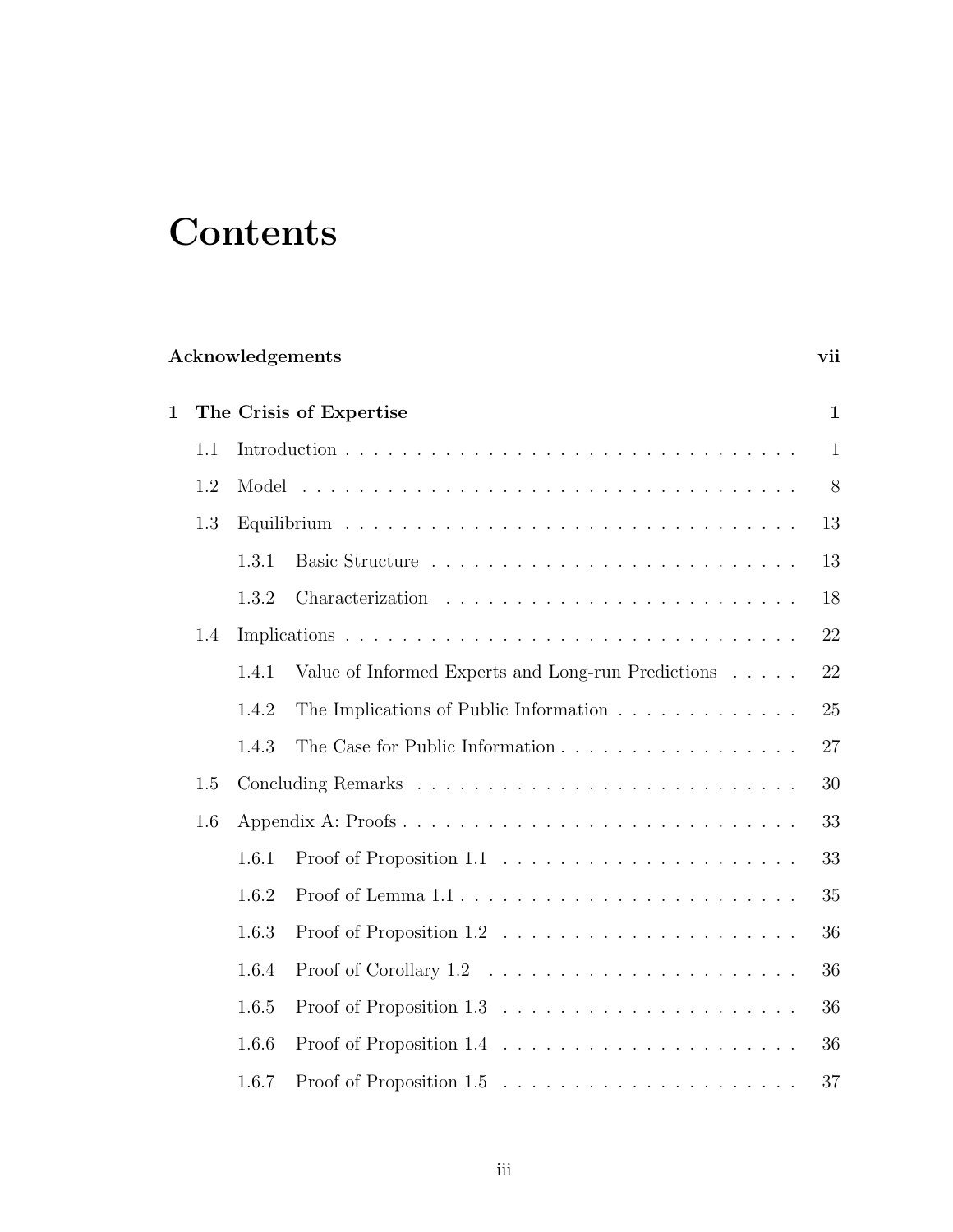|          |     | 1.6.8 |                                                                                   | 38     |
|----------|-----|-------|-----------------------------------------------------------------------------------|--------|
|          |     | 1.6.9 | Proof of Proposition 1.7 $\ldots \ldots \ldots \ldots \ldots \ldots \ldots$       | 40     |
|          |     |       |                                                                                   | 40     |
|          |     |       |                                                                                   | 41     |
| $\bf{2}$ |     |       | <b>Firm Certification</b>                                                         | 44     |
|          | 2.1 |       |                                                                                   | 44     |
|          | 2.2 | Model |                                                                                   | 50     |
|          |     | 2.2.1 |                                                                                   | 50     |
|          |     | 2.2.2 | Induced Game                                                                      | 53     |
|          |     | 2.2.3 |                                                                                   | $55\,$ |
|          |     | 2.2.4 | Discussion of Modeling Choices                                                    | 56     |
|          | 2.3 |       |                                                                                   | 57     |
|          | 2.4 |       | Honors Certification: Low Effort Costs                                            | 62     |
|          | 2.5 |       | Honors Certification: High Effort Costs                                           | 65     |
|          |     | 2.5.1 | A Stationary Markov Construction                                                  | 67     |
|          |     | 2.5.2 | An Honors Certification Implementation $\ldots \ldots \ldots \ldots$              | 70     |
|          | 2.6 |       |                                                                                   | 73     |
|          | 2.7 |       | Appendix A: Past Rating Observations                                              | 75     |
|          |     |       | 2.7.1 Finitely Many Past Observations                                             | $75\,$ |
|          | 2.8 |       |                                                                                   | 80     |
|          |     | 2.8.1 |                                                                                   | 80     |
|          |     | 2.8.2 |                                                                                   | 81     |
|          | 2.9 |       |                                                                                   | 81     |
|          |     | 2.9.1 | Virtual Full-Surplus Optimality                                                   | 81     |
|          |     | 2.9.2 |                                                                                   | 83     |
|          |     |       | Example 2: Three ladder ratings $\dots \dots \dots \dots \dots \dots \dots \dots$ | 84     |
|          |     |       | Example 3: Three ratings with mixed transitions $\ldots \ldots \ldots$            | 86     |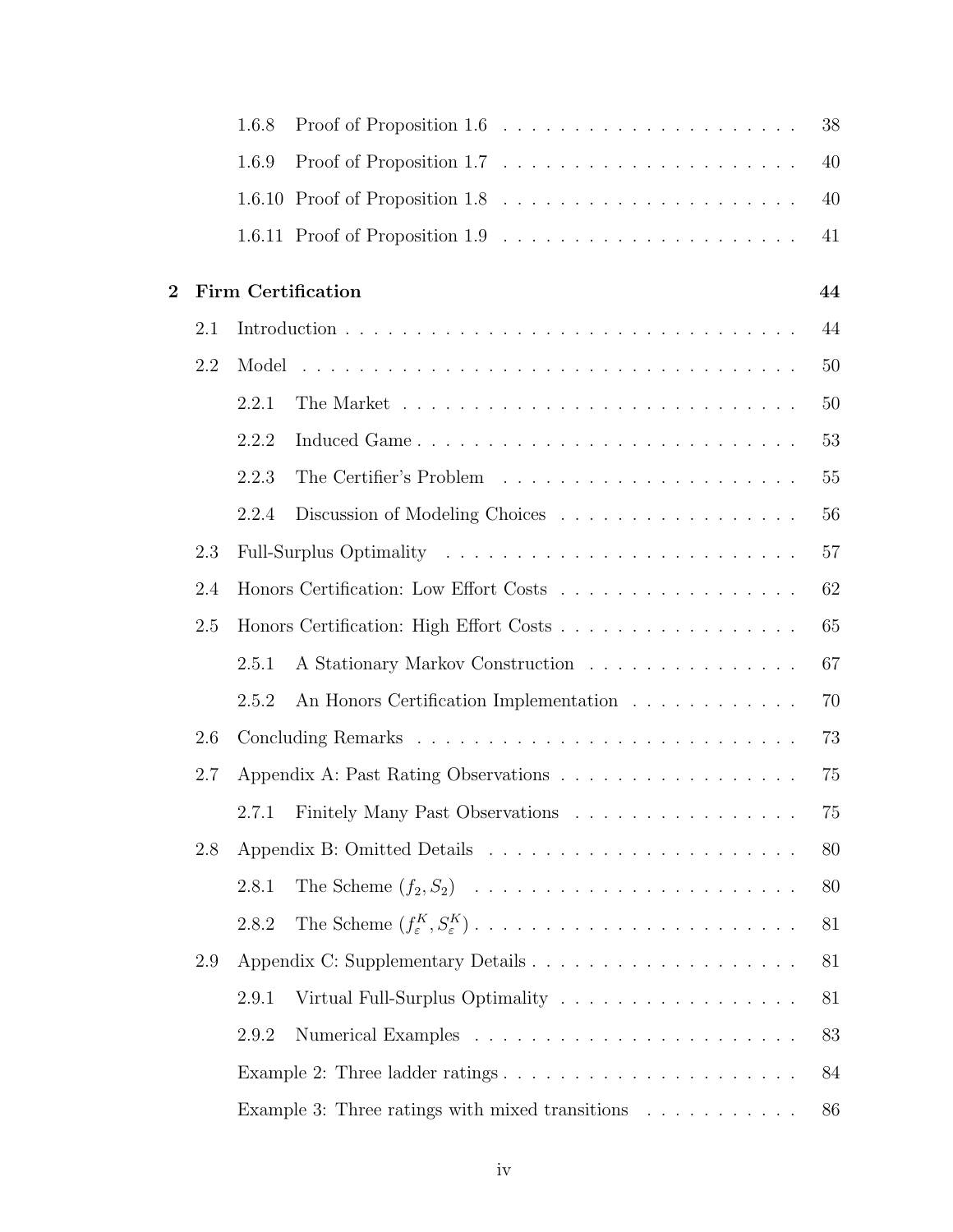|   |     |       | Example 4: Three ratings with mixed transitions and low prior $\ldots$ .           | 87  |
|---|-----|-------|------------------------------------------------------------------------------------|-----|
|   |     |       | Example 5: Cost cutoff and monotonicity at the patient $\lim_{x \to \infty}$       | 88  |
|   |     | 2.9.3 | Infinite Past Ratings Observation                                                  | 90  |
|   |     | 2.9.4 | A Type-Independent, Full-Surplus-Optimal Scheme                                    | 91  |
|   |     |       | 2.10 Appendix D: Proofs                                                            | 92  |
|   |     |       |                                                                                    | 92  |
|   |     |       | 2.10.2 Proof of Proposition 2.1 $\ldots \ldots \ldots \ldots \ldots \ldots \ldots$ | 94  |
|   |     |       |                                                                                    | 95  |
|   |     |       | 2.10.4 Proof of Proposition 2.3 $\ldots \ldots \ldots \ldots \ldots \ldots \ldots$ | 102 |
|   |     |       | 2.10.5 Proof of Proposition 2.4 $\ldots \ldots \ldots \ldots \ldots \ldots \ldots$ | 103 |
|   |     |       |                                                                                    | 104 |
|   |     |       | 2.10.7 Proof of Proposition 2.6 $\ldots \ldots \ldots \ldots \ldots \ldots \ldots$ | 105 |
|   |     |       |                                                                                    | 107 |
| 3 |     |       | <b>Strategic Manipulation in Tournament Games</b>                                  | 109 |
|   |     |       |                                                                                    |     |
|   | 3.1 |       |                                                                                    | 109 |
|   | 3.2 |       |                                                                                    | 112 |
|   | 3.3 |       | Incentive-Compatible Tournament Games                                              | 116 |
|   |     | 3.3.1 |                                                                                    | 120 |
|   | 3.4 |       |                                                                                    | 122 |

# List of Figures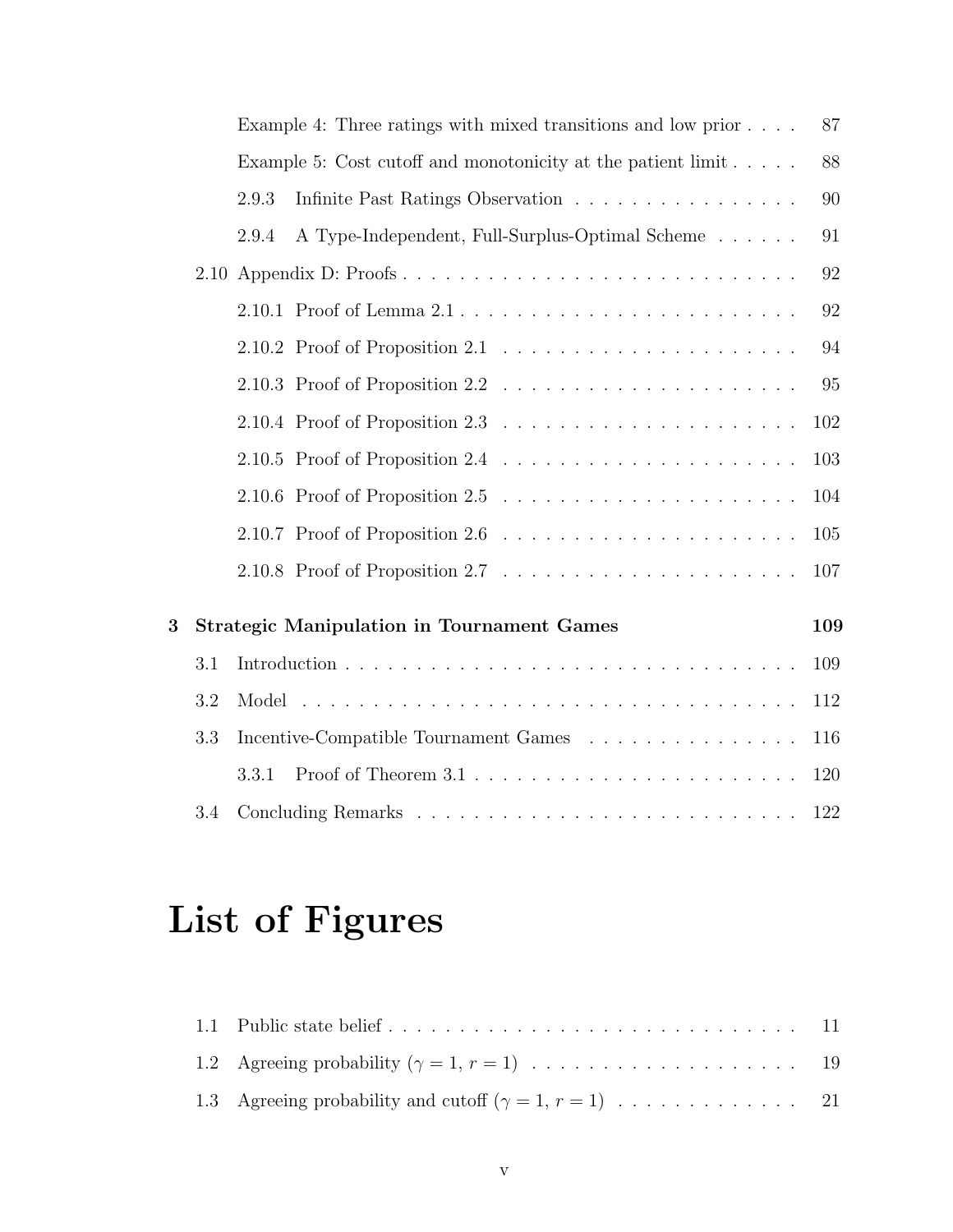|     | 1.4 Probability that some principal arrives in a crisis $(r = 1) \dots \dots$            | 29 |
|-----|------------------------------------------------------------------------------------------|----|
| 1.5 | Agreeing probabilities $(r = 1, p = 1/5) \dots \dots \dots \dots \dots \dots$            | 30 |
|     |                                                                                          | 31 |
|     |                                                                                          |    |
|     | 2.1 Timing of moves in each period $t = 0, 1, \ldots \ldots \ldots \ldots \ldots \ldots$ | 51 |
| 2.2 |                                                                                          | 69 |
| 2.3 |                                                                                          | 79 |
|     |                                                                                          | 84 |
| 2.5 |                                                                                          | 85 |
| 2.6 | Transitions in the system $S_2$ upon a competent report                                  | 85 |
| 2.7 |                                                                                          | 86 |
|     |                                                                                          |    |

# List of Tables

|  |  |  |  |  |  |  |  |  |  |  |  |  |  |  |  |  |  |  |  |  |  |  |  |  |  | 89 |  |
|--|--|--|--|--|--|--|--|--|--|--|--|--|--|--|--|--|--|--|--|--|--|--|--|--|--|----|--|
|--|--|--|--|--|--|--|--|--|--|--|--|--|--|--|--|--|--|--|--|--|--|--|--|--|--|----|--|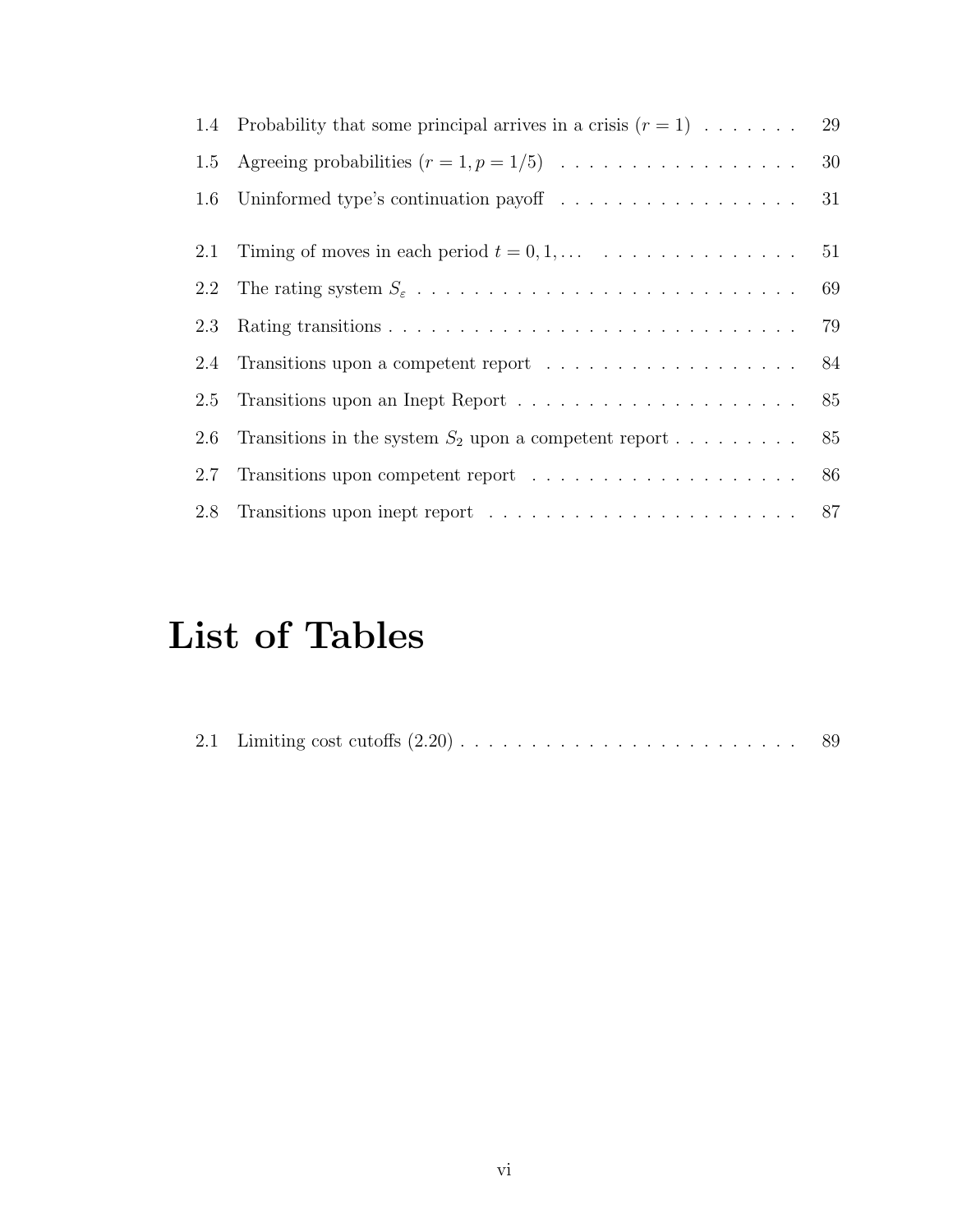# <span id="page-9-0"></span>Acknowledgements

I am immensely indebted to my advisors, Johannes Hörner, Larry Samuelson and Marina Halac. Their advice, encouragement, enthusiasm, time and patience shaped not only my completion of this dissertation, but also my personal and professional development. It has truly been a great privilege to be their student, and I thank them for all I have learned from them.

For helpful comments on earlier drafts of my papers, I thank Georgy Artemov, Ian Ball, Dirk Bergemann, Alessandro Bonatti, Tilman Börgers, Yi Chen, Joyee Deb, Eduardo Faingold, Florian Ederer, Péter Esö, Mira Frick, Tan Gan, John Geanakoplos, Carl Heese, Ryota Iijima, Patrick Lahr, Jan Knöpfle, Erik Madsen, George Mailath, Chiara Margaria, Meg Meyer, Weicheng Min, Xiaosheng Mu, Marco Ottaviani, Aniko Ory, Yujie Qian, Anna Sanktjohanser, Eran Shmaya, Philipp Strack, Juuso Välimäki, Stephan Waizmann, Xinyang Wang, Jun Xiao and Kai Hao Yang. I especially thank Claudio Mezzetti for his support in the early years of my graduate studies.

I thank my fellow PhD students, in particular Daisuke, Jinwook, Jeff, Jonathan, Lucas, Luís Fabiano, Marianne, Oscar, Soonwoo and Sukjoon, for making my years at Yale among the most memorable of my life.

To Lei Kei, thank you for putting up with me during my hardships.

Most importantly, I thank my parents, Agnes and Ken, and my sister, Kennes, for their love and support. And to Pinky, thank you for your love and inspiration, and for standing by me through thick and thin.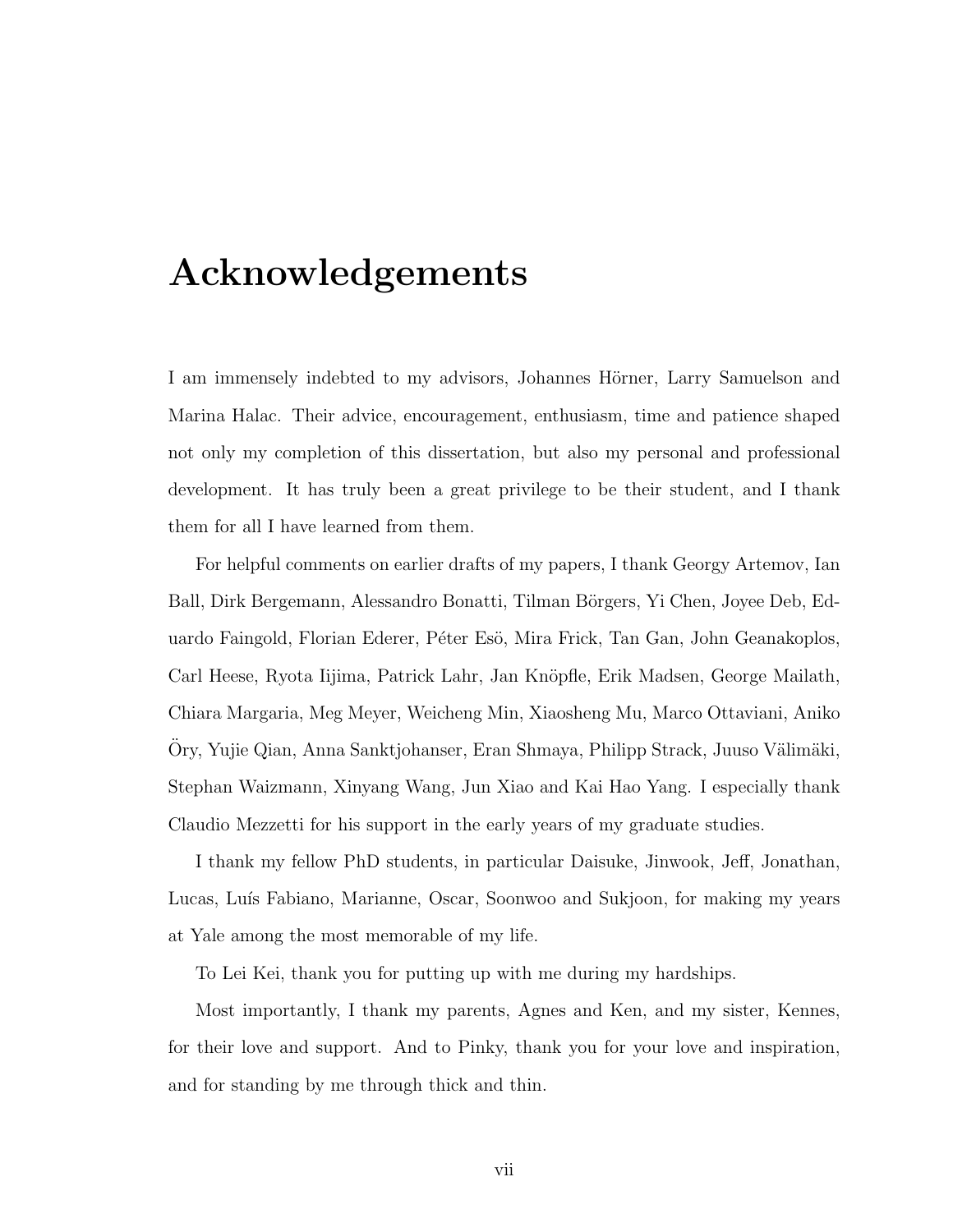# <span id="page-10-0"></span>Chapter 1

# The Crisis of Expertise

## <span id="page-10-1"></span>1.1 Introduction

Experts give advice to guide decisions. Popular discussions suggest that technology can lead to a "crisis of expertise" by making information abundant and publicly accessible to decision makers (see, e.g., [Nichols,](#page-138-0) [2017;](#page-138-0) [Gurri,](#page-135-0) [2018;](#page-135-0) [Eyal,](#page-134-0) [2019\)](#page-134-0). A common description of this crisis is that decision makers dismiss the genuine advice that informed experts offer, and act solely on the basis of public information, for instance, from social media. Indeed, [Nichols](#page-138-0) [\(2017,](#page-138-0) p. 105) writes: "Ask any professional or expert about the death of expertise, and most of them will immediately blame the same culprit: the Internet." Similarly, in a 2019 interview with CNBC, a financial planner explains that this is the reason why people often stay away from getting professional financial advice: "There is a lot more information online these days, [...] so people feel like they can do it themselves."<sup>[1](#page-10-2)</sup>

How does the crisis of expertise affect the value of informed experts who offer genuine advice? Is the crisis due to the abundance of public information? And if so, is it simply a phenomenon where decision makers substitute high-quality public

<span id="page-10-2"></span><sup>1. &</sup>quot;99% of Americans don't use a financial advisor—here's why," CNBC, November 11, 2019.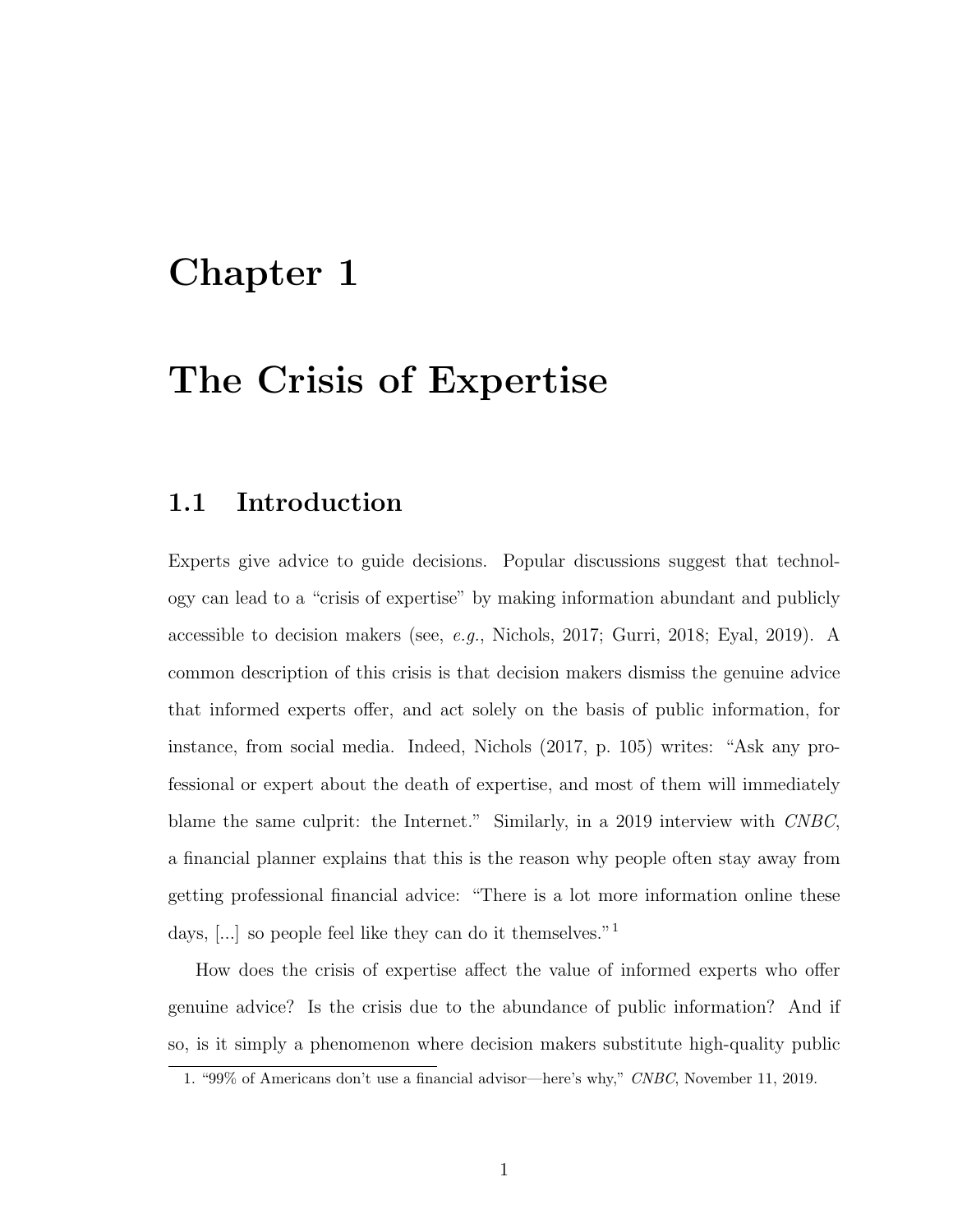information for expert advice?

This paper addresses these questions in a simple model of expert advice. Decision makers take actions after assessing two relevant pieces of information—current expert advice and public information, the latter consisting of past advice and past action outcomes. My analysis proposes that the access to public information allows "fake" experts to benefit by pretending to give informed advice, despite them knowing no more than the decision makers. The presence of these fake experts causes skeptical decision makers to sometimes dismiss expert advice and act solely on the basis of public information. A striking prediction of my model is that decision makers dismiss expert advice only when the quality of public information is low, and thus when informed experts' knowledge is much needed. Hence, the crisis of expertise is a consequence of the lack, as opposed to the abundance, of high-quality public information.

I describe my model in Section [1.2.](#page-17-0) An expert faces a sequence of principals who arrive at random times. Each principal takes an action and wants his action to match a binary state. The principal faces uncertainty, as the state is hidden and evolves according to a Markov process. Before taking an action, the principal hires the expert by paying her upfront for advice, with the payment reflecting his perceived value of the advice. Once hired, the expert receives a private signal about the current state. The expert is privately informed about her signal quality: she is either an "informed" type who observes the state perfectly, or an "uninformed" type whose signal of the state is uninformative. The expert's advice and the state are publicly revealed after the principal takes an action. The goal of the expert is to maximize the payments she receives from the principals.

A central feature of the model is that the principals have noisy, evolving beliefs about both the state and the expert's type given the public information, namely, the history of past pieces of advice and what the state turned out to be at past times. The model is applicable to a variety of advising and consulting situations. To give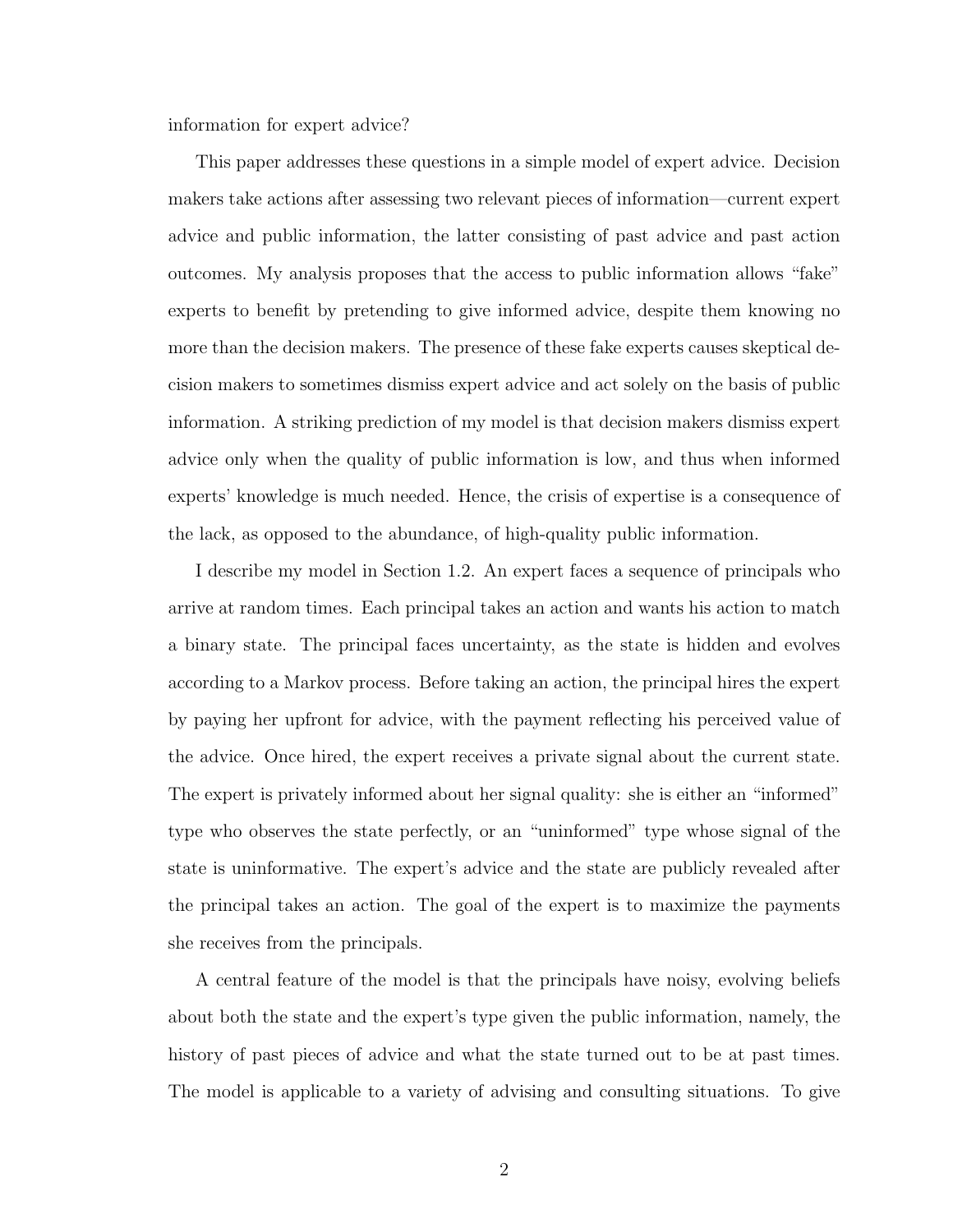a concrete example, suppose that the expert is a financial analyst and the principals are firms which choose to raise capital to fund either a risky project or a safe project. A project succeeds only if enough investors invest in it. The state of the market varies over time and can be "fear" or "greed;" if the market is fearful (resp., greedy), then only the safe (resp., risky) project receives enough funds. The firms are unsure about the state and therefore hire the analyst. They evaluate the advice, and then determine their optimal decisions, based on the past capital-raising outcomes by other firms as well as the past advice given by the financial analyst.

As the preceding discussion motivates, the goal of my analysis is to elucidate how the principals value genuine, informed advice given the public information. In Section [1.3,](#page-22-0) I thus characterize equilibria where the informed expert truthfully reports her private information relevant to the principal's decision-making, namely her type and current private signal, in each principal's arrival.

In any equilibrium, it is impossible for an informed type's report to convey information about her type to each principal, due to the uninformed type's incentive to appear informed. Hence, the expert's report in each arrival is effectively a report of the current state. The informed type reports her state observation truthfully. Instead, the uninformed type mixes between reporting either state in order to "gamble" for her reputation, namely the principals' belief that she is an informed type. To see how this mixture is determined, call the state that is most likely given the public information the agreeing state, and the other state is the disagreeing state. From the uninformed type's perspective, disagreeing is likely to be incorrect, and hence, to reveal her type. Yet, if it is correct, her reputation will jump up and given the equilibrium strategies, so will the principals' future payments. The uninformed type may thus want to gamble on the unlikely event that disagreeing is correct.

From each principal's perspective, if he knew that the expert is informed, then he would match his action with the experts report. In contrast, if the principal knew that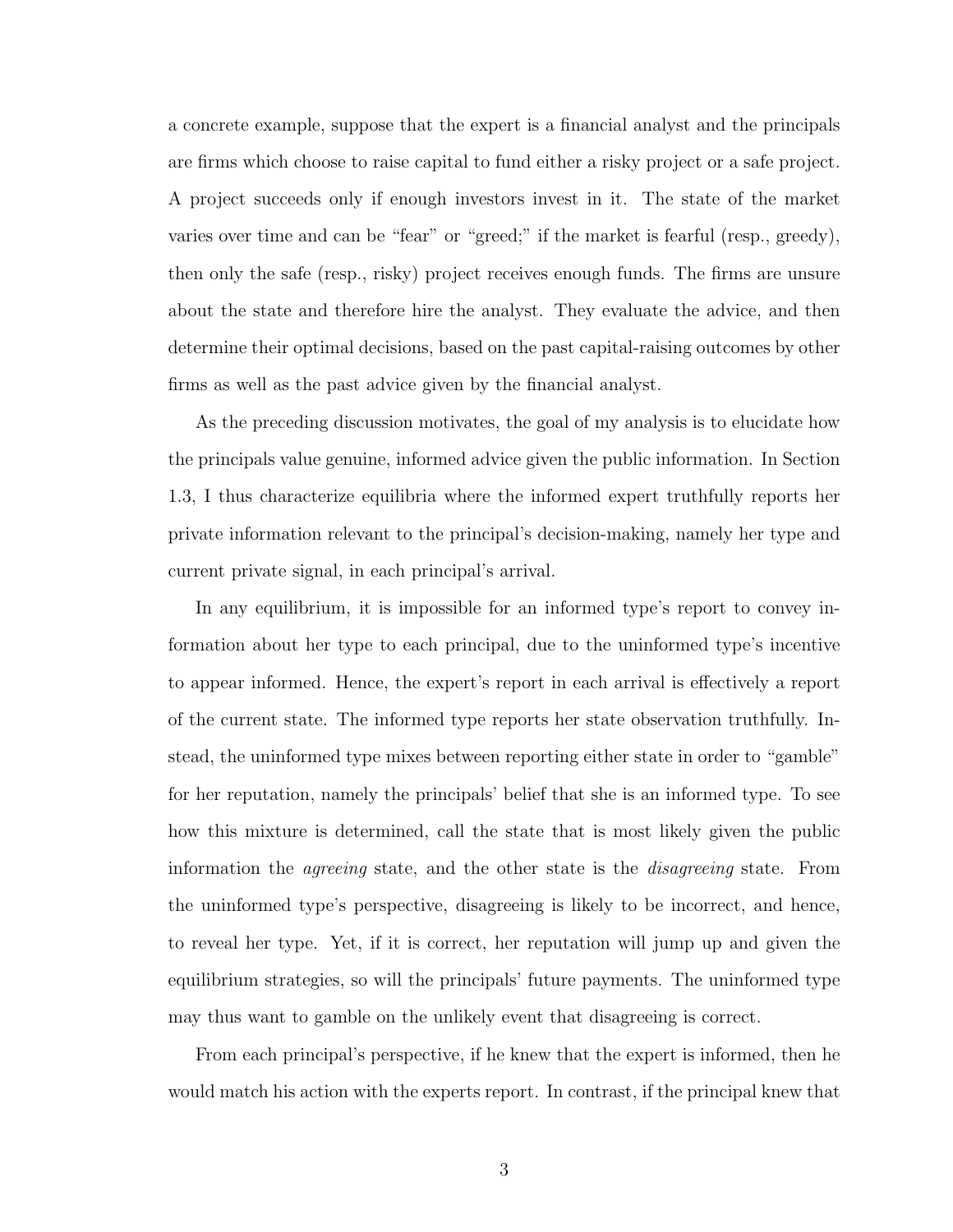the expert is uninformed, then he would follow the public state belief and match his action with the agreeing state, irrespective of the report. Because of the uninformed expert's gambling incentives, I show that there is a region of public beliefs about the state and the expert's type which corresponds to a crisis of expertise. Principals who arrive with beliefs in this region dismiss the expert's advice, that is, they match their actions with the agreeing state independently of the expert's report. Importantly, the crisis region excludes high enough, inconclusive state beliefs. This is because a principal who arrives with a high state belief, namely high-quality public information about the state, knows that the uninformed type shares the same state belief and has little incentive to gamble, as disagreeing is very likely to be incorrect.

In Section [1.4,](#page-31-0) I turn to the implications of my analysis, addressing the motivating questions in the opening paragraphs. First, I show that although the uninformed type's gambling undermines the value of expert advice, the damage it causes on the informed expert's payoff dissipates in the long run. In particular, the crisis of expertise is a short-run phenomenon, as the public information allows the informed expert to build her reputation. When the reputation grows sufficiently high, each arriving principal expects that the uninformed type is less likely to gamble, and thus matches his action with the expert's report. I relate my findings to concerns in the market for retail financial advice that the presence of fake experts undermine the value of informed advisors and their genuine advice.

Second, I discuss how my analysis speaks to the two faces of public information technologies, like social media, for decision-making. On the one hand, my findings predict that these technologies give decision makers access to resources that inform their decision-making and help them identify the expert's informativeness. On the other hand, my results show that these technologies also provide the uninformed expert with the same resources and endogenously lead to a convention that rewards successful contrarians. Such conventions are pervasive in practice and provide incen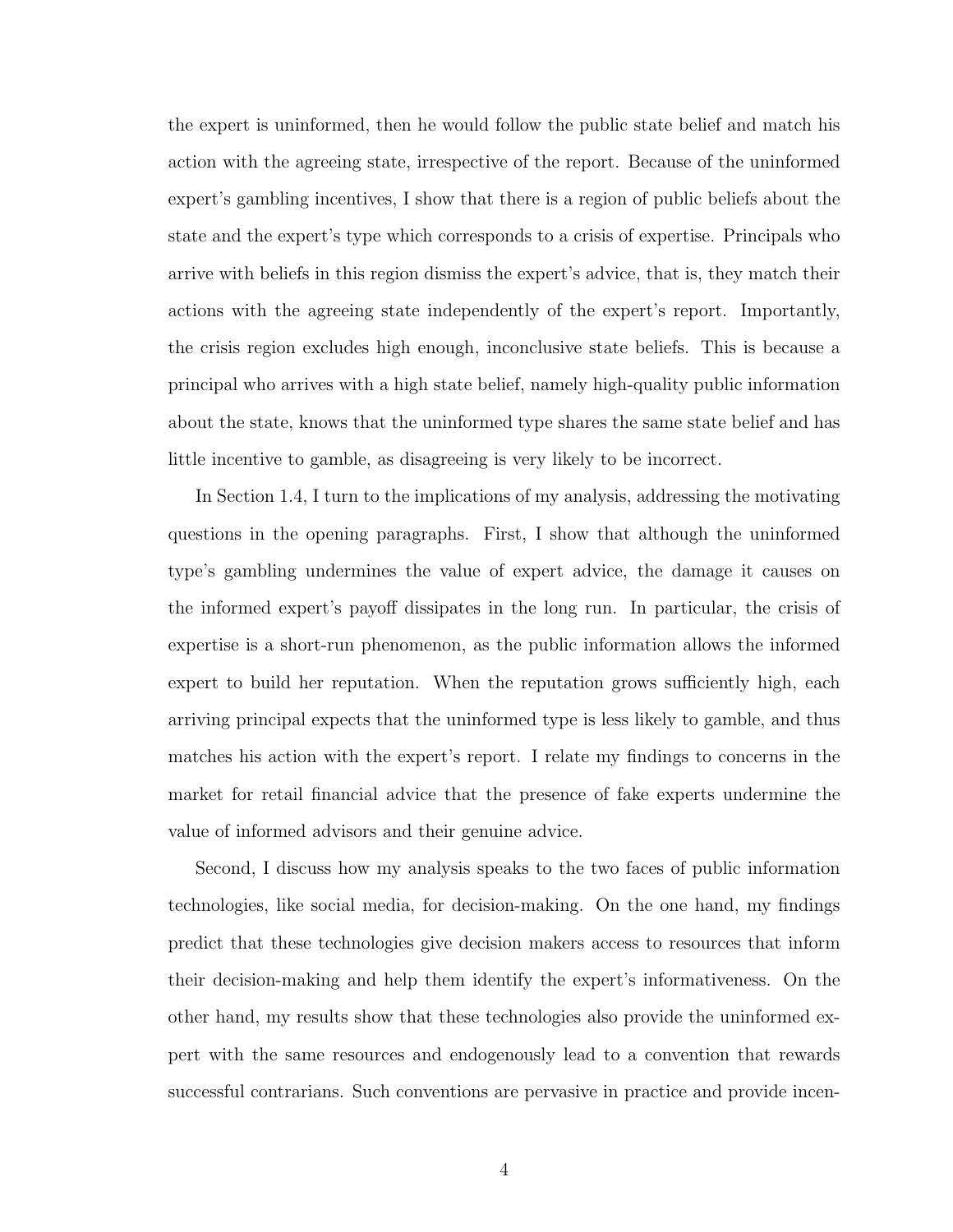tives for uninformed experts to gamble at the expense of decision makers. I relate these observations to recent empirical evidence on gambling by financial analysts.

Finally, I point to policies for alleviating the crisis of expertise, and relate my findings to recent advocates by political campaigns and consumer groups to equip consumers with high-quality public information. I argue that such policies are most needed in economic environments where state transitions occur neither very often nor very rarely. Specifically, my analysis predicts that such environments provide the uninformed type with the strongest incentives to gamble for her reputation.

My model belongs to the literature on expert reputation, and particularly relates to reputational cheap talk models. These are models where a careerist expert either herds with the public state belief (e.g., [Scharfstein and Stein,](#page-139-0) [1990;](#page-139-0) [Prendergast,](#page-139-1) [1993;](#page-139-1) [Zwiebel,](#page-140-0) [1995;](#page-140-0) [Ottaviani and Sørensen,](#page-138-1) [2006a,](#page-138-1)[b](#page-138-2)[,c\)](#page-138-3), or anti-herds with the public state belief (e.g., [Trueman,](#page-140-1) [1994;](#page-140-1) [Avery and Chevalier,](#page-132-0) [1999;](#page-132-0) [Levy,](#page-136-0) [2004\)](#page-136-0).<sup>[2](#page-14-0)</sup> The idea that experts might gamble for their reputations is familiar from these anti-herding models, albeit in different contexts and under different assumptions.

To characterize the crisis of expertise and its dynamics, my model has three central and distinguishing features relative to the existing reputational cheap talk models. First, the state evolves randomly over time.<sup>[3](#page-14-1)</sup> Second, my model features receivers, i.e., the principals, who take actions upon receiving advice. These two features allow me to characterize why a principal may act solely on the basis of public information and independently of expert advice.

<span id="page-14-0"></span><sup>2.</sup> The idea that experts strive to appear informed has motivated a large literature. See also [Brandenburger and Polak](#page-133-0) [\(1996\)](#page-133-0), [Effinger and Polborn](#page-134-1) [\(2001\)](#page-134-1), [Prat](#page-139-2) [\(2005\)](#page-139-2), [Li](#page-137-0) [\(2007\)](#page-137-0), [Klein and](#page-136-1) [Mylovanov](#page-136-1) [\(2017\)](#page-136-1), [Pavesi and Scotti](#page-139-3) [\(2019\)](#page-140-2), Rüdiger and Vigier (2019), [Smirnov and Starkov](#page-140-2) (2019) and [Backus and Little](#page-132-1) [\(2020\)](#page-132-1).

<span id="page-14-1"></span><sup>3.</sup> Indeed, my analysis takes a step towards the direction of developing a dynamic model of reputational cheap talk. When discussing directions for future research in a survey of the literature, [Marinovic, Ottaviani, and Sørensen](#page-137-1) [\(2013\)](#page-137-1) write that "a key challenge lies in finding a tractable and sufficiently general multi-period environment with learning about the precision [of the expert's information] as well as about the state."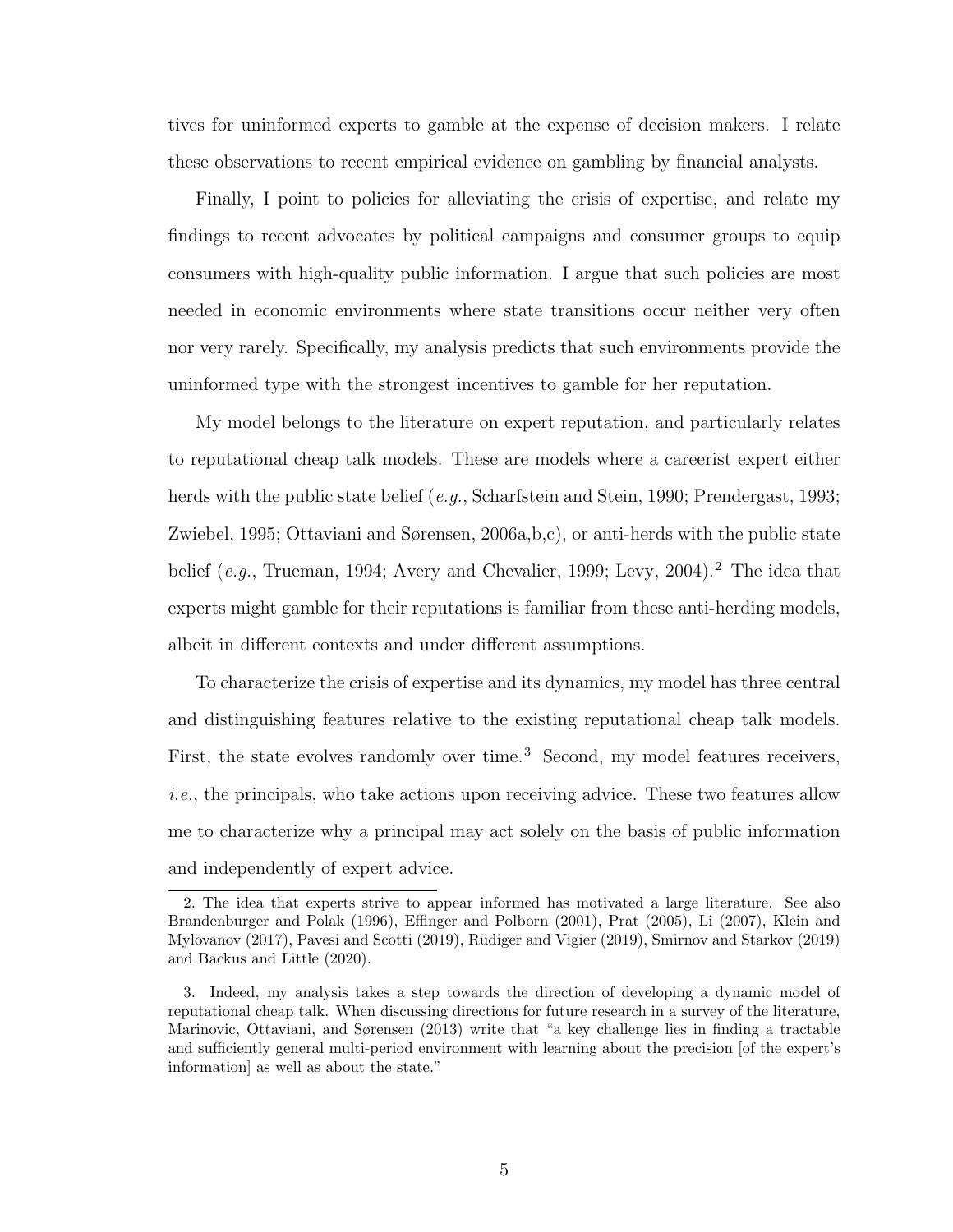Third, the expert's payoff in my model depends on the principals' perceived value of her advice, instead of being a reduced-form "reputational payoff," as is often assumed in the literature, that depends solely on the expert's reputation. This departure means that the expert's reputation concern is instrumental in my model: even if the principals believe that the expert is likely to be informed, they pay her a positive amount only if they expect the advice to convey useful information. As a result, the two expert types continuation payoffs typically differ from each other given any equilibrium history as they differ in the ability to give correct advice. Together, the three departures allow my analysis to examine the effect of uninformed experts' gambling on the value of informed experts and their genuine advice, to shed light on the formation of contrarian-rewarding conventions as an equilibrium outcome, to highlight how uninformed experts' gambling incentives depend on the uncertainty of the economic environment, as well as to capture the "fly-by-night" nature that uninformed experts reveal their identity in the short run. These phenomena are novel to the literature and are prominent in practice.

The basic incentive structure of my model is reminiscent of the bad reputation model a là Ely and Välimäki [\(2003\)](#page-134-2). Nonetheless, my model does not feature bad reputation. In both models, the efficient outcome is attainable in a one-shot interaction as well as in repeated interactions with complete information on the expert's type. Moreover, in both models, the efficient outcome is unattainable in repeated interactions when there is incomplete information on the expert's type. In [Ely and](#page-134-2) Välimäki [\(2003\)](#page-134-2), the principals cannot perfectly verify the expert's signal at the end of each interaction. In turn, a "good" expert's desire to separate herself from a "bad" expert creates perverse incentives for the good expert to act against principals' interests. In contrast, in my model, such perverse incentives are absent, as the principals can perfectly verify whether the expert's report was correct following each action.

The broader literature on expert reputation examines models with different in-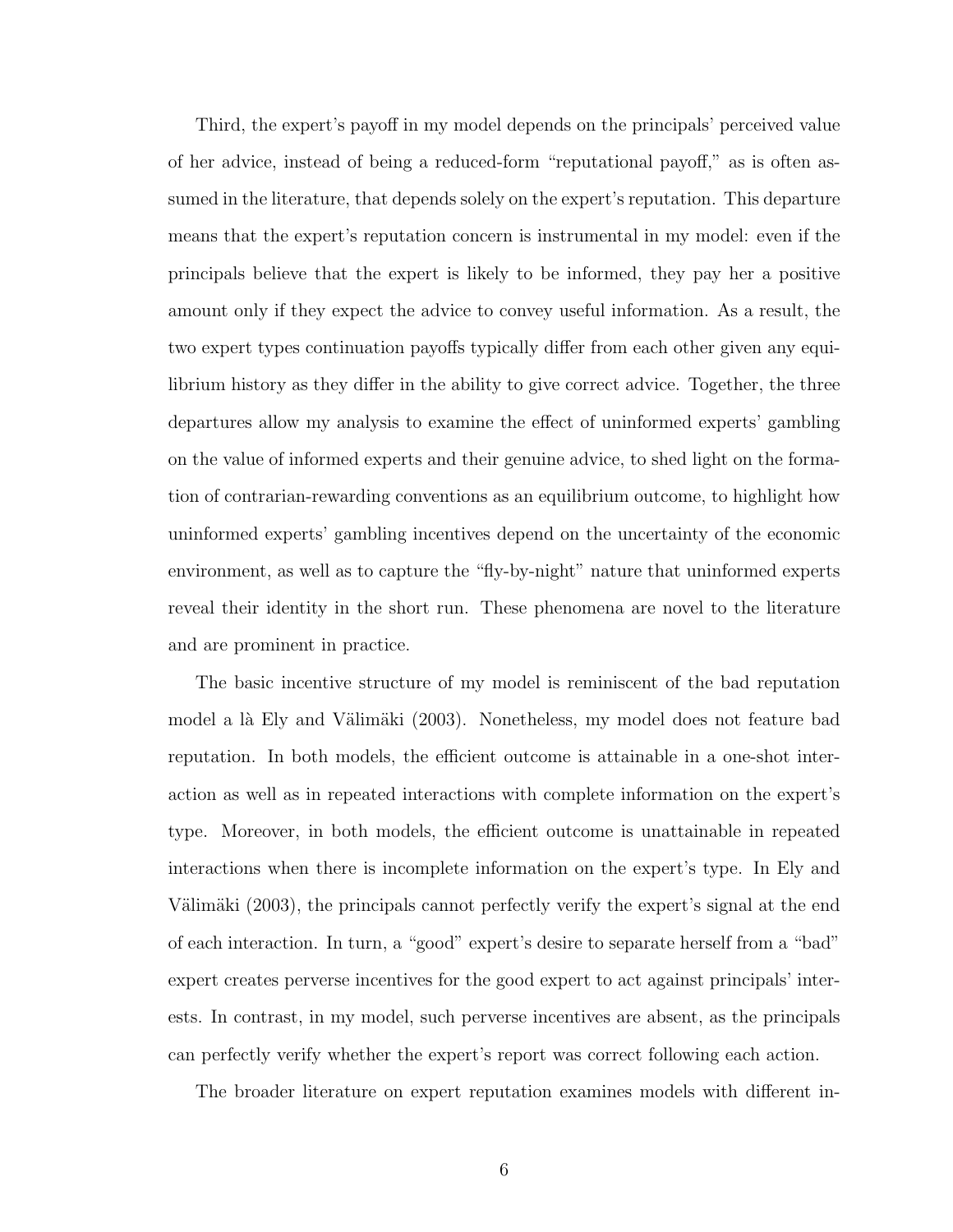centive structures. One strand of the literature consists of models where experts take costly actions to appear competent, starting with the seminal work by [Holm](#page-135-1)ström  $(1999).4$  $(1999).4$  $(1999).4$  My analysis is related to [Prendergast and Stole](#page-139-5)  $(1996)$  in that a careerist agent's reaction to new information changes over time. In their model, this phenomenon is due to the agent's incentive to avoid revealing that she has made mistakes in the past. The agent's behavior remains inefficient in the long run. In my model, the expert's behavior changes over time for different reasons. The informed type's behavior changes in response to her evolving state belief. On the other hand, the uninformed type's behavior changes in response to both her evolving state belief and her evolving reputation. In particular, her behavior entails less efficiency losses as time progresses. Another strand examines experts who communicate to bias the principals' decisions, and strive to appear unbiased (e.g., [Sobel,](#page-140-3) [1985;](#page-140-3) [Benabou and](#page-132-2) [Laroque,](#page-132-2) [1992;](#page-132-2) [Morris,](#page-138-4) [2001;](#page-138-4) [Gentzkow and Shapiro,](#page-135-2) [2006\)](#page-135-2).

There is also a literature on testing experts, starting with [Foster and Vohra](#page-134-3) [\(1998\)](#page-134-3), that aims to determining the existence of a test which cannot be passed by an expert without knowledge of the true data-generating process but can be passed almost surely by an expert who knows the process.<sup>[5](#page-16-1)</sup> Recently, [Deb and Stewart](#page-134-4)  $(2018)$ , [Deb,](#page-134-5) [Pai, and Said](#page-134-5) [\(2018\)](#page-134-5) and [Deb, Mitchell, and Pai](#page-134-6) [\(2020\)](#page-134-6) examine dynamic mechanisms that screen experts' ability. Different from these models, the expert in my model faces implicit incentives to appear informed, as her ability is evaluated by a "market," namely a sequence of short-lived principals, without commitment power.

<span id="page-16-0"></span><sup>4.</sup> See also [Dewatripont, Jewitt, and Tirole](#page-134-7) [\(1999a,](#page-134-7)[b\)](#page-134-8), [Majumdar and Mukand](#page-137-2) [\(2004\)](#page-137-2), [Bonatti](#page-133-1) and Hörner  $(2017)$ , [Cisternas](#page-133-2)  $(2018)$ , and [Halac and Kremer](#page-135-3)  $(2020)$ .

<span id="page-16-1"></span><sup>5.</sup> For a survey, see [Olszewski](#page-138-5) [\(2015\)](#page-138-5).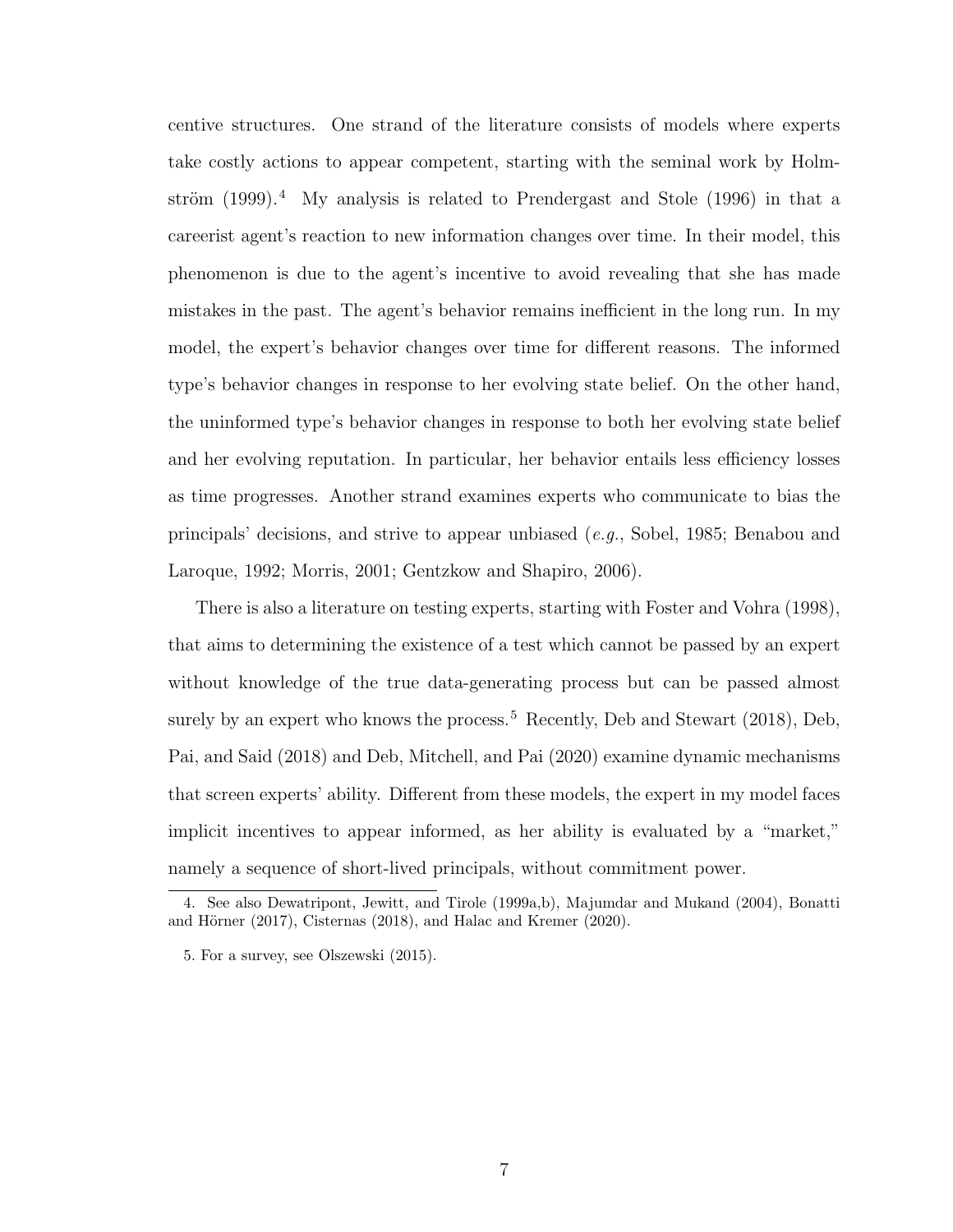### <span id="page-17-0"></span>1.2 Model

**Setup.** Time  $t \in [0, \infty)$  is continuous, and the horizon is infinite. A long-lived expert faces a countable sequence of short-lived principals. The expert has a private type  $\theta \in \Theta := {\theta_I, \theta_U}$ . She is an informed type  $\theta_I$  with probability  $p_0 \in (0, 1)$ , and is an uninformed type  $\theta_U$  otherwise. The principals arrive according to a Poisson process  $(N_t)_{t\geq0}$  with intensity normalized to one. A hidden state  $(s_t)_{t\geq0}$ , taking values on  $S := \{$  $\{s, \bar{s}\}\$  with initial value  $s_0 = \bar{s}$ , evolves according to a Markov process with switching rate (or volatility)  $\gamma \in (0, \infty)$  at each state.<sup>[6](#page-17-1)</sup> The expert's type, the state process and the arrival process are independent.

Actions and flow payoffs. When a principal arrives at time  $t$ , he pays the expert a wage  $w_t \in \mathbb{R}_+$  upfront.<sup>[7](#page-17-2)</sup> The wage equals the principal's marginal gain from interacting with the expert, as I specify below in [\(1.1\)](#page-20-1). The expert sends a message  $m_t \in M$  to the principal, where M is a finite set. The principal then takes an action  $a_t \in S$ , obtaining a benefit  $b_t = 1$  if  $a_t = s_t$  and  $b_t = -1$  otherwise. The principal's flow payoff equals his benefit minus the wage,  $b_t - w_t$ . The expert's flow payoff equals the wage  $w_t$ .

The flow payoffs are discounted at rate  $r > 0$ . Given an infinite history of arrival times  $(t_i)_{i=1}^{\infty}$  and wages  $(w_{t_i})_{i=1}^{\infty}$  at those times, the expert's (normalized) payoff is

$$
\sum_{i=1}^{\infty} r e^{-rt_i} w_{t_i}.
$$

<span id="page-17-1"></span><sup>6.</sup> The analysis readily extends to allowing for general initial state distributions, as well as asymmetric switching rates at the cost of extra notation. Section [1.5](#page-39-0) discusses the extension to more states.

<span id="page-17-2"></span><sup>7.</sup> Although output-contingent contracts are theoretically attractive, my model assumes that wages are paid upfront, as is often the case in my motivating applications such as financial advice and business consulting (see, e.g., [McLachlin,](#page-138-6) [2000;](#page-138-6) [Momparler, Carmona, and Lassala,](#page-138-7) [2015\)](#page-138-7).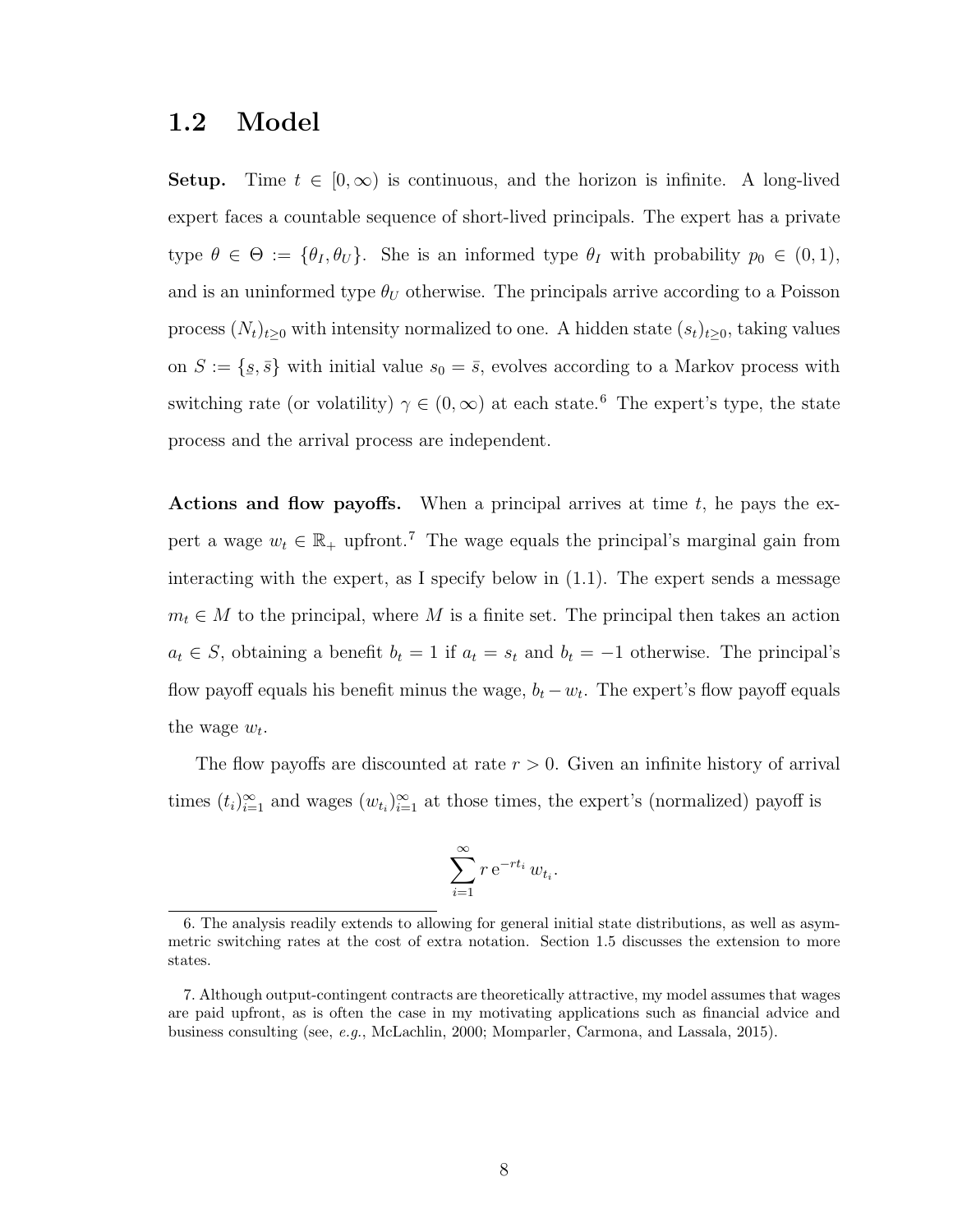**Information.** At each principal's arrival time  $t$ , before sending a message, the expert receives a private signal  $y_t \in S$ . If the expert is an informed type, then the signal is equal to the current state. If the expert is an uninformed type, then the signal is equal to either  $\bar{s}$  or  $\overline{a}$ s with equal probabilities, and is therefore pure noise. In addition, in each arrival, the principal's action and his realized benefit are public; the current state is thus publicly revealed once the benefit is realized.

**Histories.** A public history of length  $n$  is a list

$$
h_n = (t_i, m_{t_i}, a_{t_i}, b_{t_i})_{i=1}^n,
$$

collecting the times  $(t_i)_{i=1}^n$  of the first n arrivals, and the message  $m_{t_i}$ , the action  $a_{t_i}$ and the benefit  $b_{t_i}$  in each such time- $t_i$  arrival. A type  $\theta$ 's private history of length n is a list

$$
h_n^{\theta} = (h_n, (y_{t_i})_{i=1}^n),
$$

consisting of the length-n public history and her private signals in the first n arrivals. Let  $H_n$  be the set of length-n public histories, let  $H := \bigcup_{n=0}^{\infty} H_n$ , and let  $h \in H$ denote a generic public history. Likewise, let  $H_n^{\theta}$  be the set of type  $\theta$ 's length-n private histories, let  $H^{\theta} := \cup_{n=0}^{\infty} H_n^{\theta}$ , and let  $h^{\theta} \in H^{\theta}$  denote a generic type  $\theta$ 's private history.

**Strategies.** Each expert type  $\theta$ 's strategy is a collection  $\sigma^{\theta} = (\sigma_t^{\theta})_{t \geq 0}$ , where each

$$
\sigma_t^{\theta}: H^{\theta} \times S \to \Delta M
$$

is a measurable mapping that takes her history  $h^{\theta}$  and the current signal y to a distribution over messages at each arrival time t, subject to the restriction that all arrival times in the history  $h^{\theta}$  are strictly smaller than t. Let  $\sigma := (\sigma^I, \sigma^U)$ .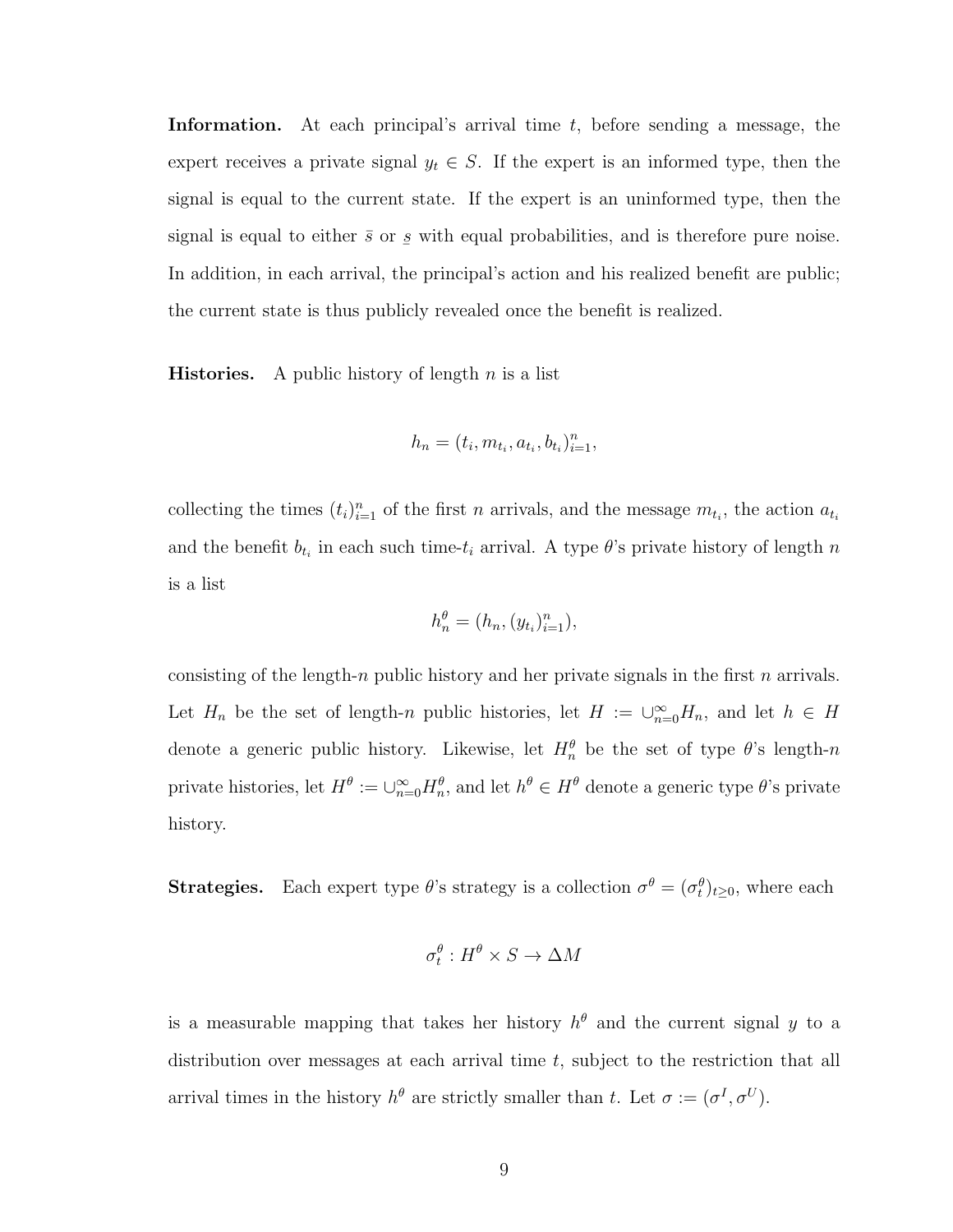Each principal's strategy is to choose an action given a public history  $h$  and a current message  $m$  at his arrival time  $t$ . Since the principal is short-lived, he chooses the myopically optimal action and obtains a benefit that I denote by  $b_t^*(h, m)$ . Moreover, whenever a principal is indifferent between the two actions, without loss, I assume that he follows a pure strategy of matching his action to the last revealed state (hereafter, the last state); this follows from the fact that the principal's action does not affect the information of the expert or future principals as well as future wages. Finally, when specifying an equilibrium below, I omit the principals' strategies to ease the notation.

**Beliefs.** At each time  $t$ , the uninformed expert forms a public belief that the current state equals the last state. I denote this public belief by  $q_t$ . Because state transitions are Markov,  $q_t$  is plainly a function of the time-lapse l since the last state was revealed and is given by  $q_t = \frac{1}{2}$  $\frac{1}{2}(1 + e^{-2\gamma l}) =: \mu_l$ . This public state belief is depicted in Figure [1.1.](#page-20-0) Crucially,  $\mu_l > \frac{1}{2}$  $\frac{1}{2}$  for each  $l \geq 0$ . Thus, between the two possible states, the public state belief dictates that the current state is more likely to match the last state than to mismatch it. The belief falls as the time-lapse  $l$  grows, and it falls at a faster rate with l the higher is the state volatility  $\gamma$ .

I denote by  $q_t^I$  the informed expert's time-t belief that the current state equals the last state. At each time t absent a principal's arrival,  $q_t^I$  coincides with the public state belief  $q_t$ . At each time t when a principal arrives, the informed expert's state belief  $q_t^I$  jumps to either 1 or 0, depending on the private signal that she receives.

Given a strategy  $\sigma$  and a public history h at time t, an arriving principal forms a belief on the expert's type and the current state, *i.e.*, on the set  $\Theta \times S$ . This belief is a pair  $(p_t, q_t)$ , where  $p_t$  denotes the public belief that the expert is informed and  $q_t = \mu_l$  is the public belief that the state is equal to the last state given a time-lapse l. The belief  $p_t$  represents the expert's reputation at time t. Throughout, I refer to a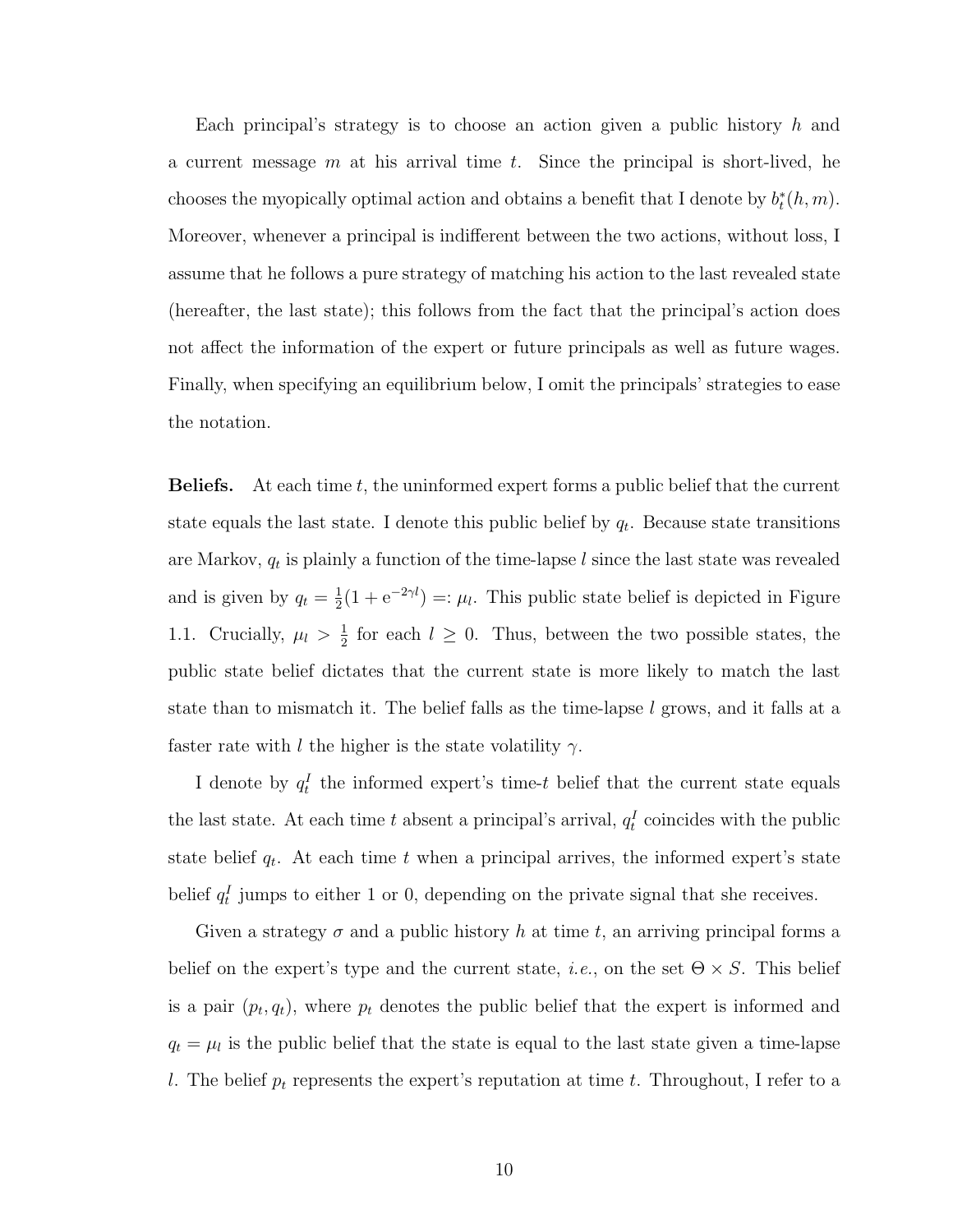<span id="page-20-0"></span>

generic pair  $(p, q)$ , or  $(p, \mu)$ , as the public type and state beliefs or simply the public beliefs.

Wage. In each arrival, the wage that a principal pays the expert equals his expected marginal benefit from receiving the expert's advice. If a principal with state belief  $\mu$ had to choose an action without the expert's advice, he would have optimally matched his action with the last state, deriving an expected benefit of  $2\mu - 1$ . Thus, given a strategy  $\sigma$  and a history of play where a principal arrives at time t with associated public history h and state belief  $\mu$ , the wage at the arrival is

<span id="page-20-1"></span>
$$
w_t := \mathbf{E}[b_t^*(h, m)|h] - (2\mu - 1),\tag{1.1}
$$

where the expectation is taken over messages  $m$  that the expert sends according to the strategy  $\sigma$ , conditional on the public history h.

Equilibrium. The solution concept that I use is perfect Bayesian equilibrium. In such an equilibrium, denoted by  $(\sigma, \varphi)$ , each type's strategy  $\sigma^{\theta}$  in the profile  $\sigma$  is optimal given the beliefs  $\varphi := (p_t, q_t, q_t^I)_{t \geq 0}$  and the beliefs are consistent with the strategy profile  $\sigma$  wherever possible. The set of messages is an ingredient of the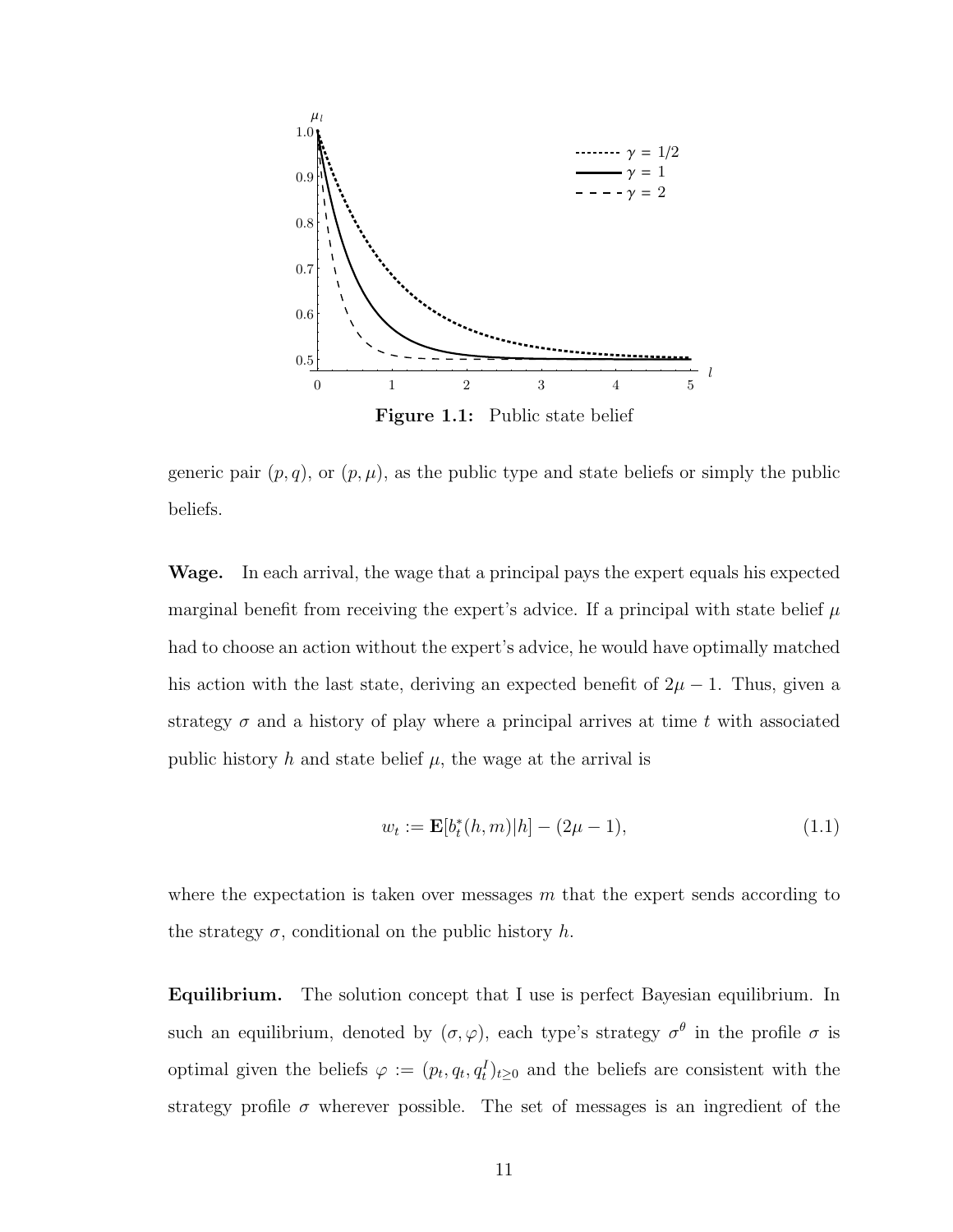solution concept. In the spirit of [Myerson](#page-138-8) [\(1986\)](#page-138-8), I assume that  $M = \Theta \times S$ , allowing each type to disclose all her relevant private information in each arrival. A message is a pair  $m = (\hat{\theta}, \hat{y})$ , interpreted as an expert's report on her type and current signal.

I focus on perfect Bayesian equilibria that satisfy Properties [1.1](#page-21-0) and [1.2](#page-21-1) below, henceforth "equilibria." Property [1.1](#page-21-0) concerns the informed type's behavior on path:

<span id="page-21-0"></span>**Property 1.1.** On path, in each arrival, the informed type reports her private information truthfully, i.e., upon observing a current signal  $y = s$ , she sends a message  $m = (\theta_I, s).$ 

Property [1.1](#page-21-0) can be interpreted as a social convention, where the informed type is expected to give advice on the basis of some code of ethics or fiduciary duty. Given Property [1.1,](#page-21-0) it is without loss to assume that an uninformed type never sends the messages  $(\theta_U, \bar{s})$  or  $(\theta_U, \bar{s})$  $s(s)$ , as these messages fully reveal her type and lead to zero future wages. Hence, I further simply the structure of the message set and maintain the assumption throughout that

$$
M=S.
$$

Each message is therefore interpreted as a report on the current signal. I say that an action, a signal or a report is correct if it matches the current state, and is incorrect otherwise. I also say that an action, a state, a signal or a report is agreeing with respect to the public state belief if it matches the last state, and is *disagreeing* otherwise.

In equilibrium, beliefs are updated by Bayes rule not only on path but also off path. Because Bayes' rule does not apply when beliefs are degenerate, an assumption is necessary to pin down what happens following degenerate beliefs off path. Property [1.2](#page-21-1) takes care of this:

<span id="page-21-1"></span>**Property 1.2.** In each arrival with beliefs  $(p, \mu)$  where either p or  $\mu$  is degenerate, if the expert sends a message that is inconsistent with the strategy and the beliefs, then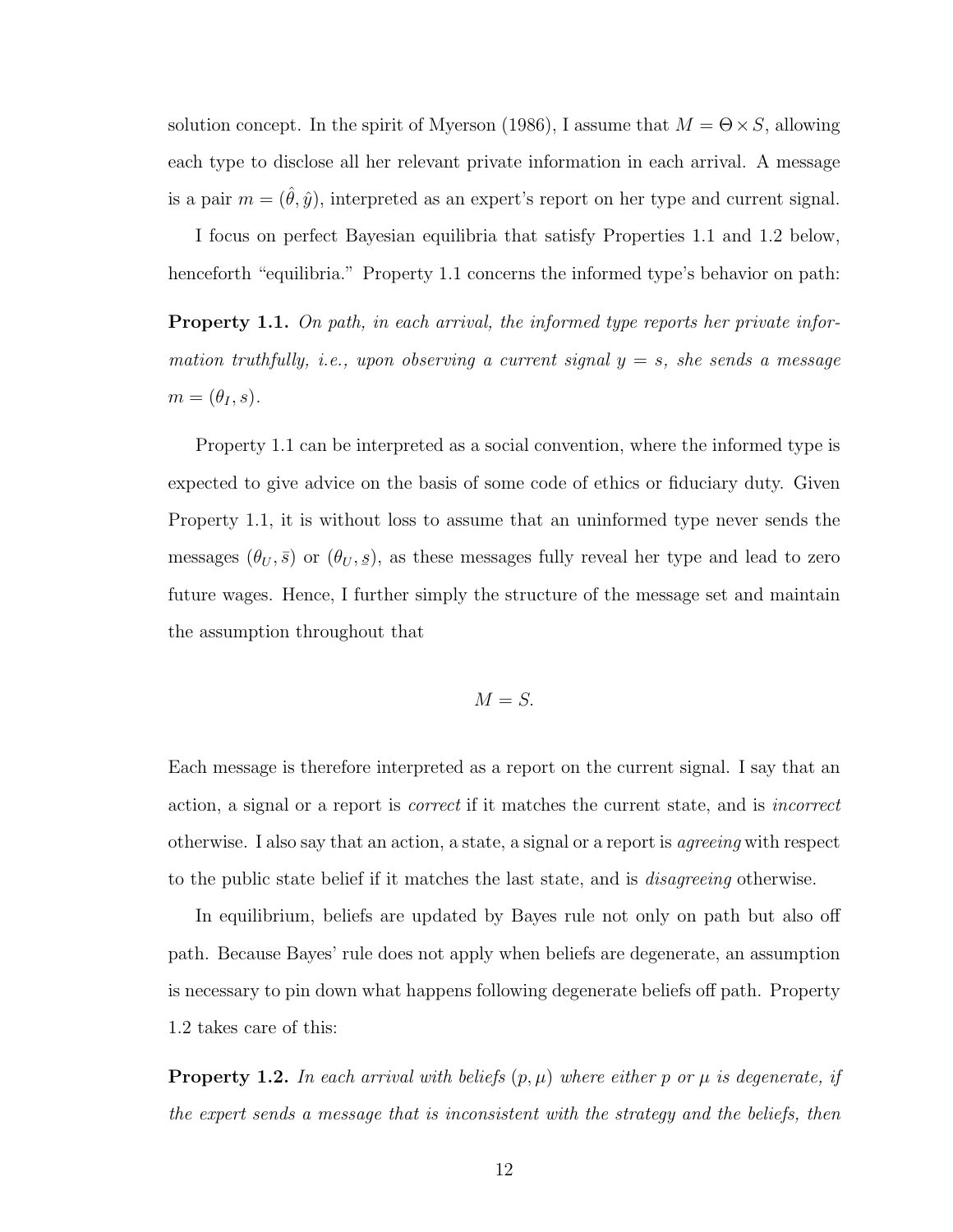the expert's reputation jumps to zero.

The analysis readily extends to allowing for other off-path beliefs. In Section [1.5,](#page-39-0) I discuss the consequences of doing so.

### <span id="page-22-0"></span>1.3 Equilibrium

In this section, I present my main result, characterizing the equilibrium. To streamline the presentation, I describe the result in a series of propositions. I begin by deriving the basic structure of any equilibrium. I then show that an equilibrium exists. Finally, I show that all equilibria exhibit qualitatively identical properties, and examine the properties in detail. Proofs are in the Appendix. In Section [1.4,](#page-31-0) I interpret the formal results in this section and discuss their implications.

### <span id="page-22-1"></span>1.3.1 Basic Structure

In any equilibrium, by Property [1.1,](#page-21-0) the informed type reports truthfully on path. Much difficulty in characterizing equilibria rests upon characterizing the uninformed type's strategy, because the set of her strategies is large. I first derive properties that the uninformed type's continuation payoffs and strategies must satisfy in any equilibrium. I then examine the principals' best responses given the uninformed type's equilibrium strategies.

<span id="page-22-2"></span>Proposition 1.1. In any equilibrium, the following properties hold:

1. Payoffs—there is a strictly increasing function  $V^U : [0,1] \to \mathbb{R}_+$  such that at any uninformed type's history  $h^U$  where an arrival ends with reputation p after the principal's benefit is realized, the uninformed type's continuation payoff is  $V^U(p)$ . Moreover,  $V^U(0) = 0$ .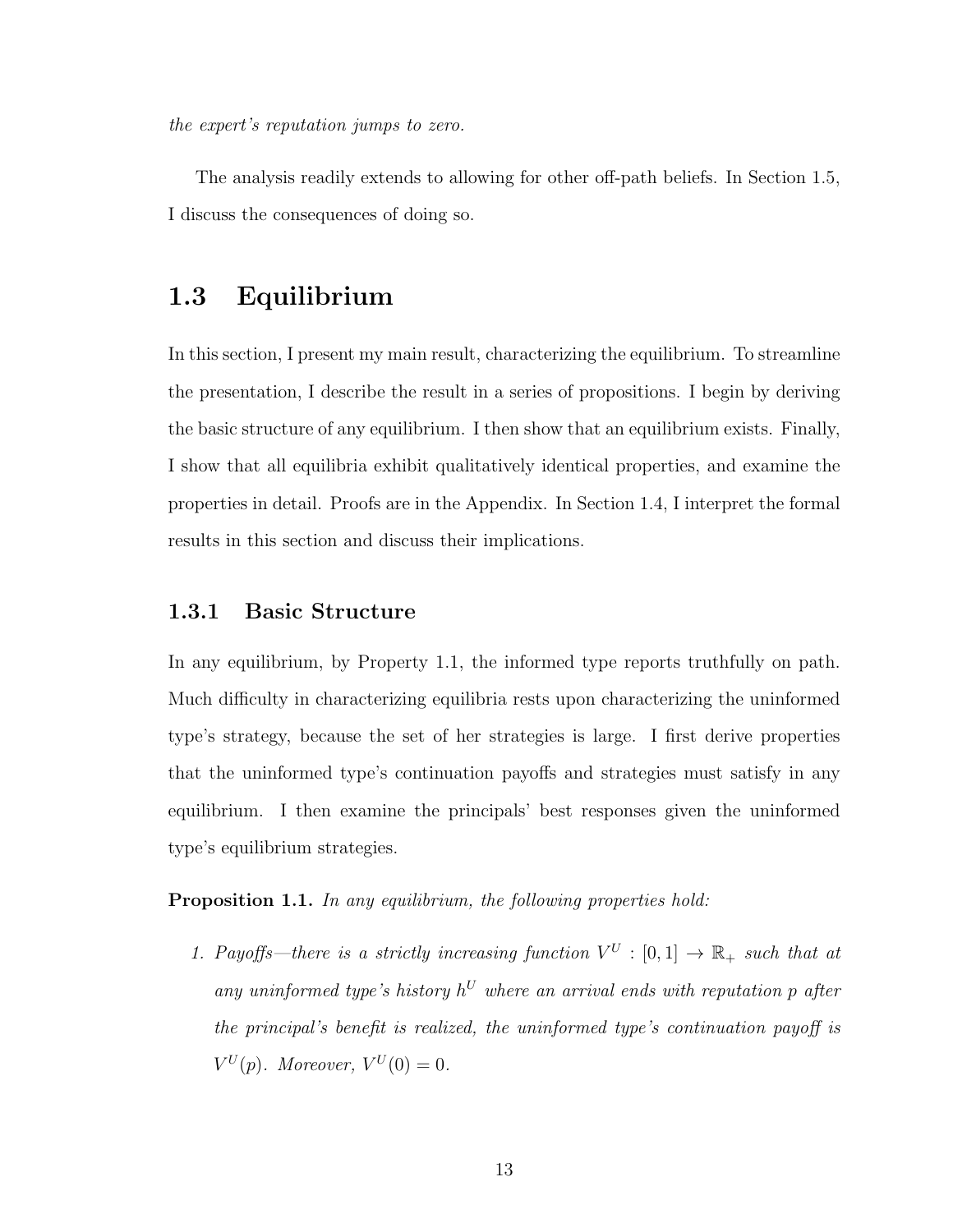2. Behavior—in each arrival, the uninformed type's strategy is Markov in the public beliefs  $(p, \mu)$ .

The monotone payoff structure reflects the fact that the uninformed expert is motivated by reputation concerns to appear informed. As the principals expect the informed type to truthfully report her signals, their willingness to pay strictly increases in the expert's reputation, holding fixed the uninformed type's continuation strategy. The uninformed type thus benefits from a higher reputation. When the reputation is zero, the principals do not find the expert's reports to be valuable, so the uninformed expert's continuation payoff equals zero.

In each arrival, given binary states, without loss, I take the uninformed expert's strategy to be a probability of sending an agreeing report. The uninformed expert chooses the agreeing probability to maximize her continuation payoff upon sending a report. This continuation payoff depends solely on the public state belief that the report is correct and the expert's current reputation; the latter determines the resulting reputation if the report turns out to be correct, given the chosen agreeing probability. (If the report turns out to be incorrect, the resulting reputation is zero.) Thus, her strategy is Markov in the public beliefs.

The Markovian structure simplifies the task of characterizing equilibria:

<span id="page-23-0"></span>**Corollary 1.1.** If an equilibrium exists, then it is characterized by some agreeing function  $\alpha : [0,1] \times (\frac{1}{2})$  $\frac{1}{2}$ , 1]  $\rightarrow$  [0, 1] that determines the uninformed expert's agreeing probability  $\alpha_{p,\mu}$  in each arrival given public beliefs  $(p,\mu) \in [0,1] \times (\frac{1}{2})$  $\frac{1}{2}, 1].$ 

Given that the principals expect the informed type to report truthfully, the informed type has no profitable deviation to misreport in an arrival. From her perspective, a deviation to misreport must result in a reputation of zero and thus zero future wages, giving her the lowest possible continuation payoff. Thus, without loss, I assume that upon any deviation by the informed type, she sends an agreeing report in every future arrival.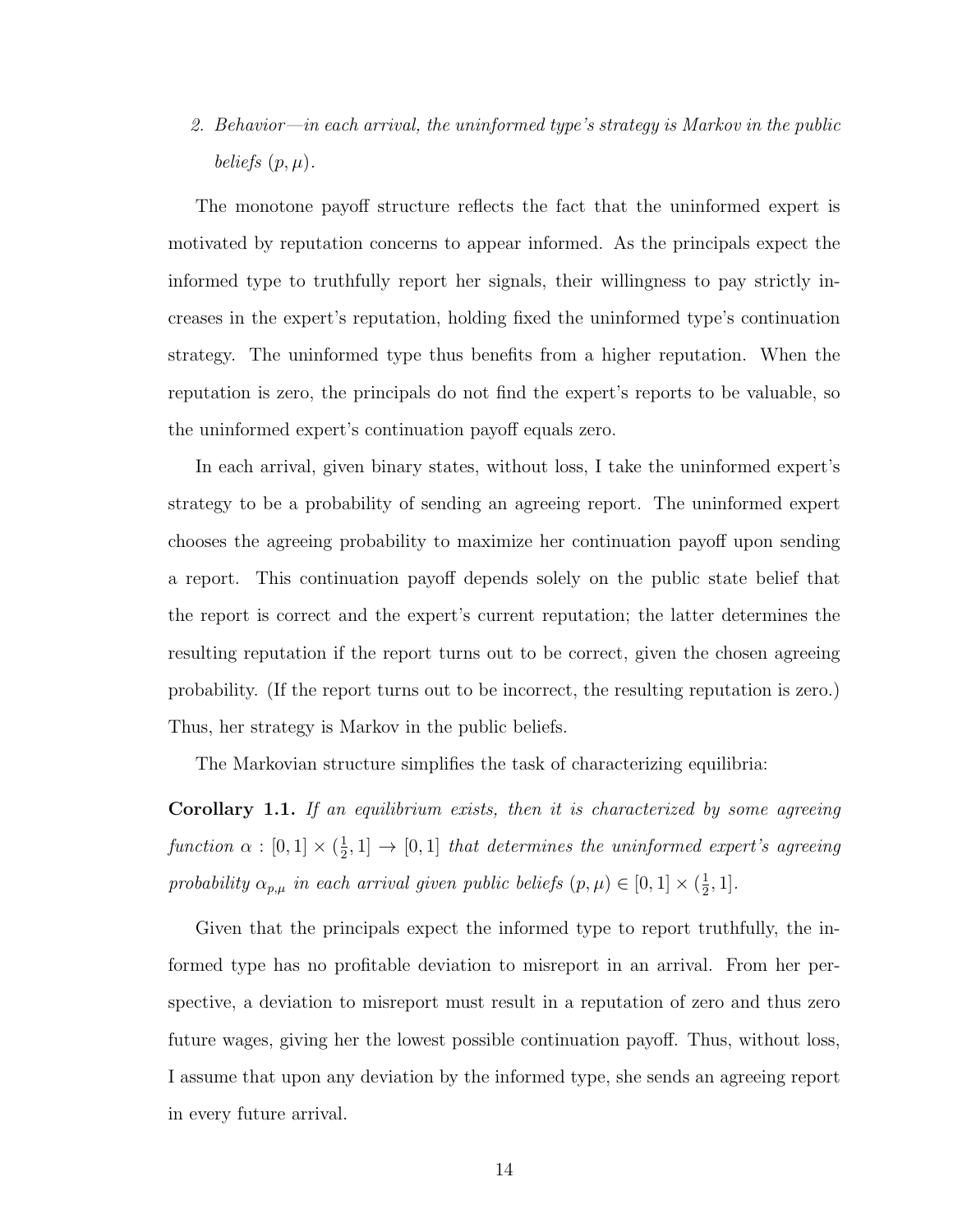### Equilibrium existence

By Corollary [1.1,](#page-23-0) any equilibrium is characterized by some uninformed expert's agreeing function given which the uninformed type finds no profitable deviation when principals the uninformed type's play follows such an agreeing function. Hence, to prove that an equilibrium exists, it suffices to show that there exists an agreeing function  $\alpha$  that maximizes the uninformed type's equilibrium payoff, and then to verify that when the principals expect the uninformed type's play follows such an agreeing function, the uninformed type has no profitable deviation. The next result shows that an equilibrium exists.

### <span id="page-24-0"></span>Lemma 1.1. An equilibrium exists.

In general, there are multiple equilibria, each characterized by an agreeing function given which the uninformed type finds no profitable deviation when principals the uninformed type's play follows such an agreeing function. In the following, I show that all equilibria exhibit qualitatively identical properties. I also describe these properties in detail, as they are crucial for understanding the crisis of expertise.

Fix an arbitrary agreeing function  $\bar{\alpha}$  that characterizes an equilibrium. Since the function  $\bar{\alpha}$  is arbitrarily chosen, hereafter, I refer to the equilibrium that the function characterizes simply as the equilibrium.

In equilibrium, the function  $\bar{\alpha}$  must satisfy the uninformed type's incentive constraint after receiving the upfront payment in each arrival on path with beliefs  $(p, \mu)$ ,

$$
\mu V^{U} \left( \frac{p}{p + (1 - p)\bar{\alpha}_{p,\mu}}; \bar{\alpha} \right) - (1 - \mu)V^{U} \left( \frac{p}{p + (1 - p)(1 - \bar{\alpha}_{p,\mu})}; \bar{\alpha} \right) \begin{cases} \geq 0, & \text{if } \bar{\alpha}_{p,\mu} = 1, \\ = 0, & \text{if } \bar{\alpha}_{p,\mu} \in (0, 1), \\ \leq 0, & \text{if } \bar{\alpha}_{p,\mu} = 0. \end{cases}
$$
(1.2)

The left side of the constraint is the difference between the uninformed expert's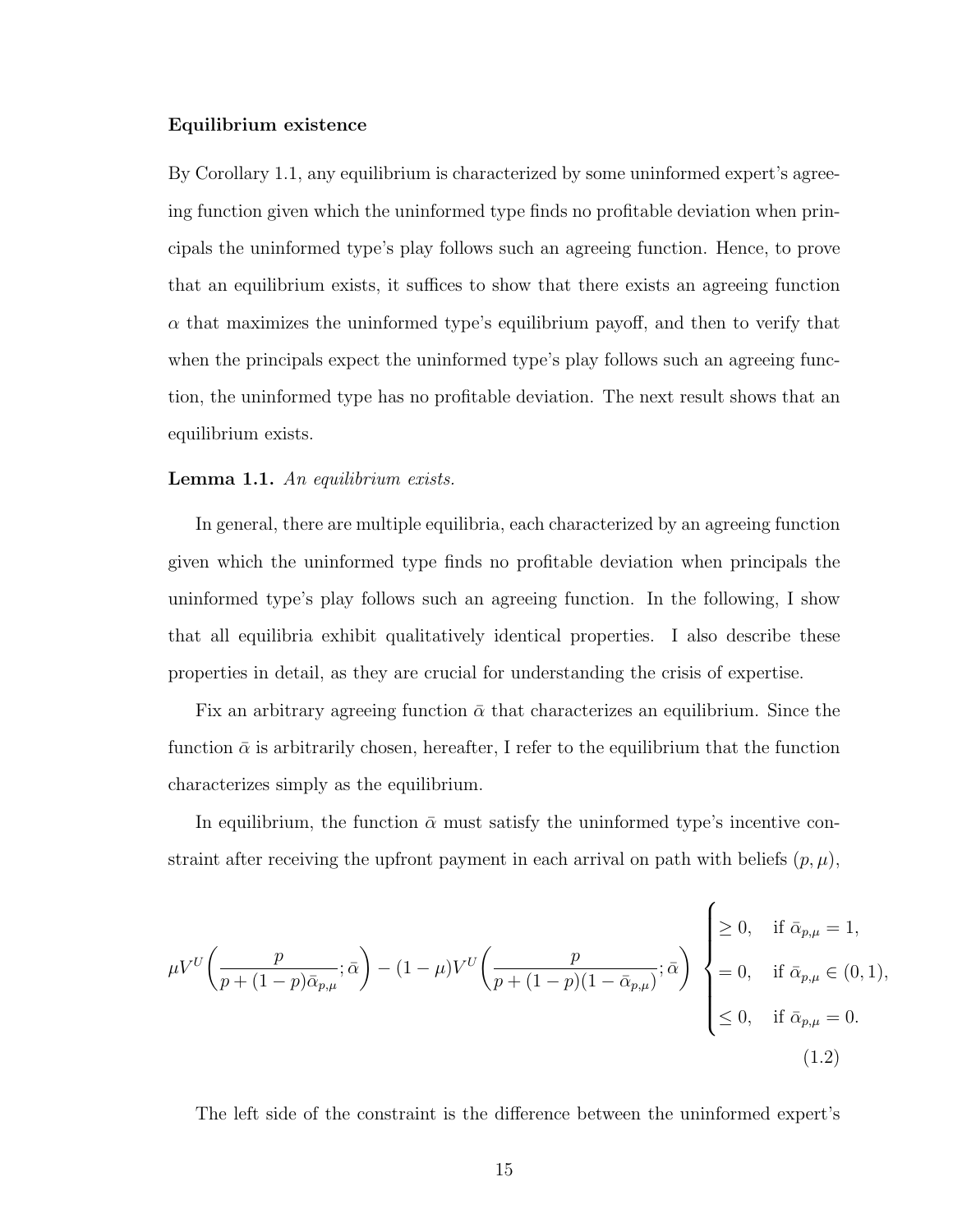continuation payoff by agreeing and by disagreeing. From her perspective, an agreeing report is correct with probability  $\mu$ . While an incorrect report leads to zero reputation (and hence zero continuation payoff), a correct agreeing report leads to reputation

<span id="page-25-1"></span>
$$
\frac{p}{p + (1 - p)\bar{\alpha}_{p,\mu}}.\tag{1.3}
$$

Likewise, her continuation payoff by disagreeing, noting that such report is correct with probability  $1 - \mu$  and a correct such report leads to reputation

<span id="page-25-0"></span>
$$
\frac{p}{p + (1 - p)(1 - \bar{\alpha}_{p,\mu})}.
$$
\n(1.4)

When the reputation  $p$  is positive, uniqueness of the agreeing probability arises from the uninformed type's reputation concerns. By choosing too high an agreeing probability, the reputation reward by sending a correct, disagreeing report is large, as principals expect that such report is more likely to be sent by an informed type. Likewise, by choosing too low an agreeing probability, the reputation reward by sending a correct, agreeing report is large, as principals expect that such report is more likely to be sent by an informed type.

Finally, if the reputation  $p$  is zero, then the uninformed expert's continuation payoff is zero. Thus, any strategy by the uninformed type is optimal. Without loss, I set  $\bar{\alpha}_{0,\mu} = \frac{1}{2}$  $\frac{1}{2}$ .

### Principals' Best Responses

I next examine the principals' best responses given the uninformed type's strategy  $\bar{\alpha}$ . From each principal's perspective, if he knew that the expert is informed, he would match his action with the expert's report. In contrast, if he knew that the expert is uninformed, then he would optimally choose an agreeing action irrespective of the report. Because the principal is unsure of the expert's type, the equilibrium outcome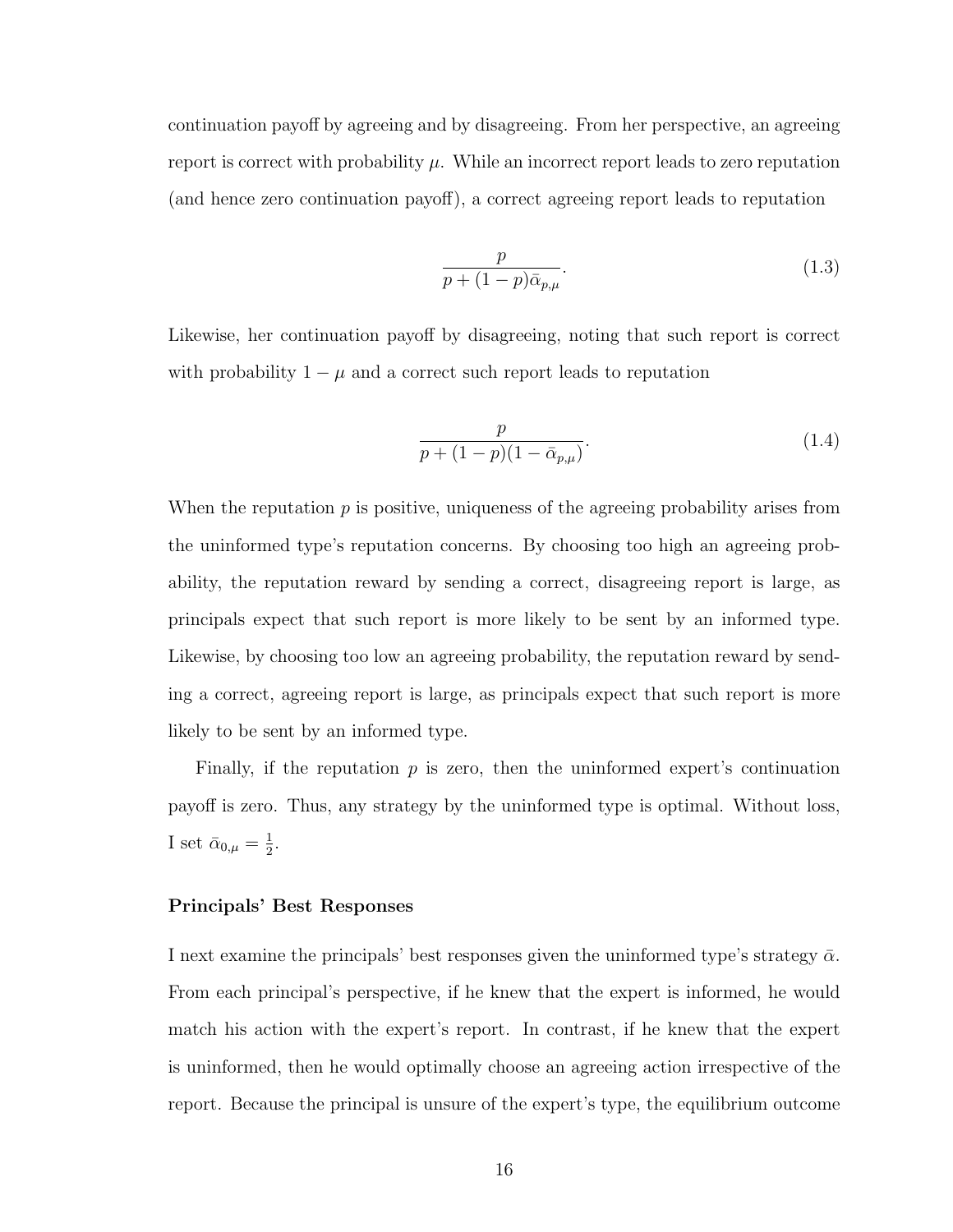is constrained inefficient.

In each arrival with beliefs  $(p, \mu)$ , given that the informed type reports truthfully and the uninformed type reports according to the agreeing function  $\bar{\alpha}$ , the principal optimally matches his action with an agreeing report, as the agreeing report reinforces the public belief that the agreeing action is more likely to be correct. Specifically, the principal's belief that the report is correct given that it is disagreeing strictly exceeds one half irrespective of the value of  $\bar{\alpha}_{p,\mu} \in [0,1]$ :

$$
\underbrace{\overbrace{p\mu+(1-p)\bar{\alpha}_{p,\mu}}_{\text{principal's belief that expert is}}\times 1 + \left(\underbrace{1-\frac{p\mu}{p\mu+(1-p)\bar{\alpha}_{p,\mu}}}_{\text{principal's belief that expert is}}\right)\times \mu>\frac{1}{2}.
$$

In contrast, the principal matches his action with a disagreeing report if and only if

$$
\underbrace{\frac{p(1-\mu)}{p(1-\mu)+(1-p)(1-\bar{\alpha}_{p,\mu})}}_{\text{principal's belief that expert is} }\times 1 + \left(\underbrace{1-\frac{p(1-\mu)}{p(1-\mu)+(1-p)(1-\bar{\alpha}_{p,\mu})}}_{\text{principal's belief that expert is} }\right)\times (1-\mu) > \frac{1}{2}
$$

The left side is the principal's belief that the report is correct given that it is disagreeing. The inequality is equivalent to writing

$$
\bar{\alpha}_{p,\mu} > \kappa_{p,\mu} := \frac{\mu(2-p) - 1}{(2\mu - 1)(1-p)}.
$$
\n(1.5)

<span id="page-26-0"></span>.

Condition [\(1.5\)](#page-26-0) admits a intuitive interpretation. The principal matches his action with a disagreeing report if and only if he is sufficiently confident that the disagreeing report is sent by an informed type. This is the case when the uninformed types agreeing probability is sufficiently high.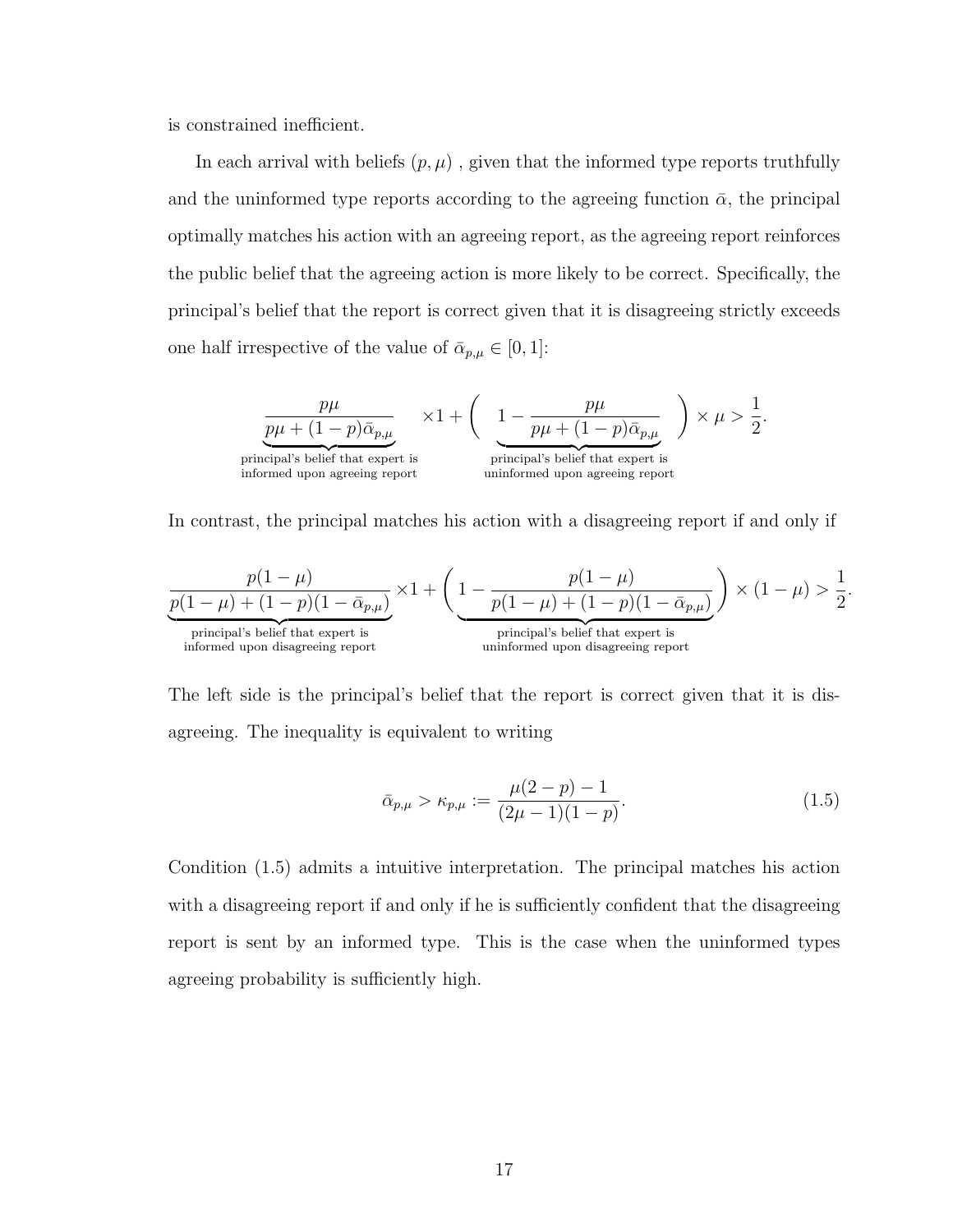### <span id="page-27-0"></span>1.3.2 Characterization

In this section, I characterize the equilibrium. Given the agreeing function  $\bar{\alpha}$ , define a correspondence  $C: [0,1] \rightrightarrows (\frac{1}{2})$  $\frac{1}{2}$ , 1 such that

$$
C(p) := \{ \mu \in (\frac{1}{2}, 1] : \bar{\alpha}_{p,\mu} \le \kappa_{p,\mu} \}. \tag{1.6}
$$

Given reputation p, the set  $C(p)$  contains the state beliefs  $\mu$  given which, in view of the preceding discussion, the agreeing probability  $\bar{\alpha}_{p,\mu}$  is sufficiently low that principals prefer to ignore the expert's advice and choose the agreeing action. Summarizing the previous discussion:

<span id="page-27-1"></span>**Proposition 1.2.** In the equilibrium, in each arrival with beliefs  $(p, \mu)$ , if  $\mu \in C(p)$ , then the principal chooses an agreeing action independently of the expert's report. Otherwise, the principal matches his action with the expert's report.

In view of Proposition [1.2,](#page-27-1) hereafter, I refer to  $graph(C)$  as the *crisis region*. I refer to a history of play at which the public beliefs  $(p, \mu)$  are in the crisis region conditional on the expert being informed as a *crisis of expertise*. In the equilibrium, wages reflect the crises.

<span id="page-27-2"></span>**Corollary 1.2.** In the equilibrium, in each arrival with beliefs  $(p, \mu)$ , the wage is zero if  $(p, \mu)$  is in the crisis region and is positive otherwise.

In the equilibrium, in each arrival with beliefs  $(p, \mu)$ , the wage is

<span id="page-27-3"></span>
$$
\max\left(\underbrace{p + (1 - p)\bar{\alpha}_{p,\mu}(2\mu - 1) - (2\mu - 1)}_{\substack{\text{marginal benefit of matching} \\ \text{action with expert's report}}} 0\right). \tag{1.7}
$$

The arriving principal finds expert advice to be valuable if and only if he anticipates to match his action with the expert's report, that is, the principals' perceived marginal benefit of matching his action with the expert's report is positive.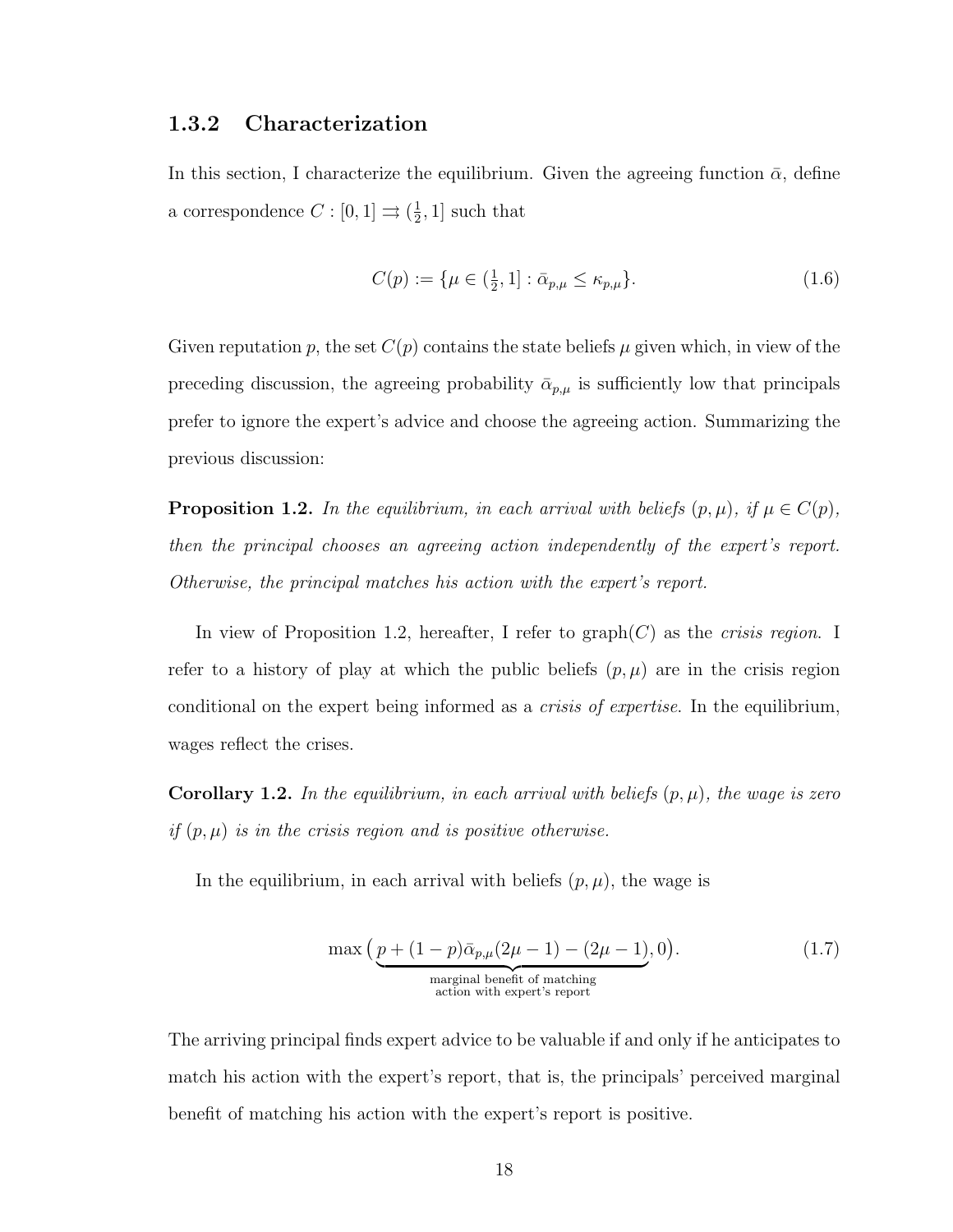<span id="page-28-1"></span>

**Figure 1.2:** Agreeing probability ( $\gamma = 1, r = 1$ )

In the remainder of this section, I explore in detail the structure of the agreeing function  $\bar{\alpha}$  and the crisis correspondence C. I begin with the agreeing function, elucidating the uninformed type's incentives to "gamble" for her reputation:

<span id="page-28-0"></span>**Proposition 1.3.** For every  $(p, \mu)$ ,  $\bar{\alpha}_{p,\mu} \geq \frac{1}{2}$  $\frac{1}{2}$ . Moreover:

- 1. Lower state belief, more gambling—for every  $p > 0$ , there is  $\mu^* \equiv \mu^*(p)$  such that  $\bar{\alpha}_{p,\mu}$  strictly increases in  $\mu$  on  $(\frac{1}{2})$  $\frac{1}{2}, \mu^*$  and equals 1 if  $\mu \in (\mu^*, 1]$ .
- 2. Lower reputation, more gambling—for every  $\mu \in (\frac{1}{2})$  $[\frac{1}{2}, 1]$ ,  $\bar{\alpha}_{p,\mu}$  increases in p; further,  $\mu^*(p)$  strictly decreases in p, satisfying  $\mu^*(0) = 1$  and  $\mu^*(1) = \frac{1}{2}$ .

The agreeing probability always exceeds  $\frac{1}{2}$  due to the uninformed type's incentive to pool with the informed type. From the uninformed type's perspective, the informed type is more likely to agree than to disagree. In turn, in equilibrium, the reputation upon correctly disagreeing, as given by [\(1.4\)](#page-25-0), must strictly exceed that upon correctly agreeing, as given by [\(1.3\)](#page-25-1). By Proposition [1.1,](#page-22-2) the uninformed expert's reputation concerns provide her with incentives to disagree, gambling on the less likely event that disagreeing is correct for the larger reputation reward if disagreeing turns out to be correct.

Part 1 of Proposition [1.3](#page-28-0) says that public information of high quality about the state disciplines the uninformed type's gambling. Given a higher state belief, the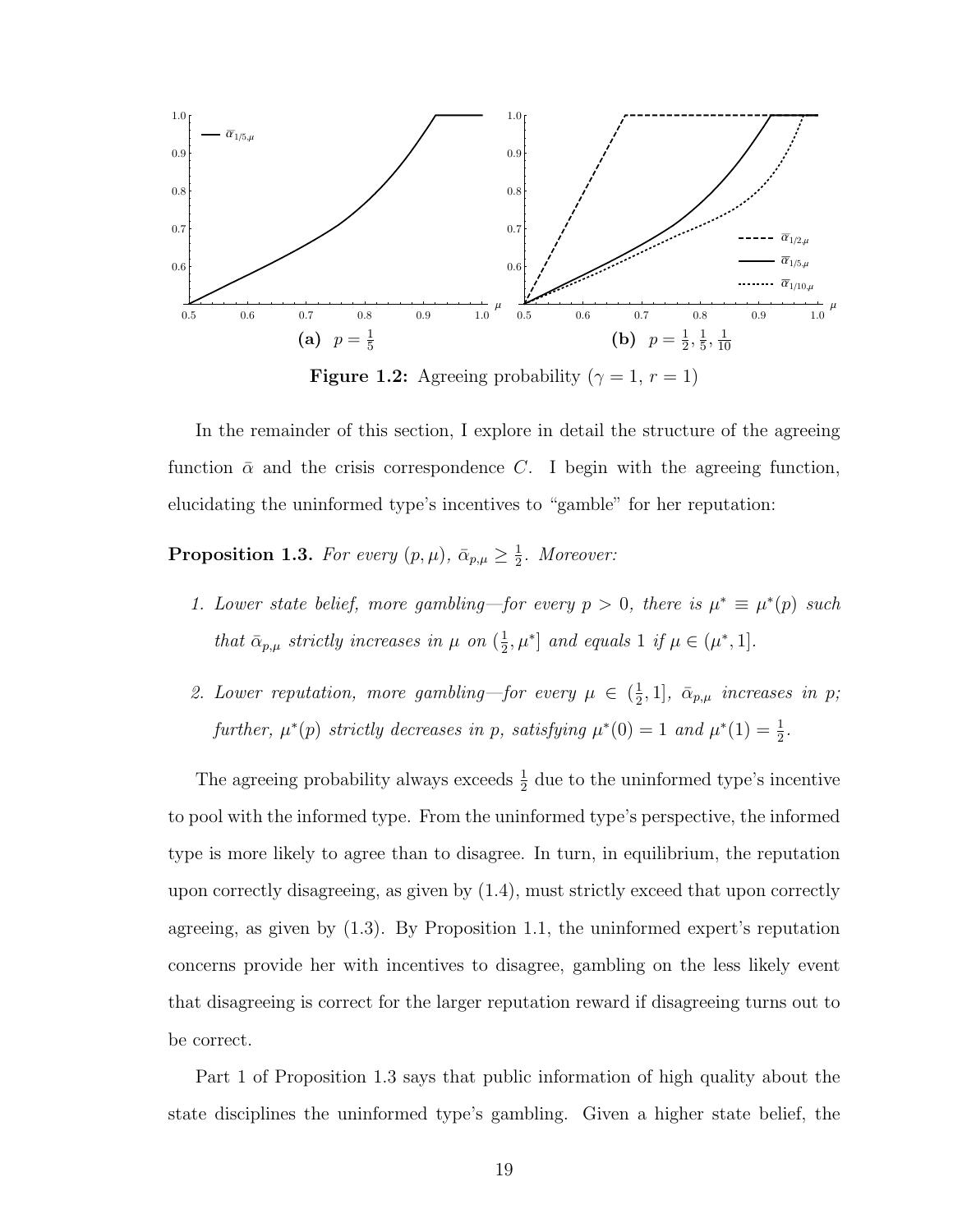uninformed type's gambling incentive is lower as she believes that disagreeing is more likely to be incorrect. State beliefs above the cutoff  $\mu^*$  "preempt" the uninformed type's gambling. On the other hand, state beliefs that are arbitrarily close to  $\frac{1}{2}$  give the strongest gambling incentive to the uninformed type, who then reports both states with approximately equal probabilities. To illustrate, Figure [1.2a](#page-28-1) numerically plots the agreeing probability  $\bar{\alpha}_{p,\mu}$  against the state belief  $\mu$ , assuming that the reputation is  $p = 1/5$ , in a setting where the state volatility is  $\gamma = 1$  and the discount rate is  $r=1$ .

Part 2 of the proposition says that given a higher current reputation, the uninformed type agrees with a higher probability. This is because the reputation gain by correctly disagreeing is then smaller. To illustrate, Figure [1.2b](#page-28-1) numerically plots the agreeing probability against the state belief for several values of reputations, again taking  $\gamma = 1$  and  $r = 1$ .

My next proposition concerns the structure of the crisis correspondence C and elucidate the principals' incentives.

<span id="page-29-0"></span>**Proposition 1.4.** For every p, the correspondence C satisfies  $1 \in C(p)$ . Moreover:

- 1. Given a positive reputation, high enough interior state beliefs preempt the crisis for every  $p > 0$ , there exists  $\bar{\mu} < 1$  such that  $\mu \notin C(p)$  if  $\mu \in [\bar{\mu}, 1)$ .
- 2. Given a positive reputation, low enough state beliefs preempt the crisis—for every  $p > 0$ , there exists  $\overline{a}$  $\mu < 1$  such that  $\mu \notin C(p)$  if  $\mu \in (\frac{1}{2})$  $\frac{1}{2}$ ,  $\overline{a}$  $\mu].$
- 3. Higher reputation p, smaller  $C(p)$ —there is  $\bar{p} \in [0, 1)$  such that  $C(p) \subsetneq C(p')$  if  $p' < p < \bar{p}$ . Further,  $C(0) = (\frac{1}{2}, 1]$  and  $C(p) = \{1\}$  if  $p \ge \bar{p}$ .

The set  $C(p)$  contains the unit state belief for every reputation p. When arriving with a unit state belief, each principal chooses an agreeing action as his state belief stays at 1 irrespective of the report he receives. Indeed, on path, both expert types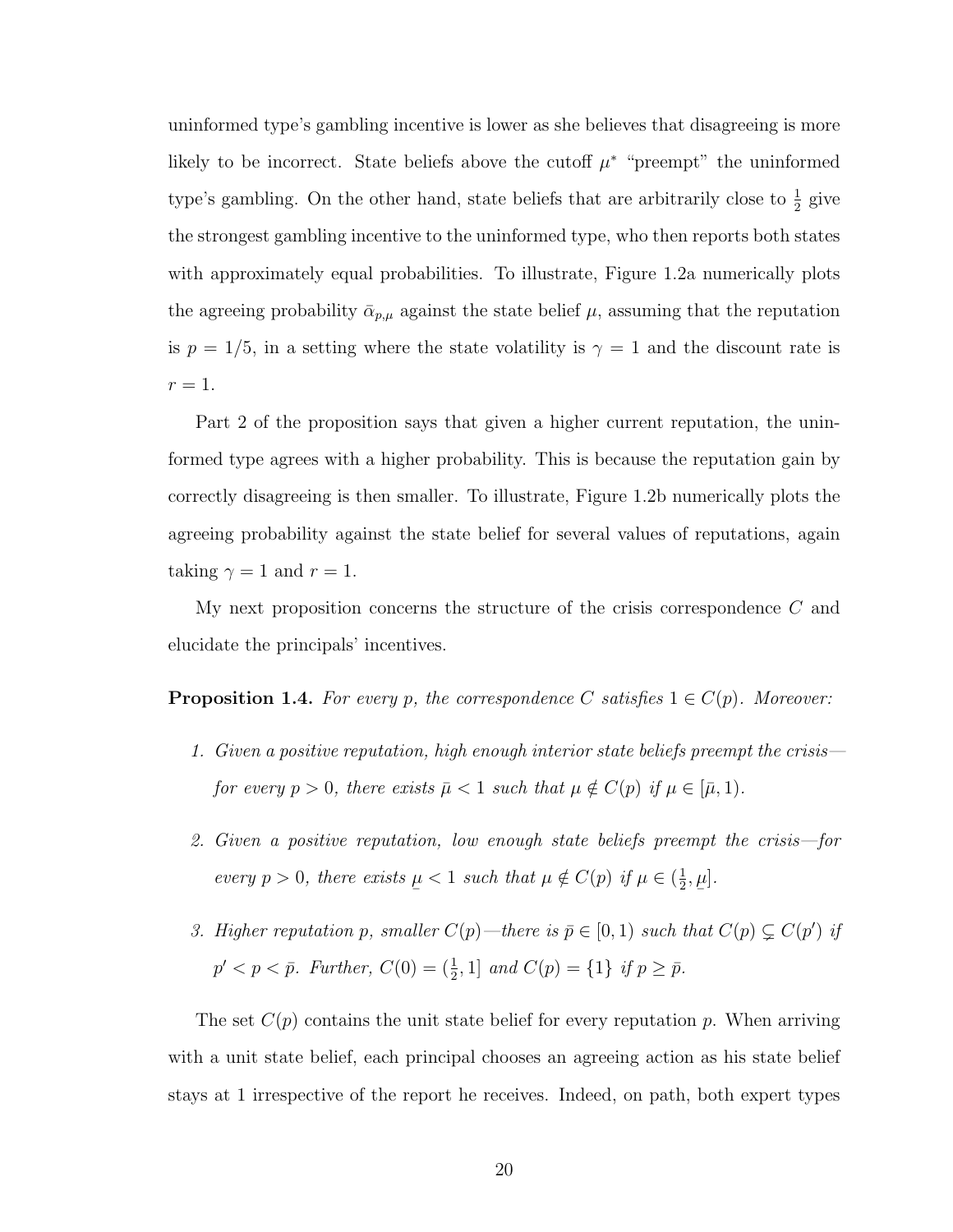<span id="page-30-0"></span>

**Figure 1.3:** Agreeing probability and cutoff  $(\gamma = 1, r = 1)$ 

agree in such arrival, inducing an agreeing action by the principal. On the other hand, if the expert deviates to disagree, then by Property [1.2,](#page-21-1) the principal attaches probability zero to the expert being informed and thus chooses the agreeing action.

Part 1 of Proposition [1.4](#page-29-0) says that in any arrival where the reputation  $p$  is positive, the set  $C(p)$  excludes high enough interior state beliefs. This shows that unless the public information about the state is conclusive, an arriving principal chooses an agreeing action on the basis of the public information irrespective of the expert's report only if the quality of public information about the state is low. A principal who arrives with a high enough state belief expects little gambling by the uninformed type, and thus matches his action with the report.

Part 2 says that the set  $C(p)$  also excludes low enough state beliefs. A principal arriving with a low enough state belief matches his action with the expert's report, as he expects that the current state is sufficiently likely to have switched from the last state, and a disagreeing report is sent by an informed type.

Finally, Part 3 says that given a higher reputation, an arriving principal not only believes that the expert is more likely to be informed, but the principal also expects less gambling by the uninformed type in view of Proposition [1.3.](#page-28-0) To illustrate the result, consider Figure [1.3a.](#page-30-0) The set  $C(\frac{1}{5})$  $\frac{1}{5}$ ) in the figure is the interval of state beliefs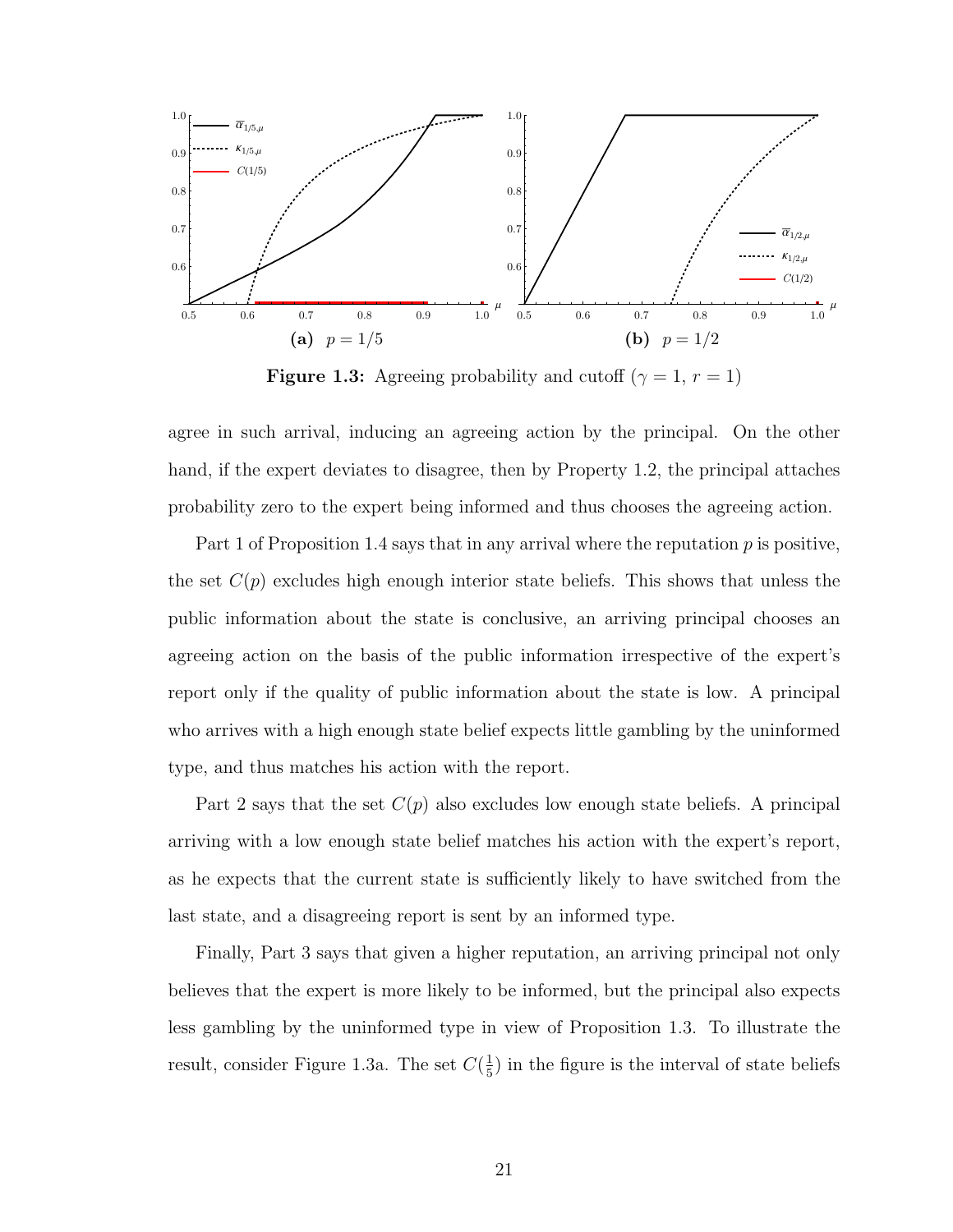$\mu$  given which  $\bar{\alpha}_{1/5,\mu} \leq \kappa_{1/5,\mu}$ , again taking  $\gamma = 1$  and  $r = 1$ .<sup>[8](#page-31-3)</sup> In contrast, in Figure [1.3b,](#page-30-0) the set  $C(\frac{1}{2})$  $\frac{1}{2}$ ) contains only the unit state belief.

### <span id="page-31-0"></span>1.4 Implications

In this section, I leverage the equilibrium characterization to address the motivating questions in the opening paragraphs. I then discuss policy implications for alleviating the crisis.

### <span id="page-31-1"></span>1.4.1 Value of Informed Experts and Long-run Predictions

How does principals' access to public information affect the value of the informed expert and her genuine advice? In Section [1.3,](#page-22-0) I have been silent about the equilibrium payoff structure of the informed expert. Indeed, given that the informed expert reports the state truthfully in each arrival on path, it is a priori unclear how the uninformed expert's gambling affects the value of the informed expert to the principals. My next proposition shows that in the equilibrium, the informed type, like the uninformed type, also benefits from a higher reputation.

<span id="page-31-2"></span>**Proposition 1.5.** In the equilibrium, there is a strictly increasing function  $V^I(\cdot; \bar{\alpha})$ :  $[0,1] \to \mathbb{R}_+$  such that at any history  $h^I$  where an arrival ends with reputation p after the principal's benefit is realized, the informed type's continuation payoff is  $V^I(p; \bar{\alpha})$ . Moreover,  $V^I(0; \bar{\alpha}) = 0$ .

The result follows because the equilibrium wage [\(1.7\)](#page-27-3) strictly increases in the expert's reputation in view of Proposition [1.3.](#page-28-0) Given a higher reputation, principals

<span id="page-31-3"></span><sup>8.</sup> In general, a sharper characterization that addresses whether  $C(p)$  defines a connected subset of state beliefs in  $(\frac{1}{2}, 1]$  for any reputation p as in Figure [1.3a](#page-30-0) is an open question. The answer to this question hinges crucially upon the curvature of the agreeing probability  $\bar{\alpha}_{p,\mu}$  in each state belief  $\mu$ . As illustrated in Figure [1.2b,](#page-28-1) the curvature is in general non-monotone in the state beliefs, making an analytical characterization difficult to obtain due to the high dimensionality of the program ([∗](#page-44-0)).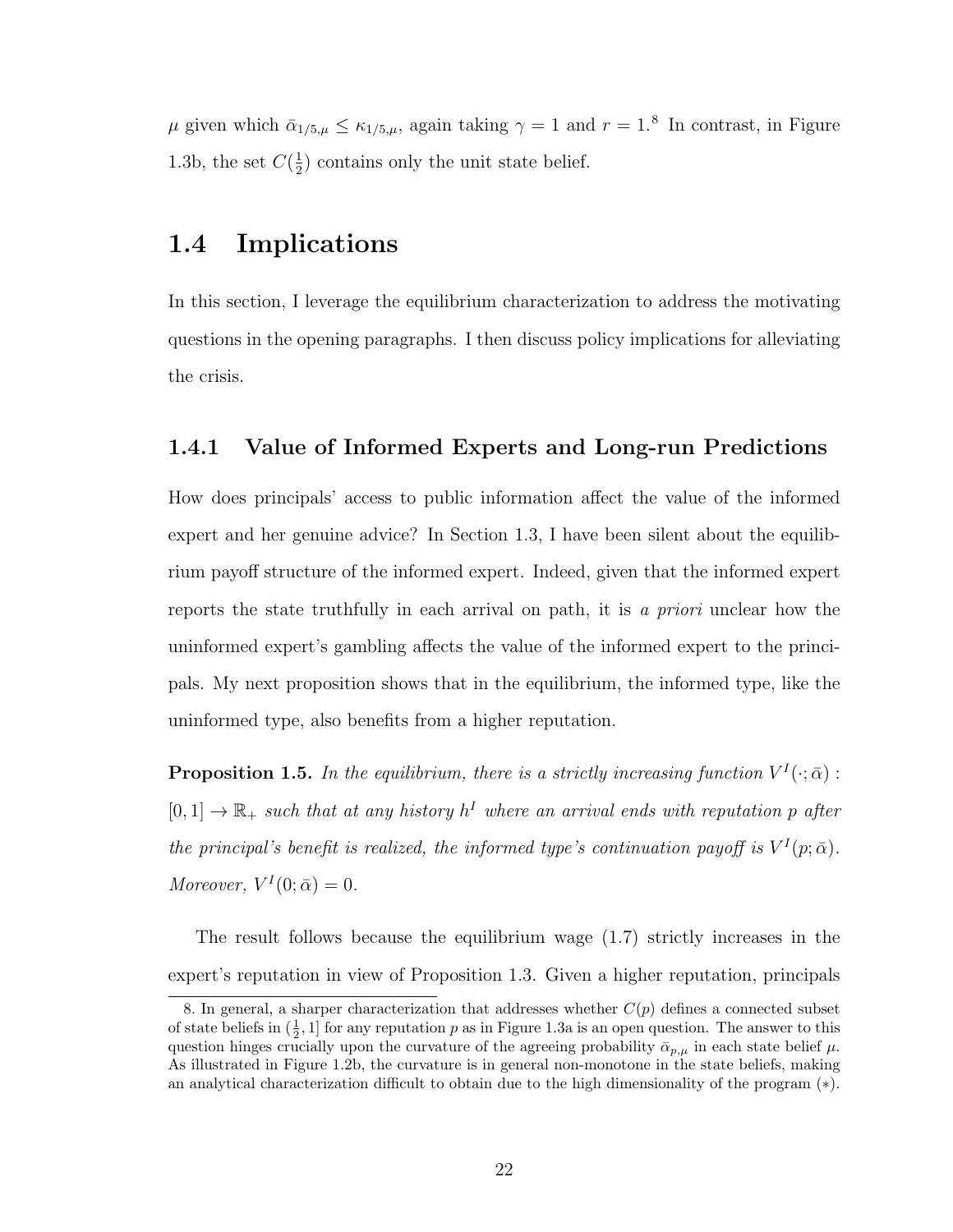not only expect that the expert is more likely to be informed, but also that the uninformed type gambles less.

Further, Proposition [1.6](#page-32-0) below shows that the informed expert's reputation increases over time, as her reports are always correct on path. Let P denote the probability measure over the set of outcomes of the game induced in the equilibrium.

<span id="page-32-0"></span>**Proposition 1.6.** In the equilibrium, on path, the reputation path  $(p_t)_{t\geq0}$  is increasing conditional on the expert being informed. Moreover, given any time t, for every  $\varepsilon > 0$ , there exists ¯  $T > 0$  such that

$$
\mathbf{P}[p_t < p_{t+T}, T \geq \mathcal{I} | \theta = \theta_I] > 1 - \varepsilon.
$$

The two propositions offer a perspective on why, despite concerns about the crisis of expertise, reputable experts who have consistently issued correct forecasts are competitively sought after in, for instance, financial markets (see,  $e.g.,$  [Hong, Kubik,](#page-136-2) [and Solomon,](#page-136-2) [2000;](#page-136-2) [Hong and Kubik,](#page-135-4) [2003\)](#page-135-4), business consulting (see, e.g., [Bourgoin](#page-133-3) [and Harvey,](#page-133-3) [2018\)](#page-132-3), or entrepreneurship (see,  $e, q, B$ addeley, 2018) in practice.

Importantly, because the informed expert's reputation increases over time, Proposition [1.7](#page-32-1) below shows that the crisis of expertise disappears in the long run: principals act on the basis of expert advice *irrespective of* the quality of public information, even when they are skeptical of the expert's ability.

<span id="page-32-1"></span>**Proposition 1.7.** In the equilibrium, for every  $\varepsilon > 0$ , there exists  $T \geq 0$  such that

$$
\mathbf{P}[q_t \notin C(p_t), t \ge T | \theta = \theta_I] > 1 - \varepsilon. \tag{1.8}
$$

Once the informed type's reputation becomes sufficiently large, and hence all her future reputations are sufficiently large by Proposition [1.6,](#page-32-0) the public beliefs permanently exit the crisis region by by Proposition [1.4.](#page-29-0)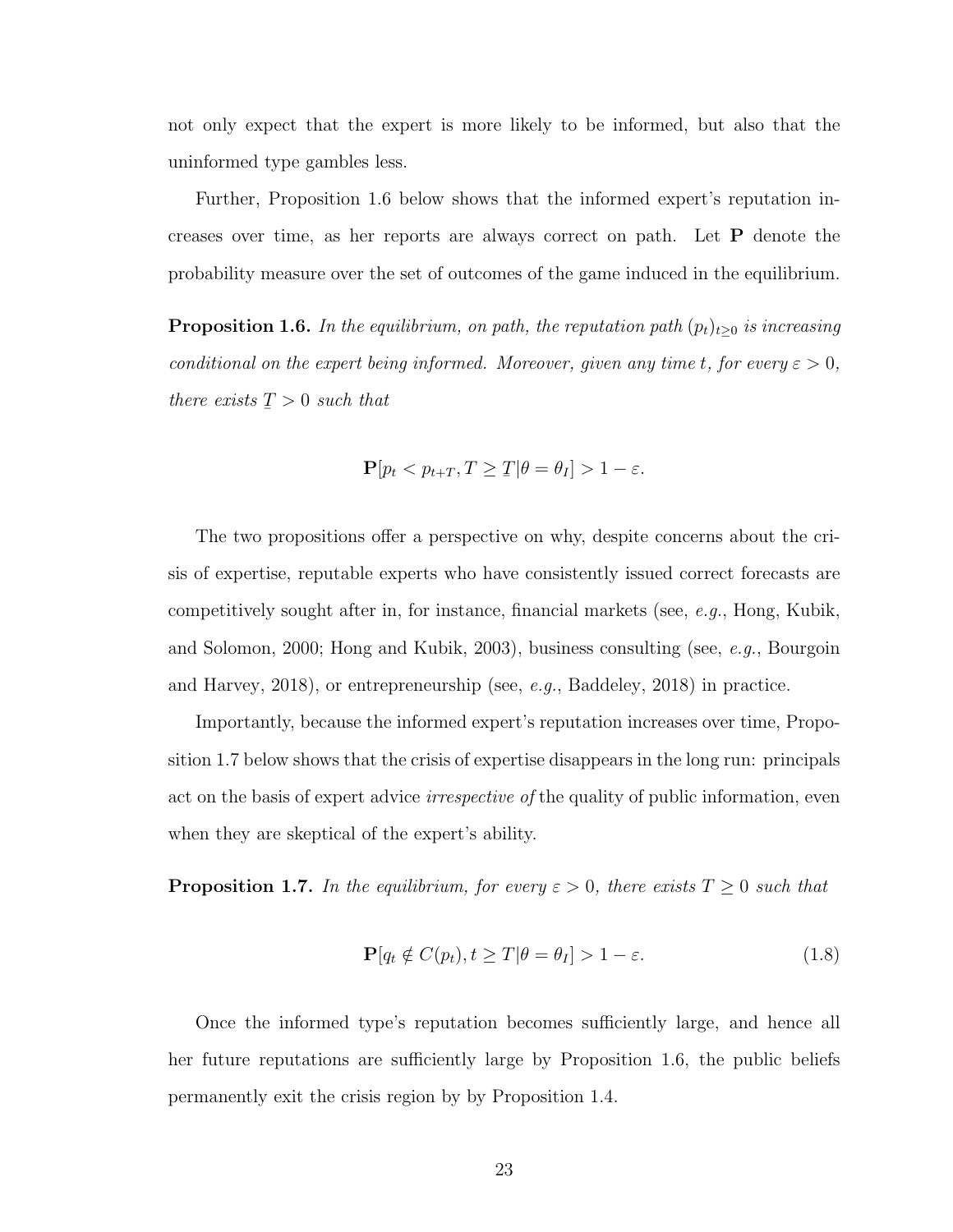More generally, the constrained inefficiency in the equilibrium dissipates over time. If the expert is informed, then once the public beliefs permanently exit the crisis region, each arriving principal efficiently matches his action with the expert's correct report by Proposition [1.4.](#page-29-0) [9](#page-33-1) On the other hand, if the expert is uninformed, then her reputation increases over time until she sends an incorrect report. As her reputation increases, she agrees and thus induces agreeing actions with higher probabilities. Once an incorrect report reveals her type, future principals only choose agreeing actions.

The results speak to the recent concerns in the retail financial advice industry. Take for example the case of Patricia Russell, who appeared in 2019 on *LinkedIn* as a certified financial planner and a graduate from prestigious universities. Her financial advice was quoted in major media outlets, allowing Patricia to benefit from an unde-serving reputation as a financial expert before she was discovered to be fake.<sup>[10](#page-33-2)</sup> The discovery of Russell and other fake financial advisors attracted considerable concerns that the presence of these fake experts diminishes the value of informed financial ad-visors and their genuine advice.<sup>[11](#page-33-3)</sup> The present results suggest that although gambling by the uninformed type undermines the value of the informed expert's correct advice, the damage it causes on the informed expert's payoff dissipates in the long run.

Finally, in the equilibrium, the principals also learn about the uninformed expert over time.

<span id="page-33-0"></span>**Proposition 1.8.** In the equilibrium, on path, the reputation path  $(p_t)_{t\geq0}$  is increasing until it jumps down to zero and stays at zero thereafter, conditional on the expert being

<span id="page-33-1"></span><sup>9.</sup> In particular, if the informed expert is arbitrarily patient, the informed type's equilibrium payoff tends to the equilibrium payoff that she would have obtained if her type is commonly known at the outset.

<span id="page-33-2"></span><sup>10.</sup> See "How This Fake Financial Expert Tricked Outlets Into Publishing Her Advice", *Huffpost*, August 1, 2019.

<span id="page-33-3"></span><sup>11.</sup> See "Fake 'Expert' Diminishes the Value of Genuine Financial Help", The Seattle Times, August 24, 2019.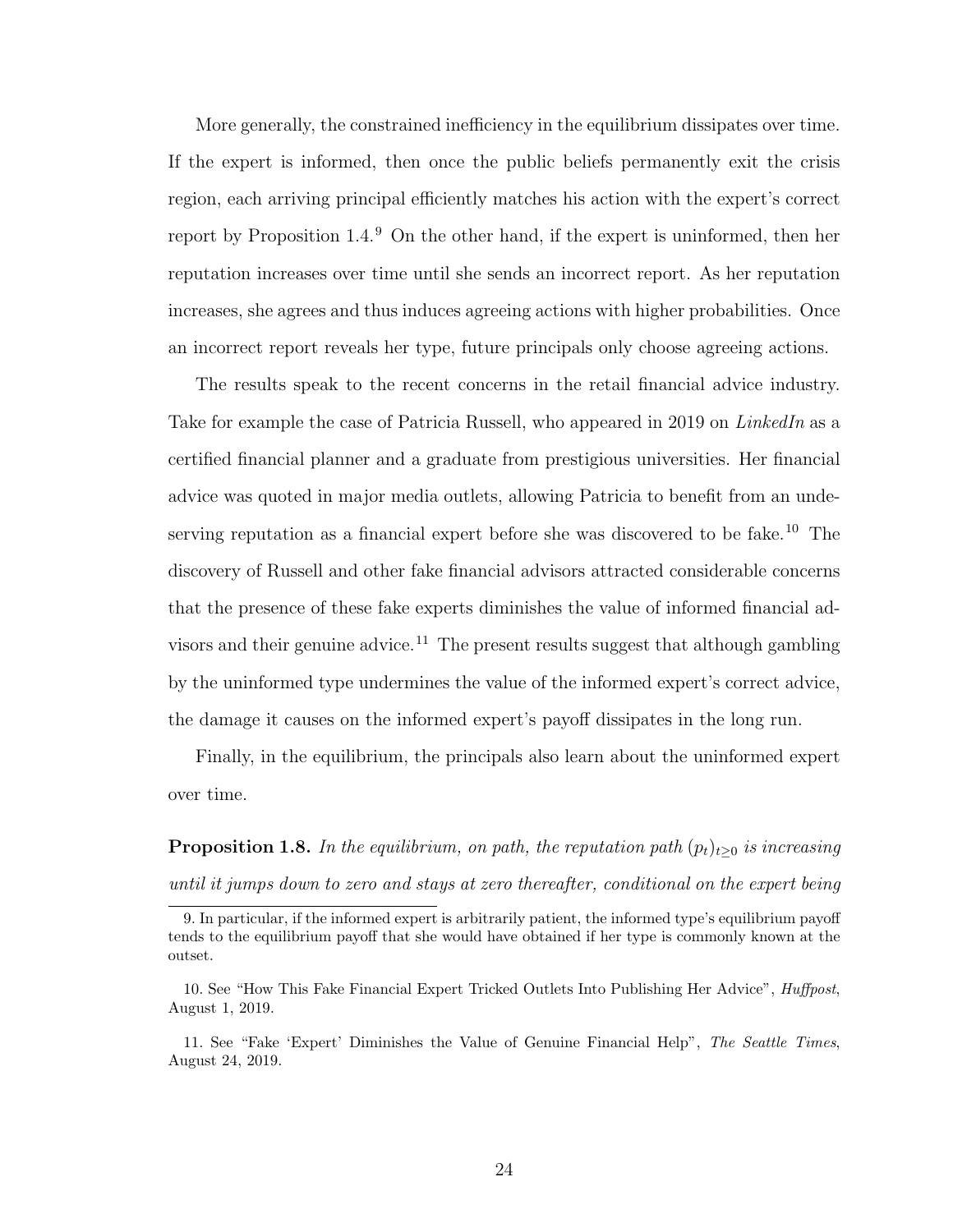uninformed. Moreover, for every  $\varepsilon > 0$ , there exists  $T > 0$  such that

$$
\mathbf{P}[p_t > 0, t \ge T | \theta = \theta_U] < \varepsilon.
$$

Thus, the equilibrium outcome features a "fly-by-night" nature that many uninformed experts exhibit in practice, as in the case of Patricia Russell. In each arrival, the uninformed type is plainly betting on either the event that agreeing is correct or the event that disagreeing is correct. By luck, the uninformed type might send a number of correct reports, building an (undeserving) reputation in the short run. Given a large enough time, there are likely to be a large number of arrivals, and the uninformed type is likely to have sent an incorrect report and to have revealed her type. An example that illustrates such short-term reputation building is the case of Raoul Pal. While Pal successfully predicted the 2008 financial crisis, he also predicted that in 2012, the "biggest banking crisis in world history" and a series of sovereign defaults would take place.<sup>[12](#page-34-1)</sup> These events, of course, did not happen. The financial advisory firm Vestory explicitly uses Pal as an example and writes: "Beware of the financial media spouting predictions. More than half the time, they are wrong, and when they're right, it's more likely only because they got lucky."<sup>[13](#page-34-2)</sup>

### <span id="page-34-0"></span>1.4.2 The Implications of Public Information

Next, I turn to examine the equilibrium implications of public information. Is the crisis due to the abundance of public information? And if so, is it simply a phenomenon where decision makers substitute high-quality public information for expert advice? Briefly, the results in this section speak to the two faces of public information technologies like social media for decision-making: while the technologies allow decision

<span id="page-34-1"></span><sup>12.</sup> See, e.g., "Former Hedge Funder Presents A Terrifying Vision Of THE END GAME," Business Insider, June 2, 2012.

<span id="page-34-2"></span><sup>13.</sup> See "Fake Financial News," Vestory, April 27, 2020.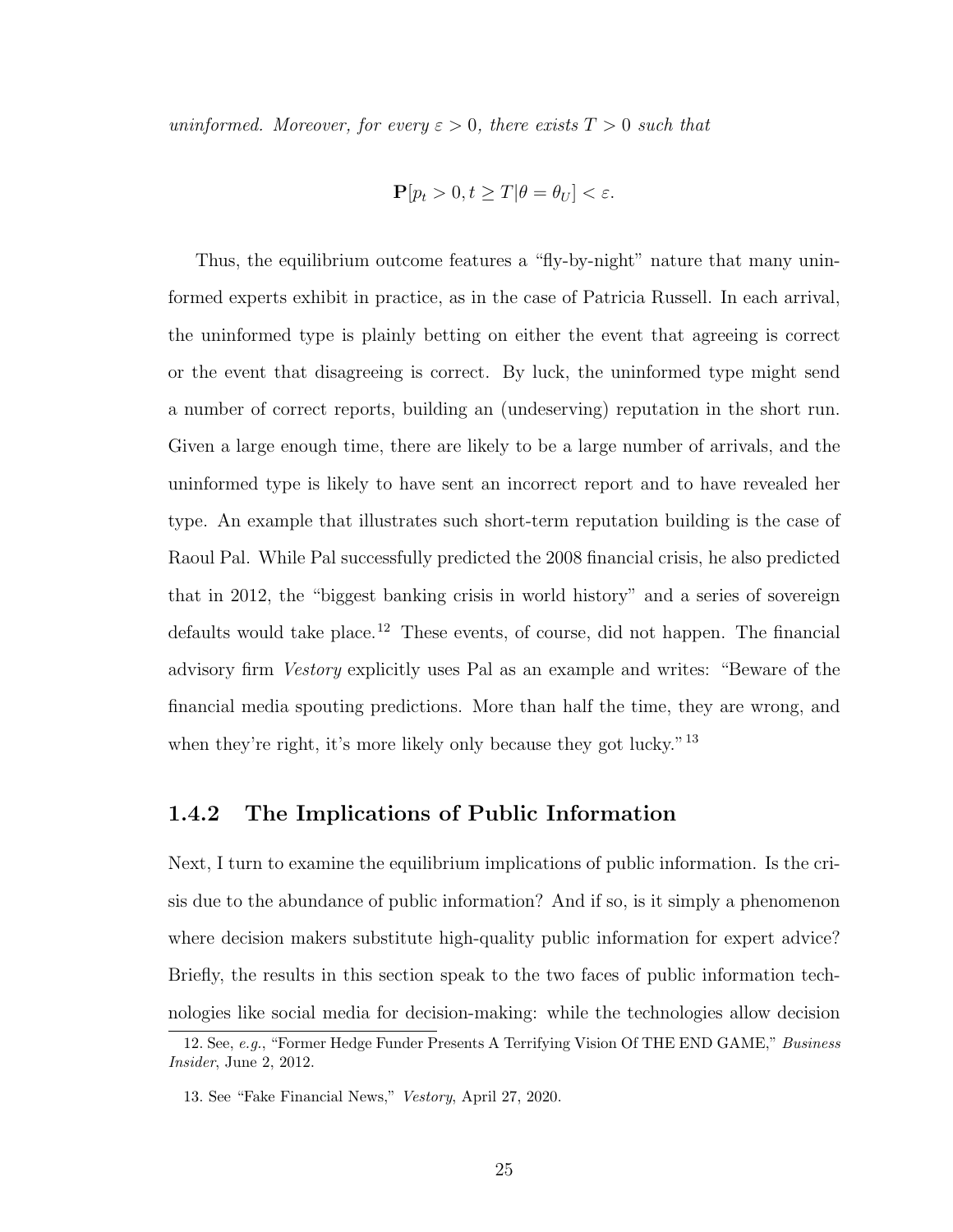makers to have easier access to resources that improve their decision-making, they also allow uninformed experts to spring to life at the expense of the decision makers.

On the one hand, public information is beneficial because it facilitates the principals' learning about the state and the expert's type, as shown in the preceding analysis. Their learning about the state improves their decision-making by increasing their reservation payoffs if they were to choose actions independently of expert advice. Moreover, the principals' learning about the expert's type not only improves the quality of their decisions concerning whether to match their actions with the expert's reports, but also improves the quality of expert advice by mitigating the uninformed type's gambling.

On the other hand, in the equilibrium, public information about the state also facilitates the uninformed type's learning and in turn harms the principals. Specifically, in each arrival, the uninformed expert learns how to better pool with the informed type. As a result, in view of Proposition [1.3,](#page-28-0) she is more likely to agree than to disagree in each arrival. In turn, a "contrarian-rewarding convention" endogenously arises, in the sense that a correctly disagreeing report gives both types of experts a higher continuation payoff than a correctly agreeing report: in each arrival with beliefs  $(p, \mu)$ , where  $0 < p < 1$ , for each type  $\theta$ ,

$$
V^{\theta}\left(\frac{p}{p+(1-p)\bar{\alpha}_{p,\mu}};\bar{\alpha}\right) < V^{\theta}\left(\frac{p}{p+(1-p)(1-\bar{\alpha}_{p,\mu})};\bar{\alpha}\right).
$$

In the face of such convention, the uninformed type faces incentives to gamble for her reputation at the expense of the principals. In particular, she uses the public information about the state to learn how to gamble.

In reality, conventions that reward successful contrarians are common and often appear in the form of implicit incentives. For example, the careers of financial analysts and entrepreneurs typically prosper upon accurate contrarian forecasts (see,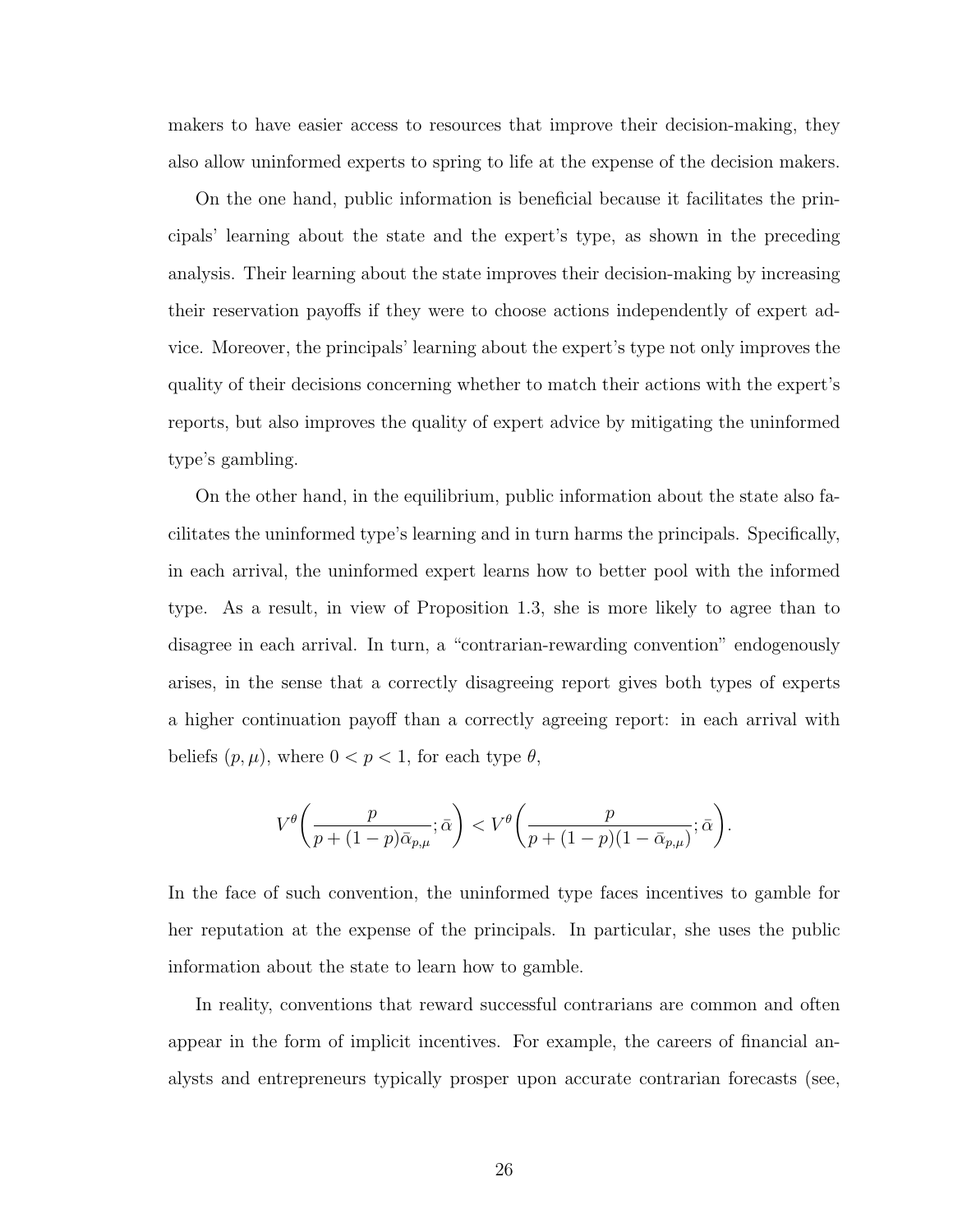e.g., [Baddeley,](#page-132-0) [2018;](#page-132-0) [Bozanic, Chen, and Jung,](#page-133-0) [2019\)](#page-133-0). My results rationalize such conventions.

My results also shed light on recent empirical evidence on experts' gambling patterns in the face of these conventions in the financial industries. For example, [Bozanic](#page-133-0) [et al.](#page-133-0) [\(2019\)](#page-133-0) find that financial analysts who work at lower-tier brokerage houses are more likely to make calls contrary to the public beliefs for their career advancement.

# <span id="page-36-1"></span>1.4.3 The Case for Public Information

In recent decades, despite the concerns that the abundance of public information may have contributed to the crisis, political campaigns and consumer groups have consistently advocated the need to equip client advisees with higher-quality public information so that the clients can substitute public information for low-quality expert advice (see, e.g., [Howells,](#page-136-0) [2005\)](#page-136-0). My results support these advocates to improve the quality of public information but for a different reason. My results suggest that higher quality of public information undermines gambling incentives by uninformed experts, and thus complementarily improves the quality of expert advice.<sup>[14](#page-36-0)</sup>

The preceding discussions thus suggest that policies such that frequent auditing of experts, motivating the production of public information, and higher standards of expert certifications can be effective measures for alleviating the crisis of expertise and improving the quality of decision-making.

Consider first frequent auditing. Specifically, consider increasing the principals' arrival intensity from unity to some larger number. The interpretation is that some of these arriving principals are identical to those in the baseline model who care about matching their actions with the states, while the other arriving principals are

<span id="page-36-0"></span><sup>14.</sup> Interestingly, this observation resonates with the recent findings in the survey "Trust and Mistrust in Americans's Views of Scientific Experts" by the Pew Research Center. The survey documents that confidence in scientific experts is higher among survey participants who possess higher science knowledge [\(Funk, Hefferon, Kennedy, and Johnson,](#page-135-0) [2019\)](#page-135-0).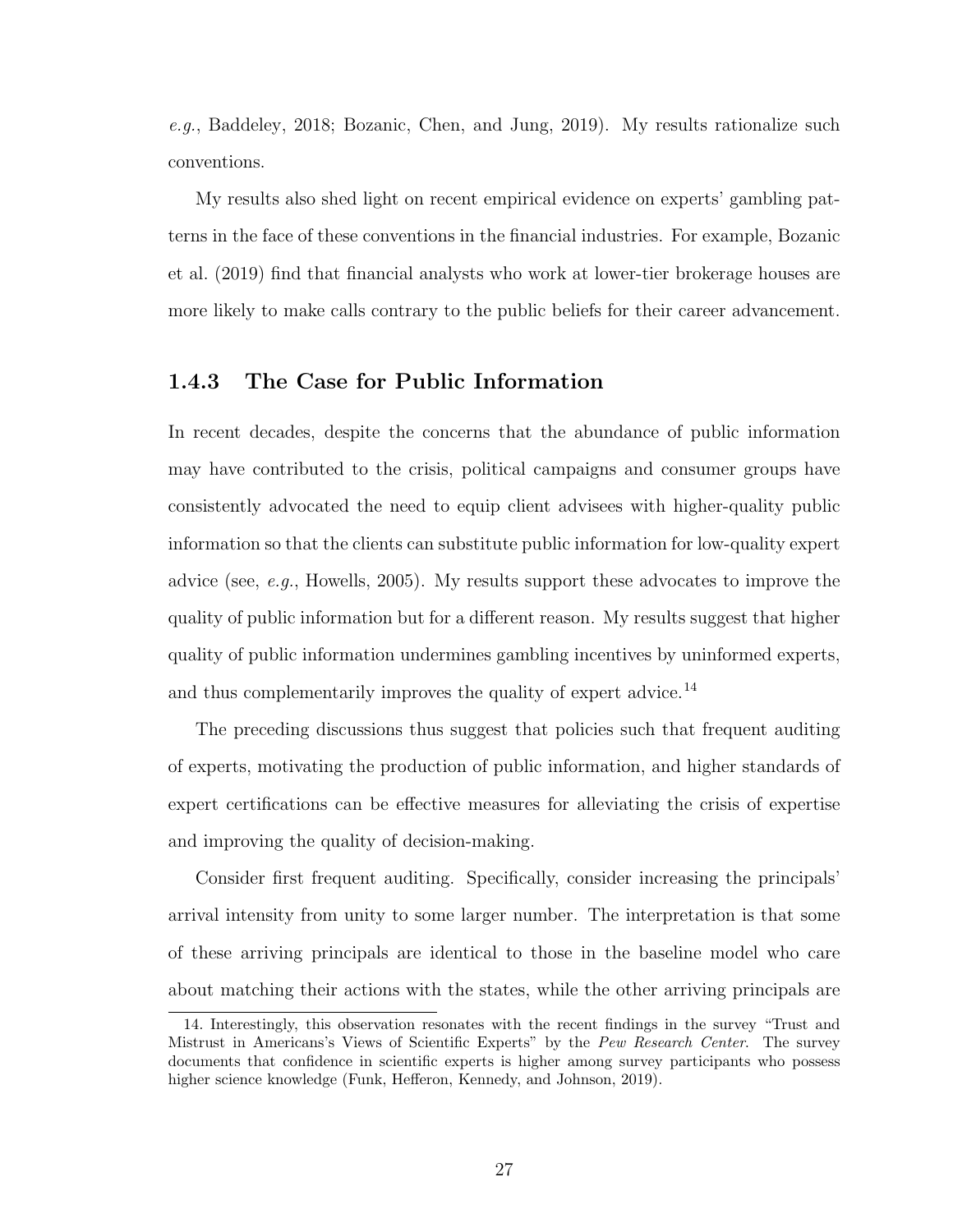inspectors who audit the expert. Given a high enough arrival rate, principals on average are likely to arrive with sufficiently high state beliefs, alleviating the crisis.

Similarly, policies that motivate frequent production of public information about the state can alleviate the crisis. Specifically, suppose that public news arrives as an independent Poisson process  $(Z_t)_{t\geq 0}$  such that upon each news arrival, the current state is publicly revealed. In this setting, the agreeing function  $\bar{\alpha}$  continues to characterize an equilibrium. This is because news arrival is exogenous and does not affect the expert's incentives in each arrival, conditional on the public beliefs. As in the case of frequent auditing, if news arrives sufficiently frequently, then principals on average arrive with sufficiently high state beliefs, alleviating the crisis.

Finally, higher certification standards that sufficiently improve the prior reputation can help to preempt the crisis. Indeed, as Proposition [1.4](#page-29-0) highlights, if the prior belief  $p_0$  is sufficiently high, and hence all reputations that arise on path are sufficiently high, then the crisis happens with probability zero.

My next result suggests that these policies to alleviate the crisis of expertise are "most needed" in environments where the state is neither too stable nor too volatile. Specifically, I show that the probability that some principal arrives in a crisis in the equilibrium, namely the probability that some principal arrives with beliefs in the crisis region conditional on the expert being informed, vanishes when the state volatility is too small or too large.

Given any history of play at which an arrival ends with resulting reputation  $p$ , the probability that some future principal arrives in a crisis is a function of  $p$ , denoted by  $\lambda(p)$ , and is recursively determined by:

$$
\lambda(p) = \int_0^\infty e^{-l} \left[ 1 - \mathbf{1}_{\mu_l \notin C(p)} \left( 1 - \mu_l \lambda \left( \frac{p}{p + (1 - p)\bar{\alpha}_{p,\mu_l}} \right) - (1 - \mu_l) \lambda \left( \frac{p}{p + (1 - p)(1 - \bar{\alpha}_{p,\mu_l})} \right) \right) \right] dl.
$$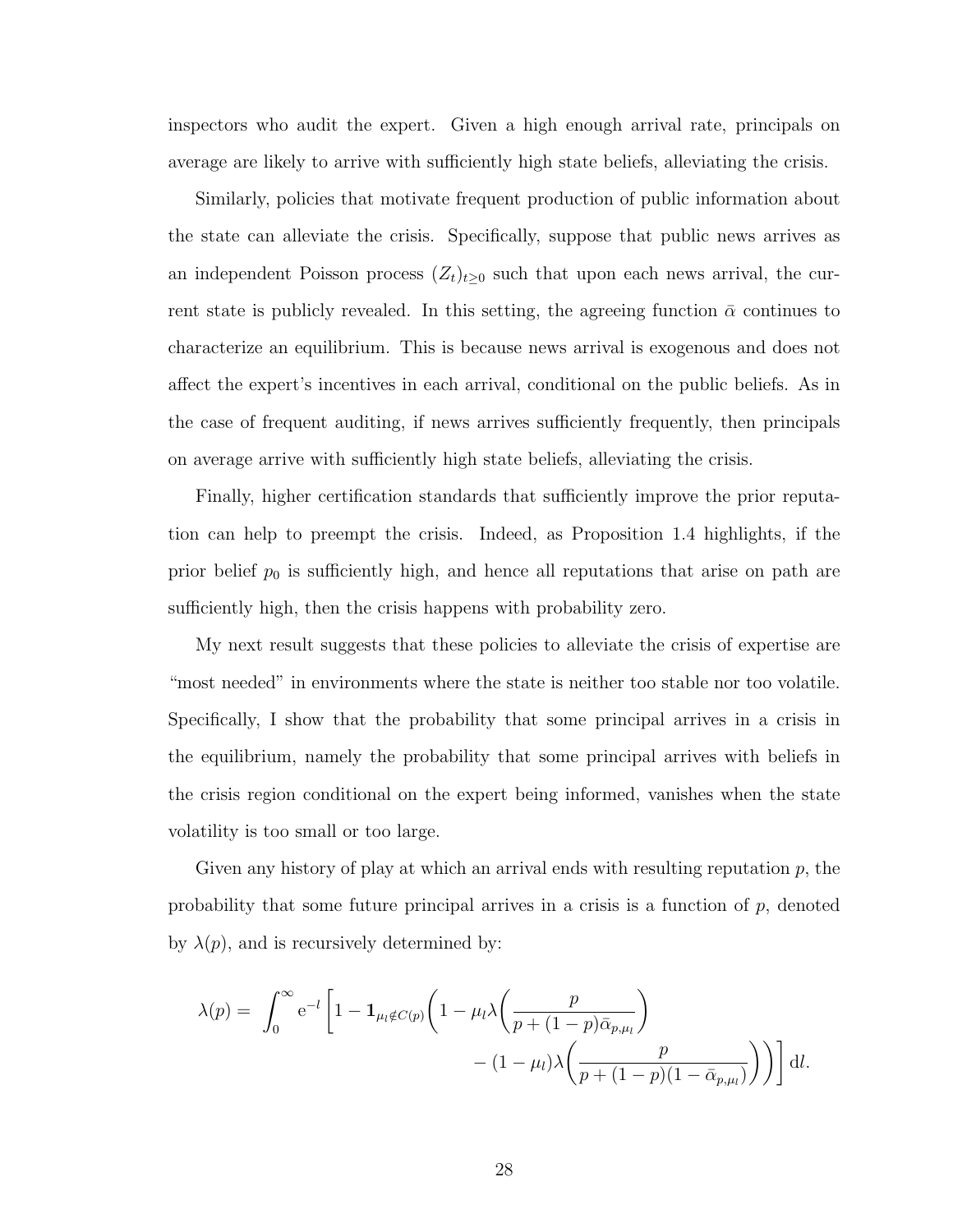<span id="page-38-0"></span>

**Figure 1.4:** Probability that some principal arrives in a crisis  $(r = 1)$ 

<span id="page-38-1"></span>The probability that some principal arrives in a crisis in the equilibrium is  $\lambda(p_0)$ . **Proposition 1.9.** For every  $\varepsilon > 0$ , there exists  $\overline{a}$  $\gamma$  and  $\bar{\gamma}$ , where 0 <  $\overline{a}$  $\gamma < \bar{\gamma} < \infty$ , such that for each  $\gamma \notin ($  $\overline{a}$  $(\gamma, \bar{\gamma})$ , in the equilibrium,

$$
\lambda(p_0) < \varepsilon. \tag{1.9}
$$

In an environment where the state volatility is very low, principals on average arrive when the quality of public information is very high and disciplines the uninformed expert's gambling. In contrast, in an environment where the state volatility is very high, principals on average arrive when the quality of public information is very noisy, making the principals virtually indifferent between the two actions absent expert advice and thereby neglecting the uninformed expert's gambling.

Establishing comparative statics of the equilibrium probability that principals arrive in crises in relation to the volatility  $\gamma$  is less tractable, given the high dimensionality of the program ([∗](#page-44-0)). Nonetheless, it is straightforward to obtain them numerically. Figure [1.4](#page-38-0) plots the probability against the prior reputation  $p_0$  conditional on the expert being informed, and Figure [1.5](#page-39-0) plots the agreeing probability against the state belief, given several values of volatility  $\gamma$ . Figure [1.4](#page-38-0) suggests that the probability is non-monotone in  $\gamma$  and is higher at intermediate values of  $\gamma$ , as one may expect from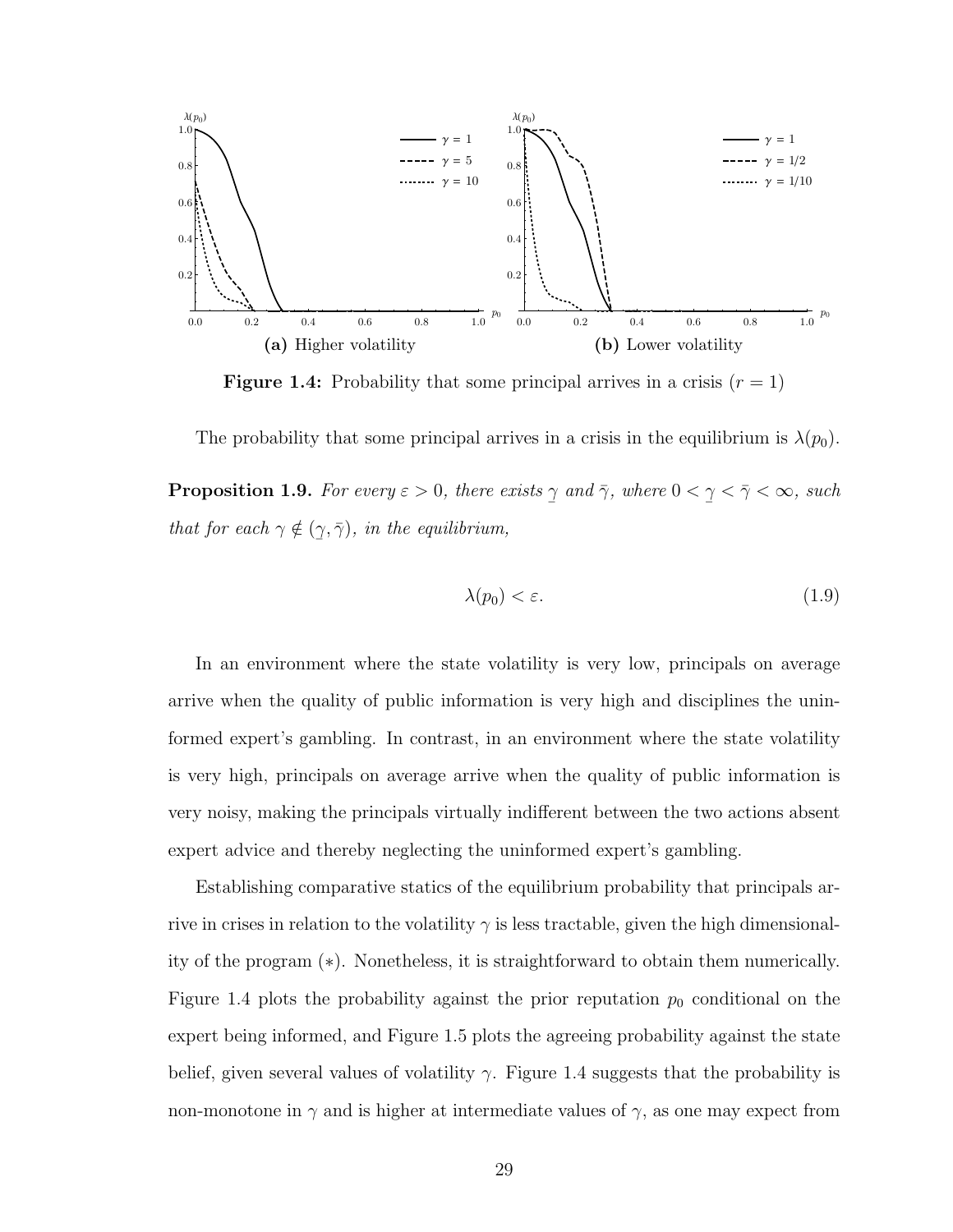<span id="page-39-0"></span>

**Figure 1.5:** Agreeing probabilities  $(r = 1, p = 1/5)$ 

Proposition [1.9.](#page-38-1) At intermediate values of  $\gamma$ , principals are more likely to arrive with intermediate state beliefs that fall in the crisis region; moreover, the uninformed type has the strongest incentives to gamble at intermediate levels of volatility, as depicted in Figure [1.5.](#page-39-0)

To understand why the gambling incentives are strongest at intermediate levels of volatility, consider Figure [1.6](#page-40-0) which plots the uninformed expert's continuation payoff in the equilibrium. At  $\gamma = 1$ , the convexity of the payoff at low reputation values gives the uninformed expert strong gambling incentives. In contrast, such convexity at low reputations vanishes for large  $\gamma$ , as the principals are likely to arrive with state beliefs of virtually  $1/2$  and therefore, according to  $(1.7)$ , pay the expert wages approximately equal to the expert's reputations. Such convexity also vanishes for small  $\gamma$ , as the principals are likely to arrive with state beliefs of virtually one and pay the expert negligible wages.

# 1.5 Concluding Remarks

In this paper, I have developed a simple model of expert advice to examine the crisis of expertise. The crisis has attracted considerable attention amid recent technological advancement that makes information abundant and easily accessible. In my model,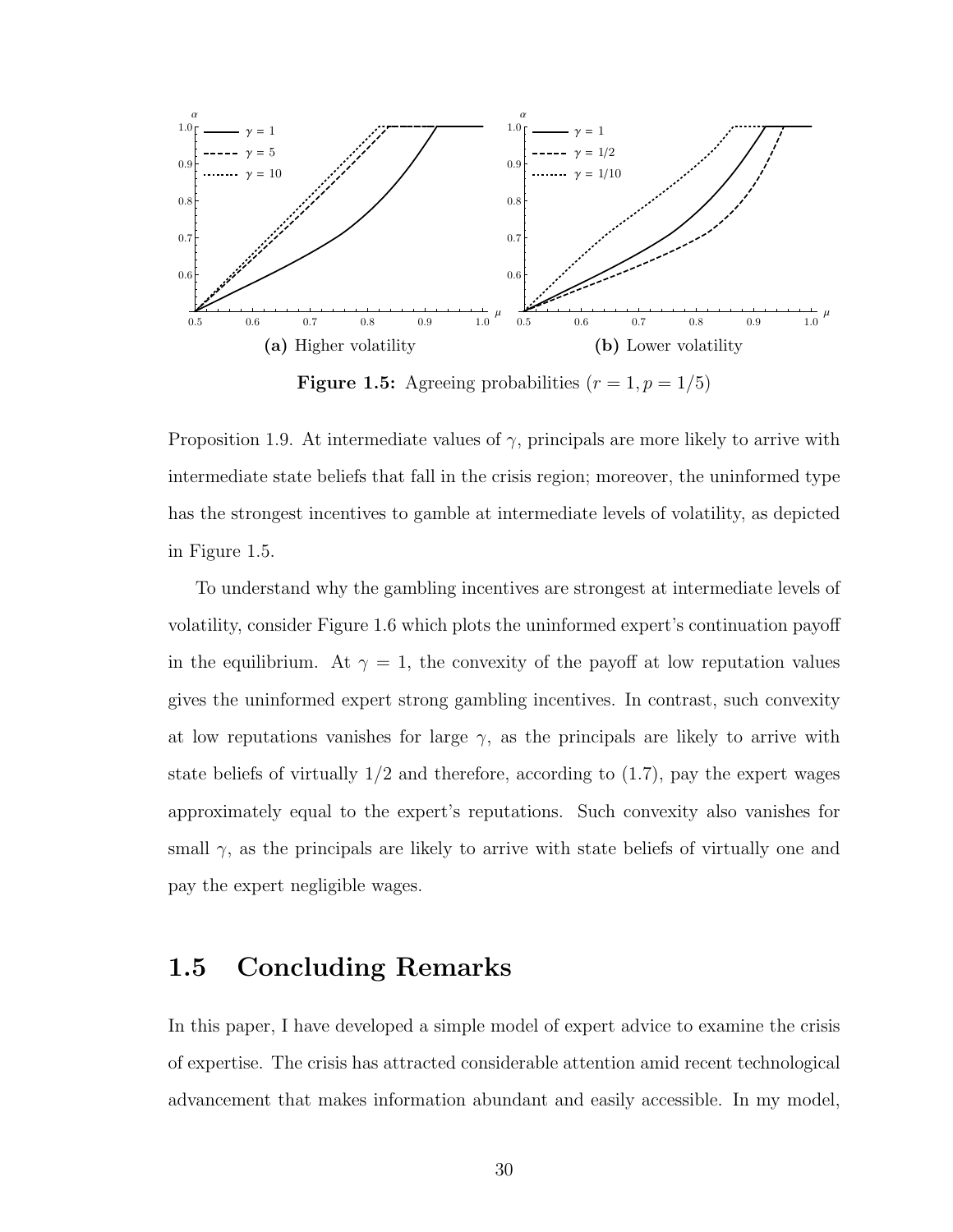<span id="page-40-0"></span>

Figure 1.6: Uninformed type's continuation payoff

the crisis is an equilibrium phenomenon where decision makers dismiss the correct advice provided by informed experts and act solely on the basis of their noisy public information. I find that decision makers ignore valuable expert advice only when the quality of the public information is low, as it is then when uninformed experts have stronger incentives to gamble for their reputations at the expense of the decision makers. My analysis suggests that policies such as frequent auditing of experts, motivating the production of high-quality public information, and higher standards of expert certifications can be effective measures for alleviating the crisis of expertise.

I close the paper with a brief discussion of some of the assumptions that I made in my analysis. First, I have imposed Property [1.2](#page-21-0) in my solution concept. Property [1.2](#page-21-0) ensures that when an expert incorrectly reports the state given a reputation of one, then her reputation jumps down to zero. While the analysis readily extends to allowing for other off-path reputations, the property ensures that the principals' updating of the expert's reputation does not exhibit a discontinuity at reputation one. Indeed, if the uninformed expert reports incorrectly when her reputation is short of unity, then her reputation jumps down to zero.

Property [1.2](#page-21-0) also ensures that when a principal arrives with a public state belief of one, then he chooses an agreeing action even if the expert sends a disagreeing report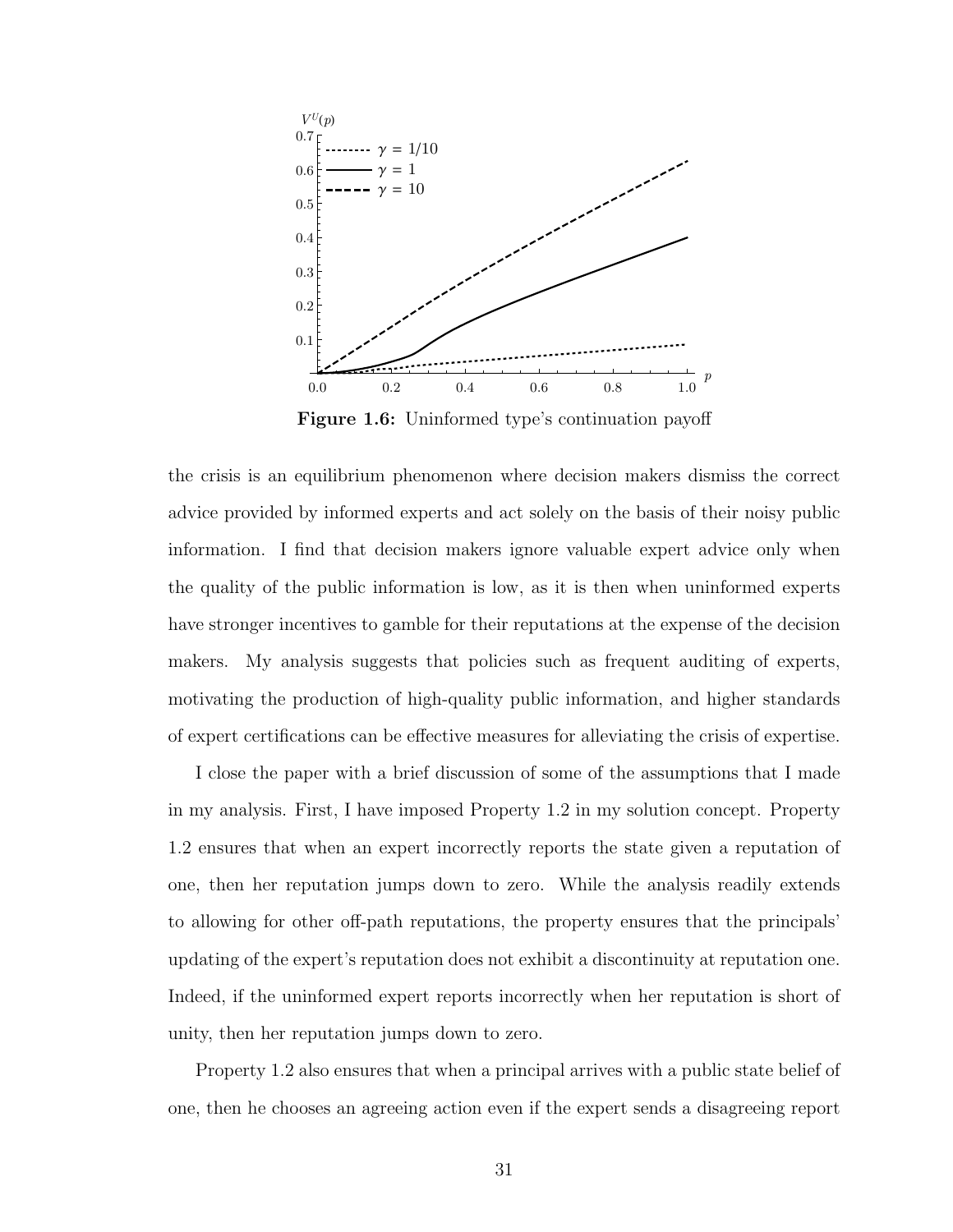(off path), as the principal then believes that the expert is uninformed for sure. The analysis readily extends to allowing for other off-path beliefs by the principals. Such off-path beliefs would not affect the uninformed expert's incentives, as the event that principals arrive with unit state belief happens with probability zero.

Another assumption that I made is that the public information available to principals and experts consists only of past advice and past action outcomes. In reality, there may be public shocks,  $e.g.,$  a pandemic, that arrive at random times and produce information about the state. Suppose that high shocks and low shocks arrive as independent Poisson processes  $(\bar{Z}_t)_{t\geq 0}$  and  $(Z_t)_{t\geq 0}$  such that upon each arrival of a high (resp., low) shock, the current state publicly jumps to  $\bar{\theta}$  (resp.,  $\frac{6}{10}$  $\theta$ ). In this setting, like in the public-news setting discussed in Section [1.4.3,](#page-36-1) the agreeing function  $\bar{\alpha}$  continues to characterize an equilibrium.

Finally, I have assumed that the state is binary. The analysis readily extends to more than two states if, for each principal, the benefit that he receives from not matching the state is independent of what non-matching action he chooses, while his benefit from matching the state is higher. If the payoff structure is different, for instance, if the state is a real number and each principal has a quadratic loss function such that he strictly prefers an action that is closer to the state, then the fundamental notion of agreeing and disagreeing, and more importantly the notion of a crisis of expertise, do not carry over. The nature of the problem is then different and is beyond the scope of this paper. I view this as a promising venue for future research.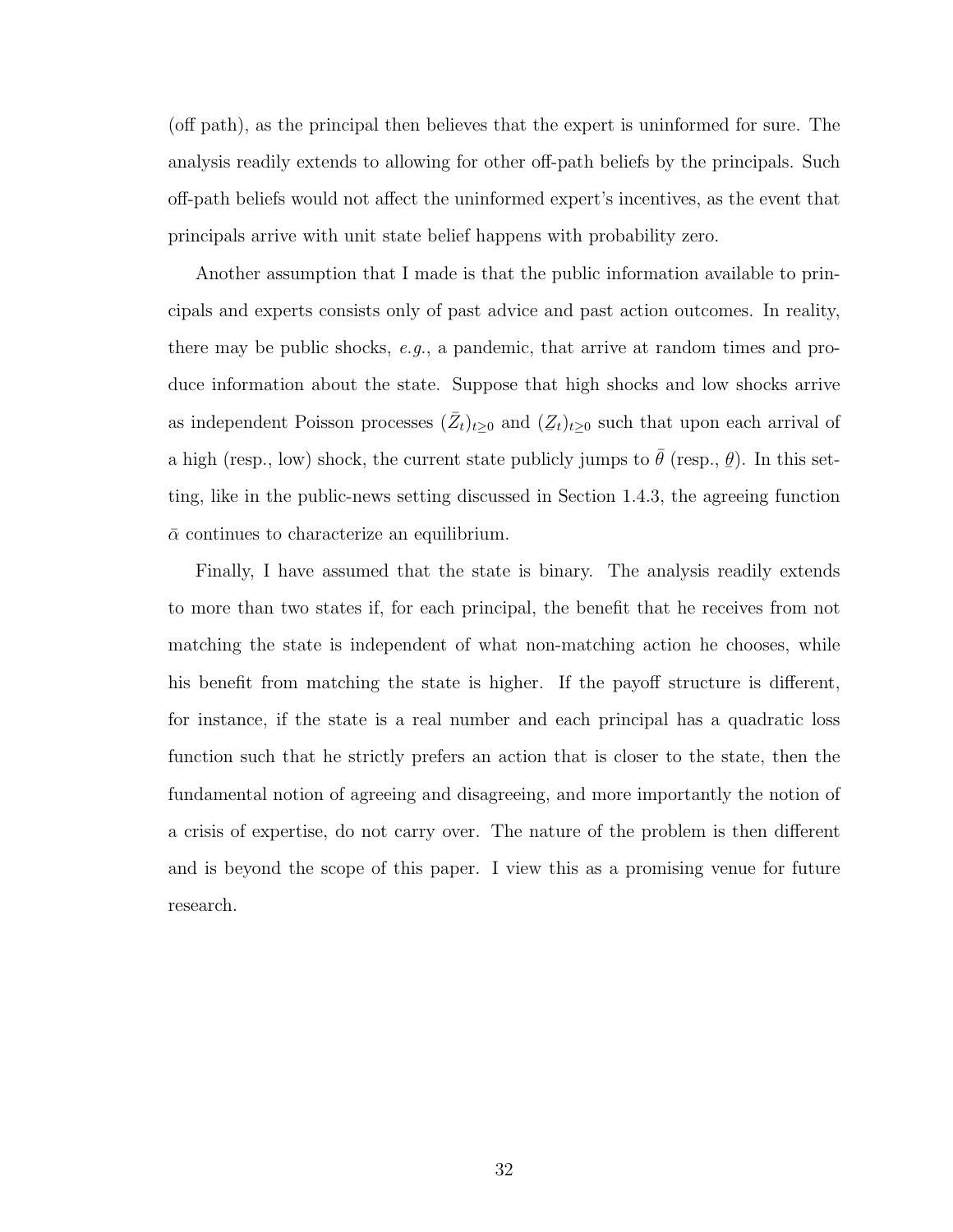# 1.6 Appendix A: Proofs

# 1.6.1 Proof of Proposition [1.1](#page-22-0)

Given any equilibrium, let  $\mathcal{V}^{U}(h^{U})$  denote the uninformed type's continuation payoff at the end of an arrival when the principal's benefit is realized such that her history is updated to  $h^U$ .

I first show that in any equilibrium, given any history  $h^U$ , the uninformed type's continuation payoff  $V^U(h^U)$  strictly increases in the associated reputation p. Fix an equilibrium profile  $(\sigma, \varphi)$ . Given any play history at which an arrival ends with reputation  $p$  and history  $h^U$ , consider the uninformed expert's continuation payoff  $\mathcal{V}^{U}(h^{U})$ . To emphasize the associated reputation  $p \equiv p(h^{U})$ , in the following, I rewrite  $\mathcal{V}^{U}(h^{U})$  as  $\mathcal{V}^{U}(h^{U};p)$ . Let  $\sigma^{U}|_{h^{U}}$  denote the uninformed type's continuation strategy. The expected wage in the next principal's arrival is

$$
\int_0^\infty e^{-(r+1)l} w(p,\mu_l;\alpha) \, \mathrm{d}l,
$$

where

$$
w(p, \mu_l; \alpha) := \max(p + (1 - p)(2\mu - 1)(2\alpha_l - 1) - (2\mu_l - 1), 0)
$$

represents the flow wage given that the uninformed expert sends an agreeing message with probability  $\alpha_l$  when the next principal arrives given a time-lapse l in the future. Suppose that the reputation p increases to some  $p' > p$  and consider the continuation game. By choosing the continuation strategy  $\sigma^{U}|_{h^{U}}$  (which is feasible), the uninformed expert's continuation payoff is  $\hat{\mathcal{V}}^{U}(h^U; p') > \mathcal{V}^{U}(h^U; p)$ , as  $w(\cdot; p', \cdot) > w(\cdot; p, \cdot)$  and the probabilities that her messages match the states in each future arrival remain the same. Since the equilibrium payoff  $\mathcal{V}^{U}(h^{U};p')$  in the continuation game must be at least  $\hat{\mathcal{V}}^{U}(h^{U};p'),$  the claim follows.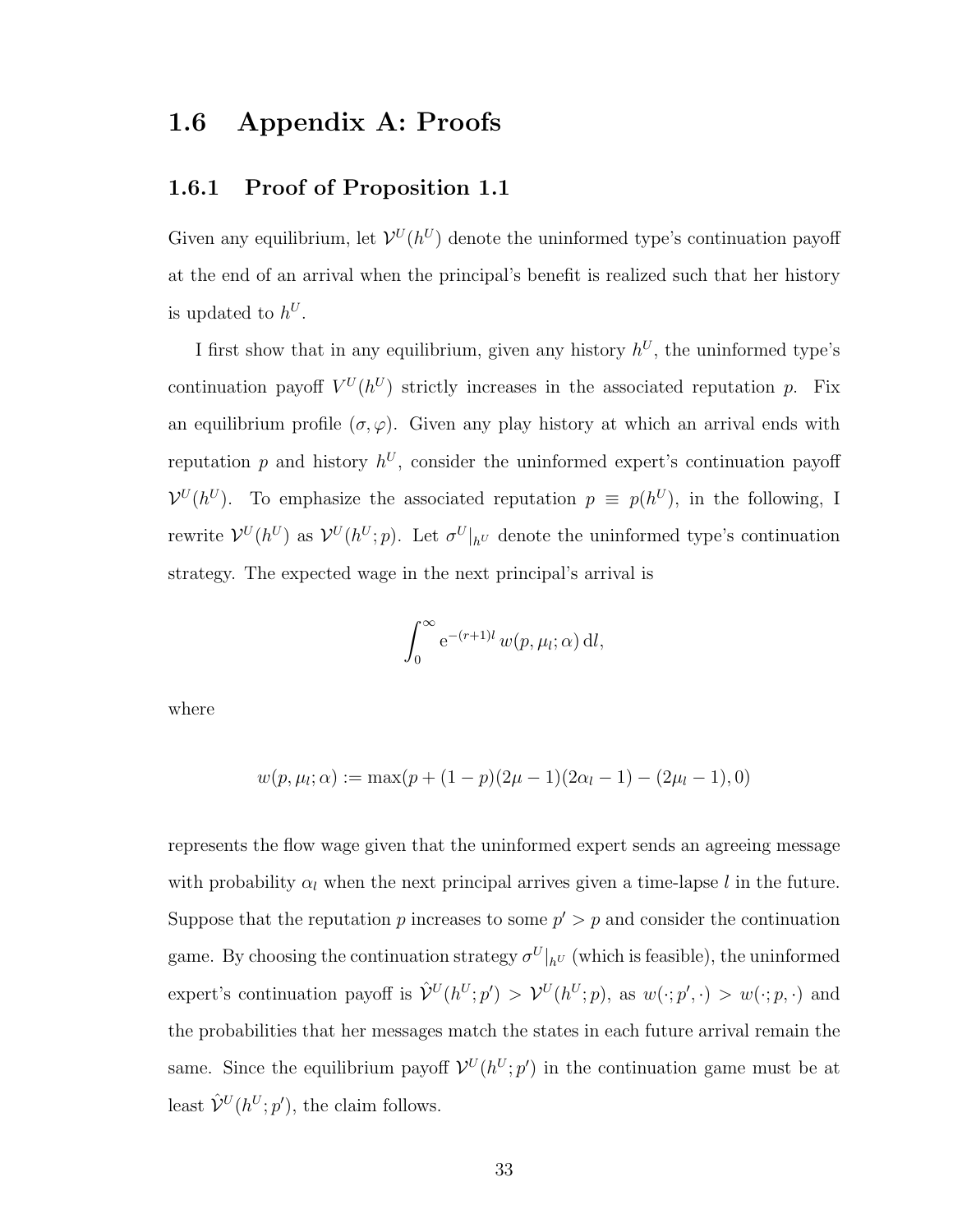Next, I show that in any equilibrium, there exists a strictly increasing function  $V^U: [0,1] \to \mathbb{R}_+$  such that given any history  $h^U$  at the end of an arrival with associated reputation  $p \in [0, 1]$ ,  $\mathcal{V}^{U}(h^{U}) = V^{U}(p)$ . In equilibrium, the informed expert plays a strategy  $\bar{\sigma}^I$  given which she reports truthfully in each arrival. I establish several key properties that the uninformed expert's continuation payoffs at each history must satisfy in any equilibrium. I then use these properties to characterize the uninformed expert's equilibrium strategy.

Fix an uninformed expert's equilibrium strategy  $\sigma^U$ . First, given any two histories  $h^U, \tilde{h}^U$  at which an arrival ends with an identical reputation p,  $\mathcal{V}^U(h^U) = \mathcal{V}^U(\tilde{h}^U) =$ :  $V^U(p)$  for some function  $V^U$ , for otherwise the uninformed expert has a profitable deviation at either  $h^U$  or  $\tilde{h}^U$ . Clearly,  $V^U(0) = 0$  because all future wages are zero.

Now, in any equilibrium, at any history of play where a principal arrives with public beliefs  $(p, \mu)$  and the uninformed expert faces a history  $h^U$ , the uninformed expert's agreeing probability, denoted by  $\alpha_{h}v$ , must satisfy the incentive constraint

$$
\mu V^U \bigg( \frac{p}{p + (1 - p)\alpha_{h^U}}; \bar{\alpha} \bigg) - (1 - \mu) V^U \bigg( \frac{p}{p + (1 - p)(1 - \alpha_{h^U})}; \bar{\alpha} \bigg) \begin{cases} \geq 0, & \text{if } \alpha_{h^U} = 1, \\ = 0, & \text{if } \alpha_{h^U} \in (0, 1), \\ \leq 0, & \text{if } \alpha_{h^U} = 0. \end{cases}
$$

Since  $V^U$  is strictly increasing, if  $p > 0$ , then  $\alpha_{h^U}$  must be such that for some cutoff  $\mu^*(p)$ ,

$$
\alpha_{h^U} = \begin{cases} 1, & \text{if } \mu \ge \mu^*(p), \\ \bar{\alpha}_{p,\mu}, & \text{otherwise,} \end{cases}
$$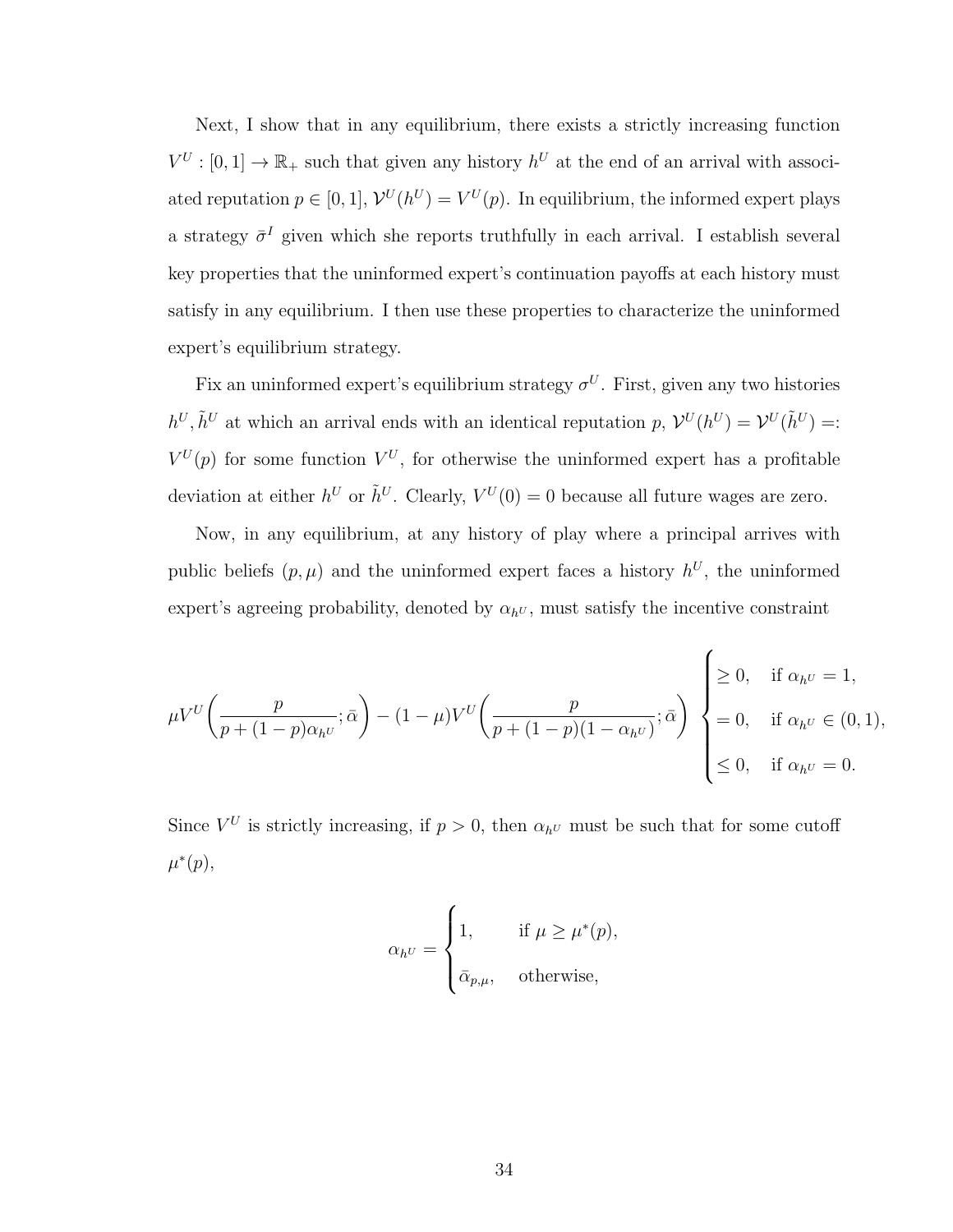where  $\alpha_{p,\mu}^*$  uniquely solves

$$
\mu V^U\bigg(\frac{p}{p+(1-p)\bar{\alpha}_{p,\mu}};\bar{\alpha}\bigg)=(1-\mu)V^U\bigg(\frac{p}{p+(1-p)(1-\bar{\alpha}_{p,\mu})};\bar{\alpha}\bigg).
$$

Because  $V^U$  is strictly increasing and  $\mu > \frac{1}{2}$ ,  $\alpha_{p,\mu}^* \in (\frac{1}{2})$  $\frac{1}{2}$ , 1]. In contrast, if  $p = 0$ , then any  $\alpha_{hU}$  is optimal because  $V^U(0;\bar{\alpha}) = 0$  independently of the uninformed type's agreeing probability.

Observe that the uninformed expert's equilibrium strategy in the arrival must therefore be Markov in the public beliefs  $(p, \mu)$ . Moreover, it is unique if  $p > 0$ . Finally, because  $V^U(\cdot; \bar{\alpha})$  is strictly increasing, the agreeing probability increases in p by construction.

# <span id="page-44-0"></span>1.6.2 Proof of Lemma [1.1](#page-24-0)

Let  $L \equiv L^{\infty}([0,1] \times (\frac{1}{2})$  $(\frac{1}{2}, 1]$ ; [0, 1]) be the set of Lebesgue measurable functions that map from  $[0,1] \times (\frac{1}{2})$  $(\frac{1}{2}, 1]$  to [0, 1]. Since each agreeing function  $\alpha \in L$  characterizes a candidate equilibrium, it induces a set  $P(\alpha) \subseteq [0,1]$  of reputations that arise at the end of each arrival on path, as well as a function  $V^U(\cdot; \alpha) : [0,1] \to \mathbb{R}_+$  such that  $V^{U}(p;\alpha)$  represents the uninformed type's continuation payoff at the end of each arrival that results in reputation  $p$  after the principal's benefit is realized.

The uninformed expert's maximum equilibrium payoff is given by:

$$
\sup_{\alpha \in L} V^U(p_0; \alpha). \tag{*}
$$

Clearly, the objective in the problem  $(*)$  is continuous in  $\alpha$  when L is endowed with the weak-<sup>\*</sup> topology. Moreover, L is weak-<sup>\*</sup> compact, as  $L^{\infty}([0,1] \times (\frac{1}{2})$  $(\frac{1}{2}, 1]$ ; R) is the dual of  $L^1([0,1] \times (\frac{1}{2})$  $(\frac{1}{2}, 1]; \mathbb{R})$  and hence the unit ball  $L = \{ \alpha \in L^{\infty}([0, 1] \times (\frac{1}{2})\}$  $\frac{1}{2}, 1]; \mathbb{R})$ :  $\|\alpha\|_{\infty} \leq 1$  is weak-\* compact by Alaoglu's theorem (e.g., [Aliprantis and Border,](#page-132-1) [2006,](#page-132-1) Theorem 6.21). Thus, a solution to the program exists and the supremum is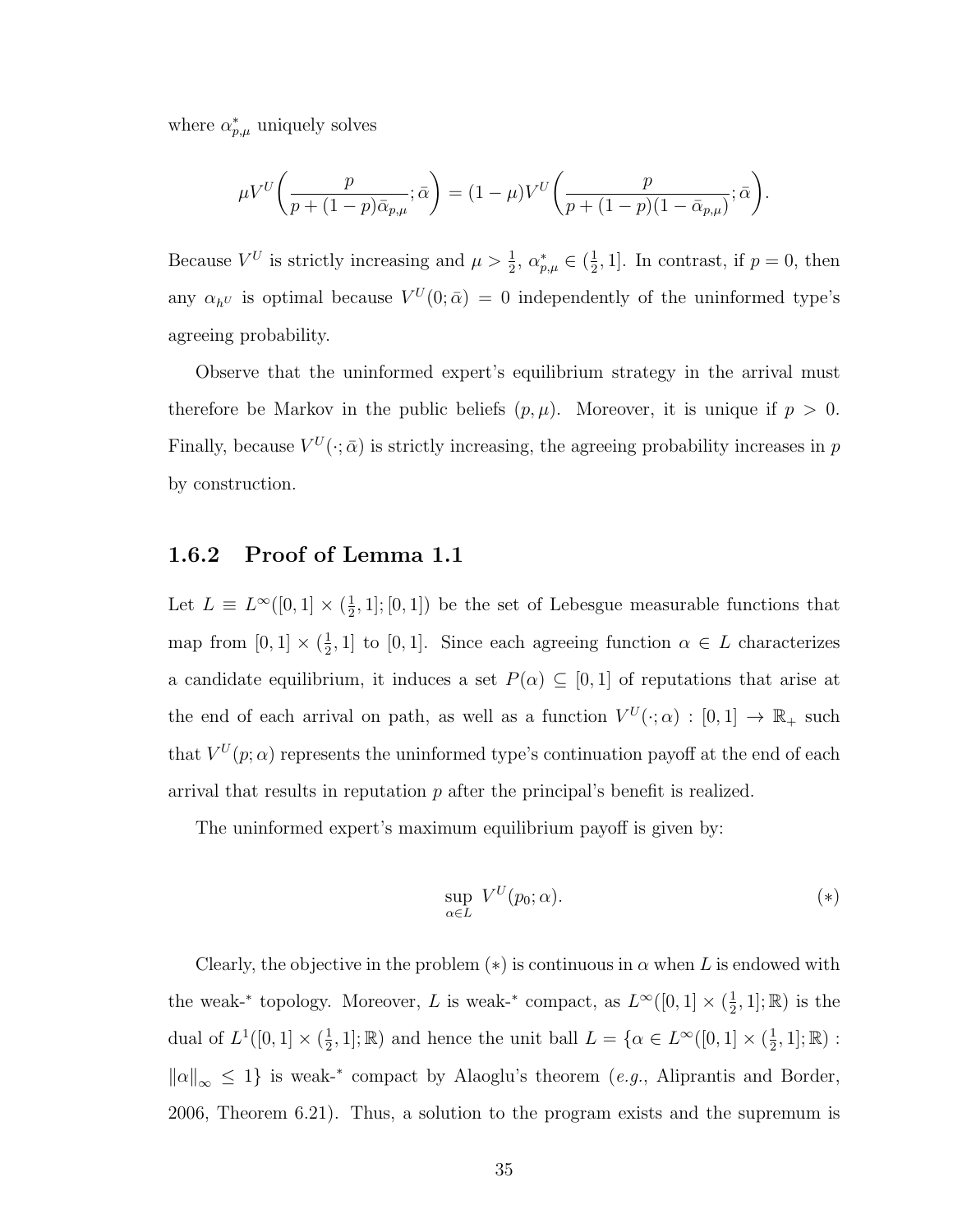attained as a maximum. Moreover, the function  $V^U(p,s;\alpha)$ , holding fixed the agreeing probability  $\alpha_{p,\mu,s}$  induced by the agreeing function as constant for each  $(p,\mu,s)$ , is continuous in  $p \in [0,1]$ . For each  $(p,\mu) \in (0,1] \times (\frac{1}{2})$  $\frac{1}{2}$ , 1], the equilibrium agreeing probability  $\bar{\alpha}_{p,\mu} \in [0,1]$  is characterized by [\(1.2\)](#page-24-1). Such  $\bar{\alpha}_{p,\mu} \in [0,1]$  exists, because  $V^U(p; \bar{\alpha})$  is continuous in p and is strictly increasing.

# 1.6.3 Proof of Proposition [1.2](#page-27-1)

The result is clear from the discussion in the main text.

### 1.6.4 Proof of Corollary [1.2](#page-27-2)

It is straightforward to verify that

$$
w(p, \mu; \alpha) = (p + (1 - p)(2\mu - 1)(2\bar{\alpha}_{p,\mu} - 1) - (2\mu - 1))^+ > 0 \iff \mu \notin C(p).
$$

### 1.6.5 Proof of Proposition [1.3](#page-28-0)

I have shown that the agreeing probability exceeds  $1/2$  given any beliefs  $(p, \mu)$ , as well as part 1 in the proof of Proposition [1.1.](#page-22-0) It remains to show part 2. The cutoff is

$$
\mu^*(p) = \min\{\mu \in [\frac{1}{2}, 1] : \mu V^U(p; \bar{\alpha}) \ge (1 - \mu)V^U(1; \bar{\alpha})\}.
$$

Since  $V^U$  is strictly increasing,  $\mu^*$  is strictly decreasing. Since  $V^U(0) = 0$ ,  $\mu^*(0) = 1$ .

# 1.6.6 Proof of Proposition [1.4](#page-29-0)

That  $1 \in C(p)$  for any reputation  $p \in [0,1]$  follows by definition of C. To show part 1 and part 2, note that by definition of  $\bar{\alpha}$  and  $\kappa$ , there exists  $\mu^* < 1$  such that for every  $\mu \in [\mu^*, 1], \bar{\alpha}_{p,\mu} = 1$  but  $\kappa_{p,\mu} < 1$ . Thus, the set  $C(p)$  excludes high enough interior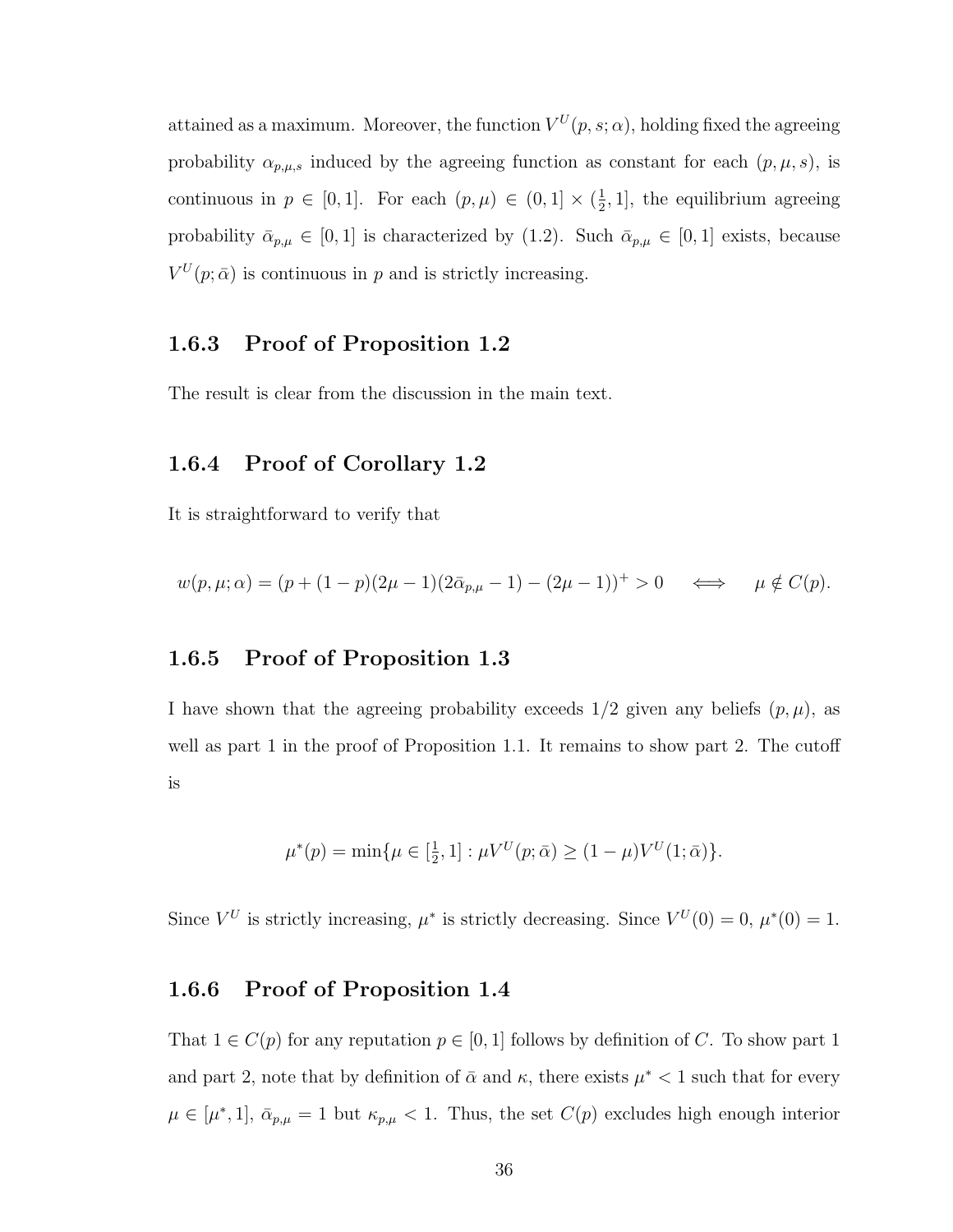state beliefs  $\mu$ . On the other hand, for small enough state beliefs  $\mu$ ,  $\kappa_{p,\mu} < \frac{1}{2}$  $\frac{1}{2}$ . Because  $\bar{\alpha}_{p,\mu} > \frac{1}{2}$  $\frac{1}{2}$  for each  $\mu \in (\frac{1}{2})$  $\frac{1}{2}$ , 1], the set  $C(p)$  also excludes low enough state beliefs  $\mu$ .

Finally, the monotonicity of the crisis correspondence C follows directly from the fact that  $\bar{\alpha}_{p,\mu}$  increases in p and  $\kappa_{p,\mu}$  strictly decreases in p for each  $\mu \in (\frac{1}{2})$  $\frac{1}{2}$ , 1]. To see that  $\bar{p} < 1$ , observe that given any p,  $\kappa_{p,\mu}$  strictly increases in  $\mu$ , and  $\kappa_{p,\mu} \leq \frac{1}{2}$  $rac{1}{2}$  for  $\mu \leq \frac{1}{2}$  $\frac{1}{2}(1+p)$ ; moreover,  $\alpha_{p,\mu} > \frac{1}{2}$  $\frac{1}{2}$  given any beliefs  $(p, \mu)$ . Given a large enough p, the gambling cutoff  $\mu^*(p)$  is close to  $\frac{1}{2}$  such that  $\kappa_{p,\mu} = \frac{1}{2}$  $\frac{1}{2}$  at some  $\mu > \mu^*(p)$  and  $\bar{\alpha}_{p,\mu} = 1$ for every  $\mu \geq \mu^*(p)$ .

# 1.6.7 Proof of Proposition [1.5](#page-31-0)

In equilibrium, given that the uninformed expert's strategy is Markov in the public beliefs in each arrival, the informed expert's continuation payoff at the end of an arrival resulting in reputation  $p$  is characterized by the recursive equation

$$
V^{I}(p; \bar{\alpha}) = \int_{0}^{\infty} e^{-(r+1)l} \left\{ rw(\bar{\alpha}_{p,\mu_{l}}; p, \mu_{l}) + \mu_{l} V^{I} \left(\frac{p}{p + (1-p)\bar{\alpha}_{p,\mu_{l}}}; \bar{\alpha}\right) + (1 - \mu_{l})(1 - \bar{\alpha}_{p,\mu_{l}}) V^{I} \left(\frac{p}{p + (1-p)(1 - \bar{\alpha}_{p,\mu_{l}})}; \bar{\alpha}\right)\right\} dl.
$$
\n(1.10)

Clearly, by definition,  $V^I(0; \bar{\alpha}) = 0$ . I argue that  $V^I$  is strictly increasing. It is useful to observe that by construction of  $\bar{\alpha}_{p,\mu_l}$  in the proof of Proposition [1.1,](#page-22-0) the two induced beliefs when the state is revealed at the end of the arrival, namely

$$
\frac{p}{p + (1-p)\bar{\alpha}_{p,\mu_l}}, \quad \frac{p}{p + (1-p)(1-\bar{\alpha}_{p,\mu_l})},
$$

are increasing in p.

Let  $B([0,1])$  be the set of bounded functions  $f : [0,1] \to \mathbb{R}_+$  equipped with the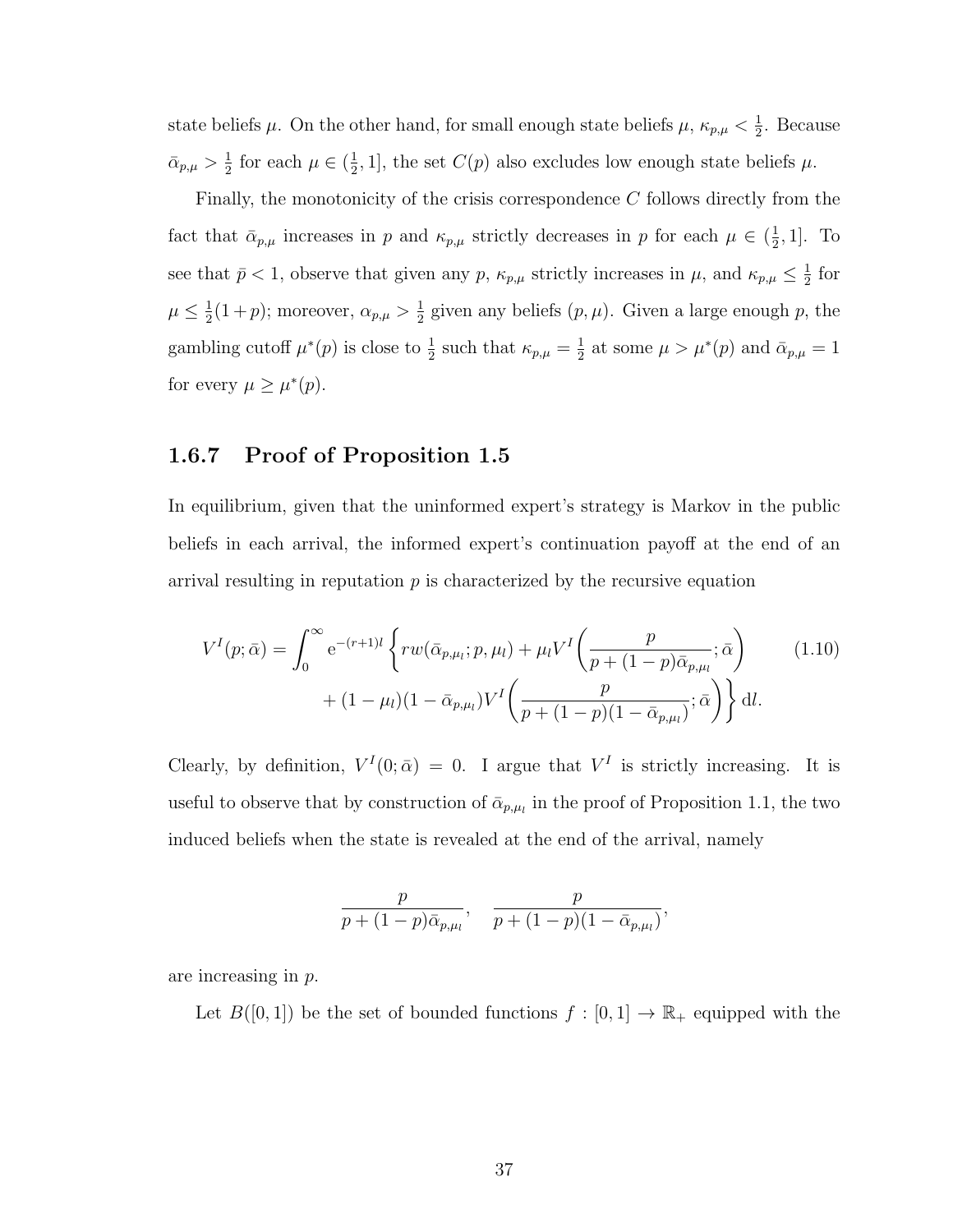sup norm  $\lVert \cdot \rVert$ . Consider the operator  $T<sup>I</sup>$  given by

$$
(TI f)(p) = \int_0^\infty e^{-(r+1)l} \left\{ rw(\bar{\alpha}_{p,\mu_l}; p, \mu_l) + \mu_l f\left(\frac{p}{p + (1-p)\bar{\alpha}_{p,\mu_l}}\right) + (1-\mu_l)(1-\bar{\alpha}_{p,\mu_l})f\left(\frac{p}{p + (1-p)(1-\bar{\alpha}_{p,\mu_l})}\right)\right\} dl.
$$
\n(1.11)

I show that  $V^I$  is well-defined as the unique fixed point of  $T^I$ , which is a contraction mapping. I verify Blackwell's sufficient conditions for a contraction, namely monotonicity and discounting. Monotonicity follows immediately since, given f and  $\hat{f}$  such that  $f \leq \hat{f}$ ,  $T^I f \leq T^I \hat{f}$ . Discounting follows since, given any  $\phi > 0$ ,  $T^I \circ (\phi + f(p)) < T^I \circ f(p) + \phi.$ 

Next, let  $B'([0, 1])$  be the set of bounded and increasing functions on [0, 1], and let  $B''([0, 1])$  be the set of bounded and strictly increasing functions on [0, 1]. Since  $B'([0,1])$  is a closed subset of  $B([0,1])$ , to prove that  $V^I$  is strictly increasing, it suffices to show that  $T^{I}(B'([0, 1])) \subseteq B''([0, 1])$  by a standard property of contraction mappings (see, e.g., [Stokey, Lucas, and Prescott,](#page-140-0) [1989,](#page-140-0) p. 52, Corollary 1). The latter follows because f is increasing,  $p/(p + (1-p)\bar{\alpha}_{p,l})$  and  $p/(p + (1-p)(1-\bar{\alpha}_{p,l}))$  are increasing in  $p$  for each  $\mu_l$ , and

$$
\int_0^\infty e^{-(r+1)l} w(\bar{\alpha}_{p,\mu_l}; p, \mu_l) \, \mathrm{d}l
$$

is strictly increasing in p.

### 1.6.8 Proof of Proposition [1.6](#page-32-0)

Let  $\mathbf{P}^{I}$  denote the probability measure over the set of outcomes of the game induced in the equilibrium by conditioning on an informed type. Conditional on the expert being an informed type, given any play history at which a principal arrives with beliefs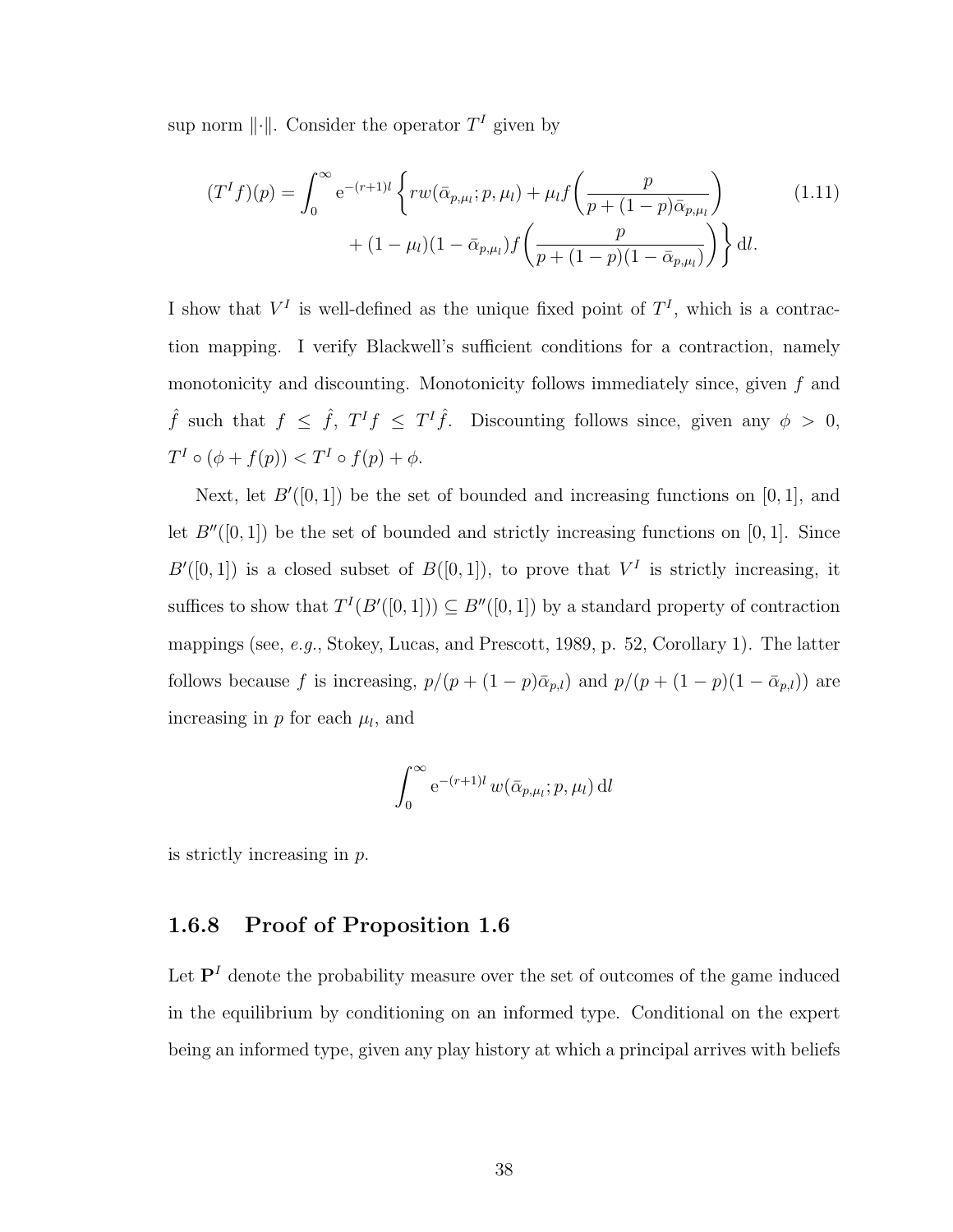$(p, \mu)$ , the reputation once the state is revealed is one of

$$
\frac{p}{p+(1-p)\bar{\alpha}_{p,\mu}}\geq p,\quad \frac{p}{p+(1-p)(1-\bar{\alpha}_{p,\mu})}>p.
$$

Thus  $(p_t)_{t\geq0}$  is increasing. Now, fix an arbitrary play history and a sequence of arrival times  $(t_i)_{i=0}^{\infty}$ . Given any arrival time  $t_i$ , for every  $\eta > 0$ , there exists another arrival time  $t_{i'}$ , where  $i'-i$  is sufficiently large, such that,  $\mathbf{P}^{I}[p_{t_i} = p_{t_{i'}}] < \eta$ . This is because for  $p_{t_i} = p_{t_{i'}}$ , it must hold that in all arrivals in between  $t_i$  and  $t_{i'}$ , the agreeing states must be correct and the time-lapses are sufficiently small such that the uninformed type agrees with probability one. This event happens with negligible probability if  $i'-i$  is large. Thus, for every  $\varepsilon > 0$ , there exist  $T > 0$  and  $\bar{n} > 0$  such that for every  $t \geq$ ¯ T and for every  $n \geq \bar{n}$ ,

$$
\mathbf{P}[N_t < n] < \frac{\varepsilon}{2},
$$
\n
$$
\mathbf{P}^I[p_t = p_{t+T}, T \ge T, N_t \ge n] < \frac{\varepsilon}{2}.
$$

Then

$$
\mathbf{P}^{I}[p_{t} = p_{t+T}, T \geq T] = \mathbf{P}^{I}[p_{t} = p_{t+T}, T \geq T, N_{t} < n] + \mathbf{P}^{I}[p_{t} = p_{t+T}, T \geq T, N_{t} \geq n]
$$
\n
$$
\langle \mathbf{P}[N_{t} < n] + \mathbf{P}^{I}[p_{t} = p_{t+T}, T \geq T, N_{t} \geq n]
$$
\n
$$
\langle \frac{\varepsilon}{2} + \frac{\varepsilon}{2} = \varepsilon.
$$

Thus

$$
\mathbf{P}^{I}[p_t < p_{t+T}, T \geq T] = 1 - \mathbf{P}^{I}[p_t = p_{t+T}, T \geq T] \geq 1 - \varepsilon.
$$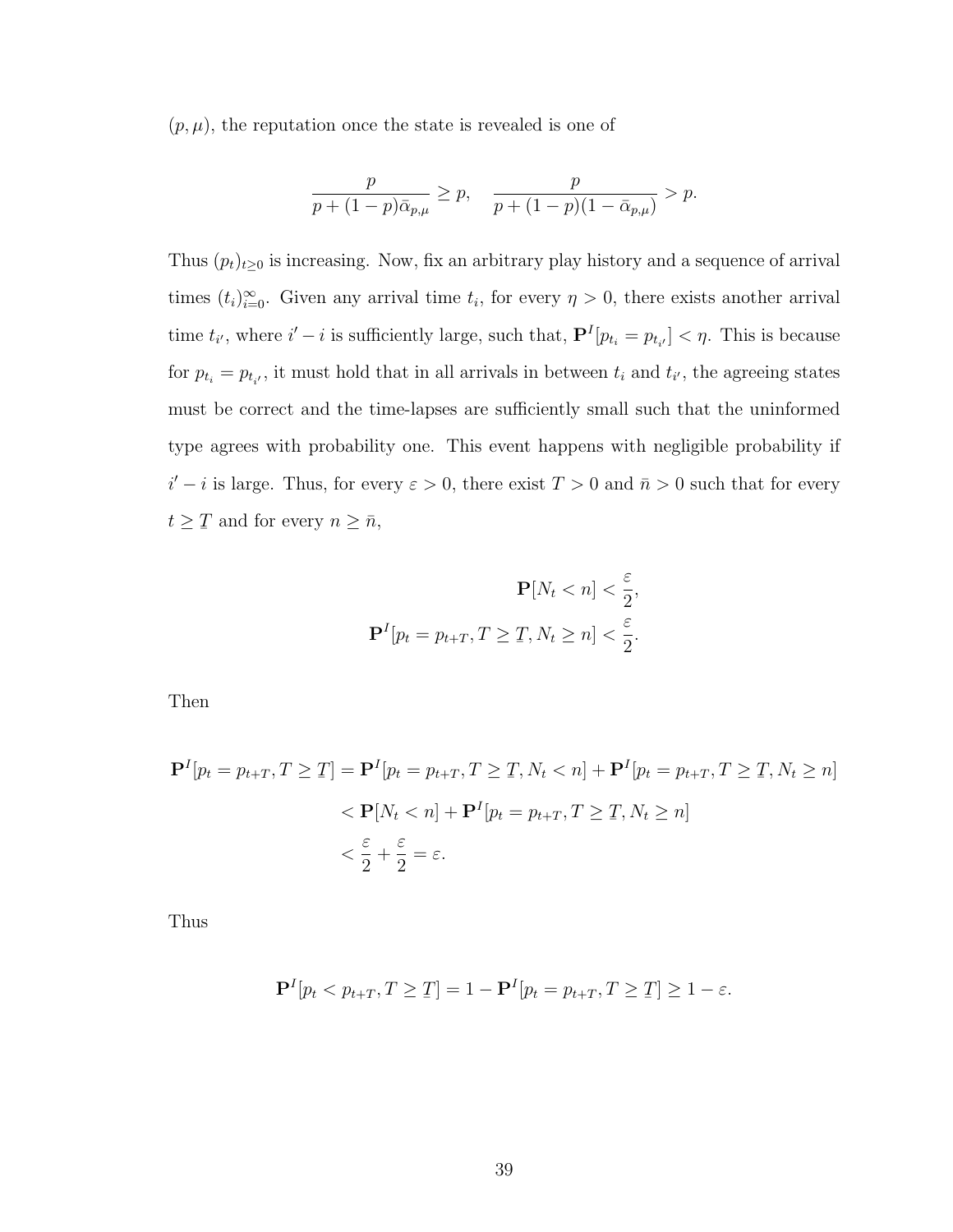# 1.6.9 Proof of Proposition [1.7](#page-32-1)

Let  $\mathbf{P}^I$  denote the probability measure over the set of outcomes of the game induced in the equilibrium by conditioning on an informed type. Fix  $\bar{p}$  such that for every  $p \geq \bar{p}$ ,  $C(p) = \{1\}$ . By Proposition [1.7,](#page-32-1) for every  $\varepsilon > 0$ , there exist  $T > 0$  and  $\bar{n} > 0$ such that for every  $t \geq T$  and for every  $n \geq \bar{n}$ ,

$$
\mathbf{P}[N_t < n] < \frac{\varepsilon}{2},
$$
\n
$$
\mathbf{P}^I[p_t < \bar{p}, t \ge T, N_t \ge n] < \frac{\varepsilon}{2}.
$$

Then

$$
\mathbf{P}^{I}[q_{t} \in C(p_{t}), t \geq T] < \mathbf{P}^{I}[p_{t} < \bar{p}, t \geq T] \\
= \mathbf{P}^{I}[p_{t} < \bar{p}, t \geq T, N_{t} < n] + \mathbf{P}^{I}[p_{t} < \bar{p}, t \geq T, N_{t} \geq n] \\
&< \mathbf{P}^{I}[N_{t} < n] + \mathbf{P}^{I}[p_{t} < \bar{p}, t \geq T, N_{t} \geq n] \\
= \frac{\varepsilon}{2} + \frac{\varepsilon}{2} = \varepsilon.
$$

# 1.6.10 Proof of Proposition [1.8](#page-33-0)

Let  $\mathbf{P}^U$  denote the probability measure over the set of outcomes of the game induced in the equilibrium by conditioning on an uninformed type. Because  $(N_t)_{t\geq 0}$  is a Poisson process with unit intensity and because the uninformed expert sends an incorrect message in each arrival with positive probability (except in the zero-probability event that the state belief is one in the arrival), given  $\varepsilon > 0$ , there exist  $T > 0$  and  $\bar{n} > 0$ such that for every  $t \geq T$  and for every  $n \geq \bar{n}$ ,

$$
\mathbf{P}[N_t < n] < \frac{\varepsilon}{2},
$$
\n
$$
\mathbf{P}^U[p_t > 0, t \ge T, N_t \ge n] < \frac{\varepsilon}{2}.
$$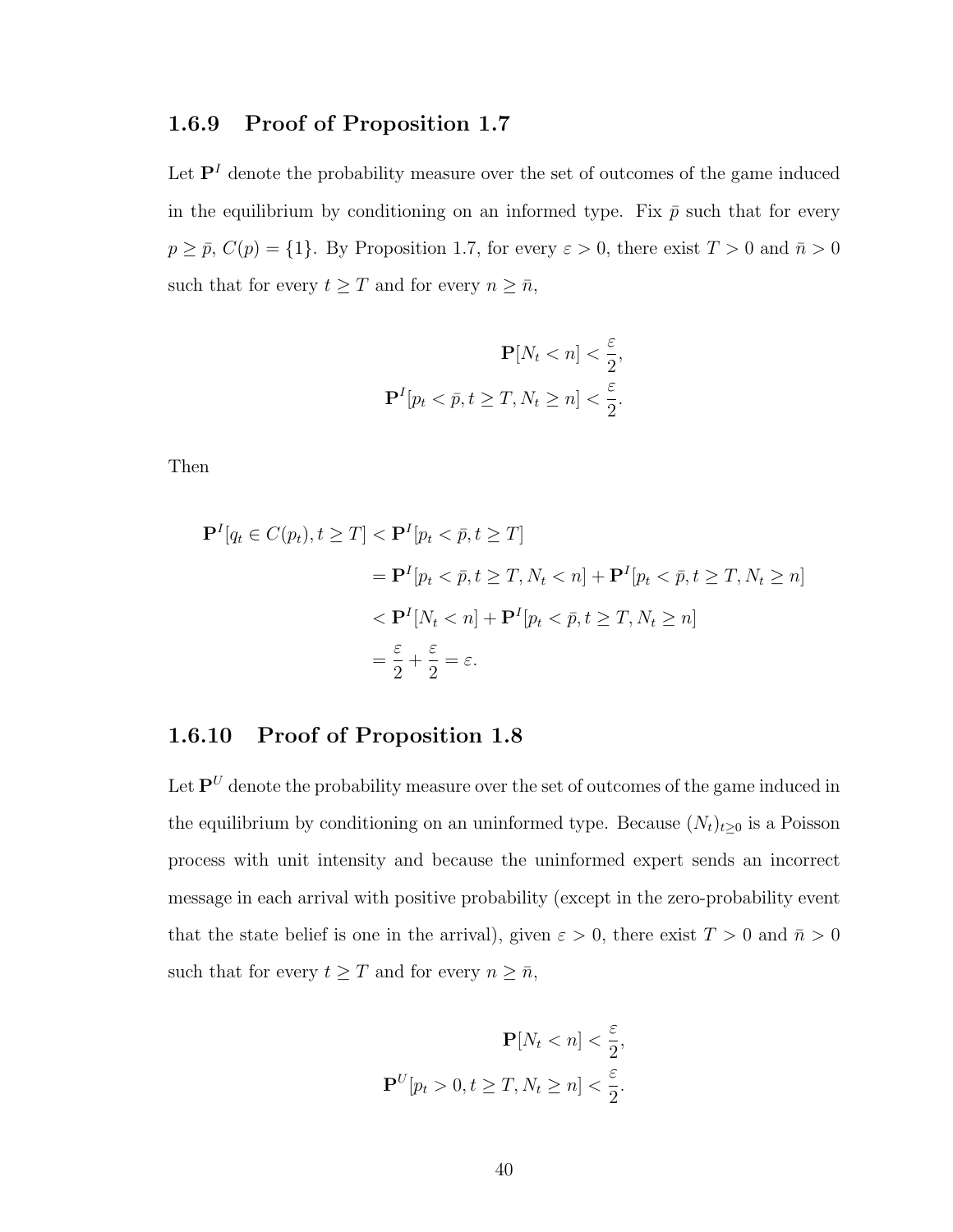Then

$$
\mathbf{P}^{U}[p_t > 0, t \ge T] = \mathbf{P}^{U}[p_t > 0, t \ge T, N_t < n] + \mathbf{P}^{U}[p_t > 0, t \ge T, N_t \ge n]
$$
  

$$
< \mathbf{P}^{U}[N_t < n] + + \mathbf{P}^{U}[p_t > 0, t \ge T, N_t \ge n]
$$
  

$$
< \frac{\varepsilon}{2} + \frac{\varepsilon}{2} = \varepsilon.
$$

# 1.6.11 Proof of Proposition [1.9](#page-38-1)

Fix  $\varepsilon > 0$ . Let  $\mathbf{P}^I$  denote the probability measure over the set of outcomes of the game induced in the equilibrium by conditioning on an informed type. By definition,  $\lambda(p_0)$  <  $\mathbf{P}^{I}[q_t \in C(p_t), t \geq 0].$  Thus, it suffices to show that there exists  $\overline{a}$  $\gamma \equiv$  $\bar{\gamma}(p_0, r, \varepsilon), \bar{\gamma} \equiv \bar{\gamma}(p_0, r, \varepsilon)$ , where  $0 <$  $\overline{a}$  $\gamma < \bar{\gamma} < \infty$  such that for each  $\gamma \notin ($  $\overline{a}$  $(\gamma, \bar{\gamma}),$  in the equilibrium,

$$
\mathbf{P}^{I}[q_t \in C(p_t), \ t \ge 0] < \varepsilon.
$$

By Proposition [1.7,](#page-32-1) there exists  $T\geq 0$  such that

<span id="page-50-0"></span>
$$
\mathbf{P}^{I}[q_t \in C(p_t), t \geq T] < \frac{\varepsilon}{2}.\tag{1.12}
$$

Fix such T. By Proposition [1.4](#page-29-0) and that  $p_t \geq p_0$  for any  $t \geq 0$  conditional on the expert being informed,

$$
\mathbf{P}^{I}[q_t \in C(p_t), t \in [0, T)] \leq \mathbf{P}^{I}[q_t \in C(p_0), t \in [0, T)].
$$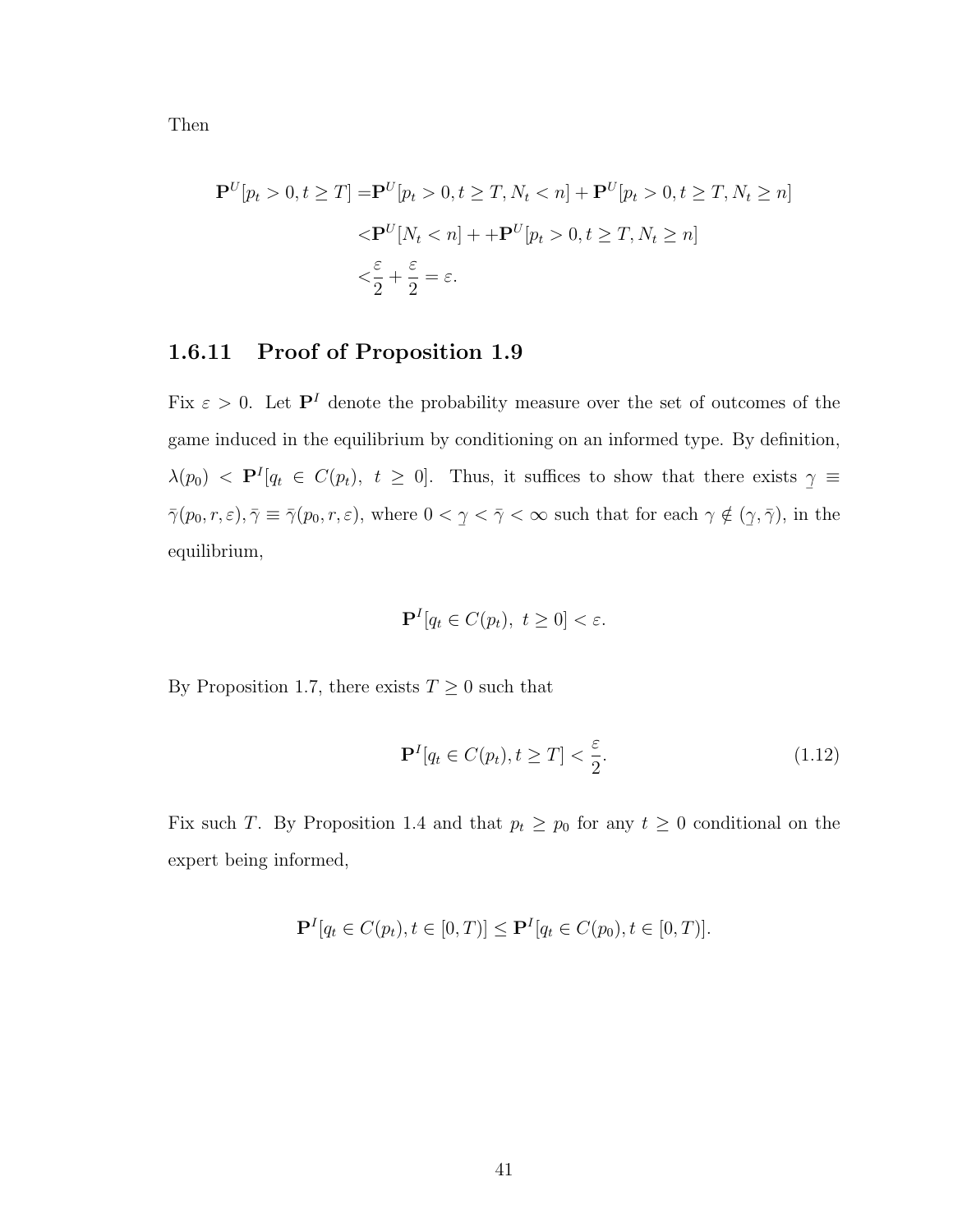Next, let  $\underline{l}(\gamma) := \min\{l > 0 : \mu_l \in C(p_0)\}\$  and  $\overline{l}(\gamma) := \max\{l > 0 : \mu_l \in C(p_0)\}\$ . By definition of  $C$  in Proposition [1.4,](#page-29-0)  $\frac{v}{\sqrt{2}}$  $\underline{l}(\gamma), \overline{l}(\gamma)$  exists and are well-defined. Moreover,

$$
\underline{l}(\gamma), \overline{l}(\gamma) \to \begin{cases} \infty, & \text{as } \gamma \to 0, \\ 0, & \text{as } \gamma \to \infty. \end{cases}
$$

Then,

$$
\mathbf{P}^{I}[\mu_l \in C(p_0), l \ge 0] \le \int_{\underline{l}(\gamma)}^{\overline{l}(\gamma)} e^{-l} \, \mathrm{d}l \to \begin{cases} 0, & \text{as } \gamma \to 0, \\ 0, & \text{as } \gamma \to \infty. \end{cases}
$$

Thus, there exists  $\overline{a}$  $\gamma$ ,  $\bar{\gamma}$  such that for every  $\gamma \notin ($  $\overline{a}$  $(\gamma, \bar{\gamma})$ , in the equilibrium,

$$
\mathbf{P}^{I}[\mu_l \in C(p_0), l \ge 0] < \frac{\varepsilon}{2T}.\tag{1.13}
$$

<span id="page-51-1"></span><span id="page-51-0"></span>.

Now,

$$
\mathbf{P}^{I}[q_{t} \in C(p_{t}), t \in [0, T]] = \sum_{n=0}^{\infty} \mathbf{P}[N_{T} = n] \mathbf{P}^{I}[q_{t} \in C(p_{t}), t \geq [0, T] | N_{T} = n]
$$
  

$$
\leq \sum_{n=0}^{\infty} \mathbf{P}[N_{T} = n] n \mathbf{P}^{I}[\mu_{l} \in C(p_{0}), l \geq 0]
$$
  

$$
\leq \frac{\varepsilon}{2T} \sum_{n=0}^{\infty} \mathbf{P}[N_{T} = n] n
$$
  

$$
= \frac{\varepsilon}{2}, \qquad (1.14)
$$

where the second last line follows from [\(1.13\)](#page-51-0), and the last line follows from the property of Poisson process (with unit intensity) that the expected number of arrivals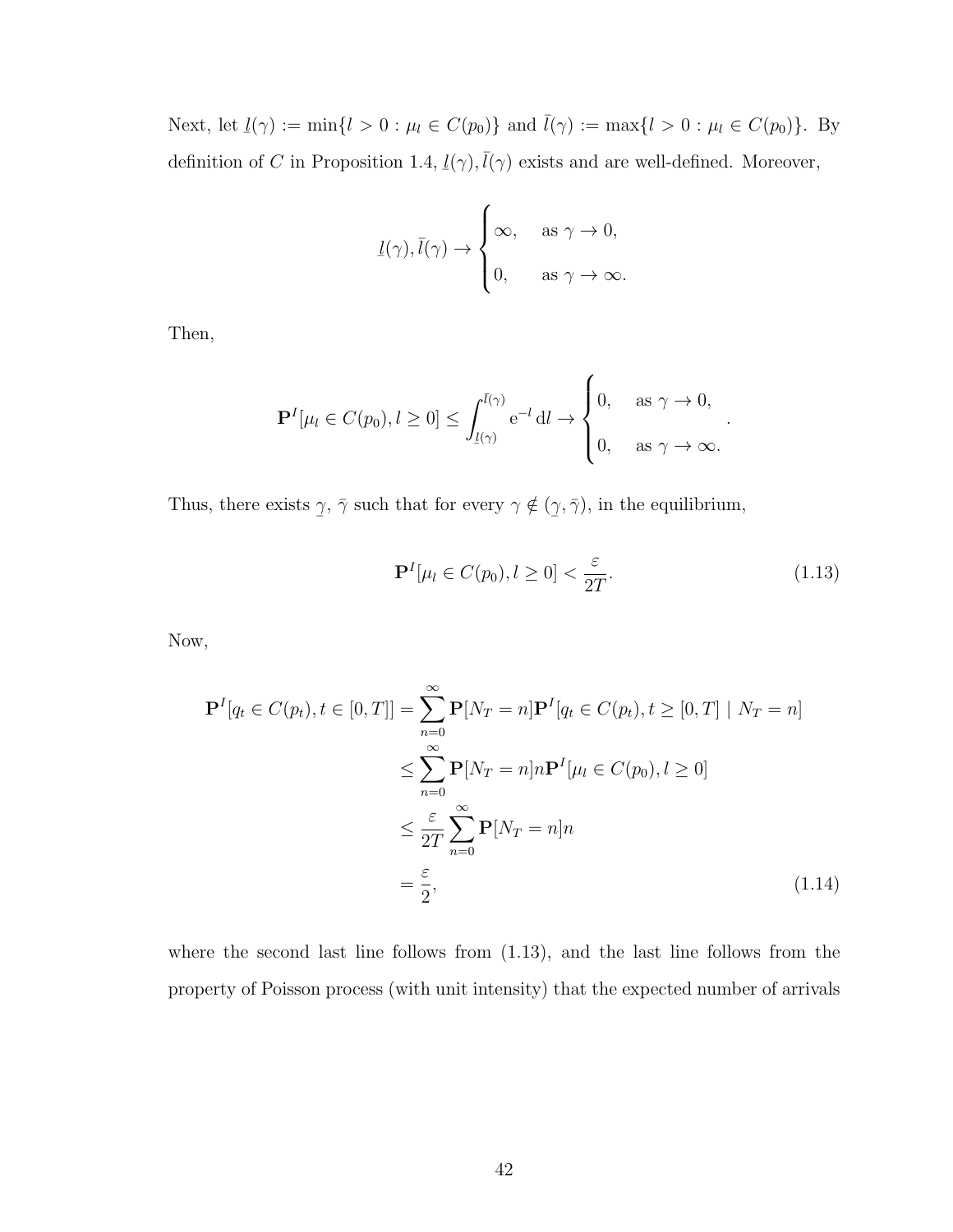up to time  $T$  is plainly  $T$ . Thus,

$$
\mathbf{P}^{I}[q_{t} \in C(p_{t}), t \ge 0] = \mathbf{P}^{I}[q_{t} \in C(p_{t}), t \in [0, T)] + \mathbf{P}^{I}[q_{t} \in C(p_{t}), t \ge T]
$$
  

$$
\le \frac{\varepsilon}{2} + \frac{\varepsilon}{2} = \varepsilon.
$$

where the last line follows from [\(1.12\)](#page-50-0) and [\(1.14\)](#page-51-1).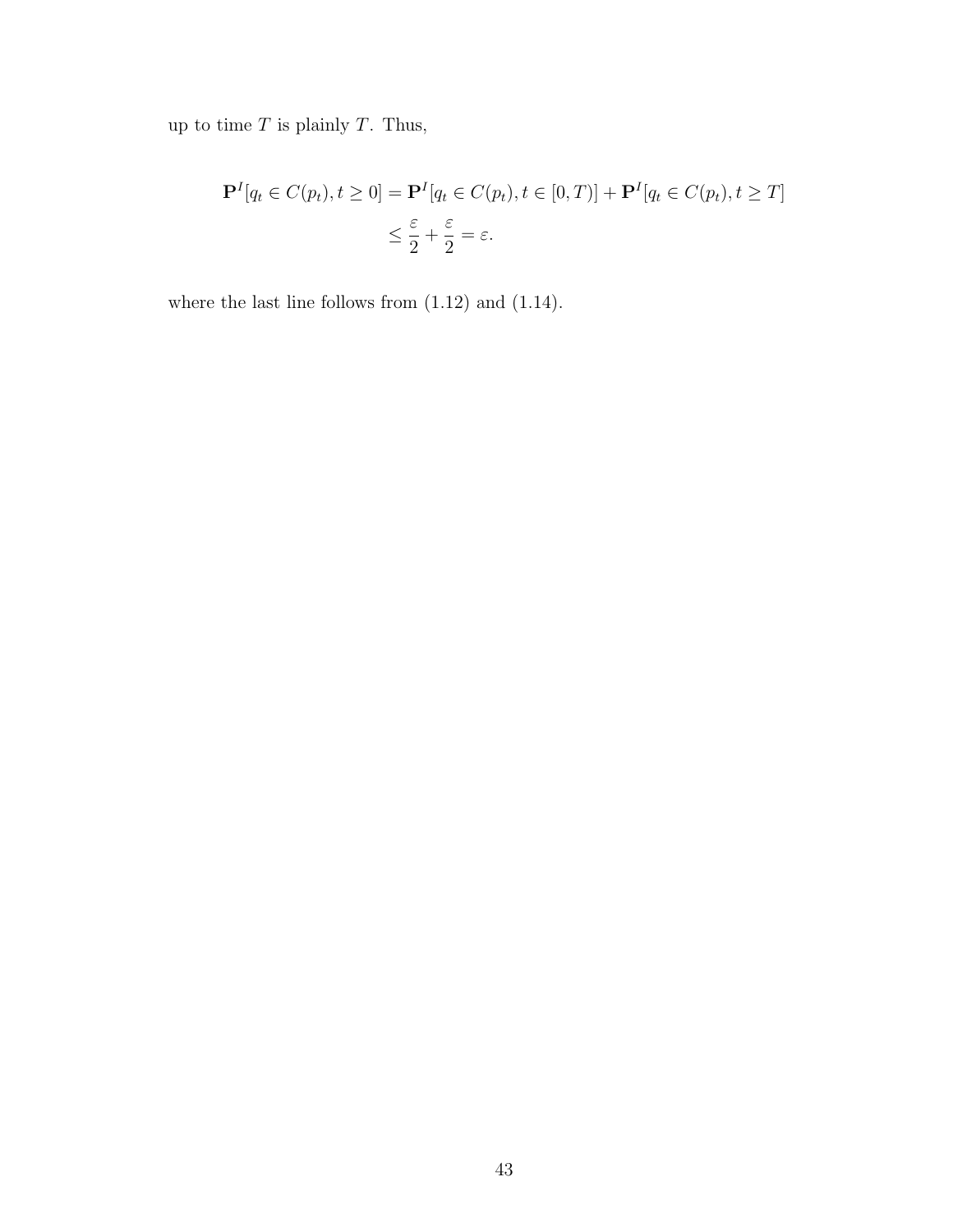# Chapter 2

# Firm Certification

# 2.1 Introduction

A group of tourists contemplates whether to stay at a particular hotel. They are unsure whether the hotel is capable of providing high quality. Moreover, even if the hotel is capable of providing high quality, they are unsure whether it will exert costly effort to do so. The resulting adverse selection and moral hazard limit the tourists' willingness to pay the hotel. The hotel, in response, pays *Intertek* to certify its quality provisions. Intertek monitors the hotel's quality provisions over time, and periodically updates the hotel's certification status. At any time, the hotel is either certified or not certified, and might also receive "the Best Overall Hotel Award" from Intertek if it has consistently delivered high quality.<sup>[1](#page-53-0)</sup>

Third-party certification of firms, like in the Intertek example, is pervasive in many markets. The example makes clear that a key role of firm certification is to address adverse selection and dynamic moral hazard problems. For instance, when explaining why firms should consider signing up for its certification service, *Intertek* writes: "We can strengthen your brand by ensuring consistency of quality, standards and risk

<span id="page-53-0"></span><sup>1.</sup> See, for instance, "Intertek Cristal Announces Winners of 2020 Cristal Global Awards for Outstanding Performance in the Travel & Tourism Industry," Intertek, November 09, 2020.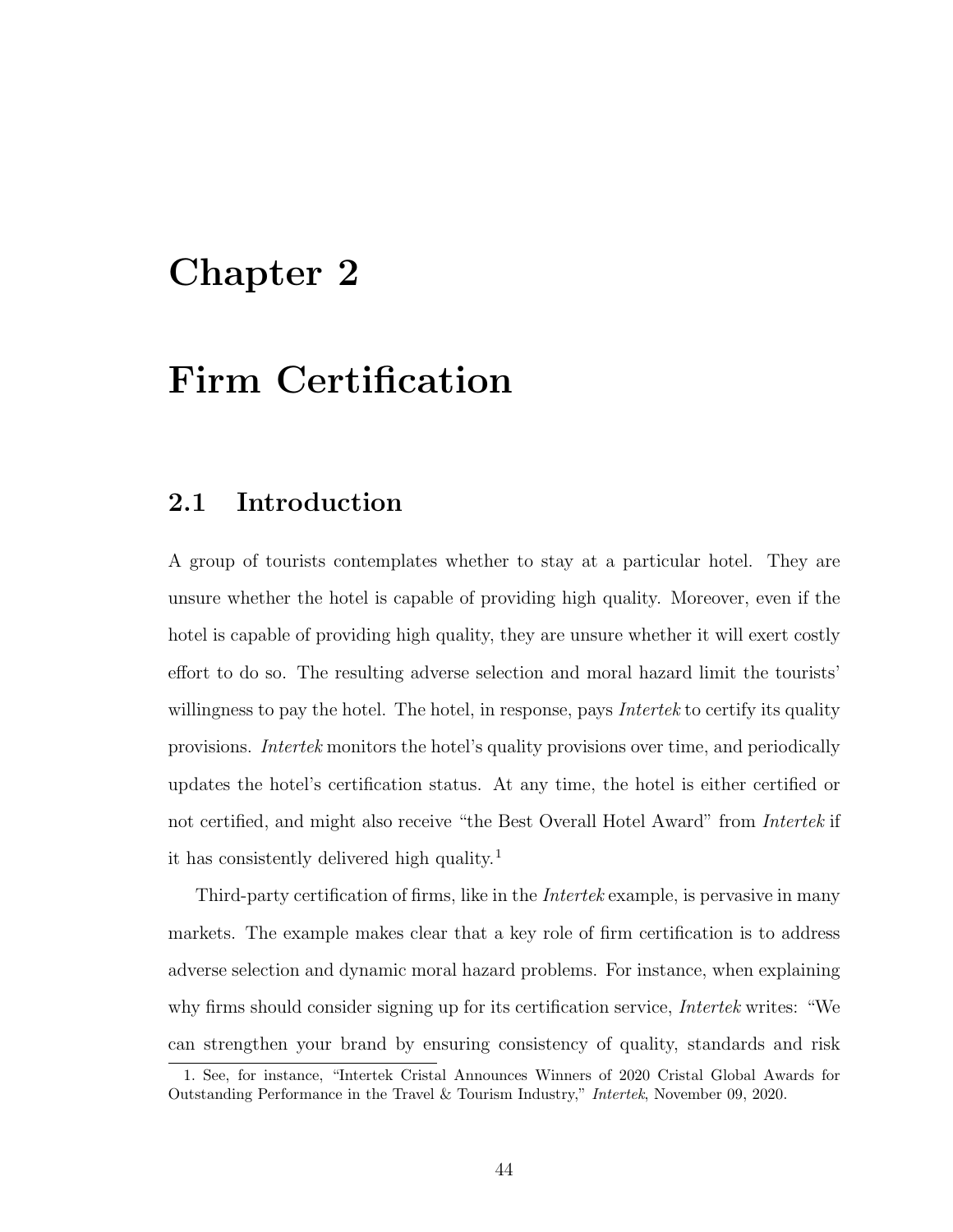management in all things you do..."<sup>[2](#page-54-0)</sup> Similarly, the ISO 9001 certification website writes: "Using ISO 9001 helps ensure that customers get consistent, good-quality products and services, which in turn brings many business benefits."[3](#page-54-1)

"Honors" certification schemes as in the Intertek example, which either certify or do not certify participating firms, and occasionally provide public awards to highlight the top-performing firms, are common. It is also common that certification intermediaries award the honors implicitly by promoting the top-performing firms on their websites or press releases, instead of providing explicit awards. The honors certification structure, however, largely censors participating firms' evolving track records, and may therefore destroy the firms' incentives to exert costly effort to provide high quality. It thus appears to conflict with the goal to address dynamic moral hazard.

At the same time, many certification schemes allegedly feature low certification standards. While a certified firm is generally perceived as a firm that can be relied upon to provide high quality, the report "The False Promise of Certification" by the NGO Changing Markets Foundation [\(Brad, Delemare, Hurley, Lenikus, Mulrenan,](#page-133-1) [Nemes, Trunk, and Urbancic,](#page-133-1) [2018\)](#page-133-1) argues otherwise by documenting that many firms get certified simply by participating in a scheme. Low standards limit the schemes' effectiveness to inform consumers about firms' ability to provide high quality. In turn, low standards might disrupt participating firms' incentives to exert costly effort to provide high quality, limiting the role of certification to address dynamic moral hazard. Low standards also appear to be be at odds with the role of certification to address adverse selection.

If the two common properties of firm certification, namely an honors certification structure and a low certification standard, limit the value of certification in alleviating

<span id="page-54-0"></span><sup>2.</sup> See <https://cristalstandards.com/> (accessed on February 16, 2021).

<span id="page-54-1"></span><sup>3.</sup> See <https://www.iso.org/iso-9001-quality-management.html> (accessed on February 16, 2021).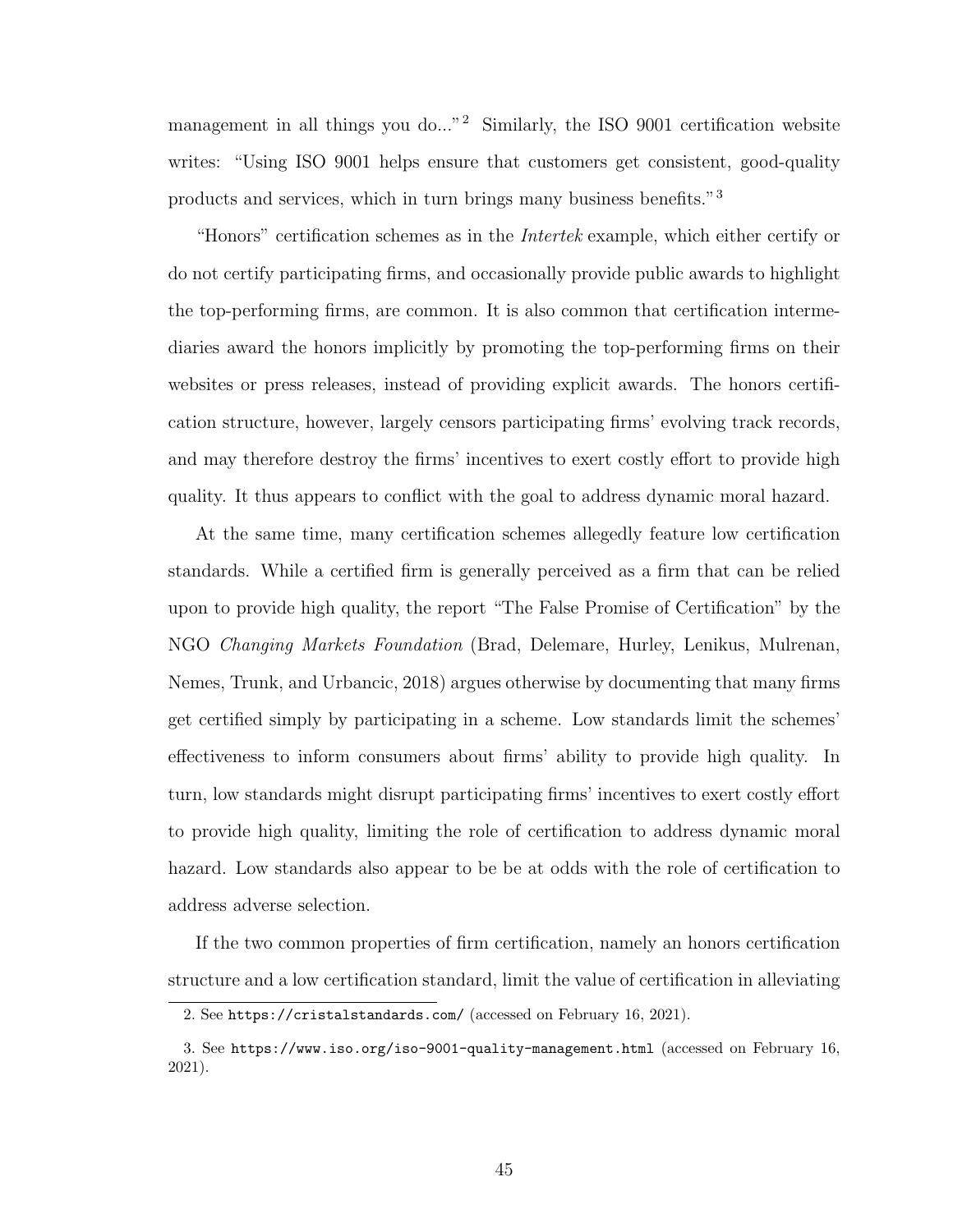information asymmetries and in turn the certifiers' revenue, why are they common?

To address this question, I develop a certification model featuring both adverse selection and dynamic moral hazard in a firm's quality provision. A firm (she) trades with a succession of consumers over time. The firm privately knows her type (either competent or inept) and her effort towards quality provision, and is tempted to shirk against consumers. The firm may pay a certifier upfront to participate in a certification scheme. The scheme repeatedly rates the firm given her track record. Ratings link the firm's past behavior to market expectations of her future behavior, affecting her future revenue. The certifier chooses a scheme *ex ante* to maximize his revenue.

I characterize schemes that allow the certifier to extract the full net market surplus, which I call full-surplus-optimal (FSO) schemes. These schemes must attract participation by both competent and inept firms. They must display "coarse" ratings that censor a firm's track record, as well as "transfer" ratings that transfer some positive surpluses produced by a competent firm to an inept firm. I show that FSO schemes can be implemented with an honors certification structure and a lower certification standard: in each period, a participating firm receives one of the three ratings, namely "not certified," "certified," or "certified with honors," depending on the firm's track record; moreover, the standard is low in the sense an inept firm is frequently certified. The "certified" rating is a transfer rating.

Low-standard, honors certification schemes convey a limited amount of information regarding a firm's type and evolving track record to consumers. The competent firm then faces persistent reputational incentives to exert high effort in order to separate from an inept type, generating the maximum surplus in each period. As a result, the scheme maximizes social welfare. Moreover, by certifying the inept firm, the certifier transfers some surpluses that are produced by the competent firm from the competent firm to the inept firm. The certifier then extracts the resulting surpluses from both types, which sum to the full net market surplus.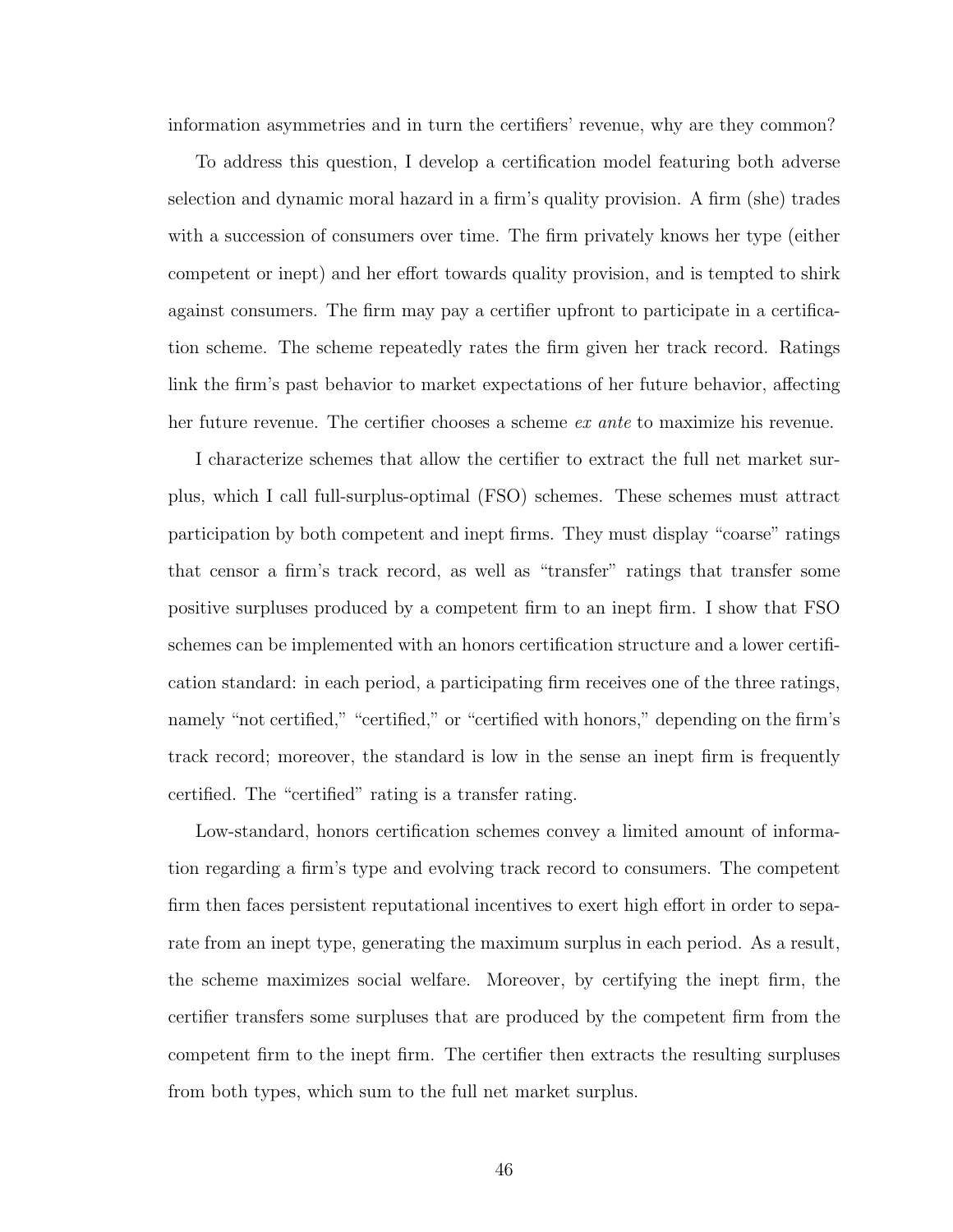My construction of FSO schemes contains novel elements. In my model, the folk theorem does not hold. Thus, schemes such as those based on review strategies  $(e.g.,)$ [Radner,](#page-139-0) [1985;](#page-139-0) [Varas, Marinovic, and Skrzypacz,](#page-140-1) forthcoming) are in general not FSO even in the limit of no discounting. Under a review strategy, the certifier divides the horizon into review phases and rates the firm at the end of each phase given the realized quality provisions. A short review phase cannot motivate high effort by a competent firm when the effort cost is high, as it fails to sufficiently separate a competent firm from an inept one. A longer review phase inevitably leads to shirking, since a firm that has produced several bad outcomes expects to fail the review and thus shirks for the remainder of the phase. The punishment phase upon failing a review might also call for further shirking. The probability of shirking does not vanish for large discount factors.

The features of low certification standard and the censoring of track records have attracted ample concerns about the ability of certification schemes to alleviate in-formation asymmetries in experience-good and credence-good markets,<sup>[4](#page-56-0)</sup> in environ-mental certifications,<sup>[5](#page-56-1)</sup> and in financial markets.<sup>[6](#page-56-2)</sup> These features have also attracted considerable attention in the academic literature of certification. Existing certification models (e.g., [Lizzeri,](#page-137-0) [1999;](#page-137-0) [Stahl and Strausz,](#page-140-2) [2017;](#page-140-2) [Harbaugh and Rasmusen,](#page-135-1) [2018;](#page-135-1) [Hopenhayn and Saeedi,](#page-136-1) [2019\)](#page-136-1) are often cast in a static, pure adverse-selection setting,<sup>[7](#page-56-3)</sup> focusing on certifying the quality of finished products and abstracting from

<span id="page-56-0"></span><sup>4.</sup> For example, see "Grading New York Restaurants: What's in an 'A'?" The New York Times, January 19, 2011.

<span id="page-56-1"></span><sup>5.</sup> For instance, Changing Market Foundation calls on schemes in different industries to be more transparent and more selective about who to certify [\(Brad et al.,](#page-133-1) [2018\)](#page-133-1).

<span id="page-56-2"></span><sup>6.</sup> Many regulators criticize that corporate credit ratings are too coarse to accurately inform the public about the firms' ability to meet their debt obligations (see, e.g., [Partnoy,](#page-139-1) [2006;](#page-139-1) [Pagano and](#page-138-0) [Volpin,](#page-138-0) [2010;](#page-138-0) [Partnoy,](#page-139-2) [2017\)](#page-139-2). In turn, they might fail to discipline firms to avoid excessive risk-taking and to manage their investments diligently.

<span id="page-56-3"></span><sup>7.</sup> Some models have an ex ante moral-hazard stage where the product quality is chosen (e.g., [Albano and Lizzeri,](#page-132-2) [2001;](#page-132-2) [Zapechelnyuk,](#page-140-3) [2020\)](#page-140-3) but abstract from dynamic moral hazard considerations.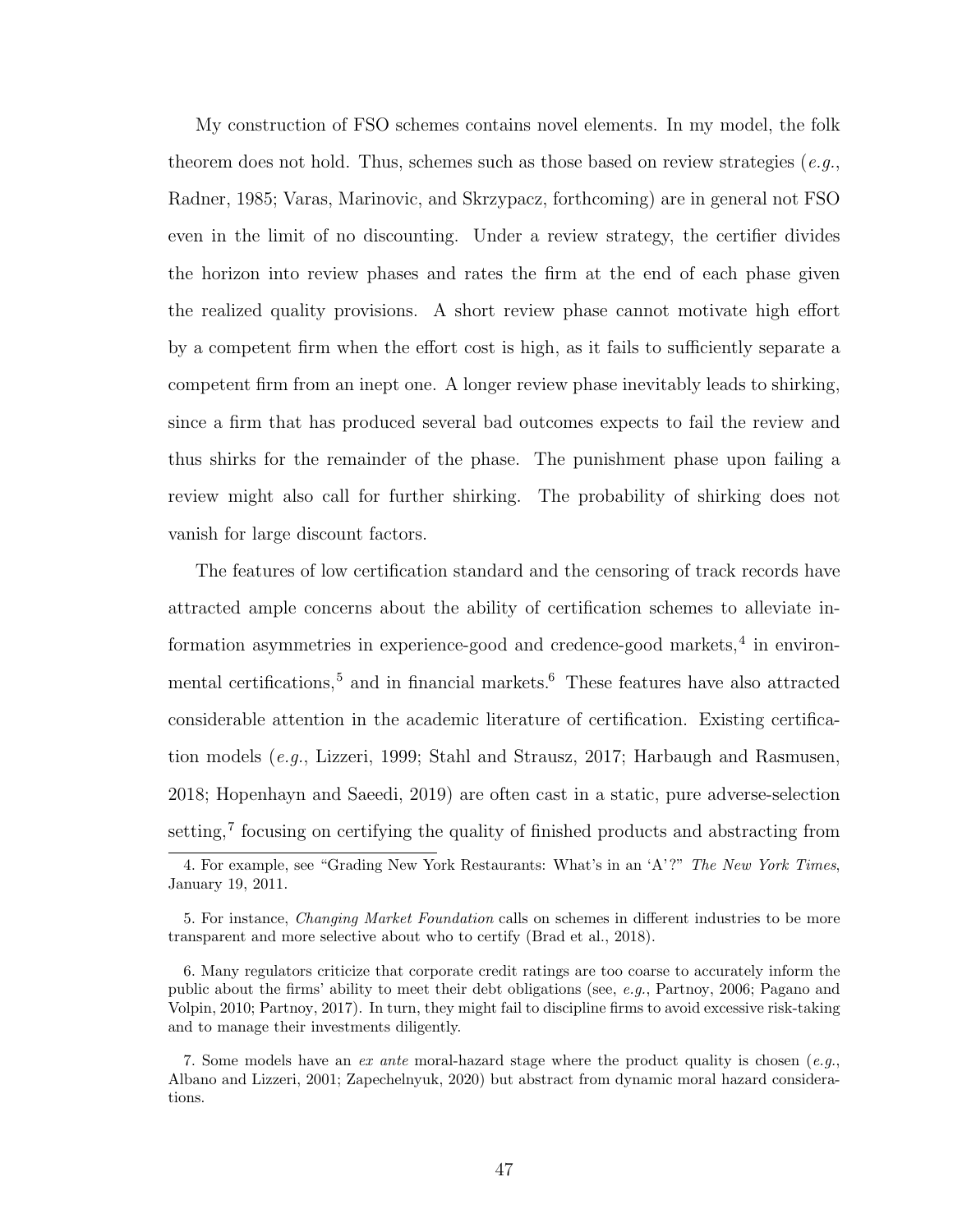the role of certification in incentivizing dynamic quality provisions. This role is key to certifying firms, as opposed to finished products, in applications: quality certifications incentivize hotels, restaurants, and other experience-good firms to put in costly effort to best serve consumers; eco-labels incentivize firms to continually invest in new environmental technologies (e.g., [OECD,](#page-138-1) [1997;](#page-138-1) [Goodland,](#page-135-2) [2002\)](#page-135-2); corporate credit ratings discipline firms to continually manage their investments diligently.

To the best of my knowledge, my model provides the first analysis of certification that features both adverse selection and dynamic moral hazard, and delivers new insights concerning the popularity of low certification standards and honors certification structures. The important insight from existing pure adverse-selection models is that, these features maximize participation by firms and thus the certifiers' revenue.<sup>[8](#page-57-0)</sup> But as the opening paragraphs motivate, when the dynamic moral hazard problem is present, these properties might backfire, disrupting firms' incentives to provide high quality and in turn destroying the certifiers' revenue. My analysis thus elucidates how a profit-maximizing certifier trades off screening and incentives to provide high quality.[9](#page-57-1) Moreover, contrary to the pure adverse-selection models, simply attracting participation by inept firms does not suffice for the certifier's profit maximization. Specifically, in my model, the certifier must employ transfer ratings upon attracting participation by inept firms and induce high effort by competent firms at these ratings to maximize his profit.

My results also contribute to the literature on repeated games. My model builds on a classic firm-reputation game; see,  $e,q$ ., [Mailath and Samuelson](#page-137-1) [\(2001\)](#page-137-1), Hörner

<span id="page-57-0"></span><sup>8.</sup> In particular, firms participate in certification to signal their quality. In this regard, the literature that studies endogeneous entry into markets by firms who face reputational incentives is also related (see, e.g., Atkeson, Hellwig, and Ordoñez, [2015;](#page-132-3) [Vellodi,](#page-140-4) [2019\)](#page-140-4).

<span id="page-57-1"></span><sup>9.</sup> To focus on how low-standard, honors certification addresses adverse selection and dynamic moral hazard, my analysis abstracts from other important reasons for censoring information, such as biased certifiers or difficulty to interpret exact information by consumers, that are examined in the certification literature. See also [Dranove and Jin](#page-134-0) [\(2010\)](#page-134-0) for a survey.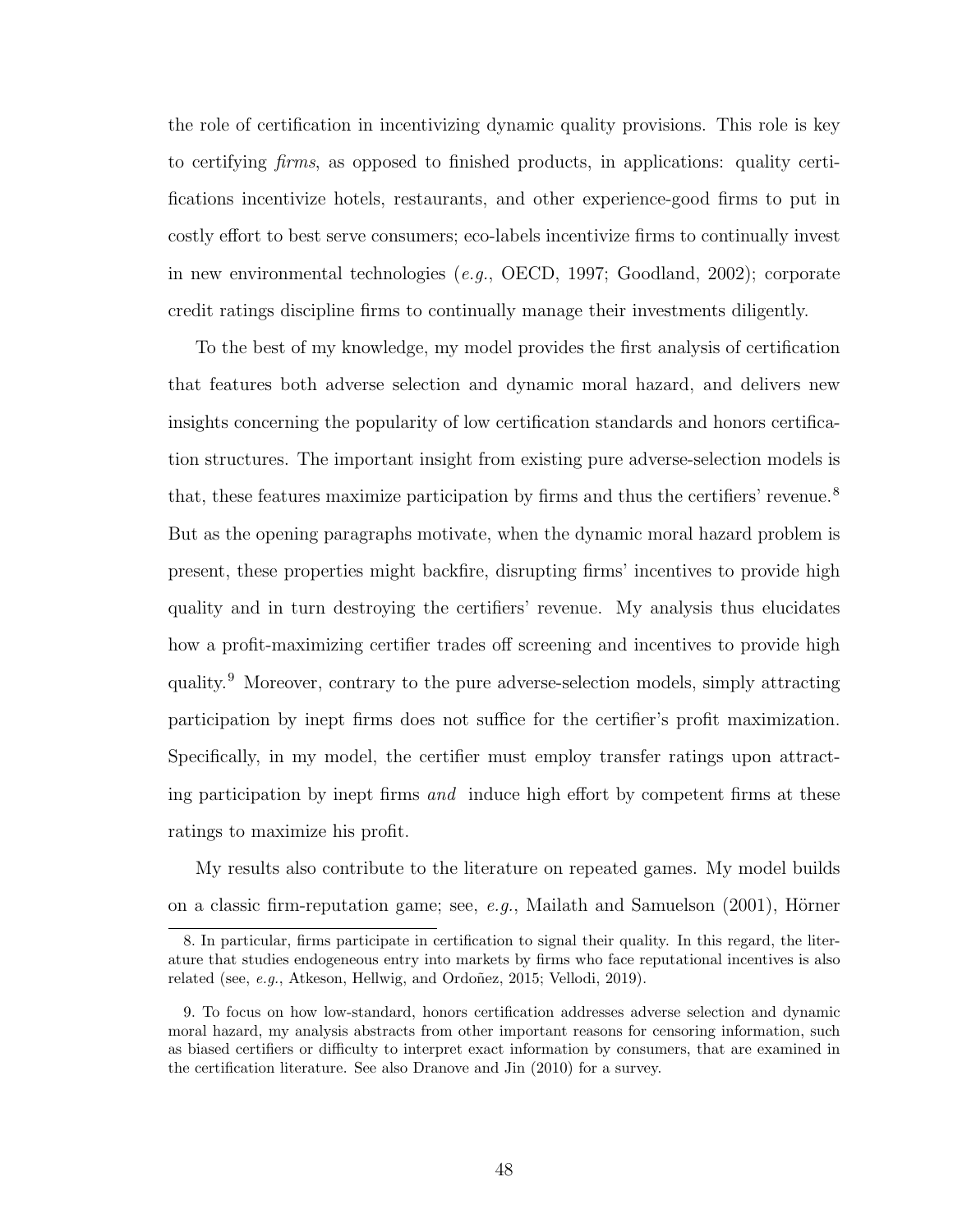[\(2002\)](#page-136-2), and also [Bar-Isaac and Tadelis](#page-132-4) [\(2008\)](#page-132-4) for a survey. As discussed above, the folk theorem does not hold, and schemes with familiar structures such as those based on review strategies are in general not FSO. Much difficulty in constructing FSO schemes in my model stems from the absence of a Stackelberg type of firm who always exerts high effort. In FSO schemes, "top" ratings must give a firm high profits to motivate her to exert high effort at lower ratings. When a Stackelberg type is present, top ratings give a firm high profits by allowing her to shirk while consumers' payments remain high  $(e.g., \text{Ekmekci}, 2011)$  $(e.g., \text{Ekmekci}, 2011)$ . In my model, the absence of a Stackelberg type rules out such possibility and yields a new trade-off between rating transparency and efficiency. Top ratings induce high payments in equilibrium only if, at these ratings, consumers believe that the firm is likely competent and the firm exerts high effort. The FSO schemes must therefore be sufficiently transparent for consumers to learn. However, they cannot be too transparent: to motivate high effort at top ratings, a firm that performs badly must be punished with low ratings that induce low payments. Given consistent high effort, low payments can be induced only if consumers are unsure of the firms type.

More broadly, the complementarity between adverse selection and moral hazard has been highlighted extensively in the literatures of information design and limited records for dynamic incentive provision (e.g., [Lizzeri, Meyer, and Persico,](#page-137-2) [2002;](#page-137-2) [Liu,](#page-137-3) [2011;](#page-134-1) [Ekmekci,](#page-134-1) 2011; [Liu and Skrzypacz,](#page-137-4) [2014;](#page-137-4) Che and Hörner, [2018;](#page-133-2) [Kovbasyuk and](#page-136-3) [Spagnolo,](#page-136-3) [2018;](#page-136-3) [Bhaskar and Thomas,](#page-133-3) [2019;](#page-133-3) Hörner and Lambert, [2020;](#page-136-4) [Lorecchio](#page-137-5) [and Monte,](#page-137-5)  $2021$ .<sup>[10](#page-58-0)</sup> The goal to rationalize low-standard honors scheme, as well as the certifier's profit-maximizing motive, contrast with these literatures. My analysis also highlights the role of transfer ratings in maximizing the certifier's profits. In particular, as illustrated in Section [2.5,](#page-74-0) these transfer ratings constrain the certifier's

<span id="page-58-0"></span><sup>10.</sup> Relatedly, [Marinovic, Skrzypacz, and Varas](#page-137-6) [\(2018\)](#page-137-6) take a certification technology as exogenously given and study a firm's investment behavior.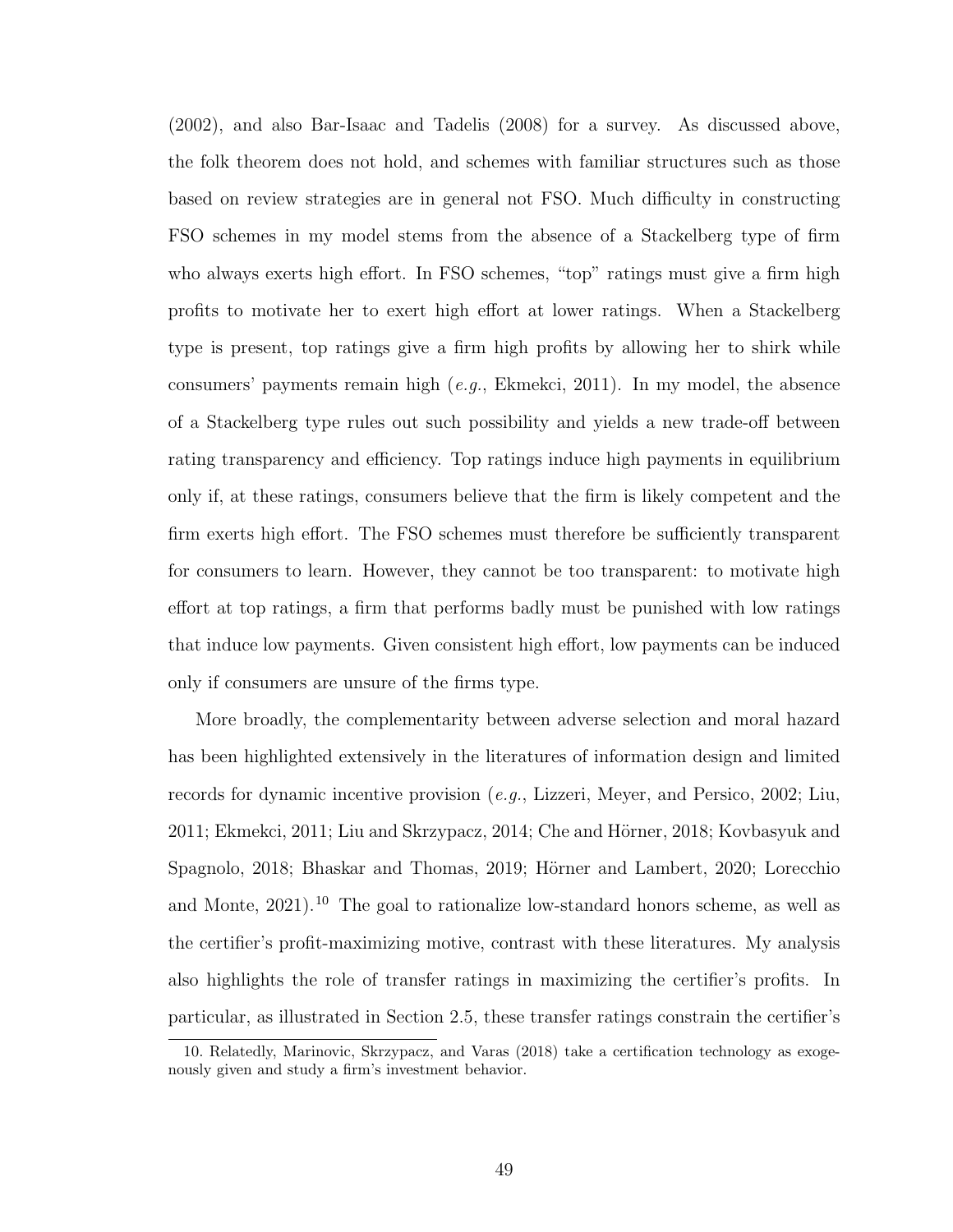ability to provide incentives for quality provision.

# 2.2 Model

#### <span id="page-59-3"></span>2.2.1 The Market

Time is discrete and the horizon is infinite. A long-lived firm (she) faces a sequence of short-lived consumers (it). A certifier (he) designs and sells a certification scheme.

The horizon is divided into two stages. In the first stage, the certifier offers the firm a (certification) scheme, defined below in Definition  $2.1$ .<sup>[11](#page-59-0)</sup> The firm privately learns her type  $\theta$ , which is competent  $(C)$  with probability  $\mu \in (0,1)$  and is inept  $(I)$ otherwise.[12](#page-59-1) The firm observes the scheme, and either accepts or rejects the scheme in that stage. Upon acceptance, the firm reports a type to the certifier and pays a certification fee, which may depend on her report as specified by the scheme. Upon rejection, without loss of generality,<sup>[13](#page-59-2)</sup> the firm receives a null rating  $\varnothing$  forever. The firm can mix over her participation decisions  $d \in \{C, I, \emptyset\}$ , where  $d = \theta$  refers to acceptance with a report  $\theta$ , and  $d = \emptyset$  stands for rejection (identified with the null rating). Let  $\pi(d|\theta)$  denote the probability that a firm chooses decision d given her type  $\theta$ . This ends the first stage. Observe that, for ease of exposition, I have modeled the scheme as a direct mechanism. The certifier can equivalently offer the firm a menu of schemes, each intended for a type, and charge the firm a fee tailored for each

<span id="page-59-0"></span><sup>11.</sup> Because the scheme is chosen once and for all, an interpretation is that the certifier commits to the scheme. Commitment may arise from his reputational concerns [\(Coffee,](#page-133-4) [1997\)](#page-133-4). A famous example of a certifier's desire to signal such commitment is the expulsion by Better Business Bureaus of its Los Angeles affiliate in 2009, after several eateries ware discovered to pay for high ratings. See "Better Business Bureau Expels Los Angeles Area Chapter," Los Angeles Times, March 12, 2013.

<span id="page-59-2"></span><span id="page-59-1"></span><sup>12.</sup> Footnote [26](#page-81-0) discusses how the results extend when there are more than two types.

<sup>13.</sup> As Section [2.2.4](#page-65-0) explains, this assumption gives the firm the lowest possible equilibrium payoff upon rejection in the constructions in later sections. If the certifier were able to rate a firm who rejected the scheme, giving the firm a null rating if and only if a firm rejected would be optimal, since this minimizes the firms rejection payoff.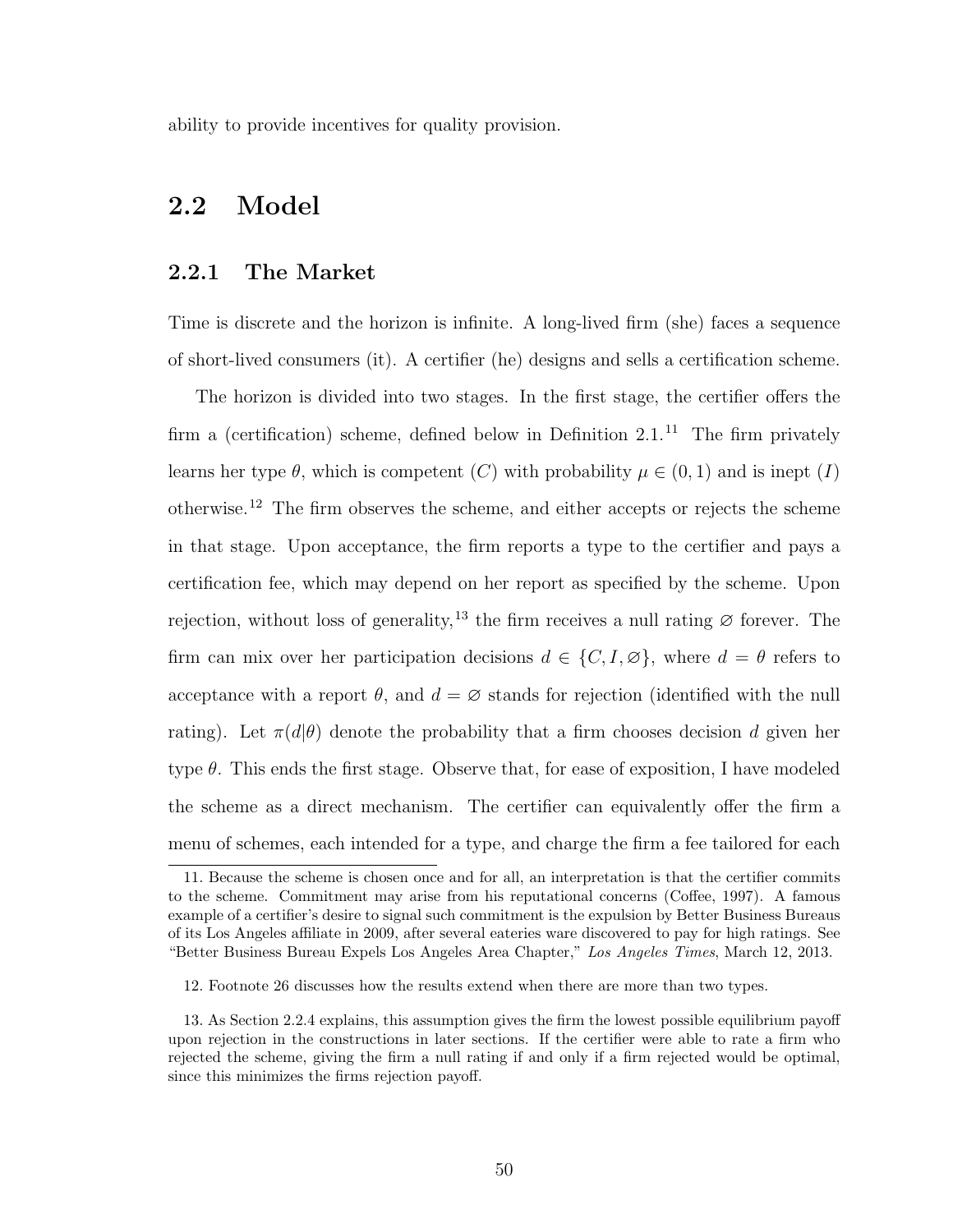scheme.[14](#page-60-0)

The scheme, alongside the firm's participation decision, induces a repeated game in the second stage. In this stage, with periods  $t = 0, 1, \ldots$ , the firm interacts with the consumers. At the beginning of each period, the firm's rating is updated before a new consumer enters. The consumer pays the firm its expected payoff from the trade outcome upfront. The firm then chooses effort, which generates a noisy outcome. Finally, the consumer leaves. Figure [2.1](#page-60-1) summarizes the timing of moves.

<span id="page-60-1"></span>

**Figure 2.1:** Timing of moves in each period  $t = 0, 1, \ldots$ 

There is a unit continuum of effort levels. A competent firm chooses effort from the continuum. An inept firm can only exert zero effort. Effort level e yields a good outcome  $\bar{y}$  with probability  $e(1-\rho)+(1-e)\rho$  and a bad outcome  $\frac{1}{2}$ y with complementary probability, where  $\rho \in (0, \frac{1}{2})$  $\frac{1}{2}$ ).<sup>[15](#page-60-2)</sup> Thus, higher effort is more likely to lead to a good outcome.[16](#page-60-3)

Consumers receive a payoff of 1 from a good outcome and a payoff of 0 from a bad outcome. A firm's profit in each period equals a consumer's payment minus her effort cost. An effort level e costs the firm ce, where  $c > 0$ . I assume that high effort, *i.e.*, effort 1, is efficient, so that  $e = 1$  maximizes the expected stage surplus  $e(1 - \rho - c) + (1 - e)\rho$ . In turn, this implies that the social surplus associated with

<span id="page-60-0"></span><sup>14.</sup> In practice, it is often the case that certifiers set fees with two components—one that is common to all participating firms, and the other one that depends on the individual participating firms' characteristics such as the firms' sizes and operational structures.

<span id="page-60-3"></span><span id="page-60-2"></span><sup>15.</sup> The assumption that the probability  $\rho$  is independent of effort e is for notational convenience.

<sup>16.</sup> The results extend when there are more outcomes associated with the effort levels, so long as each consumer's expected payoff given high effort is  $1 - \rho$  and that given zero effort is  $\rho$ . As will be evident, ratings in the constructions that follow plainly induce payments that are linear combinations of the expected payoff given high effort and that given zero effort.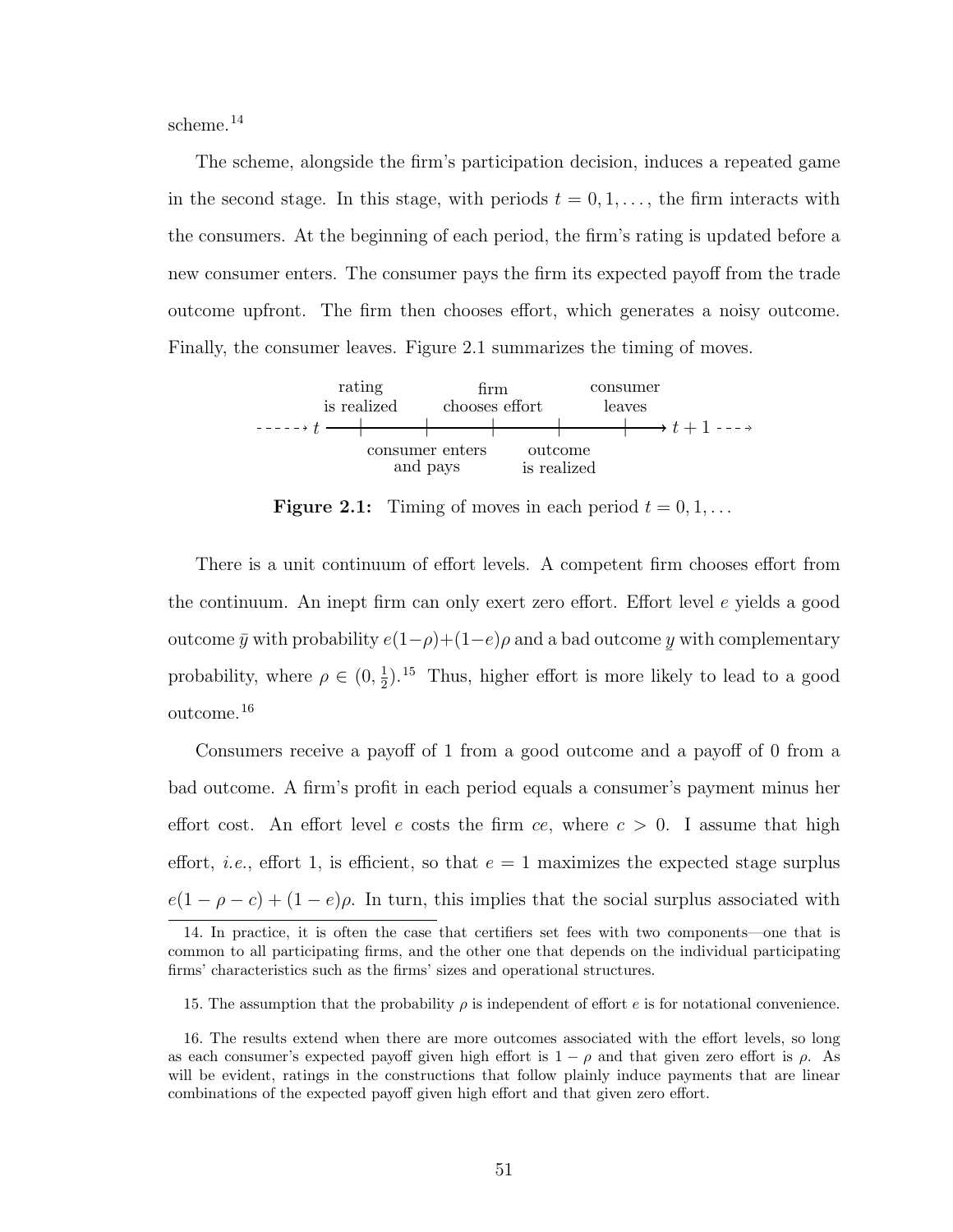high effort exceeds that with zero effort:

<span id="page-61-2"></span>
$$
1 - \rho - c > \rho. \tag{2.1}
$$

In an induced game, the time, the scheme and the participation rule are commonly known. The firm's type and effort choices are her private information. The firm observes the rating and outcome in each period. Each consumer sees the current rating and a finite number  $K$  of most recent past ratings.<sup>[17](#page-61-1)</sup>

I now define a (certification) scheme.

<span id="page-61-0"></span>**Definition 2.1.** A certification scheme is a pair  $(f, S)$ , where

$$
f: \{C, I, \varnothing\} \to \mathbb{R}_+
$$

defines a fee given a firm's participation decision, and  $S = (S_t)_{t=0}^{\infty}$  is a rating system where each

$$
S_t: \{C, I, \emptyset\} \times R^t \times \{\bar{y}, \underline{y}\}^t \to \Delta(R)
$$

maps the firm's participation decision and her previous ratings and outcomes up to and including time  $t - 1$  to a distribution over a set of ratings R, from which the period-t rating is drawn. The mapping f has the restriction that  $f(\emptyset) = 0$ , and the mapping S has the restriction that  $S_t(\emptyset, \cdot) = 1 \circ {\emptyset}$  for each period t.

The fees and the system (in particular, the range  $R$ ) are freely chosen by the certifier. The restriction  $f(\emptyset) = 0$  says that rejection is free. The restriction

<span id="page-61-1"></span><sup>17.</sup> Finite past rating observations capture the feature of limited records that are prominent in practice. I show in Section [2.9](#page-90-0) that if consumers observe infinitely many past ratings, then FSO schemes, as I formally define in Definition [2.2,](#page-67-0) fail to exist, not even virtually in the sense defined in Section [2.5.](#page-74-0) Moreover, it does not matter whether consumers also observe outcomes. One interpretation is that consumers observe their outcomes and report to the certifier before exiting. Another interpretation is that the firm sells a credence good; consumers do not observe the outcomes but the certifier possesses the expertise to do so.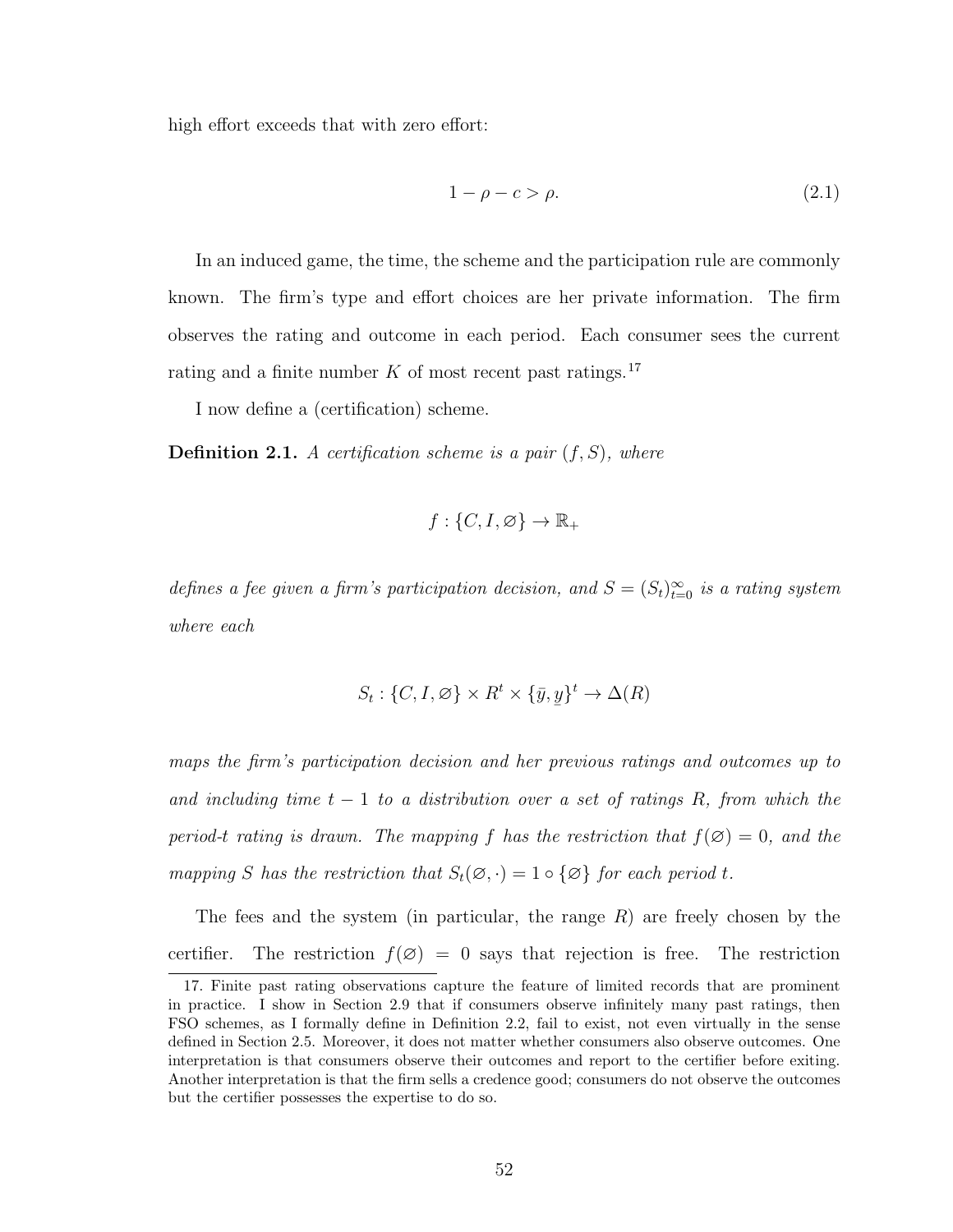$S_t(\emptyset, \cdot) = 1 \circ {\emptyset}$  for each period t says that the system displays a null rating in each period upon a firm's rejection. Let  $G(f, S, d)$  denote a game induced by a scheme  $(f, S)$  and a decision  $d \in \{C, I, \emptyset\}.$ 

I next describe strategies, payoffs and equilibrium in an induced game in the second stage. I then define the certifier's problem in the first stage. Finally, I discuss my modeling choices.

# <span id="page-62-0"></span>2.2.2 Induced Game

Consider an induced game  $G(f, S, d)$  in the second stage. This is a repeated game with incomplete information that unfolds as described in Section [2.2.1.](#page-59-3) Given a prior belief  $\mu$  that the firm is competent, a current rating r and K recent past ratings  $q^K := (r^{-K}, \ldots, r^{-1})$ , where  $r^{-k}$  denotes the rating published k periods ago, a period-t consumer forms a belief that the firm is competent via Bayes' rule given its knowledge of the scheme  $(f, S)$  and the participation rule  $\pi$ . This belief, denoted by  $\varphi_t(q^K, r)$ , is interpreted as the firm's reputation.

Let  $H_t := (R \times [0,1] \times {\overline{y}},$  $\frac{6}{1}$  $y\}$ <sup>t</sup> × R be the set of the firm's histories in period t before she chooses effort, consisting of previous ratings, efforts and outcomes up to and including period  $t - 1$  and the period-t rating. The firm's strategy is a collection  $\sigma^d = (\sigma^d_t)_{t=0}^{\infty}$ , where each

$$
\sigma_t^d: H_t \times \{C, I\} \to [0, 1]
$$

specifies an effort level in period t after each firm's history  $h_t \in H_t$  given her type  $\theta$ , with the restriction that  $\sigma_t^d(\cdot, I) = 0$ . When there is no risk of ambiguity, I write the competent firm's strategy  $\sigma_t^d(\cdot, C)$  simply as  $\sigma_t^d(\cdot)$ . The strategy  $\sigma^d$  induces a probability measure  $P_{\theta}^{d}$  over the set of infinite histories in the induced game, conditional on the firm's type  $\theta$ .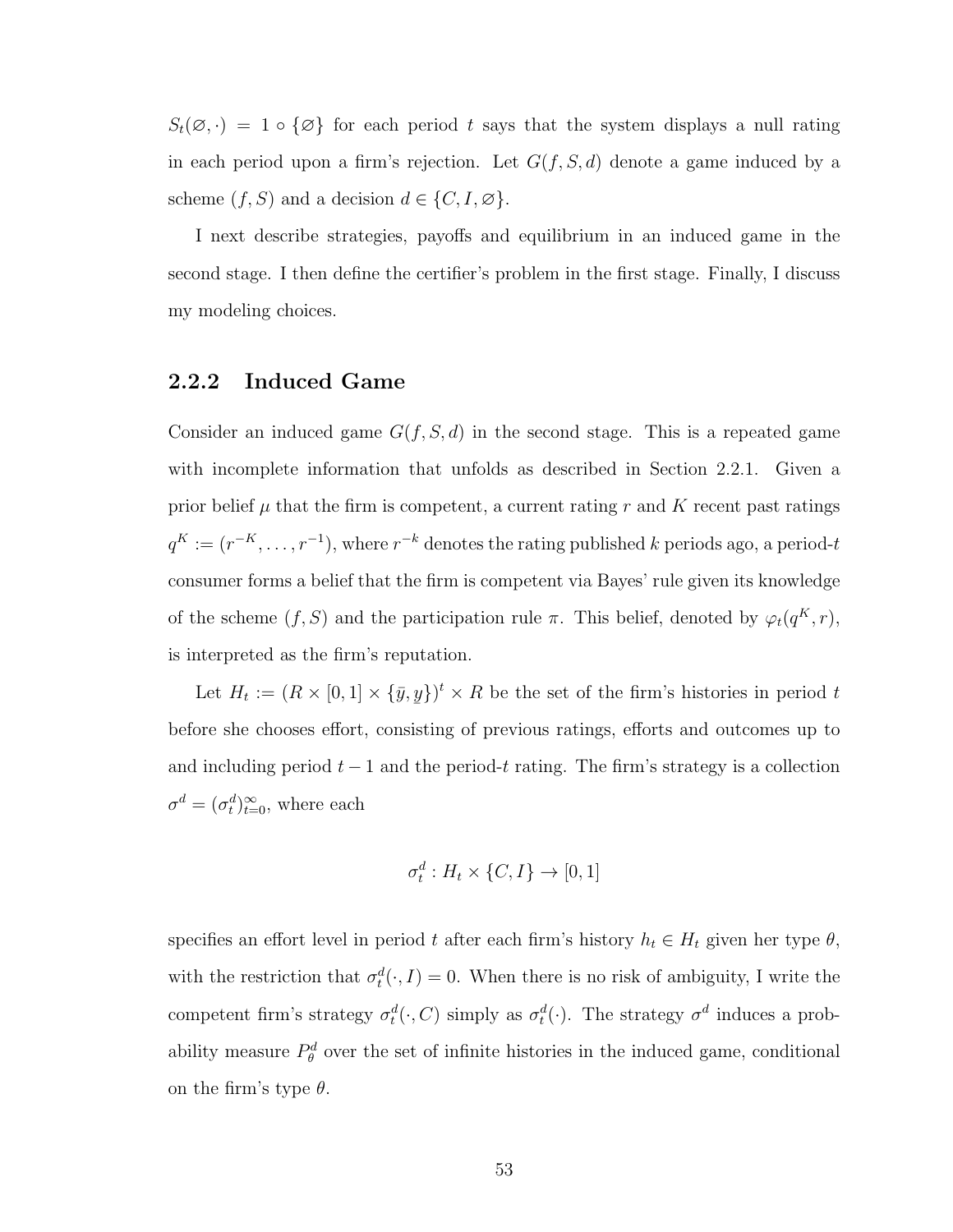A consumer's payment, which is its expected payoff from an outcome, depends on its belief on the firm's type and on the competent firm's effort. Specifically, a period- $t$ consumer who observes a current rating r and the K recent past ratings  $q<sup>K</sup>$  pays the firm

<span id="page-63-1"></span>
$$
p_t(q^K, r) = \rho + (1 - 2\rho)\varphi_t(q^K, r)\mathbf{E}^\pi \left[\mathbf{E}^{P^d_C}[\sigma^d_t(h_t)|q^K, r]\right|q^K, r].
$$
 (2.2)

The conditional expectations  $\mathbf{E}^{\pi}[\cdot|q^K, r]$  and  $\mathbf{E}^{P_C^d}[\cdot|q^K, r]$  capture that given ratings  $(q<sup>K</sup>, r)$ , a consumer forms beliefs on the firm's participation decision (and hence the induced game being played) given the participation rule, and on the competent firm's histories (which determine her effort) given her strategy. Given the payoff normalization on outcomes (payoff of 1 from a good outcome and 0 from a bad outcome), the payment is plainly the consumer's belief of receiving a good outcome.

A type- $\theta$  firm, with discount factor  $\delta \in (0,1)$ , chooses a strategy to maximize profits:

$$
(1 - \delta) \mathbf{E}^{P_{\theta}^{d}} \bigg[ \sum_{t=0}^{\infty} \delta^{t} (p_t(q^K, r) - ce_t) \bigg], \tag{2.3}
$$

where  $e_t$  denotes the effort level chosen in period  $t$ .

The solution concept that I use is *weak perfect Bayesian equilibrium* [\(Mas-Colell,](#page-137-7) [Whinston, and Green,](#page-137-7) [1995,](#page-137-7) p. 285). In such an equilibrium, denoted by  $(\sigma^d, \varphi)$ ,  $\sigma^d$ is maximizing after each history of the firm of each type given consumers' beliefs  $\varphi =$  $(\varphi_t)_{t=0}^{\infty}$ , and the beliefs are consistent with Bayes' rule given  $\sigma^d$  whenever possible.<sup>[18](#page-63-0)</sup>

Observe that the sole role of each rating is to influence a consumer's belief of receiving a good outcome and, in turn, the payment as given by [\(2.2\)](#page-63-1). Hence, one can, without loss, take the set of non-null ratings to be the set of beliefs. Hereafter,

<span id="page-63-0"></span><sup>18.</sup> An equilibrium exists, in which the competent firm always exerts zero effort. In this equilibrium, on path, each consumer pays the firm  $\rho$  irrespective of the realized rating, according to [\(2.2\)](#page-63-1).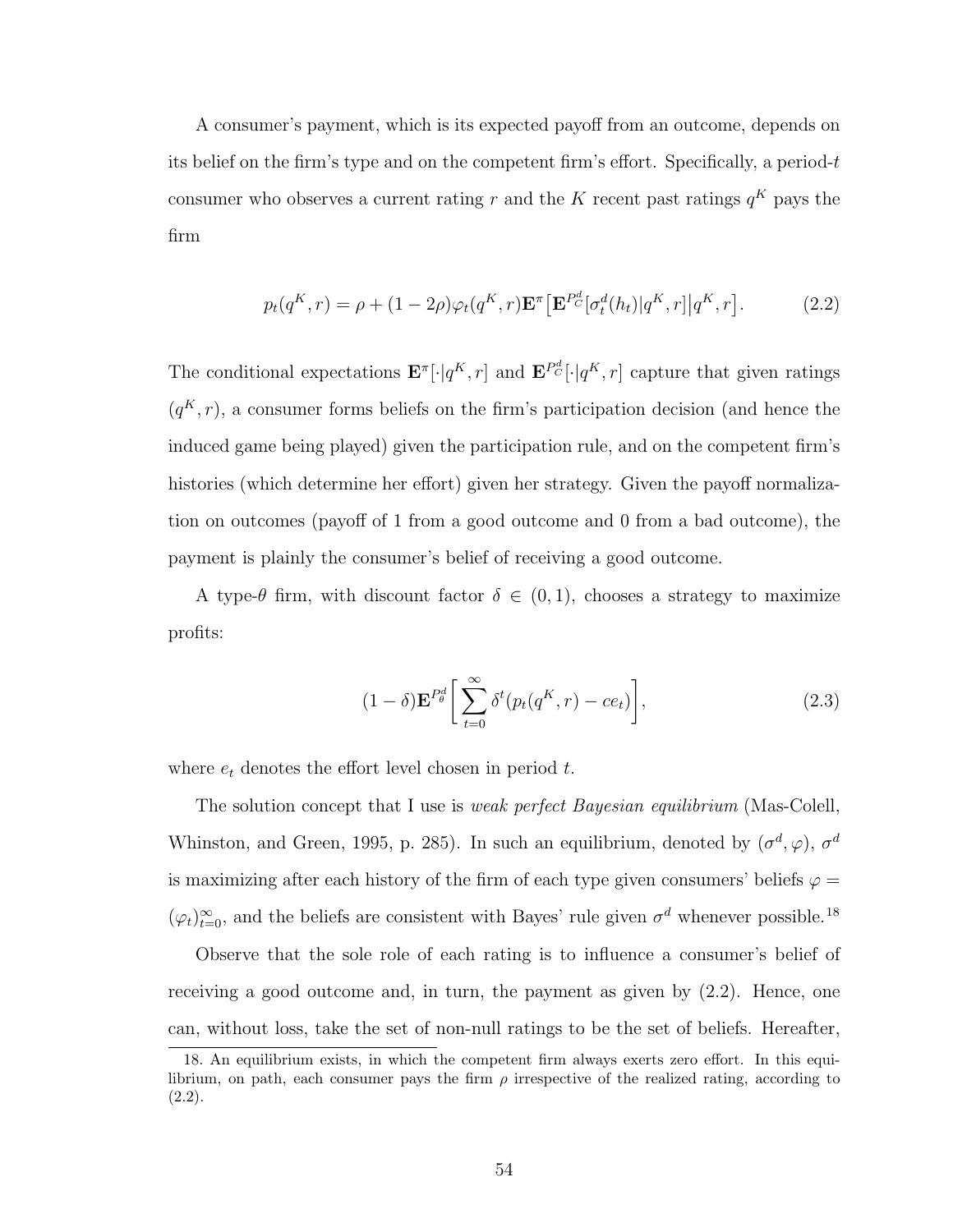I assume that  $R = [0, 1] \cup \{\emptyset\}.$ 

Finally, in an induced game upon rejection, a competent firm optimally exerts zero effort as null ratings convey no information regarding her past play to consumers. Thus, if a scheme displays a null rating with zero probability upon a firm's acceptance, then, in equilibrium, each consumer who sees a null rating infers that the firm has rejected the scheme. This means that, upon seeing a null rating, the consumer expects zero effort and pays the firm  $\rho$ , according to [\(2.2\)](#page-63-1), irrespective of its belief on the firm's type.

### 2.2.3 The Certifier's Problem

To formulate the certifier's problem in the first stage, I allow the certifier to not only choose a scheme but also a participation rule for the firm, subject to constraints that the firm optimally follows the rule given the scheme and some collection of equilibria, one in each of the three induced games.<sup>[19](#page-64-0)</sup> I denote a collection of equilibria by  $(\sigma, \varphi) := \{(\sigma^d, \varphi)\}_{d \in \{C, I, \varnothing\}}$ . Moreover, by the revelation principle, I assume without loss that the certifier chooses a scheme and a participation rule to incentivize truthful reporting by a firm upon acceptance at the optimum.

Given a scheme  $(f, S)$ , a participation rule  $\pi$ , a decision d, and an equilibrium  $(\sigma^d, \varphi)$  in the induced game, define

<span id="page-64-1"></span>
$$
U(d, \sigma^d; \theta) := (1 - \delta) \mathbf{E}^{P_{\theta}^d} \left[ \sum_{t=0}^{\infty} \delta^t(p_t(q^K, r) - ce_t) \right] - f(d)
$$
 (2.4)

as a type- $\theta$  firm's payoff, that is, her profits from the interaction with consumers

<span id="page-64-0"></span><sup>19.</sup> That is, the certifier picks his preferred participation rule and collection of equilibria. This aligns with the mechanism design literature in which the principal picks his favorite equilibrium. An alternative formulation of the certifier's problem could be that he faces his "worst-case" collection of equilibria as in the robust mechanism design literature. The solution to such problem is trivial in my setting, as the worst-case collection of equilibria calls for consistent zero effort by the competent firm and the certifier obtains zero payoff.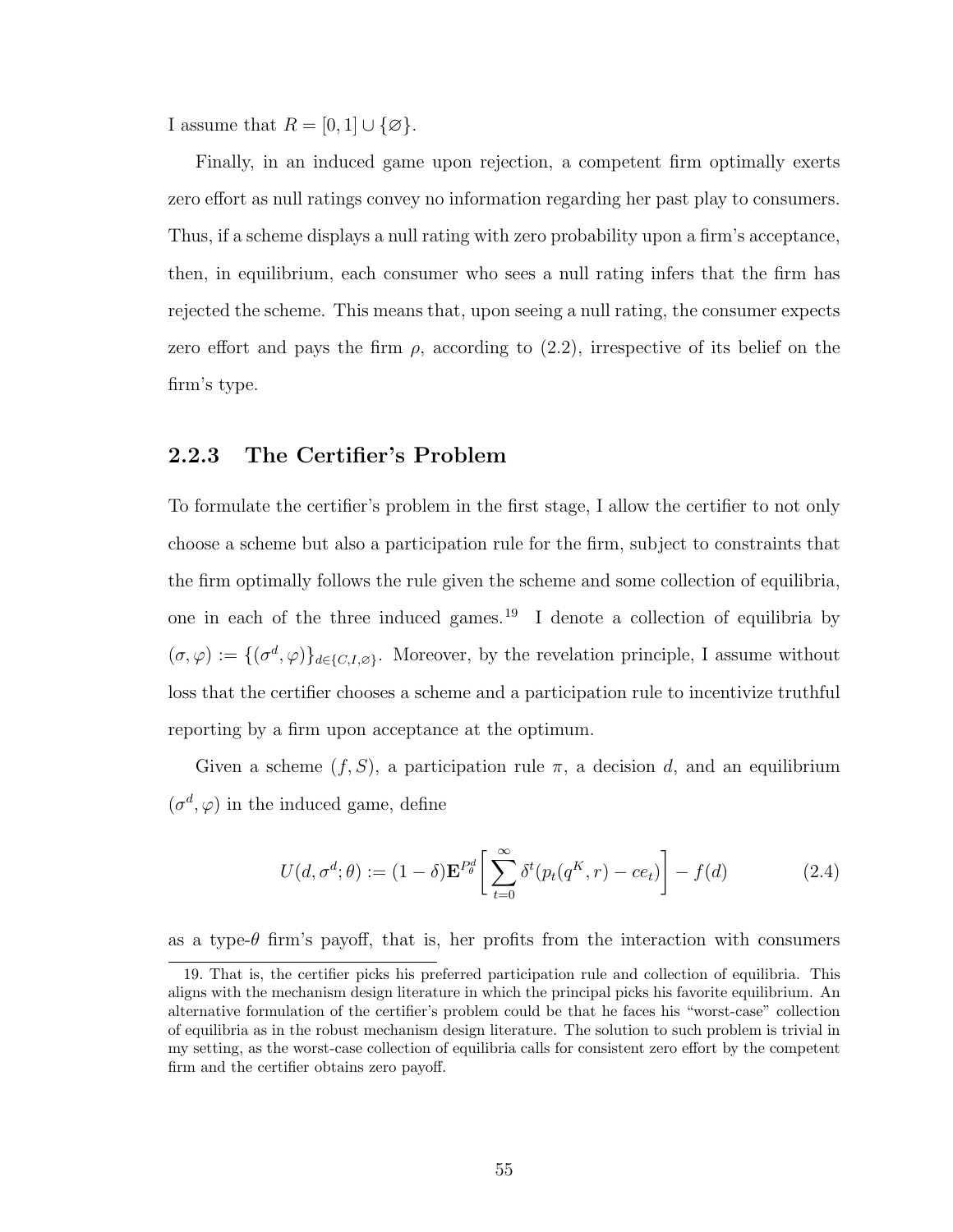minus the fee payment to the certifier. Then the certifier's problem is as follows. The certifier chooses a scheme  $(f, S)$  and a participation rule  $\pi$  to maximize his expected payoff

$$
\mu \pi(C|C)f(C) + (1 - \mu)\pi(I|I)f(I),\tag{2.5}
$$

subject to incentive compatibility that each type- $\theta$  firm truthfully reports upon acceptance:

$$
U(\theta, \sigma^{\theta}; \theta) \ge U(\theta', \sigma^{\theta'}; \theta), \quad \theta' \ne \theta,
$$

as well as individual rationality that each type- $\theta$  firm follows the participation rule:

$$
\pi(d|\theta) \ge \pi(d'|\theta) \quad \implies \quad U(d, \sigma^d; \theta) \ge U(d', \sigma^{d'}; \theta),
$$

in some collection of equilibria  $(\sigma, \varphi)$ .<sup>[20](#page-65-1)</sup>

# <span id="page-65-0"></span>2.2.4 Discussion of Modeling Choices

In the model, adverse selection arises as the firm's type is her private information. Moral hazard arises as the competent firm faces a myopic temptation to shirk against consumers. Absent a scheme, the competent firm optimally exerts zero effort, as consumers do not observe any past play. The firm's equilibrium payoff is then  $\rho$ . The firm would obtain higher profits if she could convince consumers that she is competent and that she will exert high effort. By adequately revealing information to consumers, schemes may act as a screening device to address adverse selection and as a commitment device to address moral hazard. Expression [\(2.2\)](#page-63-1) highlights the role

<span id="page-65-1"></span><sup>20.</sup> I show that a solution to the certifier's problem exists by construction for the parameter values under consideration in later sections.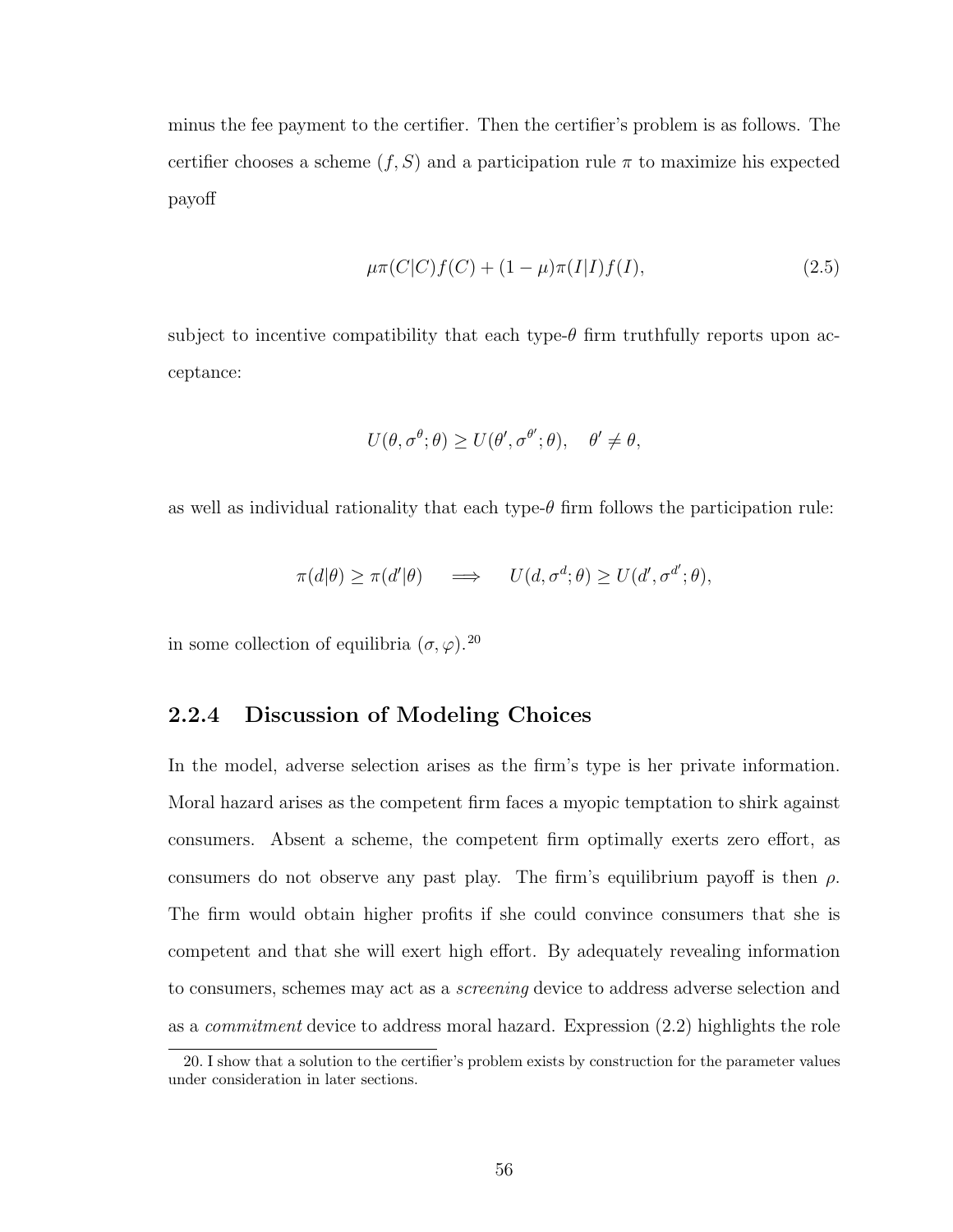ratings play in coordinating consumers' beliefs of the firm's type and effort.

I pause for a brief discussion of my modeling choices. First, I have assumed that consumers pay their expected payoffs. This captures the competitive demand for the firm's service and is familiar from existing reputation models.<sup>[21](#page-66-0)</sup>

Second, observe that by definition, I allow a scheme to display a null rating upon a firm's acceptance. For example, in the *Intertek* example, the null rating is interpreted as "not certified." Upon seeing (only) the null rating, consumers are unsure whether the firm did not sign up for certification or she signed up but failed to be certified.

Third, the fee in my model captures the source of a certifier's revenue and is familiar from the certification literature. In practice, the monetary transfer from a firm to a certifier often involves a stream of payments that are fixed  $ex$  ante. The fee in my model can without loss be interpreted as a discounted sum of a stream of these payments. While output-contingent fees are theoretically attractive, they are ruled out in my model, as is often the case in practice.

Finally, note also that even if the firm had the choice to terminate the relationship with the certifier in each period, she would have no strict incentive to do so in equilibrium, as continuing allows her to be at least as well off.

# 2.3 Full-Surplus Optimality

My analysis focuses on *full-surplus-optimal (FSO) schemes*, which are schemes that allow the certifier to seize the full net market surplus. In this section, I formally define an FSO scheme. I derive properties of the payoffs and behavior of both types of firms in games induced by any FSO scheme, as well as properties of any FSO scheme, when an FSO scheme exists. This section is, however, silent on when such a scheme exists. Instead, the properties help to motivate the constructions of FSO schemes in later

<span id="page-66-0"></span><sup>21.</sup> See,  $e.g.,$  Holmström [\(1999\)](#page-135-3), [Mailath and Samuelson](#page-137-1) [\(2001\)](#page-137-1) and [Board and Meyer-ter Vehn](#page-133-5) [\(2013\)](#page-133-5).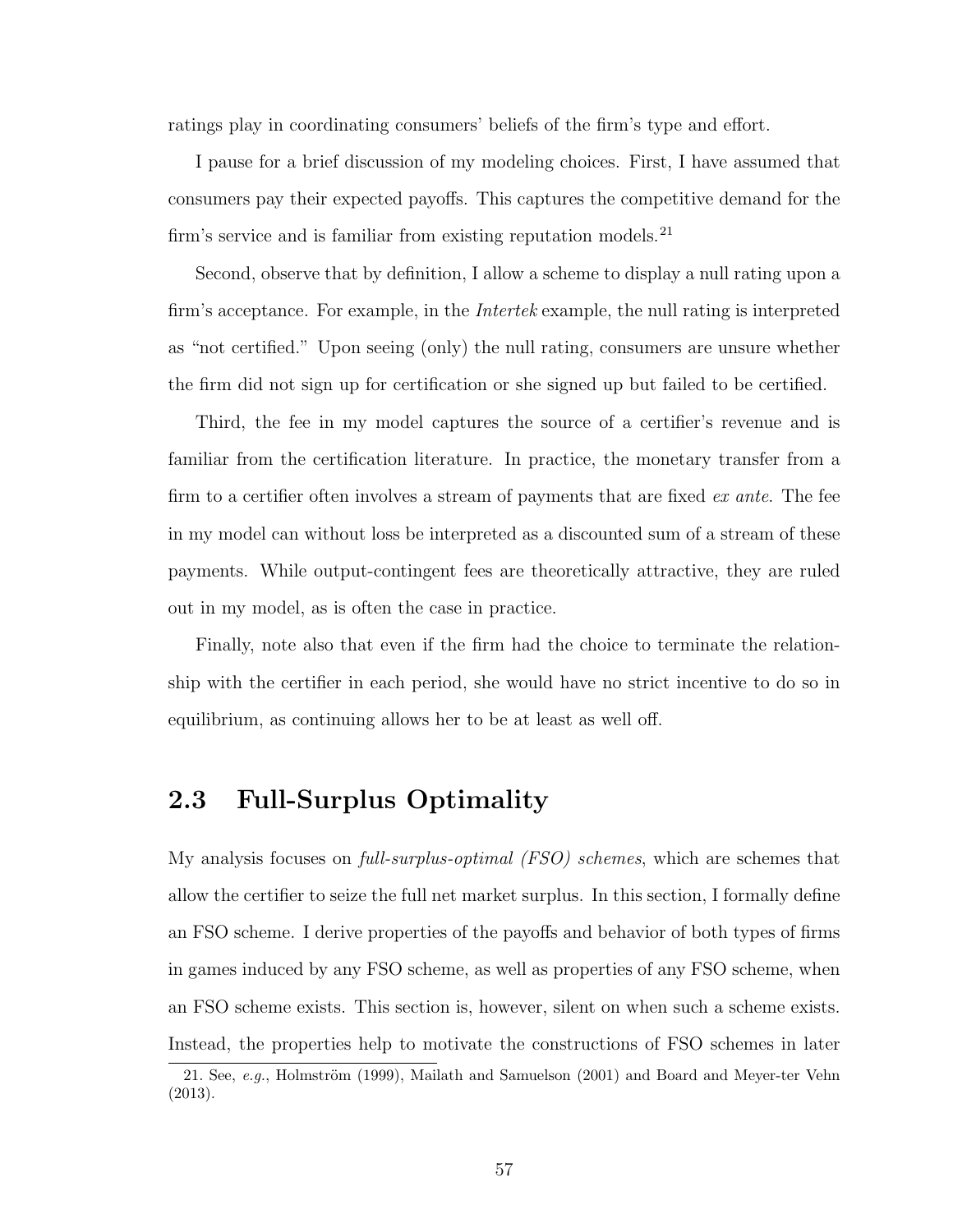sections. Proofs are in Section [2.10.](#page-101-0)

To define full-surplus optimality, I first derive the certifier's payoff when he extracts the full net market surplus, *i.e.*, an upper bound on his payoff. Ex ante, the probability of a firm being competent (resp., inept) in any period is  $\mu$  (resp.,  $1 - \mu$ ), by the martingale property of beliefs. If a firm is competent (resp., inept), then the maximum market surplus is  $1 - \rho - c$  (resp.,  $\rho$ ). A firm's payoff upon rejection is at least  $\rho$ , which is the lower bound on her equilibrium payoff and is guaranteed by a firm who rejects and then always exerts zero effort. The certifier's payoff when he extracts the full net market surplus is therefore

<span id="page-67-1"></span>
$$
\bar{W} := \mu(1 - \rho - c - \rho) + (1 - \mu)(\rho - \rho) = \mu(1 - 2\rho - c). \tag{2.6}
$$

<span id="page-67-0"></span>**Definition 2.2.** A scheme  $(f, S)$  is FSO if the certifier attains the payoff  $\overline{W}$  in the certifier's problem by using this scheme given some participation rule and some collection of equilibria.

Fix an FSO scheme  $(f, S)$ , and its associated participation rule  $\pi$  and collection of equilibria. The derivation of  $\overline{W}$  in [\(2.6\)](#page-67-1) reveals several key properties of the participation rule, the scheme and the collection of equilibria. First, the collection of equilibria must be efficient, namely, that the competent firm exerts high effort consistently (i.e., after every history that occurs with positive probability) in every induced game  $G(f, S, d)$  in which she plays with positive probability, that is,  $\pi(d|C)$ 0. This ensures that the competent firm produces the maximum surplus  $1 - \rho - c$ upon acceptance. Efficiency implies that FSO schemes make a firm as valuable to consumers as she can be. Moreover, FSO schemes maximize social surplus because consumers pay the firm their expected payoffs, and the firm's payment to the certifier is simply a transfer.

The second property is that the participation rule satisfies full competence accep-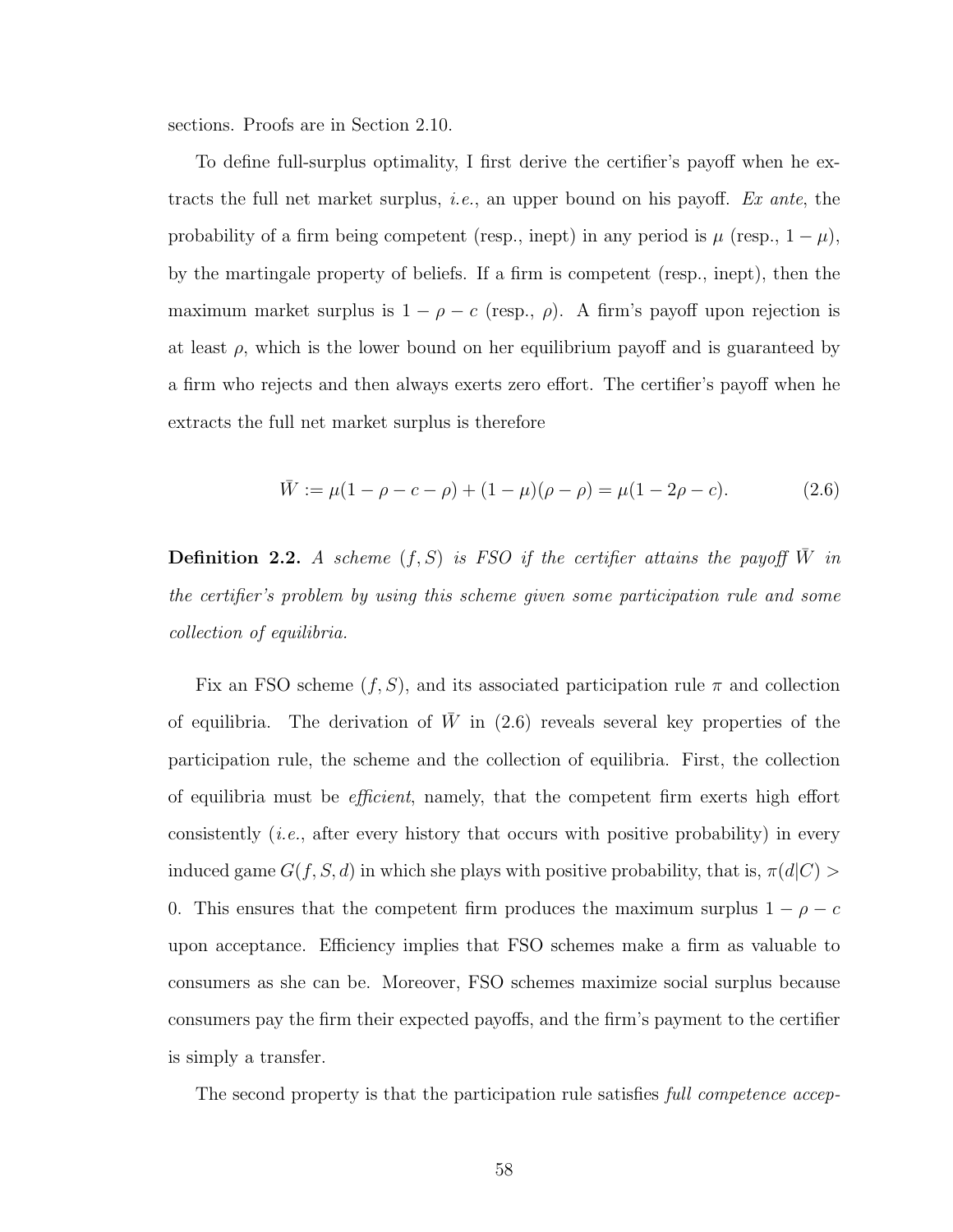tance, i.e.,  $\pi(C|C) = 1$ . (Truthful reporting follows from incentive compatibility.) This ensures that the certifier extracts the competent type's surplus with probability one. Indeed, efficiency requires full competent acceptance: if a competent firm rejects with positive probability, then she optimally exerts zero effort in the game upon rejection (Section [2.2.2\)](#page-62-0), disrupting efficiency.

These two properties imply that *positive inept acceptance*, namely,  $\pi(I|I) > 0$ , is necessary, although only the competent type can produce a positive net surplus for the certifier by [\(2.6\)](#page-67-1). Suppose on the contrary that the participation rule specifies that only the competent firm accepts. If the certifier's payoff equals  $W$ , the competent firm must then receive a payment  $1-\rho$  in each period upon acceptance. But then she would deviate to exert zero effort and save the cost after each history upon acceptance (and truthfully reporting), disrupting efficiency.<sup>[22](#page-68-0)</sup>

Moreover, the collection of equilibria satisfies *full extraction*, *i.e.*, a firm's payoff [\(2.4\)](#page-64-1) equals  $\rho$  independent of her type  $\theta$  given any participation decision d she chooses with positive probability, that is,  $\pi(d|\theta) > 0$ . This ensures that the certifier seizes all the available net surplus in the market.

Given a participation rule and a collection of equilibria, I say that a scheme has a *low certification standard* if the rating system displays a rating that does not fully reveal to a consumer the firm's type with positive probability upon a firm's acceptance; a scheme is coarse if there is a rating that is displayed with positive probability upon a firm's acceptance and does not fully reveal to a consumer the entire history of outcomes.

<span id="page-68-0"></span>Any FSO scheme must have a low certification standard and must be coarse. Ab-

<sup>22.</sup> An inept firm need not accept with probability one given an FSO scheme. On the one hand, if an inept type accepts with a higher probability, the certifier extracts revenues from the inept firm with a higher probability. Yet, a higher inept firm's acceptance probability lowers consumers' beliefs that a firm is competent and in turn the revenues that can be extracted by the certifier. The derivation of [\(2.6\)](#page-67-1) shows that these two countervailing forces on the certifier's payoff balance out. Footnote [23](#page-74-1) identifies an explicit construction where an inept firm mixes in her acceptance given an FSO scheme.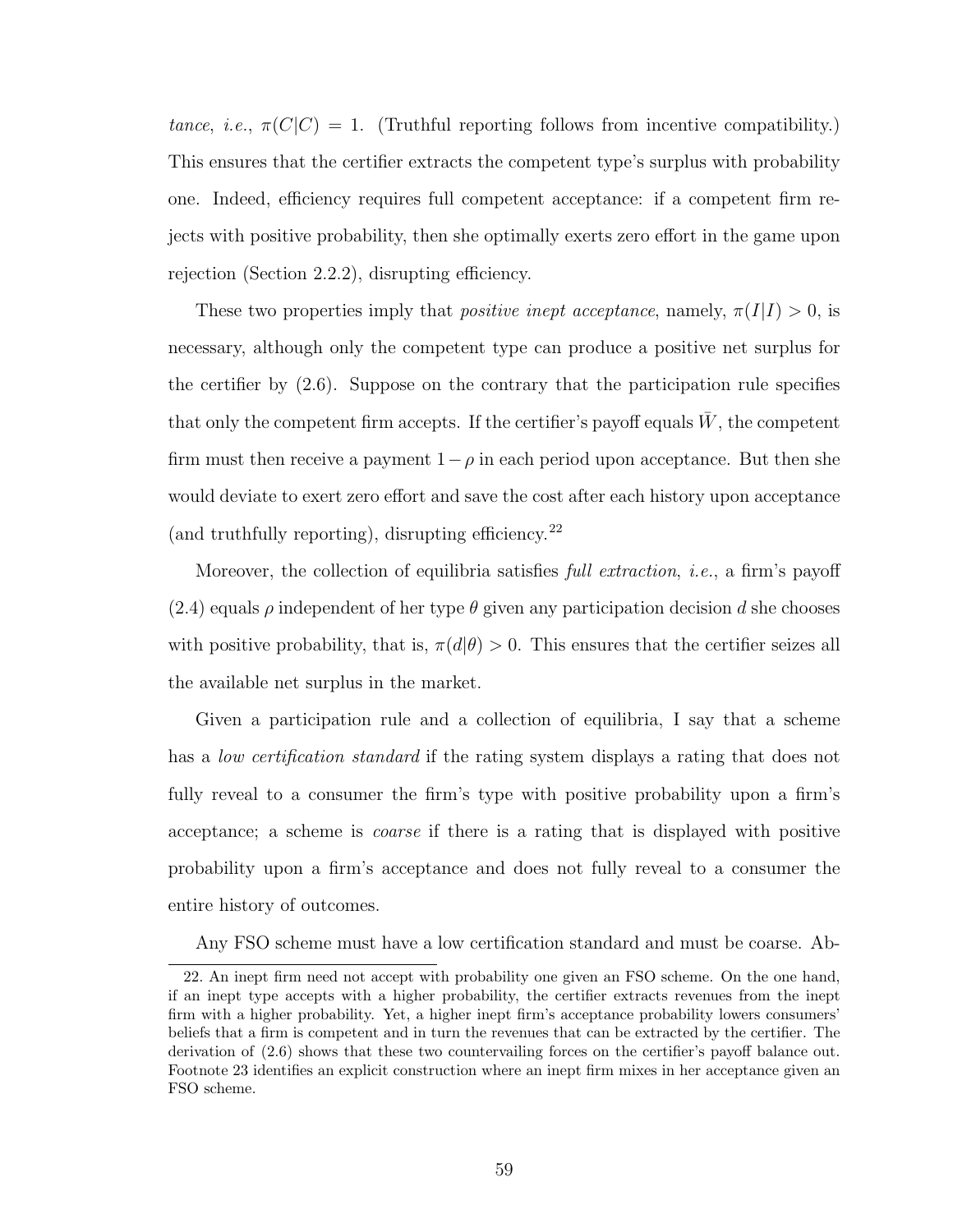sent a low standard, ratings upon a competent report fully reveal that the firm is competent. Given efficiency, payments always equal  $1 - \rho$  by [\(2.2\)](#page-63-1), again disrupting the firm's incentives for high effort upon acceptance. If a scheme has a low standard but is not coarse, then there is a history after which a competent firm, who has accepted the scheme and consistently exerted high effort in the past, optimally deviates to exert zero effort, as consumers' beliefs (and thus payments by [\(2.2\)](#page-63-1)) are then virtually identical irrespective of future outcomes. This again disrupts efficiency.

I collect these observations in Lemma [2.1](#page-69-0) below, together with a converse result and a condition on the parameters that is necessary for efficiency.

<span id="page-69-0"></span>Lemma 2.1. If a scheme is FSO given a participation rule and a collection of equilibria, then the participation rule satisfies full competence acceptance and positive inept acceptance, and the collection of equilibria satisfies efficiency and full extraction. Moreover, the scheme must have a low certification standard and must be coarse. Conversely, if a scheme and a participation rule solve the certifier's problem given a collection of equilibria that satisfies efficiency and full extraction, then the scheme is FSO. Finally, an efficient collection of equilibria exists only if

<span id="page-69-1"></span>
$$
c < \bar{c} \equiv \bar{c}(\mu, \rho) := \delta(1 - 2\rho)^2. \tag{2.7}
$$

Condition [\(2.7\)](#page-69-1) can be interpreted as follows. Given that the effort cost is linear in the effort level, to motivate consistent high effort, the effort cost must be smaller than the largest difference between the discounted expected benefit of high effort versus that of zero effort:

largest positive  
payment difference  
upon good outcome  

$$
c < \delta \left\{ (1 - \rho) \overbrace{((1 - \rho) - \rho)}^{\text{largest positive}} + \rho \overbrace{(\rho - (1 - \rho))}^{\text{largest negative}} \right\} = \delta (1 - 2\rho)^2.
$$

This largest difference is such that, upon a good (resp., bad) outcome, which is more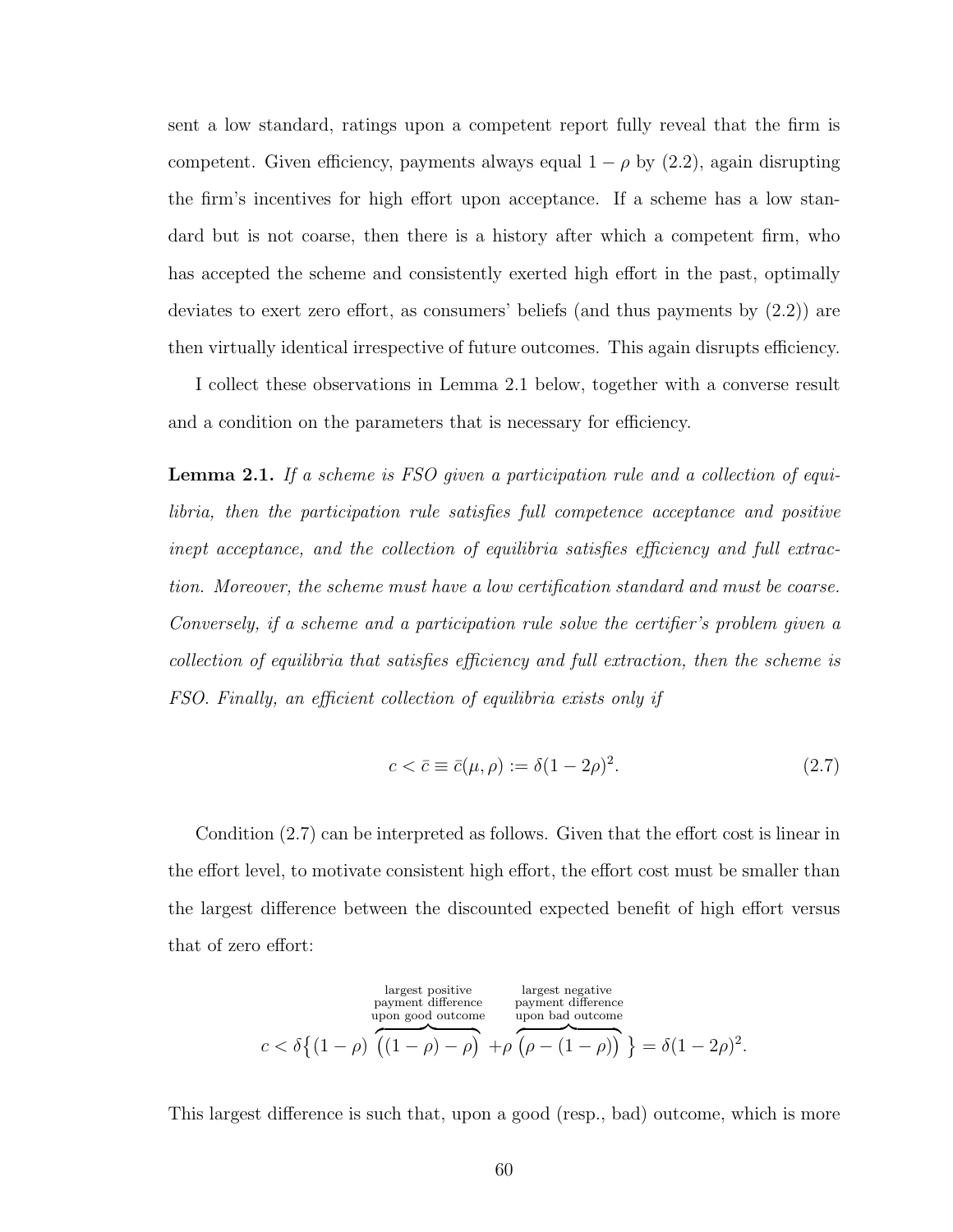likely conditional on high (resp., low) effort, the competent firm achieves the largest positive (resp., negative) difference in payments. The above inequality then follows because payments, given by [\(2.2\)](#page-63-1), are bounded above by  $1 - \rho$  and below by  $\rho$ . The lower bound is strict since payments strictly exceed  $\rho$  given efficiency.

Condition [\(2.7\)](#page-69-1) refines the static efficiency condition [\(2.1\)](#page-61-2). When a competent firm exerts high effort in an induced game, she incurs the cost immediately. However, she captures the benefit of high effort, namely higher continuation profits upon a good outcome relative to a bad outcome, only partially. This is because future profits are discounted and the competent firm may unluckily produce a bad outcome despite having exerted high effort, thereby failing to capture higher continuation profits.

Lemma [2.1](#page-69-0) holds for any discount factor. One might conjecture that as the discount factor tends to 1, the certifier's optimal payoff tends to  $\bar{W}$  even if the inept type rejects for sure. This is not true. Indeed, if the participation rule specifies that the inept firm rejects with probability one, then ratings at best induce frequent (but not consistent) high effort by the competent firm upon her acceptance, and the certifier's optimal payoff falls short of  $W$ . That is, the folk theorem does not hold: to incentivize high effort, the competent firm must face low continuations with positive probability. Since consumers are short-lived and pay the firm their expected payoffs, low continuations necessarily require a competent firm to shirk and induce low payments. These low continuations do not vanish in the patient limit.

Low certification standard and efficiency together imply that any FSO scheme must transfer some surpluses from competent to inept firms via some ratings that I call "transfer" ratings. As the preceding discussion makes clear, any positive surplus collected by the certifier is produced by the competent firm. Lemma [2.1](#page-69-0) also shows that the certifier can never achieve the payoff  $\bar{W}$  by extracting surplus only from the competent type. As the constructions in later sections explicitly illustrate, to fully extract the net market surplus, the certifier must rely on these transfer ratings to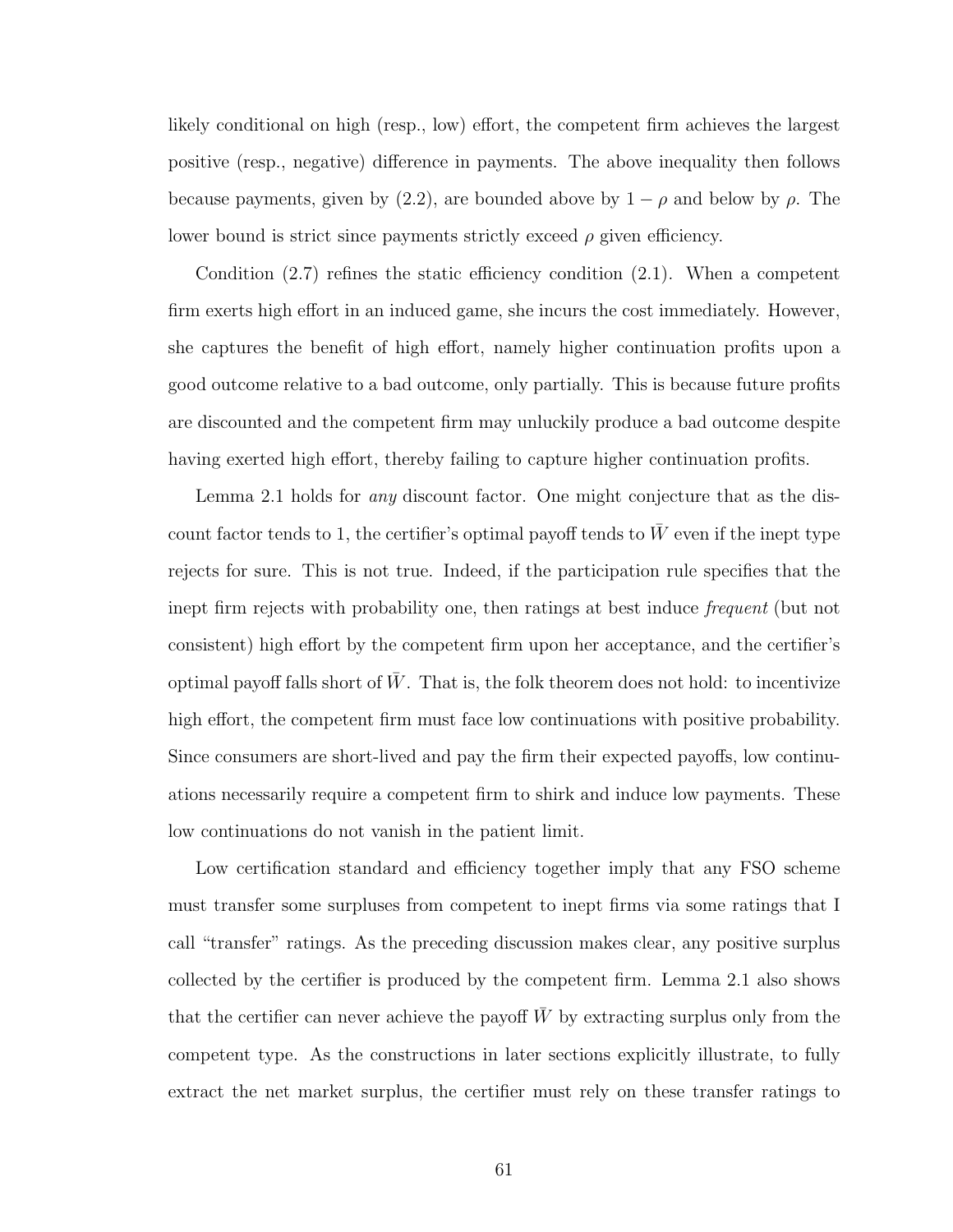motivate the competent firm to exert high effort and then to transfer some surpluses produced by a competent firm to an inept firm and then extract positive net surpluses from *both* types, which sum to the full net surplus.

# 2.4 Honors Certification: Low Effort Costs

I now turn to construct FSO schemes. By Lemma [2.1,](#page-69-0) for fixed  $(\mu, \rho, \delta)$ , I restrict attention to effort costs  $c < \bar{c}$ , where  $\bar{c}$  is defined in [\(2.7\)](#page-69-1). Moreover, in this section, I further restrict attention to smaller effort costs

<span id="page-71-0"></span>
$$
c \le \bar{c}_2 := \delta (1 - 2\rho)^2 \left( \frac{1 - \mu}{1 - \mu + \mu \rho} \right) < \bar{c} = \delta (1 - 2\rho)^2. \tag{2.8}
$$

The case of higher effort costs is analyzed in Section [2.5.](#page-74-0)

Condition [\(2.8\)](#page-71-0) allows me to construct a simple FSO scheme with a stationary Markov system that displays only two non-null ratings, denoted by  $r_0$  and  $r_1$ , upon a firm's acceptance, highlighting the key insights of my model. I say that a system is stationary if the payment  $p_t(q^K, r)$  induced by a consumer's observation of past and current ratings  $(q^K, r)$  displayed by the system is independent of time t, and it is Markov if each map  $S_t$  of the system depends only on the most recent rating and the most recent outcome. Given a stationary Markov rating system, I say that the associated scheme and ratings are stationary Markov. As will be seen in Section [2.5,](#page-74-0) a more involved rating structure is required for full-surplus optimality in the case of higher effort costs.

To ease the exposition, I further assume here that each consumer observes only the current rating but not the past ratings, *i.e.*  $K = 0$ . The main ideas in this section readily extend to the case of  $K > 0$ , where consumers observe a positive number of past ratings. In this case, the range of costs over which the scheme constructed in this section is FSO is smaller. The case of  $K > 0$  is relegated to Section [2.7](#page-84-0) as it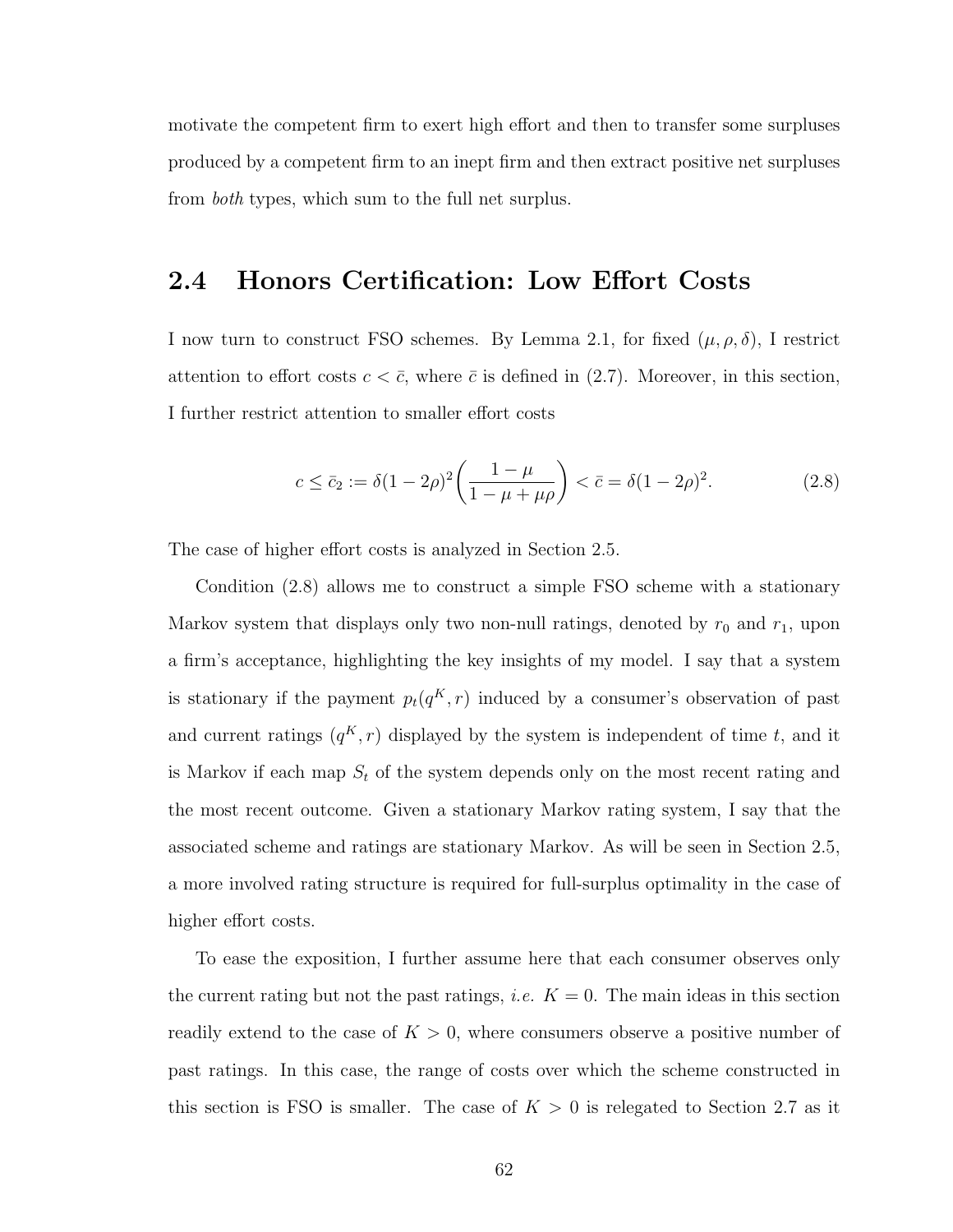complicates the exposition. To be sure, even if consumers observe only the current ratings, schemes are defined to be flexible enough to disclose as much information via a current rating as one might wish, including all previous outcomes, ratings and participation decision.

<span id="page-72-0"></span>My first main result is:

**Proposition 2.1.** Fix  $(\mu, \rho, \delta)$  and  $K = 0$ . There exists a stationary Markov scheme  $(f_2, S_2)$  that is FSO for any  $c \leq \bar{c}_2$ .

In the remainder of this section, I first present the construction. Then, I interpret the constructed scheme as a "low-standard, honors certification scheme."

Because the ratings  $r_0$  and  $r_1$  are non-null, a firm's rejection payoff is  $\rho$ , irrespective of consumers' off-path beliefs on the firm's type (Section [2.2.2\)](#page-62-0). Thus, consumers need not believe that a firm who deviates to reject is inept for sure for the construction.

The system  $S_2$  operates as follows. Given a competent report, the initial rating is  $r_0$  with probability  $1 - \rho$  and is  $r_1$  with probability  $\rho$ . The system thereafter displays rating  $r_0$  upon a good outcome and rating  $r_1$  upon a bad outcome. Given an inept report, the system always displays rating  $r_1$ . The fee  $f_2$ , given in Section [2.8.1,](#page-89-0) keeps an accepting firm at her rejection payoff  $\rho$  for a given participation rule and collection of equilibria, denoted by  $\pi^*$  and  $(\sigma^*, \varphi^*)$  and described next, making acceptance individually rational.

The participation rule  $\pi^*$  specifies that a firm accepts with probability one and reports truthfully. The collection of equilibria  $(\sigma^*, \varphi^*)$  calls for the competent firm to exert high effort given each rating in the game  $G(f_2, S_2, C)$ , and to always exert zero effort in other induced games. Thus, the ratings  $r_0$  and  $r_1$  induce, respectively, consumers' beliefs 1 and

$$
\tilde{\mu} := \frac{\mu \rho}{\mu \rho + 1 - \mu} < 1 \tag{2.9}
$$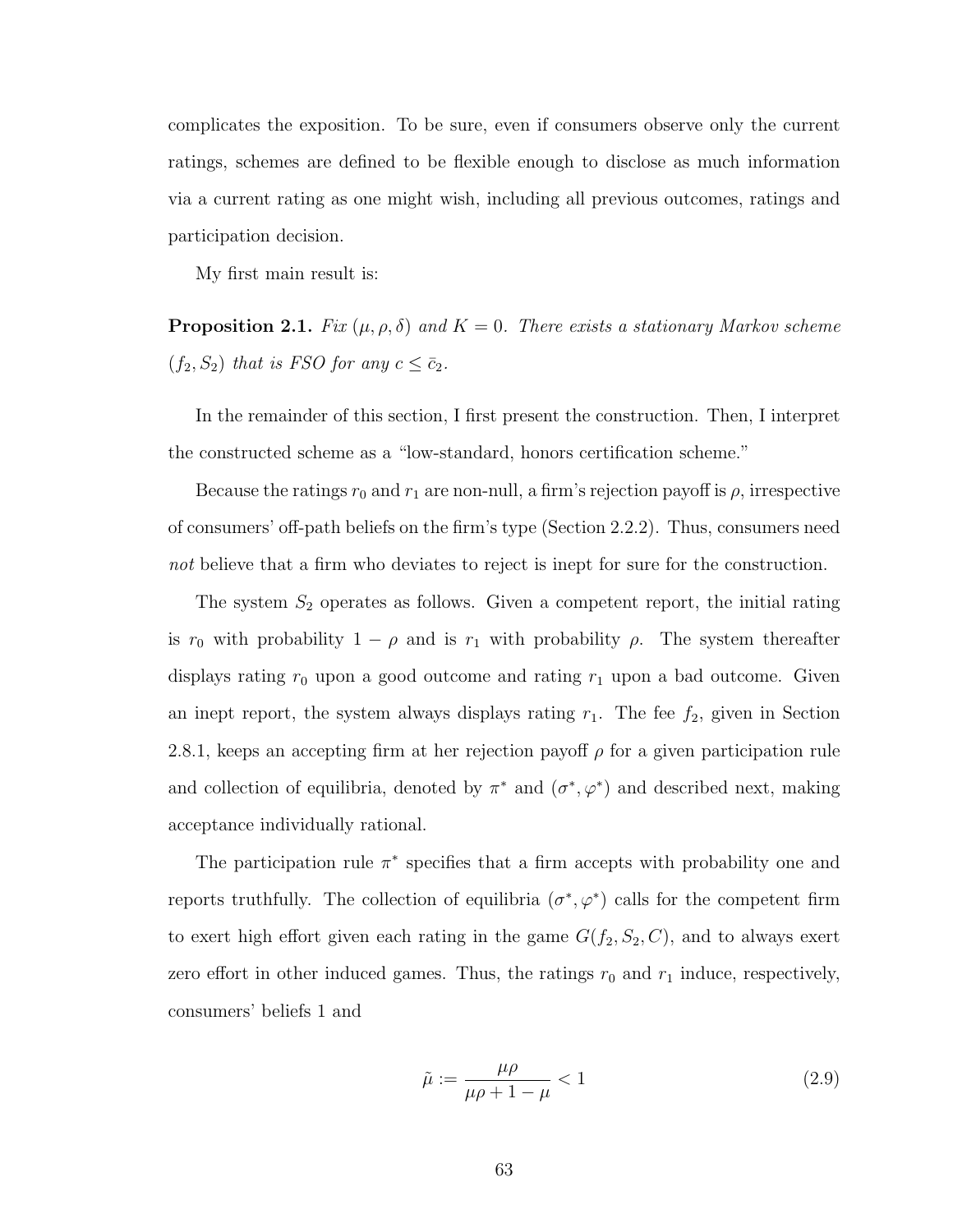that the firm is competent in each period. Rating  $r_0$  separates a competent firm from an inept firm, while rating  $r_1$  pools both types. By  $(2.2)$ , there are two payments,  $p(r_0) = 1 - \rho$  and  $p(r_1) < 1 - \rho$ . (The time subscript is omitted due to stationarity.)

By construction, the collection of equilibria satisfies full extraction and efficiency. To verify that the scheme is FSO, it suffices to verify, first, that the competent firm has no profitable deviation from consistent high effort in the game  $G(f_2, S_2, C)$  and optimally exerts zero effort in the games  $G(f_2, S_2, I)$  and  $G(f_2, S_2, \emptyset)$ , and, second, that a firm does not profit by deviating to misreport her type upon acceptance.

Clearly, the competent firm optimally always exerts zero effort in the games  $G(f_2, S_2, I)$  and  $G(f_2, S_2, \emptyset)$  since the ratings do not reflect her past play in the games. In the game  $G(f_2, S_2, C)$ , the competent firm consistently exerts high effort to chase the high price  $p(r_0)$  and to avoid the low price  $p(r_1)$ . Since the firm's cost is linear in effort, and because the system  $S_2$  upon a competent report depends only on the recent outcome, the incentive constraint for high effort is that the discounted expected benefit of high effort versus zero effort in the following period outweighs the cost incurred in the current period:

$$
\delta \left[ \underbrace{((1-\rho)p(r_0)+\rho p(r_1))}_{\text{expected payment after high effort}} - \underbrace{(\rho p(r_0)+(1-\rho)p(r_1))}_{\text{expected payment after zero effort}} \right] \geq c.
$$

The inequality is equivalent to  $c \leq \bar{c}_2$  in [\(2.8\)](#page-71-0).

A firm does not profit by deviating to misreport upon acceptance. Both types obtain a payoff  $\rho$  given the participation rule and the collection of equilibria. A competent firm who deviates to misreport as inept optimally exerts zero effort in the game  $G(f_2, S_2, I)$  and earns identical profits as an inept type does. Her payoff upon deviation remains as  $\rho$ . An inept type who misreports as competent obtains rating  $r_0$ less frequently and obtains lower profits than the competent firm does. The deviation makes her strictly worse off, as a competent firm obtains exactly  $\rho$  after paying the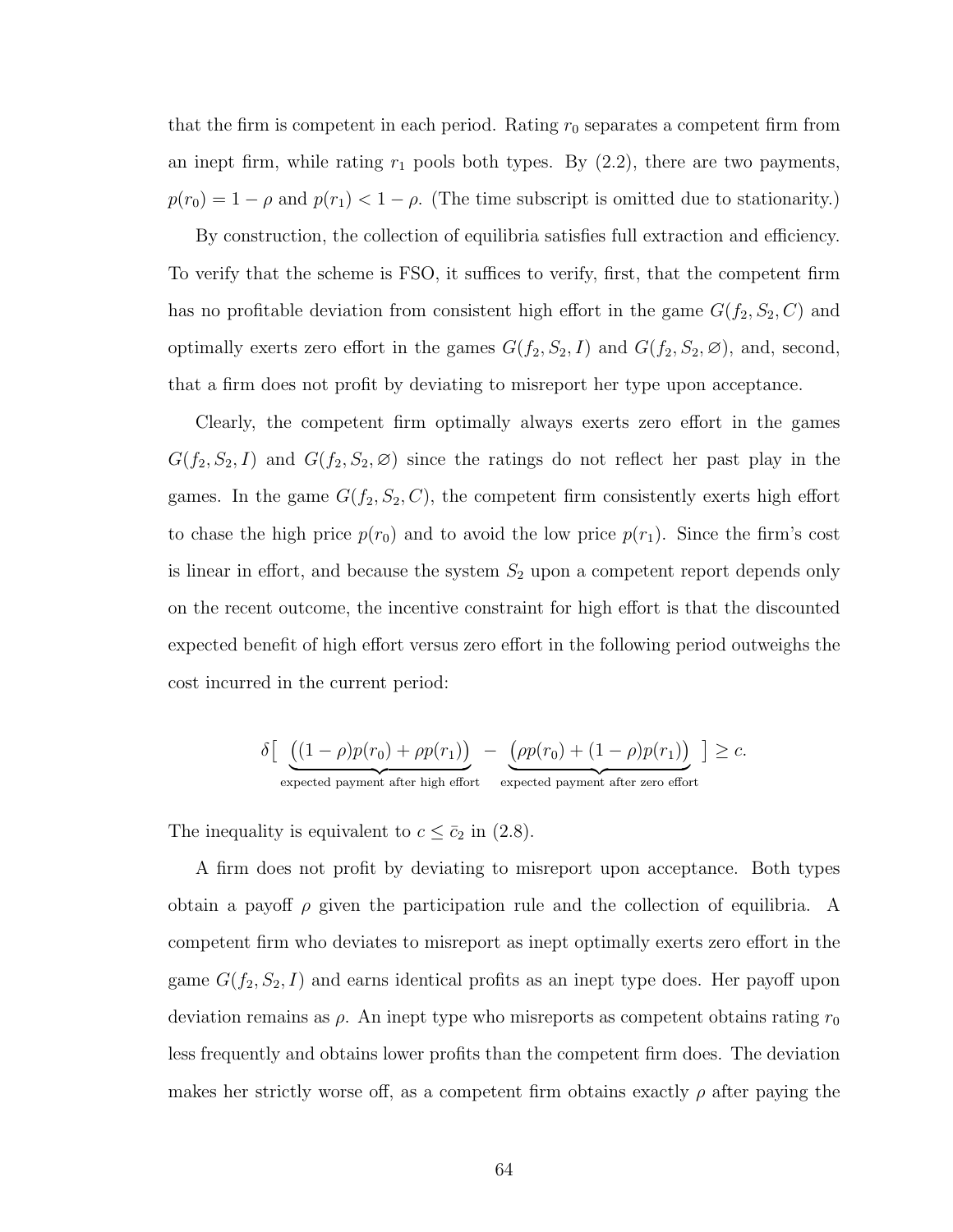competent fee.<sup>[23](#page-74-0)</sup>

The FSO scheme can be interpreted as an honors certification scheme with a low certification standard. The rating  $r_0$  represents "certified with honors," and the rating  $r_1$  represents "certified." Given the participation rule  $\pi^*$  and the collection of equilibria  $(\sigma^*, \varphi^*)$ , the scheme has a low certification standard, as the inept firm is "certified," *i.e.*, achieves the rating  $r_1$ , with probability one. The "certified" rating  $r_1$  is a transfer rating that the certifier relies upon to extract the full net surplus. An inept firm receives a profit  $p(r_1) > \rho$ , despite failing to produce any surplus above  $\rho$ ; a competent firm receives a profit  $p(r_1) - c < 1 - \rho - c$ , despite producing a surplus  $1 - \rho - c$ . Finally, the honors structure makes the scheme coarse, as the ratings only reveal the last outcome in each period.

### <span id="page-74-3"></span>2.5 Honors Certification: High Effort Costs

I next turn to present my second main result that concerns full-surplus optimality given higher effort costs. Specifically, I characterize a family of schemes given which the certifier achieves full-surplus optimality when the firm is arbitrarily patient. More-

<span id="page-74-2"></span><span id="page-74-1"></span>
$$
\tilde{\mu}' = \frac{\mu \rho}{\mu \rho + (1 - \mu)\pi(I|I)} \ge \tilde{\mu},\tag{2.10}
$$

where the probability  $\pi(I|I)$  is chosen such that the competent firm's incentive constraint for high effort

$$
\delta\left[\left((1-\rho)p(r_0)+\rho p(r'_1)\right)-\left(\rho p(r_0)+(1-\rho)p(r'_1)\right)\right]\geq c\tag{2.11}
$$

binds. Also adjust the fee such that both types receive a payoff  $\rho$  upon acceptance and truthfully reporting. [\(2.10\)](#page-74-1) follows as it is now less likely that an accepting firm is inept when an inept firm mixes between accepting and rejecting. By construction, when  $c = \bar{c}_2$ ,  $\pi(I|I) = 1$ . As  $\pi(I|I)$  falls,  $p(r'_1)$  rises, weakening punishment upon a bad outcome and  $(2.11)$  holds only for smaller costs. Thus, for any  $c \in (0, \bar{c}_2)$ , there is a unique  $\pi(I|I) \in (0, 1)$  such that  $(2.11)$  binds, which is the lowest inept acceptance probability that can be chosen without disrupting efficiency. By [\(2.11\)](#page-74-2), the competent firm optimally exerts high effort upon acceptance. The inept firm is willing to mix between accepting and rejecting, since she receives a payoff  $\rho$  either way.

<span id="page-74-0"></span><sup>23.</sup> In fact, if  $c < \bar{c}_2$ , then the participation rule associated with the scheme  $(f_2, S_2)$  need not specify full inept acceptance,  $\pi(I|I) = 1$ , for full-surplus optimality. Specifically, in the above construction, replace the pooling rating  $r_1$  by an alternative pooling rating  $r'_1$  that induces belief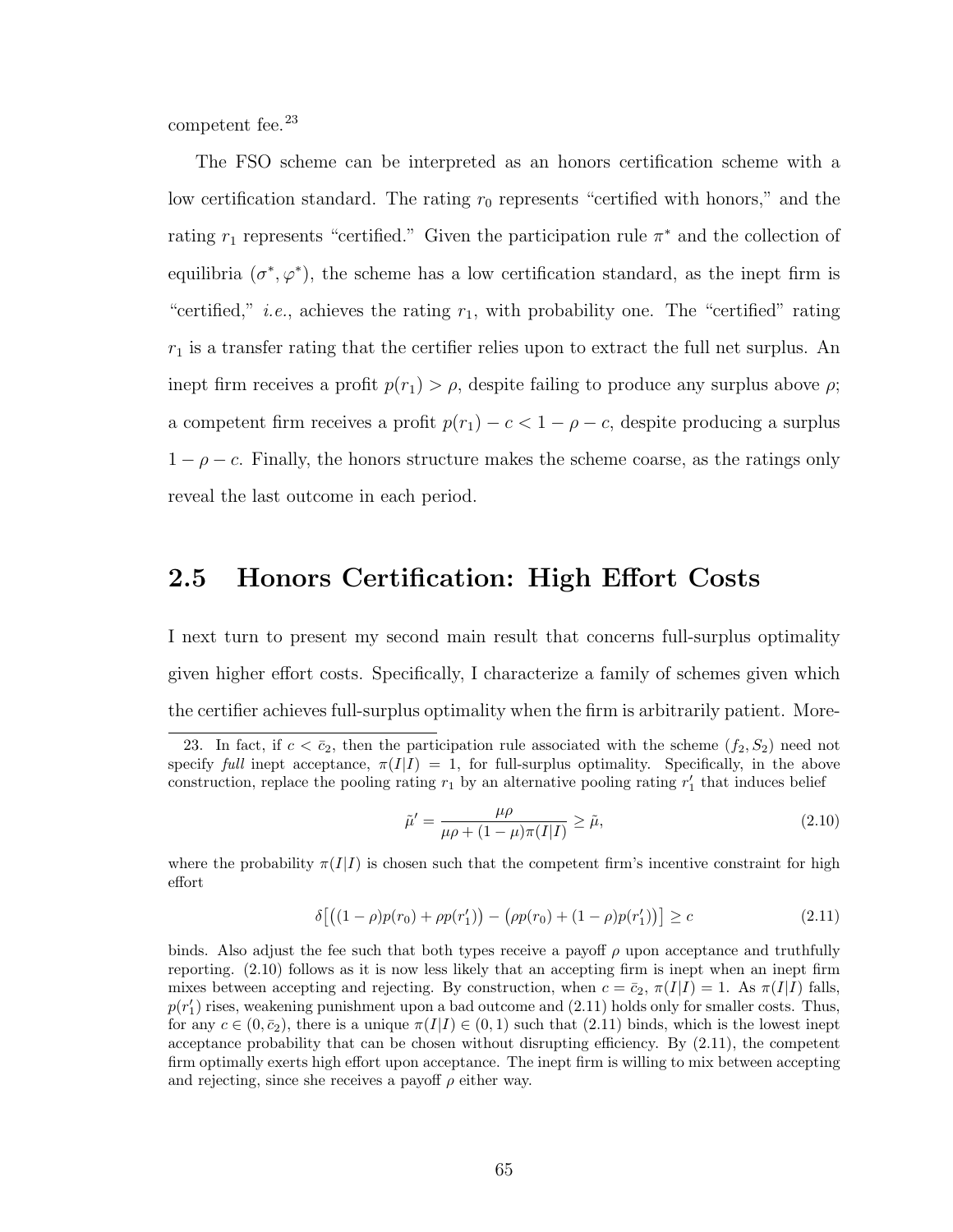over, I drop Condition [\(2.8\)](#page-71-0) that  $c \leq \bar{c}_2$  and consider costs  $c < (1 - 2\rho)^2$ . The bound  $(1-2\rho)^2$  is  $\bar{c}$ , defined in [\(2.7\)](#page-69-0) when evaluated in the limit  $\delta \to 1.^{24}$  $\delta \to 1.^{24}$  $\delta \to 1.^{24}$ 

Given any  $\varepsilon > 0$ , I say that a scheme is  $\varepsilon$ -FSO if the certifier obtains a payoff of at least  $W - \varepsilon$  by using the scheme given some participation rule and some collection of equilibria in the certifier's problem.

**Definition 2.3.** A family  $\{(f_{\varepsilon}, S_{\varepsilon}) | \varepsilon > 0\}$  of schemes is virtually FSO if for each  $\varepsilon > 0$ , there exists  $\leq$  $\delta \,\equiv\,$  $\frac{6}{1}$  $\underline{\delta}(\mu, \rho, c, K, \varepsilon) \in (0, 1)$  such that for every  $\delta \in [$ </sub>ے۔  $(\underline{\delta},1)$ , the scheme  $(f_{\varepsilon}, S_{\varepsilon})$  is  $\varepsilon$ -FSO.

Given a virtually FSO family of schemes, the certifier achieves full-surplus optimality when the firm is arbitrarily patient. My second main result is:

<span id="page-75-3"></span>**Proposition 2.2.** Fix  $(\mu, \rho, c, K)$  such that  $c < (1-2\rho)^2$  and  $K \geq 0$ . Then a virtually FSO family of schemes exists only if

<span id="page-75-1"></span>
$$
c < (1 - 2\rho)^2 \frac{1 - \mu}{\rho}.\tag{2.12}
$$

Conversely, given Condition [\(2.12\)](#page-75-1), there exists a virtually FSO family of schemes  $\{(f_{\varepsilon}^K, S_{\varepsilon}^K)|\varepsilon > 0\}$  in which each scheme  $(f_{\varepsilon}^K, S_{\varepsilon}^K)$  is stationary Markov.

The construction of the scheme  $(f_{\varepsilon}^K, S_{\varepsilon}^K)$  for each  $\varepsilon > 0$  in the proposition calls for a large number of stationary Markov ratings. The number of such ratings decreases in  $\varepsilon$ , and grows to infinity as  $\varepsilon$  vanishes.<sup>[25](#page-75-2)</sup> As I show in the next section, each

<span id="page-75-0"></span><sup>24.</sup> I show that patience is necessary for efficiency when the effort cost is large and close to  $(1-2\rho)^2$  in Section [2.9.](#page-90-0) Intuitively, to achieve efficiency, punishment upon a bad outcome produced by the competent type after any history must be sufficiently harsh. Given discounting, such harsh punishment necessarily involves ratings that induce low enough consumers' beliefs about the firm's competence and are realized soon enough after a bad outcome. But, by Bayes' rule, these ratings that are realized soon enough cannot induce low enough consumers' beliefs.

<span id="page-75-2"></span><sup>25.</sup> In Section [2.9,](#page-90-0) I show that when effort cost is sufficiently large, any stationary Markov scheme that is FSO must feature a large number of ratings. Given a stationary Markov structure, the number of ratings restricts the extent to which consumers' beliefs, payments and a firm's continuation profit upon a bad outcome can fall, and in turn restricting the range of costs over which efficiency can be achieved in equilibrium.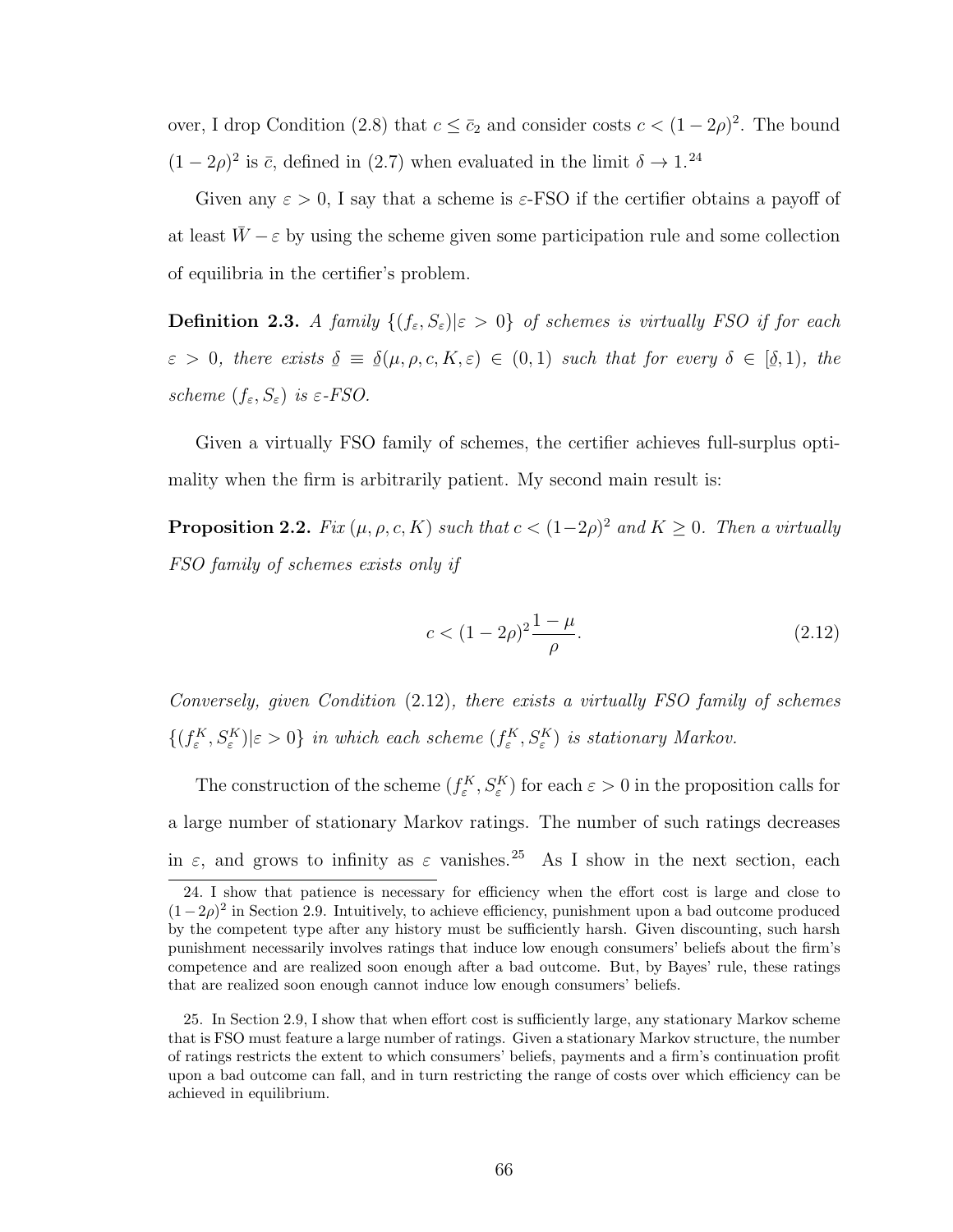such scheme  $(f_{\varepsilon}^K, S_{\varepsilon}^K)$  also has an "honors certification" implementation that features only three stationary ratings: a null rating that represents "not certified," and two non-null ratings that represent "certified" and "certified with honors," upon a firm's acceptance; moreover, each such scheme has a low certification standard, as an inept firm who participates is "certified" with probability close to one.

If  $\rho > 1 - \mu$ , then Condition [\(2.12\)](#page-75-1) strengthens the condition  $c < (1 - 2\rho)^2$ . Otherwise, Condition [\(2.12\)](#page-75-1) is vacuous given  $c < (1 - 2\rho)^2$ . Condition (2.12) is interpreted as follows. For efficiency, there must be top ratings that induce high payments to motivate a competent firm to exert high effort at lower ratings. Top ratings induce high payments in equilibrium only if, at these ratings, the competent firm exerts high effort. To motivate high effort at top ratings, the competent firm who produces bad outcomes must then receive "low" ratings that induce sufficiently low payments. Given efficiency, payments are low only if consumers are unsure of the firm's type. When  $\rho > 1 - \mu$  so that monitoring is sufficiently noisy and the effort cost is sufficiently large so that Condition [\(2.12\)](#page-75-1) fails, low ratings fail to induce sufficiently low payments.

#### 2.5.1 A Stationary Markov Construction

I now present the construction. In the main text, I again assume that each consumer observes only the current rating but no past ratings, *i.e.*,  $K = 0$ , to ease the exposition. The main ideas readily extend to the case of  $K > 0$ , which is relegated to Section [2.7.](#page-84-0) At the end of Section [2.5.2,](#page-79-0) I briefly comment on why this is so.

Fix  $(\mu, \rho, c, \varepsilon)$  such that  $c < (1 - 2\rho)^2 \min[\frac{1-\mu}{\rho}, 1]$ . Denote the scheme  $(f^0_{\varepsilon}, S^0_{\varepsilon})$ to be constructed by  $(f_{\varepsilon}, S_{\varepsilon})$  to ease notations. Fix a virtual cost  $\hat{c} \in (c, (1 (2\rho)^2 \min[\frac{1-\mu}{\rho},1]$ ). The set of ratings is  $R = \{r_0, \ldots, r_N\}$ , where each  $r_n$  is non-null, and the number N is chosen below. Define a number  $\gamma \in (0,1]$ , which is a function of  $(\mu, \rho, \hat{c})$ , formally given in  $(2.15)$  in Section [2.7,](#page-84-0) and is used below as a transition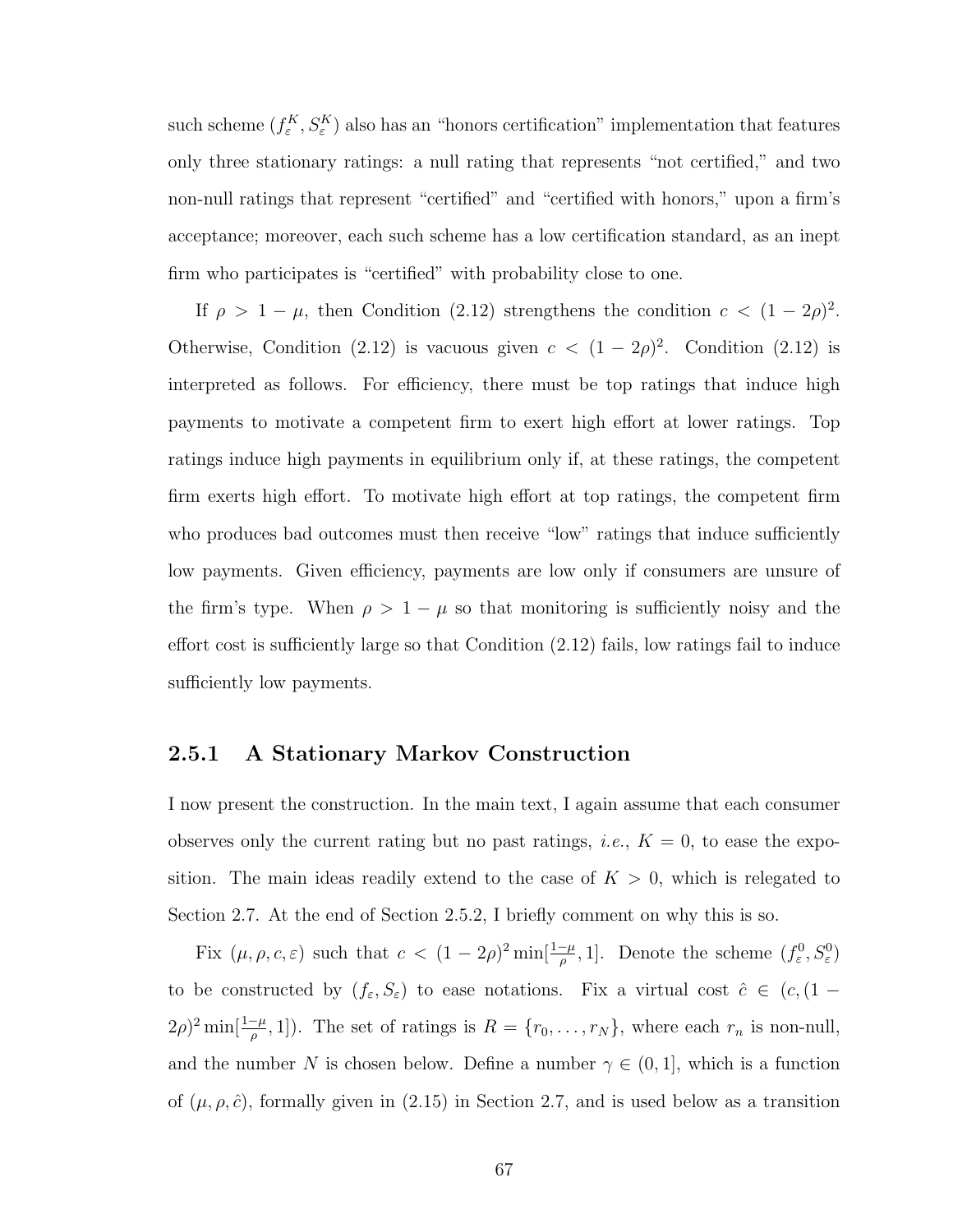probability over ratings.

The participation rule of interest, denoted by  $\pi_{\varepsilon}$ , calls for both types to accept and truthfully report with probability one. The collection of equilibria of interest, denoted by  $(\sigma_{\varepsilon}, \varphi_{\varepsilon})$ , is such that the competent type exerts high effort given a rating  $r \neq r_N$  and exerts zero effort given rating  $r_N$  in the induced game  $G(f_\varepsilon, S_\varepsilon, C)$ , and always exerts zero effort in other induced games. The firm's rejection payoff is  $\rho$ , as the ratings in  $R$  are non-null.

The rating system  $S_{\varepsilon}$  operates as follows and is depicted in Figure [2.2.](#page-78-0) Upon a competent report, the initial rating is drawn from the set  $R$  according to a distribution  $\lambda^C \equiv (\lambda_n^C)_{n=0}^N \in \Delta(R)$ , which is the stationary distribution over R given the participation rule  $\pi_{\varepsilon}$  and the collection of equilibria  $(\sigma_{\varepsilon}, \varphi_{\varepsilon})$ . Given a current rating  $r_0$ , a good outcome leads to rating  $r_0$  with probability one, and a bad outcome leads to rating  $r_1$  with probability one. Given a current rating  $r_n$ ,  $0 < n < N$ , a good outcome leads to rating  $r_{n-1}$  with probability  $\gamma$  and to rating  $r_n$  with probability  $1-\gamma$ ; a bad outcome leads to rating  $r_{n+1}$  with probability one. Finally, given a current rating  $r_N$ , regardless of the outcome, the rating in the next period is  $r_{N-1}$  with probability  $(1 - \rho)\gamma$  and remains as  $r_N$  with complementary probability.

Upon an inept report, the initial rating is drawn from a set  $R^I := R \setminus \{r_0\}$ according to a distribution  $\lambda^I \equiv (\lambda_n^I)_{n=1}^N \in \Delta(R^I)$ , which is chosen such that, given the participation rule and the distribution  $\lambda^C$ , consumers' beliefs upon each rating  $r_n$ ,  $n > 0$ , are identical:

$$
\mu := \varphi(r_n) = \frac{\mu \lambda_n^C}{\mu \lambda_n^C + (1 - \mu)\lambda_n^I}, \quad \text{for each } n > 0.
$$
 (2.13)

The fees  $f_{\varepsilon}(C)$ ,  $f_{\varepsilon}(I)$  keep each type at the rejection payoff  $\rho$  in the collection of equilibria  $(\sigma_{\varepsilon}, \varphi_{\varepsilon})$ . The fees and distributions are given in Section [2.8.2.](#page-90-1)

There are two induced beliefs:  $\varphi_{\varepsilon}(r_0) = 1$  and  $\varphi_{\varepsilon}(r_n) =$  $\overline{a}$  $\mu$  for each  $n = 1, \ldots, N$ .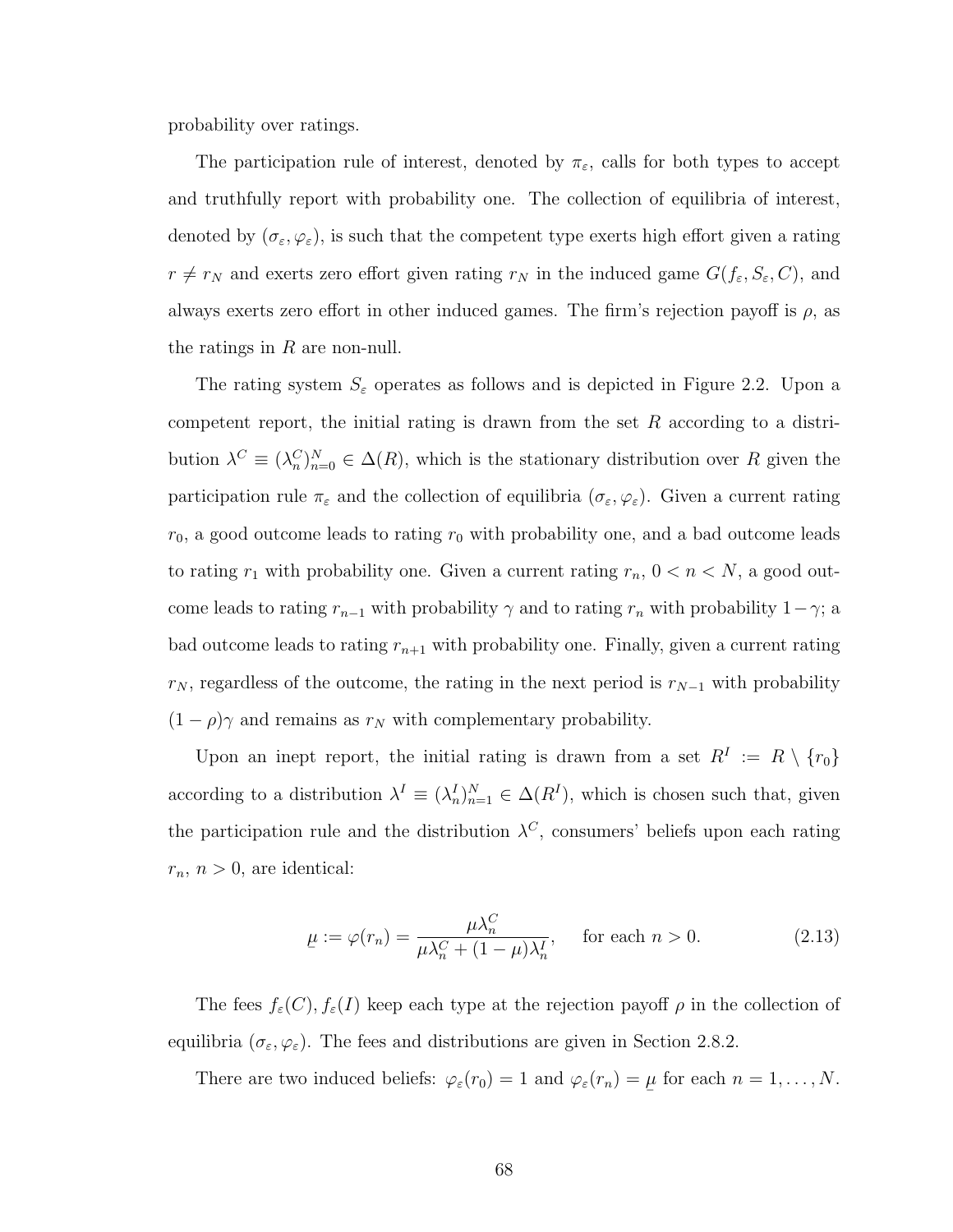<span id="page-78-0"></span>



Rating  $r_0$  is a separating rating. Ratings  $r_n$ ,  $n = 1, ..., N$ , are pooling ratings. Because the competent firm exerts high effort upon receiving ratings  $r_n$ ,  $n = 0, \ldots, N-1$ , and exerts zero effort upon receiving rating  $r_N$ , by  $(2.2)$ , there are three payments associated with the ratings:

$$
\bar{p} := p(r_0) = 1 - \rho,
$$
  
\n
$$
p_{\mu} := p(r_n) = \rho + (1 - 2\rho)\mu, \quad n = 1, ..., N - 1,
$$
  
\n
$$
\underline{p} := p(r_N) = \rho.
$$

Observe that  $\bar{p} > p$  $_{\mu}$  > ¯ p. I now argue that  $(\sigma_{\varepsilon}, \varphi_{\varepsilon})$  is a collection of equilibria when the firm is sufficiently patient. The arguments that the firm optimally accepts and reports truthfully, and that the competent firm optimally exerts zero effort in the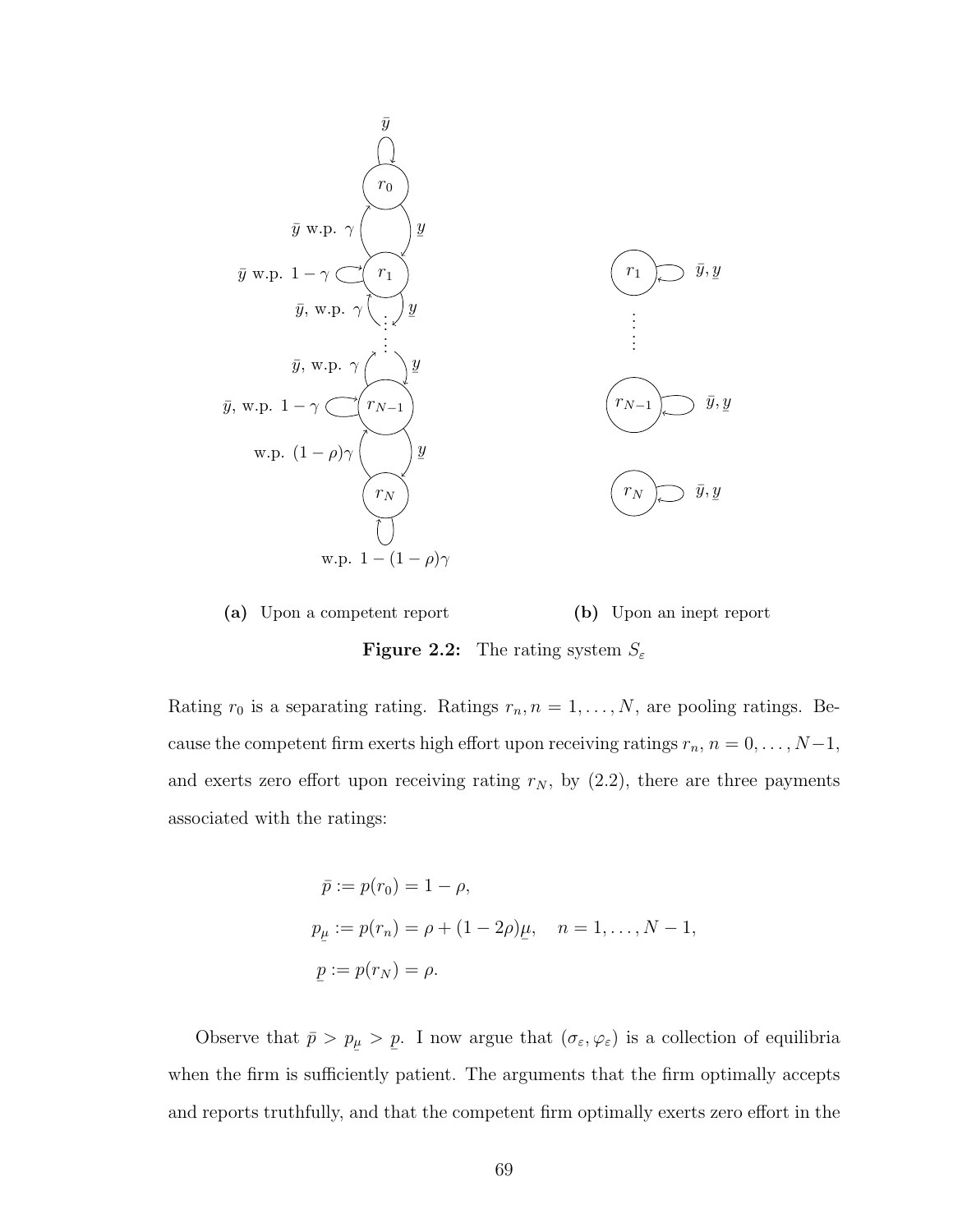induced games  $G(f_{\varepsilon}, S_{\varepsilon}, I)$  and  $G(f_{\varepsilon}, S_{\varepsilon}, \varnothing)$  are analogous to those in Section [2.4.](#page-71-1) I focus on the competent firm's effort incentives to "climb up the ladder" for the high payment  $\bar{p}$  and to avoid the other payments in the induced game  $G(f_{\varepsilon}, S_{\varepsilon}, C)$ .

The number  $N \equiv N(\mu, \rho, \hat{c}, \varepsilon)$  of ratings is chosen to be large enough for two purposes. First, it creates sufficient incentives for high effort when a competent firm receives the top rating  $r_0$ . Upon a bad outcome, a competent firm falls down the ladder; with positive probability, she may then produce more bad outcomes and fall far down the ladder, receiving a string of low payments. Second, a large enough N ensures that the competent firm generates large enough surplus for the certifier. The payoff loss from  $W$  incurred by the certifier corresponds to the event that a competent firm receives rating  $r_N$ , upon which she exerts zero effort. The probability that a competent firm receives rating  $r_N$  falls as N increases and vanishes as  $N \to \infty$ . Thus, given any  $\varepsilon > 0$ , one can fix a sufficiently large N such that the certifier receives a payoff of at least  $\overline{W} - \varepsilon$ . When N is large, however, the current rating could be very far down the competent ladder and it takes a long sequence of good outcomes to obtain the high payment  $\bar{p}$ . The firm thus needs to be patient so that this future benefit is not discounted too much, which would disrupt incentives for high effort.

Given a larger  $\mu$  or  $\rho$ , it is more difficult to motivate high effort upon rating  $r_0$ , as it is more difficult to lower consumers' beliefs that the firm is competent via the intermediate ratings. The transition probability  $\gamma$  thus strictly decreases in both  $\mu$ and  $\rho$  to lengthen the punishment phase upon a bad outcome at rating  $r_0$ , ensuring sufficient effort incentives.

#### <span id="page-79-0"></span>2.5.2 An Honors Certification Implementation

To maintain a Markov structure, the scheme constructed in Proposition [2.2](#page-75-3) uses many intermediate ratings that induce identical consumers' payments. Alternatively, as I show next, one can think of the scheme as an honors certification implementation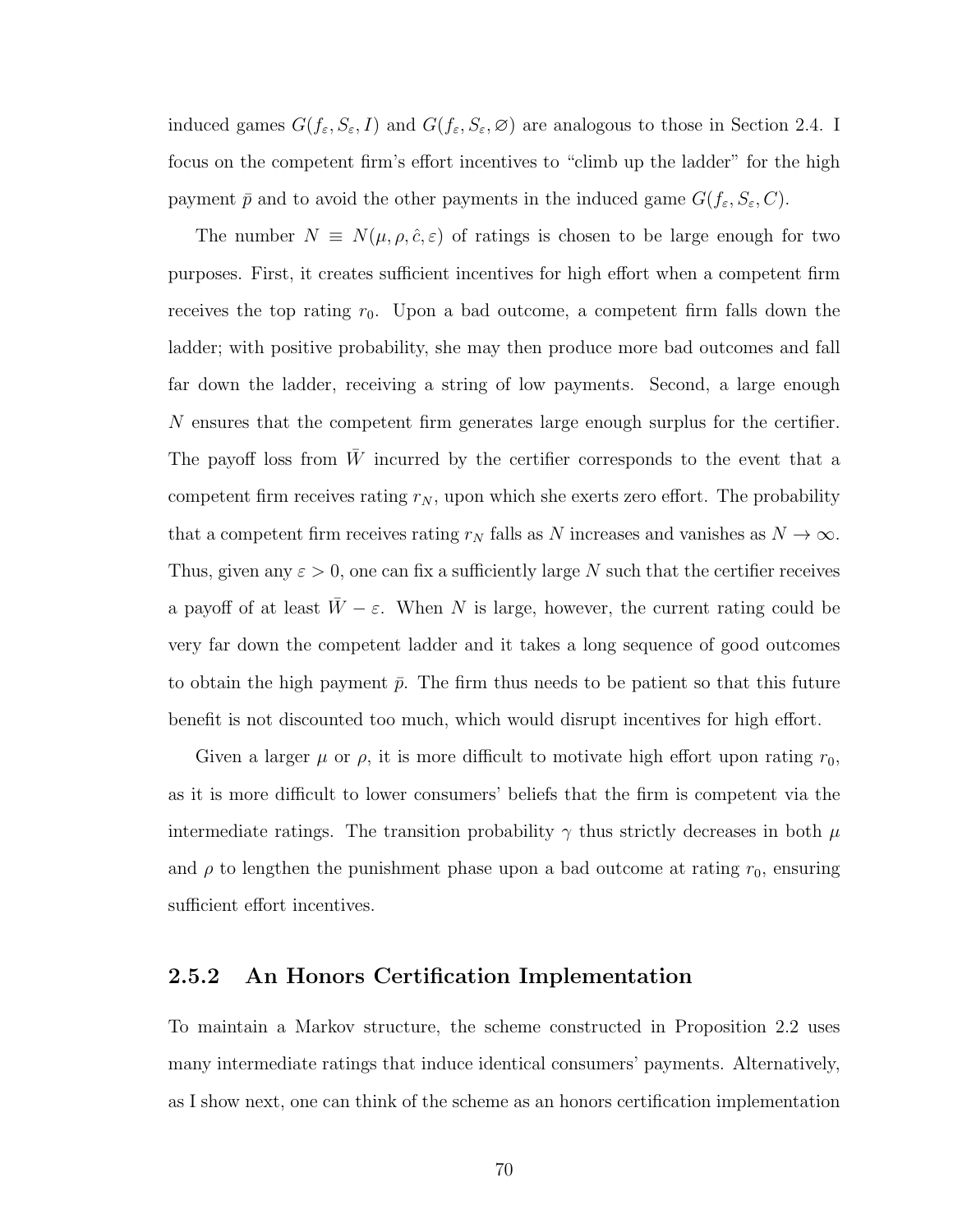$(f_{\varepsilon}, \bar{S}_{\varepsilon})$  of the scheme  $(f_{\varepsilon}, S_{\varepsilon})$  that features only three stationary ratings for any  $\varepsilon > 0$ .

The certifier privately uses the system  $S_{\varepsilon}$  and displays a rating (to the firm and consumers) via the system  $\bar{S}_{\varepsilon}$  as follows. When the system  $S_{\varepsilon}$  delivers rating  $r_0$ , the system  $\bar{S}_{\varepsilon}$  displays rating  $p_1$  that represents "certified with honors." When the system  $S_{\varepsilon}$  delivers rating  $r_n$ ,  $n = 1, ..., N - 1$ , the system  $\bar{S}_{\varepsilon}$  displays rating  $p_{\mu}$  that represents "certified." Finally, when the system  $S_{\varepsilon}$  delivers rating  $r_N$ , the system  $\bar{S}_{\varepsilon}$ displays rating ¯ p that represents "not certified."

Ratings  $\bar{p}, p$  $_{\mu}$  and ¯ p induce beliefs 1,  $\overline{a}$  $\mu$  and  $\overline{a}$  $\mu$ , and payments  $\bar{p}$ , p  $_{\mu}$  and ¯ p, respectively. Rating  $p$  $_{\mu}$  induces belief  $\overline{a}$  $\mu$  as consumers form expectations over ratings  $r_1, \ldots, r_{N-1}$  that the system  $S_{\varepsilon}$  may deliver, and each of these ratings induces the belief  $\mu$ .  $\overline{a}$ 

Upon receiving rating  $\bar{p}$ , the competent firm infers that her hidden rating is  $r_0$ and therefore optimally exerts high effort. Upon receiving rating  $p_{\mu}$ , the competent ¯ firm forms an expectation over her hidden ratings and faces an "average" incentive constraint for high effort. Because the incentive constraints for high effort are satisfied in the stationary Markov construction, the "average" constraint holds. Finally, upon receiving rating ¯ p, the competent firm knows that her hidden rating is  $r_N$ , and optimally exerts zero effort.

By construction, both types of the firm earn identical profits from consumers under  $S_{\varepsilon}$  and under  $\bar{S}_{\varepsilon}$ . Thus, the fees that fully extract the net surplus and keep each type at the rejection payoff  $\rho$  under  $S_{\varepsilon}$  are identical to those under  $\bar{S}_{\varepsilon}$ .

The associated equilibrium outcome given this honors certification implementation aligns with causal observations related to honors certification schemes in practice. Because the number  $N$  is chosen to be very large, in each period, the competent firm is very likely to be "certified." Occasionally, upon producing a streak of consecutive good outcomes, the competent firm is "certified with honors" and separates from an inept type. In rare cases where the competent firm produces a long streak of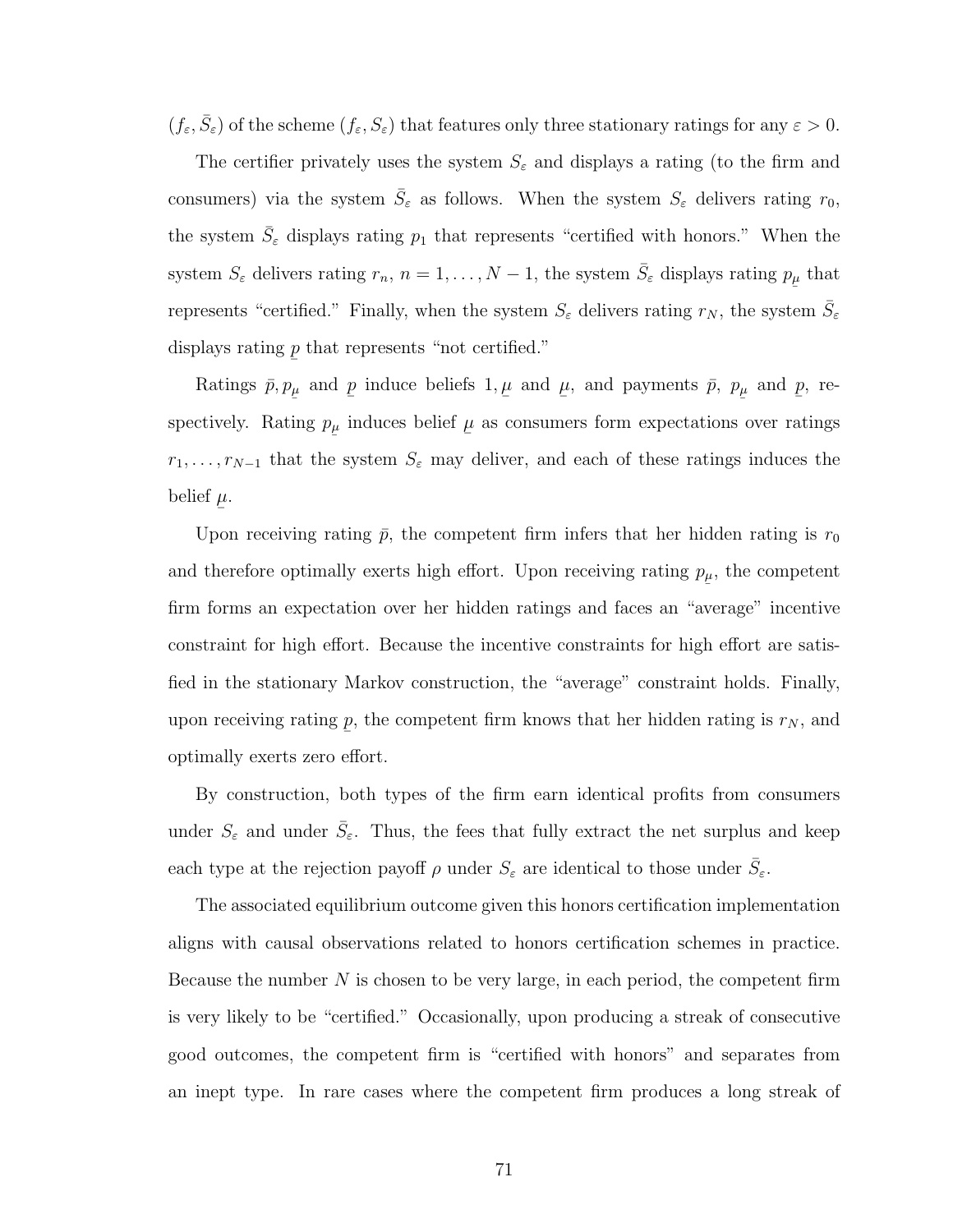consecutive bad outcomes, her rating becomes "not certified." On the other hand, as a consequence of the low certification standard, in each period, the inept type is very likely to be "certified." The "certified" rating transfers surpluses produced by the competent firm to the inept firm, allowing the certifier to extract (almost) the full net market surplus.

As briefly described in the introduction, a key difficulty in constructing the virtually FSO family of schemes is the conflict between motivating high effort at the separating rating and introducing transfer ratings. To transfer some net surpluses from a competent firm and an inept firm, the transfer ratings must motivate high effort by the competent type and therefore induce a price above  $\rho$ . To motivate high effort at the transfer ratings, there must exist a "top" rating that induce a higher price. Thus, the competent firm must exert high effort at this top rating. However, the only channel through which a scheme motivates high effort by the competent firm at the top rating and allows the certifier to fully extract the net surplus is to assign transfer ratings to the firm upon a bad outcome. But if the competent firm obtains the transfer ratings too often, by Bayes' rule, these ratings cannot induce low enough consumers' beliefs, disrupting the incentive for high effort at the top rating. In the construction, the top rating corresponds to "certified with honors," inducing the highest possible price  $1 - \rho$ . The transfer rating "certified" pools all of a firm's track records except a long enough streak of consecutive good outcomes and a long enough streak of consecutive bad outcomes, ensuring that consumers' belief induced by the rating is not too high.[26](#page-81-0)

<span id="page-81-0"></span><sup>26.</sup> Observe that all previous constructions carry over if there are some "intermediate" type of firm whose effort cost exceeds the competent type's effort cost, as long as the certifier optimally incentivizes consistent high effort only from the competent type, and treats the intermediate and inept types as one "inept type" who in equilibrium exerts zero effort. This is the case, for instance, when high effort is inefficient for the intermediate type (*i.e.*, her effort cost is such that the static efficiency condition [\(2.1\)](#page-61-0) is violated), or when high effort is efficient for the intermediate type but the prior belief that a firm is an intermediate type is sufficiently small. Otherwise, the certifier optimally motivates consistent high effort by both the competent and the intermediate types, and leaves some surplus for the competent type to prevent her from misreporting to be an intermediate type (*i.e.*, to satisfy incentive compatibility in the certifier's problem). This disrupts full extraction, but the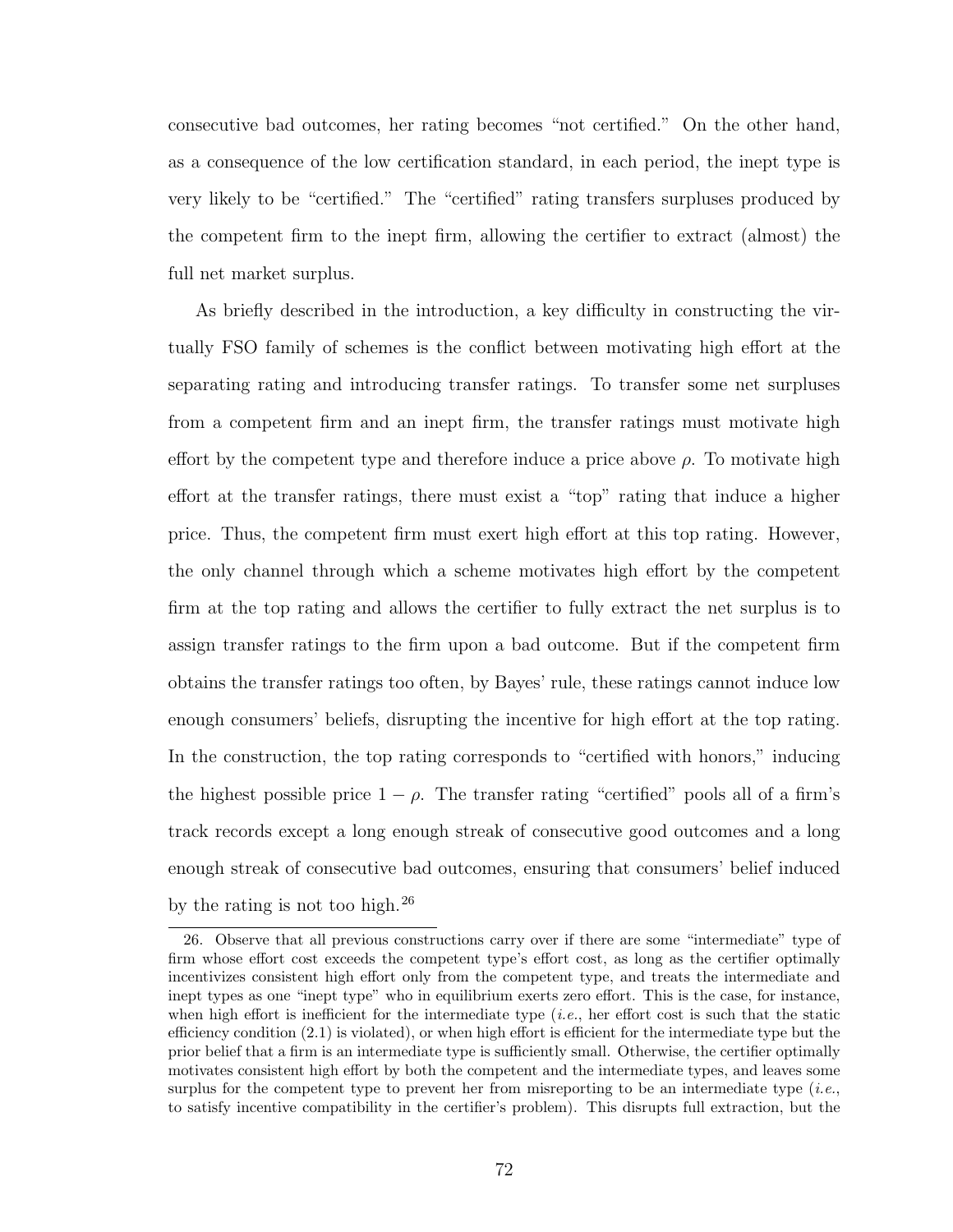Finally, I remark on why much of the structure in the above constructions extends to the case of  $K > 0$ . When consumers observe more past ratings, the competent firm faces a stronger temptation to exert zero effort at the top rating  $r_0$ . Even if the firm produces a bad outcome at rating  $r_0$ , the next K consumers see that the firm received rating  $r_0$  before. Given (virtually) consistent high effort, these consumers pay the firm the highest payment  $\bar{p}$ , even if the current ratings are not  $r_0$ . To motivate high effort at rating  $r_0$ , the certifier can lower the transition probability  $\gamma$  to some carefully chosen  $\gamma^K < \gamma$ , as defined in [\(2.15\)](#page-86-0) in Section [2.7,](#page-84-0) to effectively lengthen the punishment phase upon a bad outcome at rating  $r_0$ .

### 2.6 Concluding Remarks

To conclude, this paper begins with the observation that a key role of firm certification schemes is to address adverse selection and dynamic moral hazard problem. Yet, certification schemes often appear counterproductive to do so. Specifically, in practice, honors certification schemes are pervasive, and many such schemes feature low certification standards. My results show how a certifier uses low-standard, honors certification schemes that trade off screening and incentives for quality provisions to maximize profits. Importantly, the results show that such schemes fully alleviate dynamic moral hazard and can maximize social welfare.

I close the paper with a brief discussion of some of the assumptions that I made in my analysis. First, I have followed the mechanism-design approach to certification in the literature (see, e.g., [Albano and Lizzeri,](#page-132-0) [2001\)](#page-132-0), and allowed the certifier to offer a menu of schemes that discriminates against different types of firms. In contrast, following the traditional "industrial organization" approach, one might be interested in schemes in which the fee and the system are independent of a firm's type, as is

main insights on the honors certification structure and low certification standards carry over.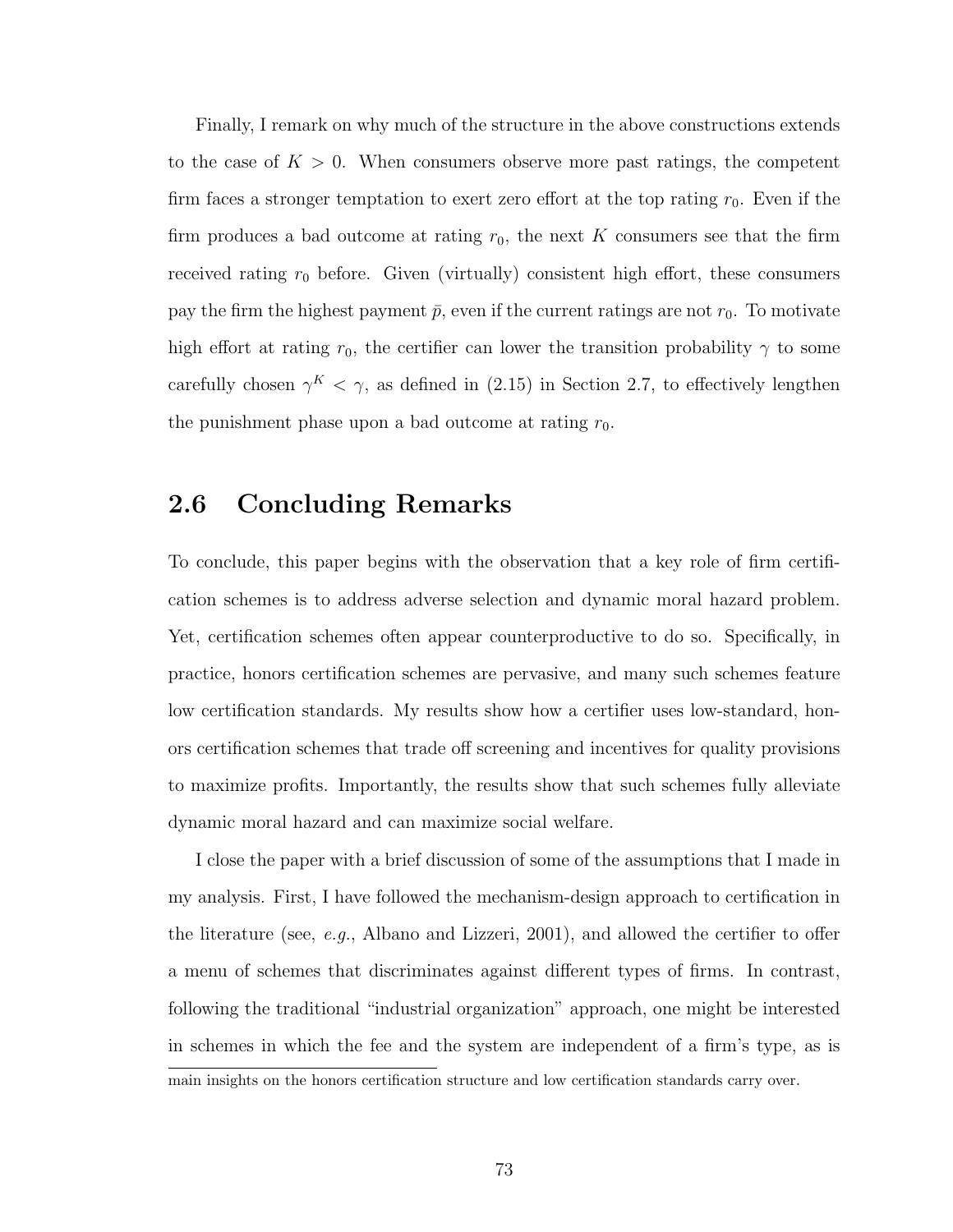often the case in practice when certifying the quality of a finished product. I construct such a scheme in Section [2.9.](#page-90-0) The range of costs over which the scheme can induce efficiency is smaller, as the scheme does not feature a rating that separates both types and creates stronger incentives for high effort.

Moreover, I have considered a setting in which the certifier fully extracts the net surplus from the participating firms. Full extraction by a monopoly certifier is a familiar result from the certification literature. To be clear, there are different frictions in practice that may rule out full extraction, but they are beyond the scope of this paper. For example, full extraction requires a firm to accept a scheme when she is indifferent between accepting and rejecting. One might reasonably argue that a firm rejects for sure whenever she is indifferent. This might be due to reasons outside of the model, say, because signing up for certification is costly. To attract participation, the certifier might then offer a firm some additional surplus that compensates for the cost, and the remainder of the present construction carries over. Another setting that possibly rules out full extraction and is also beyond the scope of this paper, is competition between multiple certifiers.

Finally, as a first step towards examining the design of dynamic firm certification, my analysis has focused on full-surplus optimality. The solution to the certifier's profit maximization problem when full-surplus optimality is not even virtually attainable, *i.e.*, when the effort cost is such that  $c > (1 - 2\rho)^2$ , is an open question. In this case, the exact solution to the certifiers problem requires keeping track of histories after which the certifier would like a competent firm to exert high effort and those after which the certifier would like the firm to shirk and then optimizing over all schemes. (Of course, when the cost is sufficient large, the certifier cannot induce any high effort and thus obtain a revenue of zero.) I leave this for future research.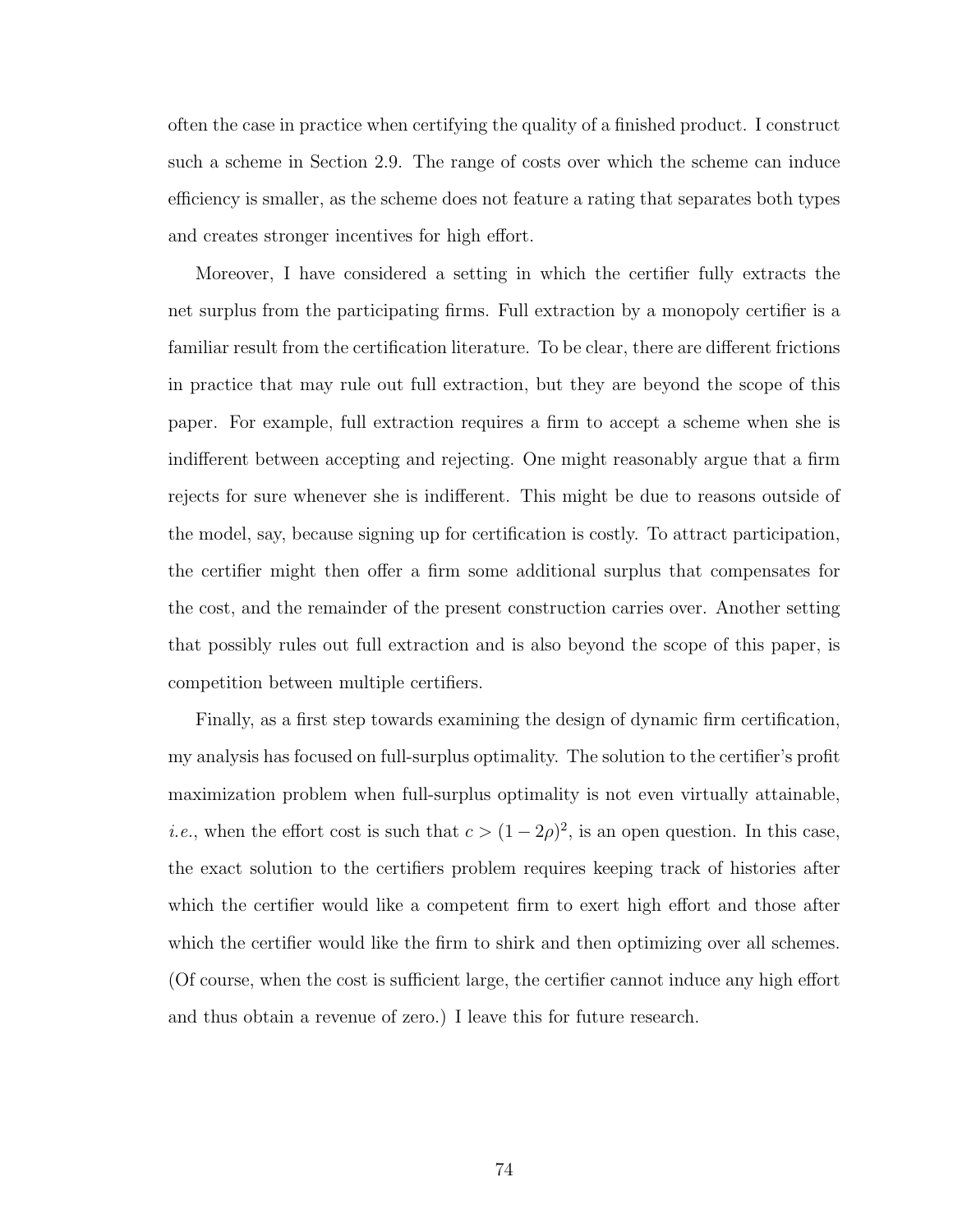### <span id="page-84-0"></span>2.7 Appendix A: Past Rating Observations

In this appendix, I assume that each consumer observes the current rating as well as a finite number  $K$  of most recent past ratings. To illustrate the additional difficulty that the certifier faces when consumers observe some past ratings, I begin by re-examining the simple, binary rating structure in Section [2.4](#page-71-1) with the assumption that  $K = 1$ . I then generalize the construction of the virtually FSO family of schemes in the case of  $K = 0$  below Proposition [2.2](#page-75-3) in the main text to the case of any finite  $K \geq 0$ .

#### 2.7.1 Finitely Many Past Observations

**Example 1** (Binary ratings with  $K = 1$ ). Consider a scheme  $(f'_2, S_2)$ , where the system  $S_2$  is as in Proposition [2.1](#page-72-0) and the fee  $f'_2$  is such that the certifier extracts a firm's revenue from consumers up to her rejection payoff  $\rho$  given the participation rule and collection of equilibria described below. The fee  $f_2'$  is different from the fee  $f_2$  in Proposition [2.1,](#page-72-0) as consumers' beliefs and hence payments are different when  $K = 1$ . The participation rule again calls for each type to accept and report truthfully. Moreover, the collection of equilibria is again such that the competent type consistently exerts high effort upon accepting and truthfully reporting.

Contrary to the case of  $K = 0$ , each consumer forms a belief that the firm is competent given a current rating and the most recent past rating. Similar to the case of  $K = 0$ , there are two stationary beliefs on the firm being competent and two (stationary) payments. The belief is  $\tilde{\mu}_1 := \frac{\mu \rho^2}{\mu \rho^2 + 1}$  $\frac{\mu \rho^2}{\mu \rho^2 + 1 - \mu}$  if both ratings are the pooling rating  $r_1$ , and the belief is 1 otherwise. Payment, as given by [\(2.2\)](#page-63-0), is  $\rho + \tilde{\mu}_1(1 - 2\rho)$ if both ratings the consumer observes are  $r_1$  and is  $1 - \rho$  otherwise. The following holds: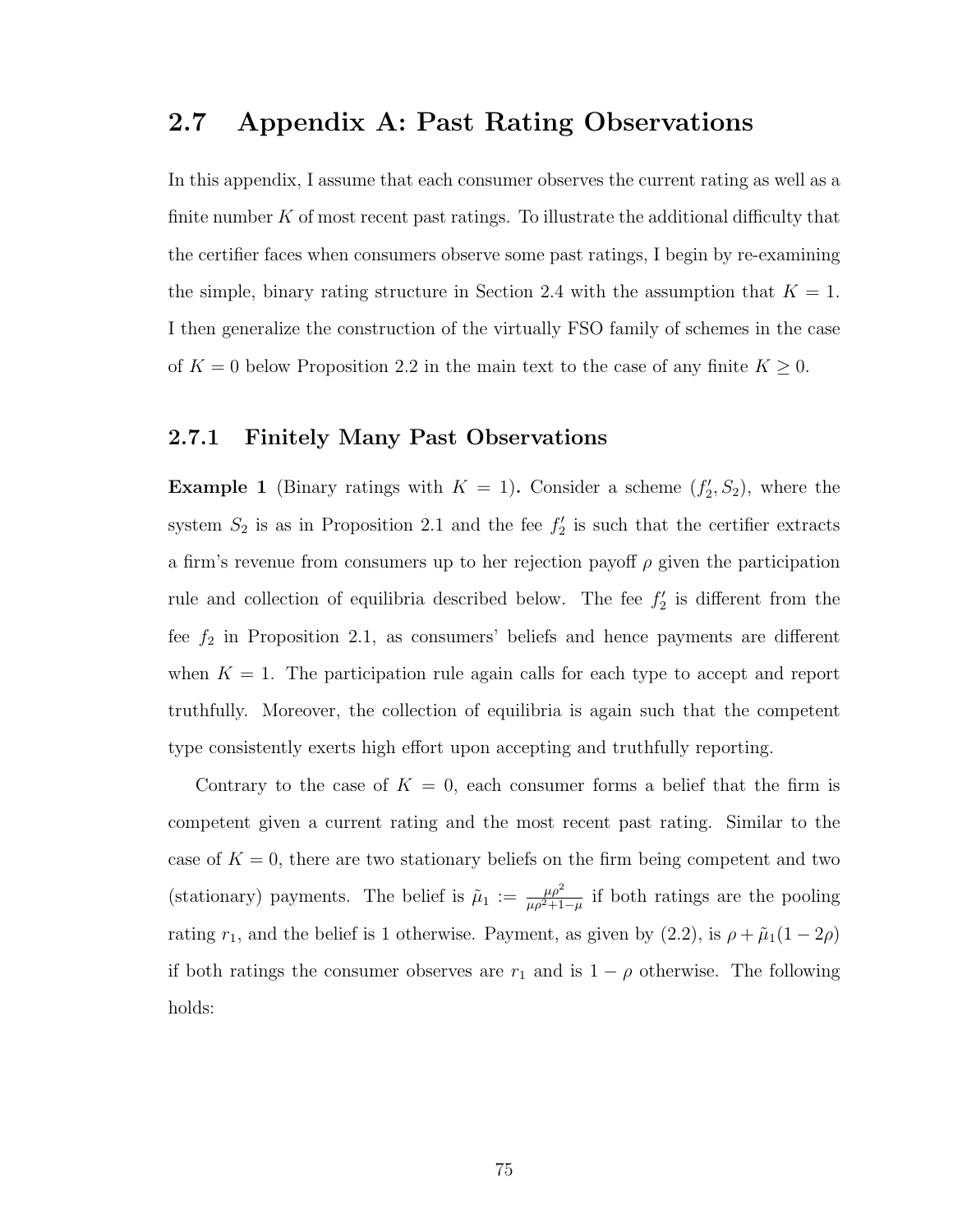**Proposition 2.3.** Fix  $(\mu, \rho, \delta)$ . The scheme  $(f'_2, S_2)$  is FSO if and only if

$$
c \le \vec{c}'_2 := \frac{\delta^2 (1 - \mu)\rho (1 - 2\rho)^2}{1 - \mu (1 - \rho^2)}.
$$
\n(2.14)

The proof of this proposition, containing the detailed calculations, is relegated to Section [2.9.](#page-90-0) Note that  $\bar{c}_2' < \bar{c}_2$ , where  $\bar{c}_2$  is the cost cutoff for the scheme  $(f_2, S_2)$  to be FSO when  $K = 0$ , because it is more difficult to incentivize consistent high effort by the competent firm when consumers also observe the most recent past rating. Specifically, here, the competent firm is more tempted to exert zero effort when she receives a current (separating) rating  $r_0$ . Upon producing a bad outcome such that the next rating becomes  $r_1$ , the next consumer still sees that the firm has received a current rating  $r_0$  in the past. This consumer also believes that the firm is competent who will exert high effort and thus pays the firm a high payment  $1 - \rho$ . This weakens the punishment upon a bad outcome and in turn weakens the competent firm's incentive to exert high effort when she receives a current rating  $r_0$ .

The weakened incentives for high effort when receiving a separating rating can be restored by strengthening punishment upon a bad outcome and requiring a firm to be sufficiently patient, as in the construction for the case of  $K = 0$  in Proposition [2.2](#page-75-3) in the main text. I now present the construction of a virtually FSO family  $\{(f_{\varepsilon}^K, S_{\varepsilon}^K)|\varepsilon > 0\}$  of schemes when consumers observe the current ratings as well as any finite  $K$  most recent past ratings, generalizing the construction in Section [2.5](#page-74-3) in the main text.

**Construction.** Fix  $(\mu, \rho, c, K, \varepsilon)$  such that  $c < (1 - 2\rho)^2 \min[\frac{1-\mu}{\rho}, 1]$ . Fix a virtual cost  $\hat{c} \in (c, (1-2\rho)^2 \min[\frac{1-\mu}{\rho}, 1])$ . In the scheme  $(f_{\varepsilon}^K, S_{\varepsilon}^K)$ , the set of ratings is  $R = \{r_0, \ldots, r_N\}$  and  $r_n \neq \emptyset$  for each n, where  $N > K + 1$  is chosen to be sufficiently large for reasons as outlined in the main text. The participation rule and the collection of equilibria are as in the case of  $K = 0$ . Specifically, the participation rule, denoted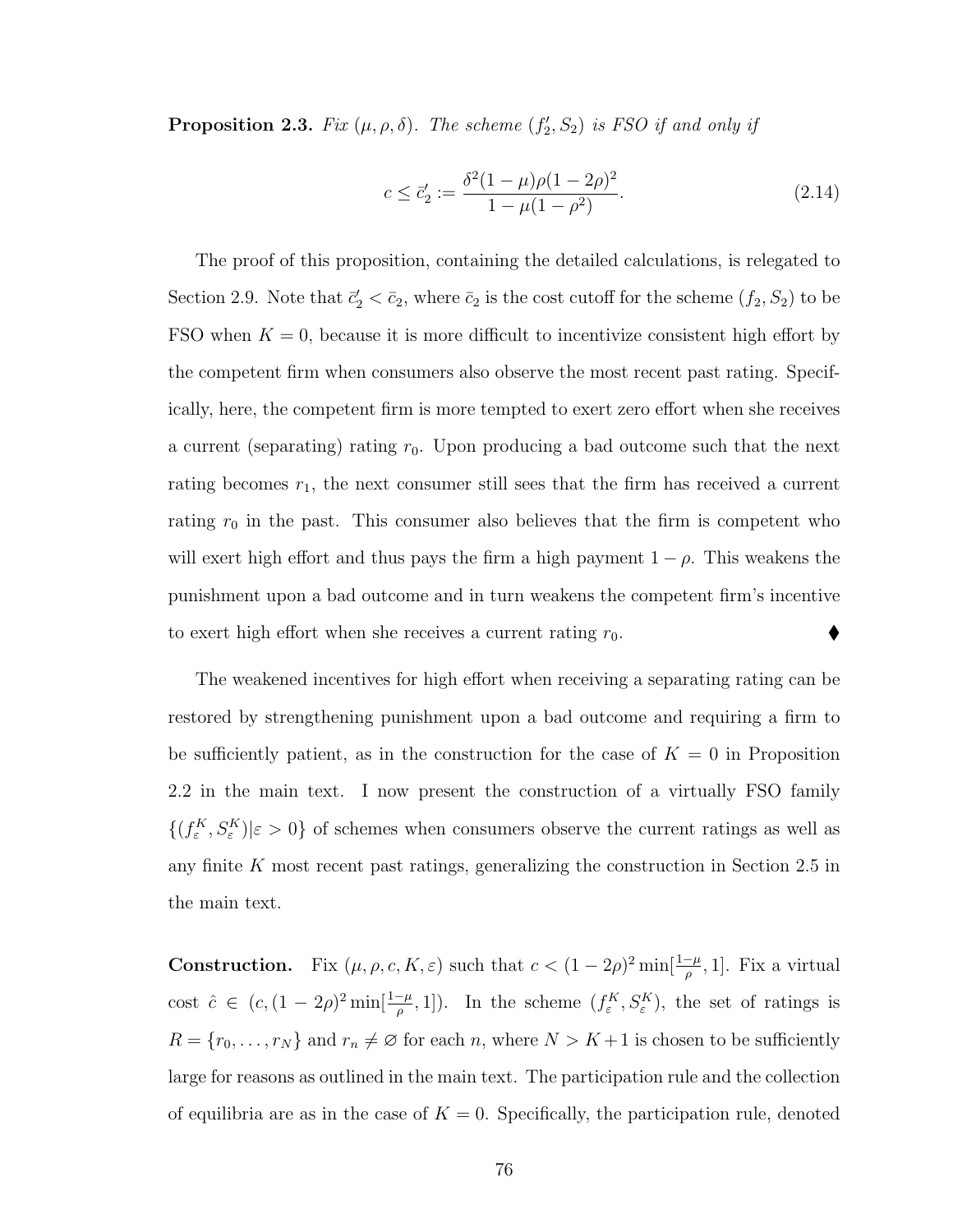by  $\pi_{\varepsilon}^{K}$ , calls for both types to accept with probability one and then truthfully report. The collection of equilibria, denoted by  $(\sigma_{\varepsilon}^K, \varphi_{\varepsilon}^K)$ , is such that in the induced game upon a competent report, the competent firm exerts high effort given a current rating  $r \neq r_N$  and exerts zero effort given a current rating  $r_N$ ; in other induced games, the competent firm always exerts zero effort.

<span id="page-86-0"></span>Rating transitions upon each report are depicted in Figure [2.3](#page-88-0) below. Define

$$
\gamma^{K}(\mu,\rho) = \begin{cases} 1, & \text{if } \hat{c} < \frac{(1-\mu)(1-2\rho)^{2}(\rho+\rho^{K}(1-2\rho))}{(1-\rho)(1-\mu-\rho+2\mu\rho)}, \\ & \\ \frac{(1-2\rho)^{2}(1-\rho^{K+1})-\mu+\mu\rho((4-\hat{c})(1-\rho)+(1-2\rho)^{2}\rho^{K})}{(1-\mu)(1-\rho)(\hat{c}(1-\rho)+(1-2\rho)^{2}(1-\rho^{K}))}, & \text{otherwise.} \end{cases}
$$
(2.15)

As explained below, the transition probability  $\gamma$  in the construction below Proposition [2.2](#page-75-3) in the main text is  $\gamma^K$  evaluated at  $K = 0$ . By definition,  $\gamma^K \in (0, 1]$ , for each K. The initial rating upon a competent report is drawn according to the stationary distribution over the set of ratings R, given the participation rule  $\pi_{\varepsilon}^{K}$  and the collection of equilibria  $(\sigma_{\varepsilon}^K, \varphi_{\varepsilon}^K)$ . Given a current rating  $r_0$ , the next rating is  $r_0$  upon a good outcome and is  $r_1$  upon a bad outcome. Given a current rating  $r_n$ ,  $n = 1, ..., N - 1$ , upon a good outcome, the next rating is  $r_{n-1}$  with probability  $\gamma^K$  and is  $r_n$  with probability  $1 - \gamma^{K}$ ; upon a bad outcome, the next rating is  $r_{n+1}$ . Finally, given a current rating  $r_N$ , the next rating is  $r_{N-1}$  with probability  $(1-\rho)\gamma^K$  and is  $r_N$  with probability  $1 - (1 - \rho)\gamma^K$ , independent of the realized current outcome.

The initial rating upon an inept report is drawn according to the stationary distribution over the set  $R \setminus \{r_0\}$ , given the participation rule  $\pi_{\varepsilon}^K$  and the collection of equilibria  $(\sigma_{\varepsilon}^K, \varphi_{\varepsilon}^K)$ . All rating transitions are exogenous, *i.e.*, independent of outcomes produced by the firm. Given a current rating  $r_1$ , the next rating is  $r_1$  with probability  $1 - \rho$  and is  $r_2$  with probability  $\rho$ . Given a current rating  $r_n$ ,  $n = 2, ..., N - 1$ , the next rating is  $r_{n-1}$  with probability  $(1-\rho)\gamma^K$ ,  $r_n$  with probability  $(1-\rho)(1-\gamma^K)$  and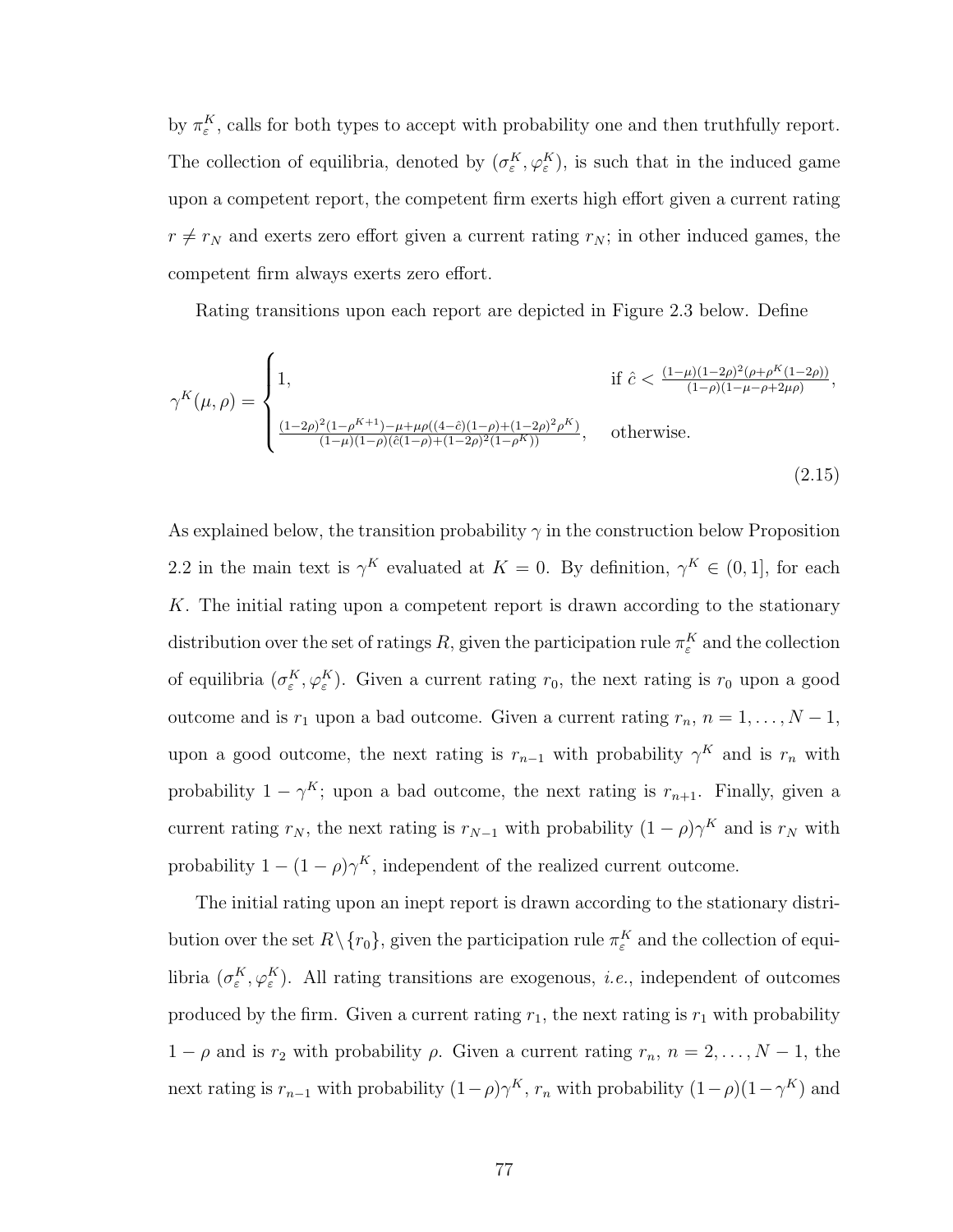$r_{n+1}$  with probability  $\rho$ . Finally, given a current rating  $r_N$ , the next rating is  $r_{N-1}$ with probability  $(1 - \rho)\gamma^K$  and is  $r_N$  with probability  $1 - (1 - \rho)\gamma^K$ .

This general construction when evaluated at  $K = 0$  is identical to the construction below Proposition [2.2](#page-75-3) in the main text, except that the rating transitions upon an inept report are different. Specifically, in the main text, ratings are drawn once and for all upon an inept report, and the initial distribution over the inept ratings equals the stationary distribution given the transitions upon an inept report in the current general construction. In fact, these two specifications are equivalent in the case of  $K = 0$  for the analysis, because, upon screening a firms type via her report in an FSO scheme, the rating transitions after an inept report matter only to the extent that the corresponding stationary distribution affects consumers beliefs on the firms type. In particular, the transition probability  $\gamma$  in the construction below Proposition [2.2](#page-75-3) in the main text is plainly  $\gamma^K$ , defined in [\(2.15\)](#page-86-0) when evaluated at  $K = 0$ .

As discussed in the main text, the transition probability  $\gamma^K$  are chosen to ensure that the competent type optimally exerts high effort at rating  $r_0$ . When the virtual cost  $\hat{c}$  is sufficiently small, pure transitions  $(\gamma^K = 1)$  between ratings suffice given any  $c < (1-2\rho)^2$  if the firm is sufficiently patient. In contrast, when the virtual cost is large (but smaller than  $(1 - 2\rho)^2$ ), the system must feature mixed transitions to effectively lengthen the punishment phase upon a bad outcome at the top rating  $r_0$ .

Again, the payoff loss incurred by the certifier from the upper bound  $\bar{W}$  corresponds to the event that a competent firm receives rating  $r_N$ , upon which she exerts zero effort. The probability that a competent firm receives rating  $r_N$  strictly decreases in N, and vanishes as  $N \to \infty$ . The number of ratings N is chosen to be large enough to ensure that the payoff loss incurred by the certifier falls short of  $\varepsilon$ , as in the main text.

Observe that much of the rating structure from the case of  $K = 0$  carry over. First, rating  $r_0$  remains a separating rating. Second, rating transitions upon an inept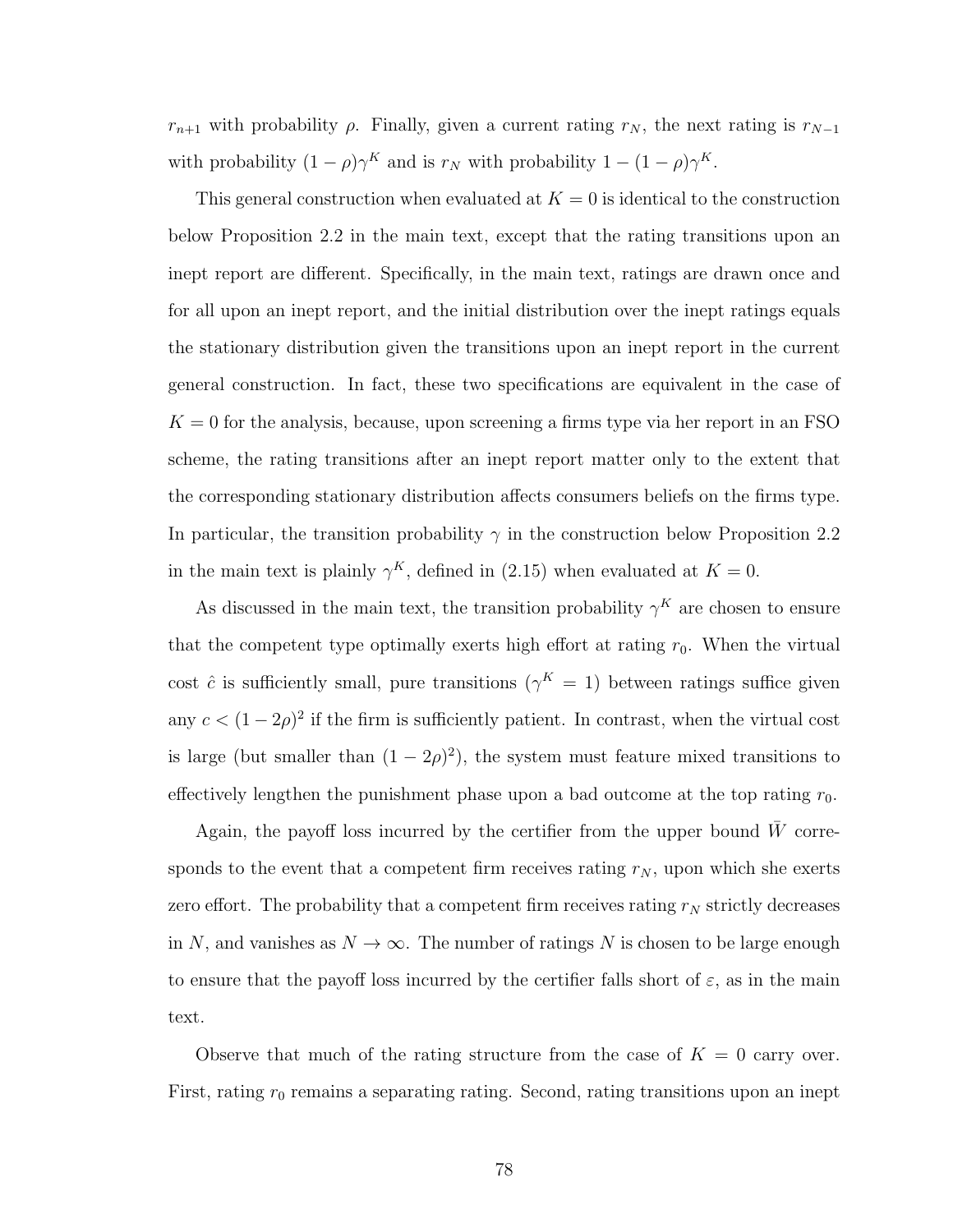<span id="page-88-0"></span>

(a) Upon a competent report

(b) Upon an inept report

Figure 2.3: Rating transitions

report are exogenous. Finally, these transitions are such that, whenever the ratings that a consumer observes do not include rating  $r_0$ , its belief that the firm is competent is identical and equal to some  $\overline{a}$  $\mu^K$ , where

$$
\underline{\mu}^{K} = \mu \left[ 1 + \frac{(1 - \mu)(\gamma^{K}(1 - \rho) - \rho)}{\rho \left( 1 - \left( \frac{\rho}{\gamma^{K}(1 - \rho)} \right)^{N} \right)} \right]^{-1}.
$$
\n(2.16)

Again, there are two (stationary) beliefs on the firm's type being competent, 1 and  $\overline{a}$  $\mu^{K}$ . There are three payments:  $\bar{p} = 1 - \rho$  when a consumer observes a rating  $r_0$ (among the ratings it observes),  $p$  $\mu^{K} = \rho +$  $\overline{a}$  $\mu^{K}(1-2\rho)$  when a consumer does not observe a rating  $r_0$  and the current rating is not  $r_N$ , and ¯ p if the current rating is  $r_N$ . The scheme thus again has a simple stationary non-Markovian implementation with three non-null ratings.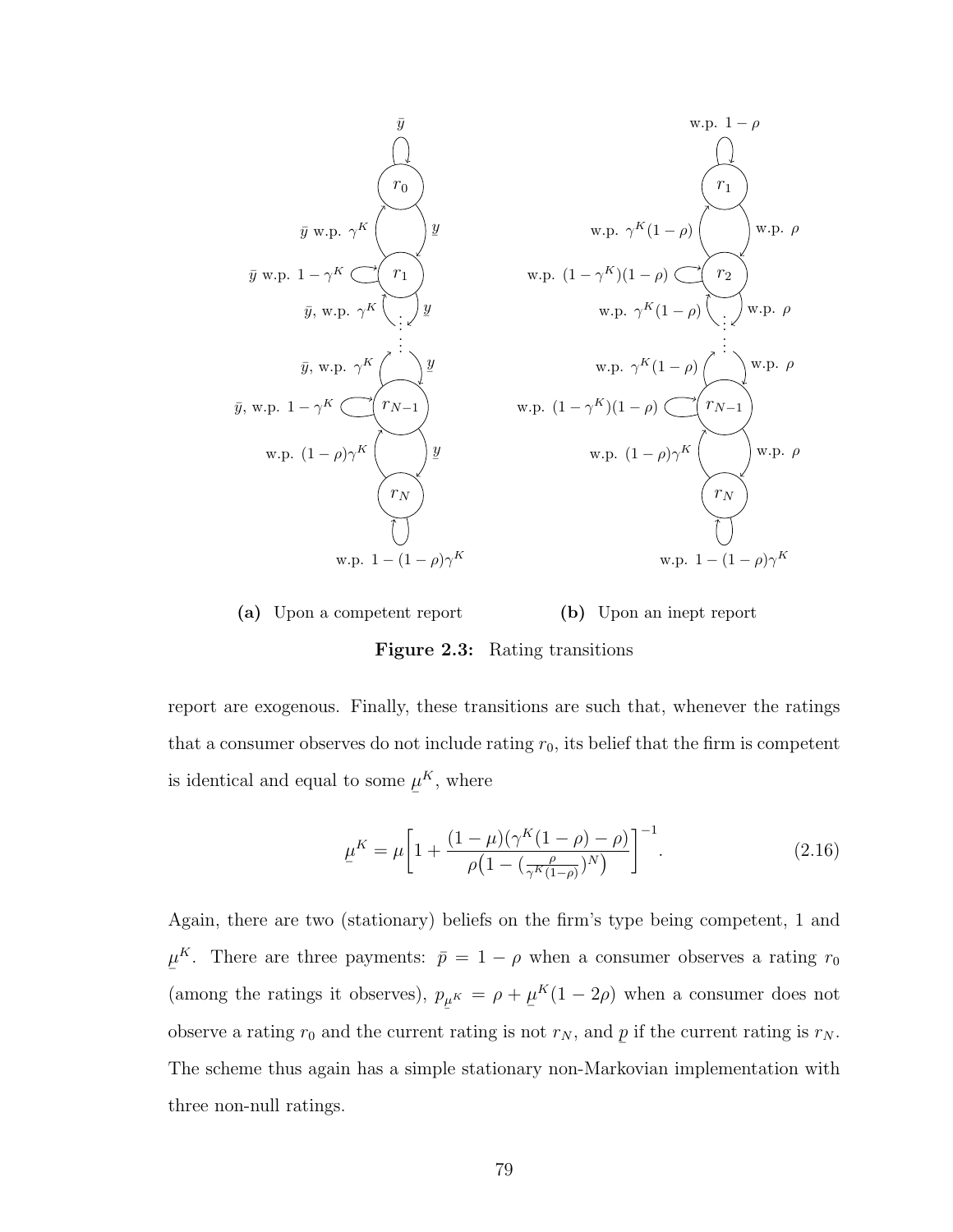The reason why much of the rating structure from the case of  $K = 0$  easily extends is as follows. As mentioned, the key difficulty when consumers observe more past ratings is that the competent firm faces a stronger temptation to shirk when receiving a current rating  $r_0$ . Given the prescribed equilibrium in the induced game upon a competent report, even if the firm produces a bad outcome when receiving rating  $r_0$ , the next K entering consumers still see that the firm has received the rating  $r_0$  before. These consumers also pay the firm the highest payment  $\bar{p}$ , even when the current ratings are not  $r_0$ . To ensure sufficient effort incentives when the firm receives a current rating  $r_0$ , the transition probability  $\gamma^K$  to climb up strictly decreases in the number of past observations K. Upon producing a bad outcome at rating  $r_0$ , the firm finds it harder to climb back up to the top rating  $r_0$ . The periods in which the firm receives the payment  $\bar{p}$  also more likely terminate, at which point the firm starts collecting lower payments. The competent firm who is receiving a lower payment (again) finds it harder to climb up the ladder and receive the highest payment  $\bar{p}$ . A sufficiently patient competent firm thus optimally exerts high effort at rating  $r_0$ .

### 2.8 Appendix B: Omitted Details

## <span id="page-89-0"></span>**2.8.1** The Scheme  $(f_2, S_2)$

It remains to specify the fees:

$$
f_2(C) = (1 - 2\rho) \left( \rho \left( \frac{\mu \rho}{\mu \rho + 1 - \mu} \right) + 1 - \rho \right) - c,\tag{2.17}
$$

$$
f_2(I) = (1 - 2\rho) \left( \frac{\mu \rho}{\mu \rho + 1 - \mu} \right).
$$
 (2.18)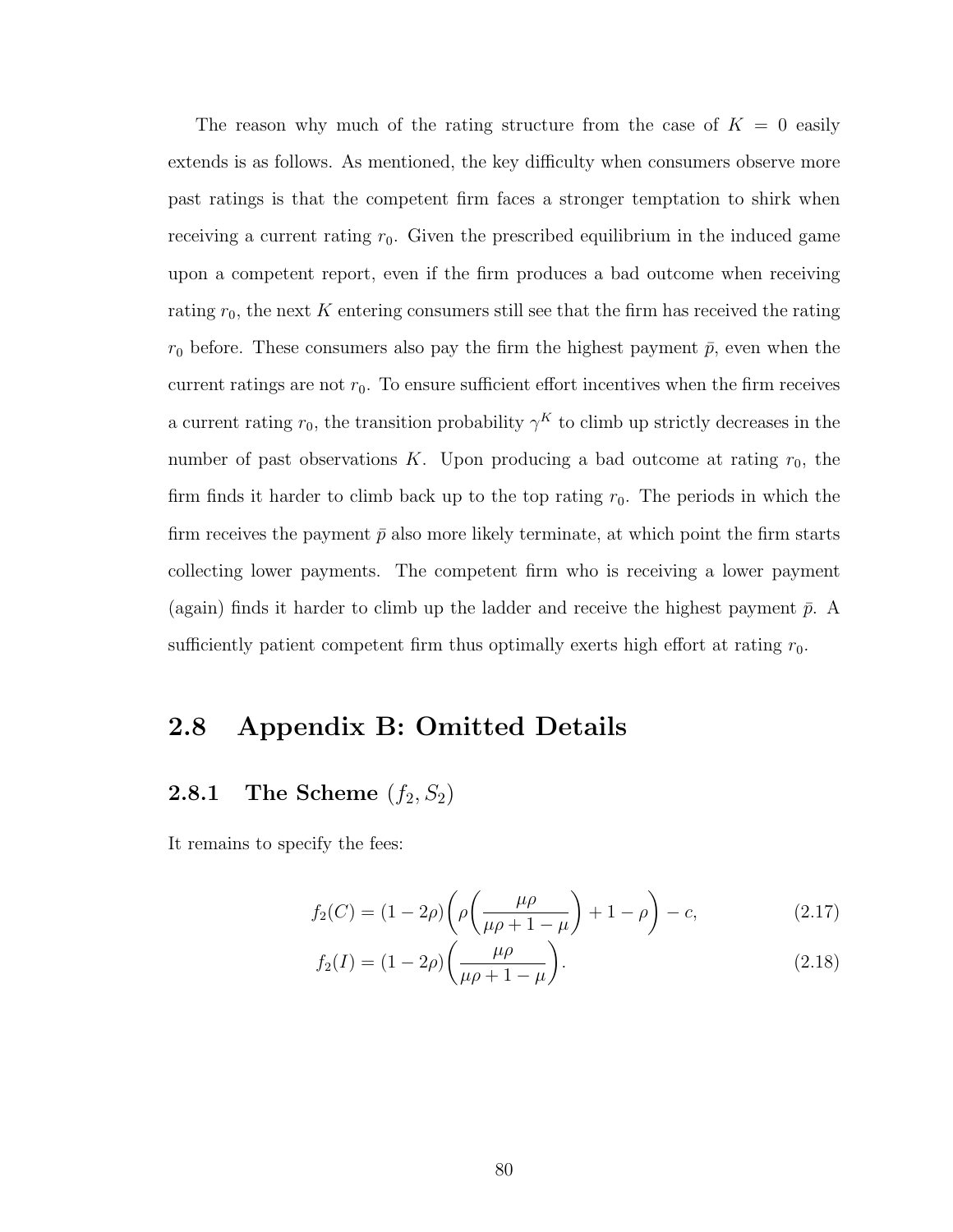#### <span id="page-90-1"></span>**2.8.2** The Scheme  $(f_{\varepsilon}^K)$  $E^K_\varepsilon, S^K_\varepsilon)$

It remains to specify the fees and the distributions:

$$
f_{\varepsilon}^{K}(C) = \frac{1 - \rho^{K+1}}{1 - \rho} \lambda_{0}^{C} (1 - \rho - c) + \left(1 - \frac{1 - \rho^{K+1}}{1 - \rho} \lambda_{0}^{C} - \lambda_{N}^{C}\right) (p_{\mu^{K}} - c) + \lambda_{N}^{C} \rho - \rho,
$$
  
\n
$$
f_{\varepsilon}^{K}(I) = (1 - \lambda_{N}^{I}) p_{\mu^{K}} + \lambda_{N}^{C} \rho - \rho,
$$
  
\n
$$
\lambda_{n}^{C} = \left(\frac{\rho}{\gamma^{K}(1 - \rho)}\right)^{n} \left(\frac{\gamma^{K}(1 - \rho) - \rho}{\gamma^{K}(1 - \rho) - \rho(\frac{\rho}{\gamma^{K}(1 - \rho)})^{N}}\right), \quad n = 0, \dots, N
$$
  
\n
$$
\lambda_{n}^{I} = \left(\frac{\rho}{\gamma^{K}(1 - \rho)}\right)^{n-1} \left(\frac{\gamma^{K}(1 - \rho) - \rho}{\gamma^{K}(1 - \rho)(1 - (\frac{\rho}{\gamma^{K}(1 - \rho)})^{N}}\right), \quad n = 1, \dots, N.
$$

### <span id="page-90-0"></span>2.9 Appendix C: Supplementary Details

This supplement is organized as follows. First, I provide a further discussion on the construction of the virtually FSO family of schemes in the main text. I complement the discussion with four numerical examples in the case of  $K = 0$ . I then consider the case of  $K = \infty$ , in which consumers observe an infinite history of past ratings. In this case, I show that full-surplus optimality fails (even virtually). Finally, I construct a FSO scheme that is independent of the firm's type report.

#### 2.9.1 Virtual Full-Surplus Optimality

In this section, I discuss the economic forces behind the construction of the virtually FSO family of schemes in Proposition [2.2.](#page-75-3)

<span id="page-90-2"></span>Moral hazard and rating structure. To understand the use of many stationary Markov ratings in Proposition [2.2,](#page-75-3) Proposition [2.4](#page-90-2) below derives a cost upper bound given  $(\mu, \rho, \delta)$  above which efficiency fails when schemes are restricted to be stationary Markov.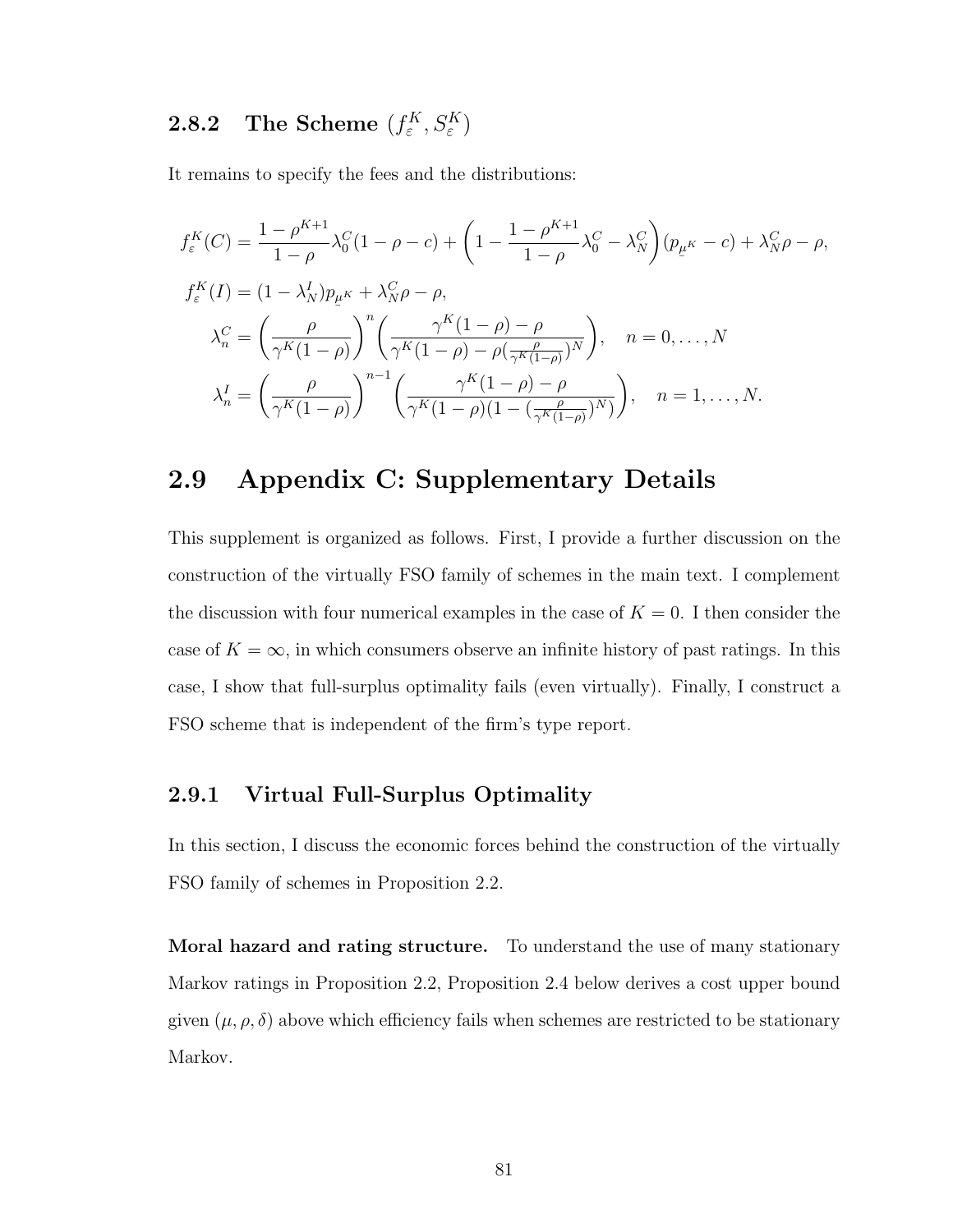**Proposition 2.4.** Fix a scheme  $(f, S)$  that is stationary Markov given a participation rule  $\pi$  and a collection of equilibria  $(\sigma, \varphi)$ . Let n be the number of ratings that are displayed with positive probability. If  $(\sigma, \varphi)$  is efficient, then

$$
c \le \delta (1 - 2\rho)^2 \left( 1 - \frac{\mu \rho^{n-1}}{1 - \mu + \mu \rho^{n-1}} \right) < \delta (1 - 2\rho)^2 = \bar{c}.
$$

Finiteness and a stationary Markov structure restrict the extent to which consumers' beliefs, and hence payments and a firm's continuation profit upon a bad outcome can fall. They in turn restrict the range of cost over which efficiency can be incentivized in equilibrium.

When  $n = 2$ , the cost bound in Proposition [2.4](#page-90-2) coincides with  $\bar{c}_2$ , which is defined in [\(2.8\)](#page-71-0). Thus, the cutoff  $\bar{c}_2$  is tight in the sense that there is a stationary Markov FSO scheme that display two ratings if and only if  $c \leq \bar{c}_2$ . For  $n > 2$ , the problem becomes less tractable and the cost bound in Proposition [2.4](#page-90-2) is not tight in general. In Section [2.9.2,](#page-92-0) I present four numerical examples in the case of  $K = 0$  to illustrate several insights. I show that the tight cost upper bound  $\bar{c}_n$  (given  $\mu, \rho$  and  $\delta$ ) for a stationary Markov FSO scheme with  $n$  ratings to exist equals the value of a minimization problem over two  $n \times n$  probability transition matrices upon a competent report and a n-dimensional probability vector upon an inept report. The solutions to the problem, namely, the two matrices and the vector, are nontrivial functions of  $(\mu, \rho, \delta)$ . Moreover, fixing  $(\mu, \rho, \delta)$ ,  $\bar{c}_n$  need not strictly increase in n. By using more stationary Markov ratings, the certifier can induce lower payments for punishment and create stronger effort incentives, but he also introduces new incentive constraints for high effort upon the additional ratings. Nonetheless, in Section [2.9.2,](#page-92-0) I also show that for several parameter values  $(\mu, \rho)$ ,  $\bar{c}_n$  strictly increases when moving from  $n = 2$  to 3, and when the incentive constraints are evaluated in the limit  $\delta \to 1$ . Such monotonicity due to patience is a virtue and motivates my focus on virtual full-surplus optimality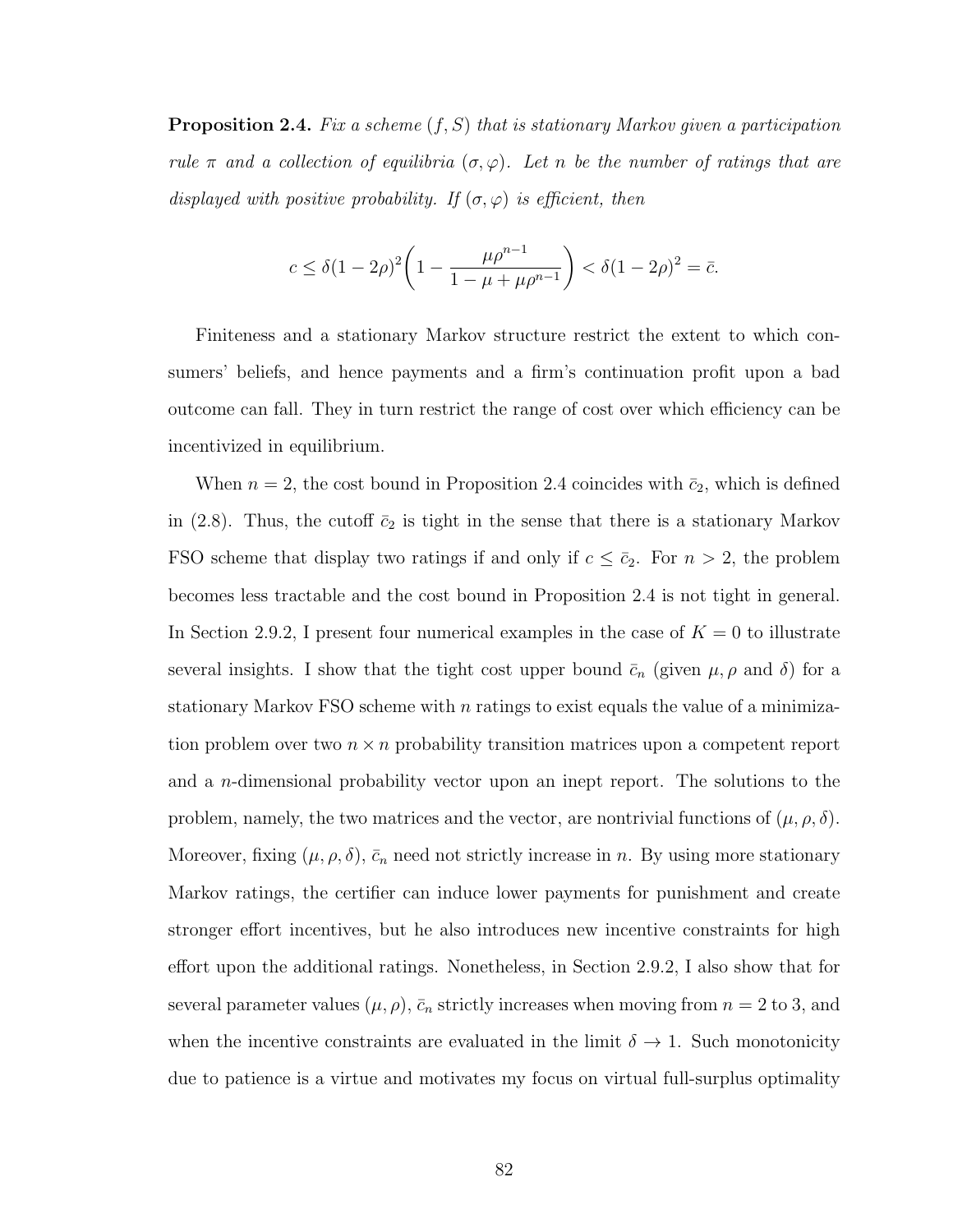for high effort costs.

The role of patience. To further illustrate the role that patience plays for efficiency, I now turn to a negative result. I show that, for any fixed  $(\mu, \rho, \delta)$ , there exist a costs large enough (but strictly smaller than  $\bar{c}$ ) such that efficiency fails in equilibrium:

<span id="page-92-1"></span>**Proposition 2.5.** Fix  $(\mu, \rho, \delta)$ . There is  $\eta \equiv \eta(\mu, \rho, \delta) > 0$  such that for some  $\hat{c}(\eta) <$  $\bar{c}$ , where  $\bar{c}$  is defined in [\(2.7\)](#page-69-0), the certifier's payoff is less than  $\mu(1 - 2\rho - c) - \eta > 0$ whenever  $c \geq \hat{c}(\eta)$ .

To motivate consistent high effort by a competent firm when c is arbitrarily close to  $\bar{c}$ , punishment upon a bad outcome after any history must be made as harsh as possible. Because of discounting, such harsh punishments include the use of ratings that induce sufficiently low consumers' beliefs that the firm is competent soon enough after a bad outcome. But if these ratings are realized soon enough upon a bad outcome after any history by the competent type, consumers' beliefs that the firm is competent upon such ratings cannot be too small, yielding a contradiction.

The incentive constraints for high effort can be relaxed by introducing a "bad" rating that induces zero effort by the competent firm, and hence a payment  $\rho$ , as in the construction in Proposition [2.2.](#page-75-3) But Proposition [2.5](#page-92-1) says that the certifier cannot obtain a payoff arbitrarily close to  $\bar{W}$  when c is sufficiently close to  $\bar{c}$ . This would require that the probability of receiving the bad rating be arbitrarily close to zero, in which case this bad rating would have a negligible effect on the competent firm's effort incentives.

#### <span id="page-92-0"></span>2.9.2 Numerical Examples

In the examples, I focus on the competent firm's incentive constraints for high effort upon accepting and reporting truthfully. Given the certifier's ability to screen, it is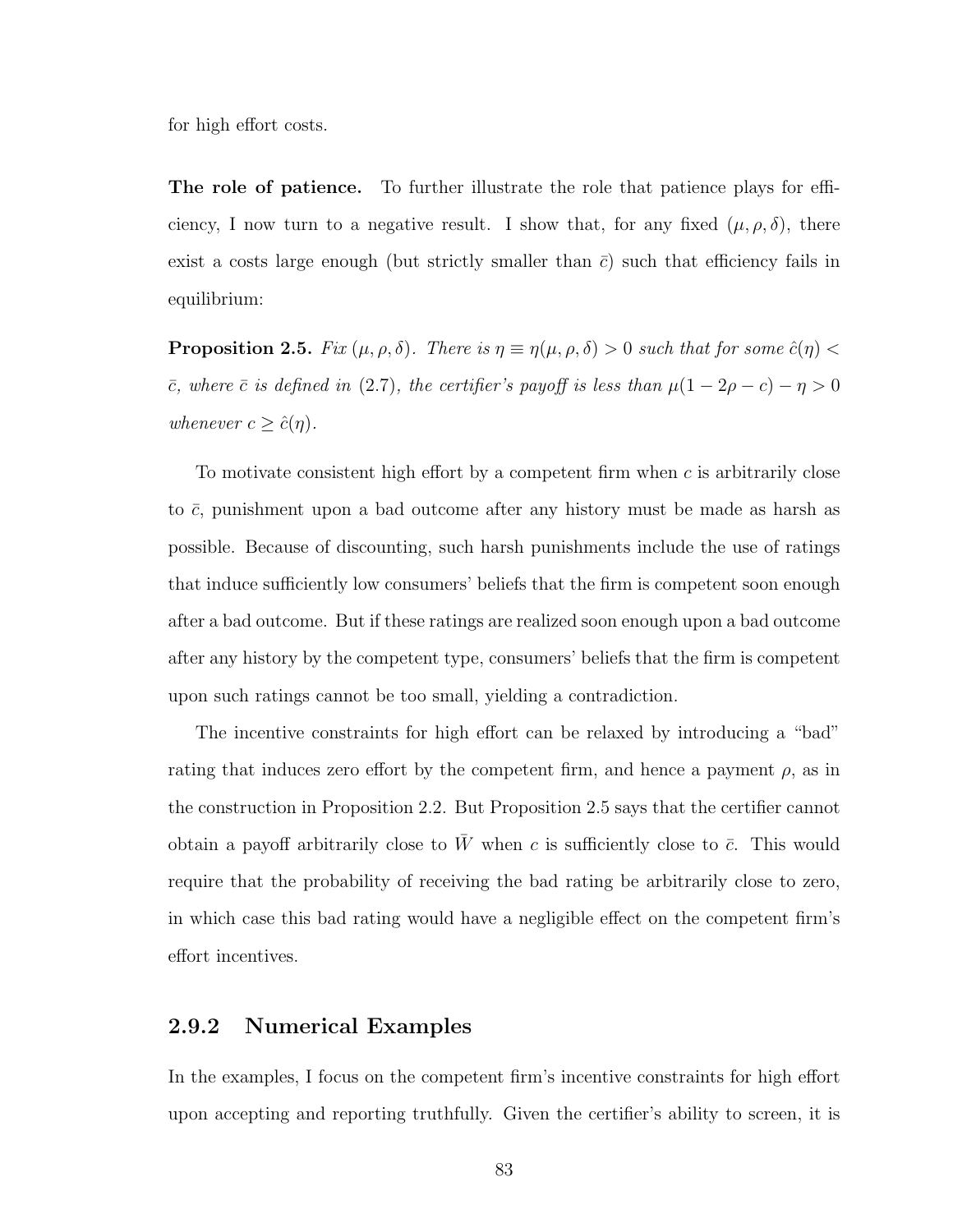then straightforward to choose a participation rule and fees to incentivize participation by both types and fully extract a participating firm, obtaining a FSO scheme as in Propositions [2.1](#page-72-0) and [2.2.](#page-75-3)

Finally, note that in the case of  $K = 0$ , it is without loss to assume that the system upon an inept report specifies only absorbing states when constructing stationary Markov schemes. This is because, upon screening a firms type via her report in a FSO scheme, the rating transitions after an inept report matter only to the extent that the corresponding stationary distribution affects consumers beliefs on the firms type.

#### Three Stationary Markov Ratings

Example [2](#page-93-0) illustrates that given  $(\mu, \rho, \delta)$ , the certifier may achieve full-surplus optimality for a range of costs beyond  $\bar{c}_2$ .

<span id="page-93-0"></span>**Example 2** (Three ladder ratings). Fix  $(\mu, \rho, \delta) = (\frac{9}{10}, \frac{1}{10}, \frac{9}{10})$ , so that  $\bar{c}_2 \approx 0.303$ . There are three ratings, labeled  $r_0$ ,  $r_1$  and  $r_2$ . Upon a competent report, rating transitions are depicted below in Figure [2.4.](#page-93-1) The initial distribution on  $\{r_0, r_1, r_2\}$  is chosen to be the stationary distribution  $(\frac{81}{91}, \frac{9}{91}, \frac{1}{91})$ .

<span id="page-93-1"></span>

Figure 2.4: Transitions upon a competent report

Each node is labeled by the rating, followed by the corresponding belief in squared brackets. Transition probabilities are written in the form  $(x, y)$  and rounded up to two decimal places, where x denotes the probability upon a good outcome and  $y$  denotes the probability upon a bad outcome.

Transitions upon an inept report is depicted by Figure [2.5](#page-94-0) below. The initial distribution over the ratings  $\{r_0, r_1, r_2\}$  is  $(0, 0.86, 0.14)$ . The ratings are absorbing.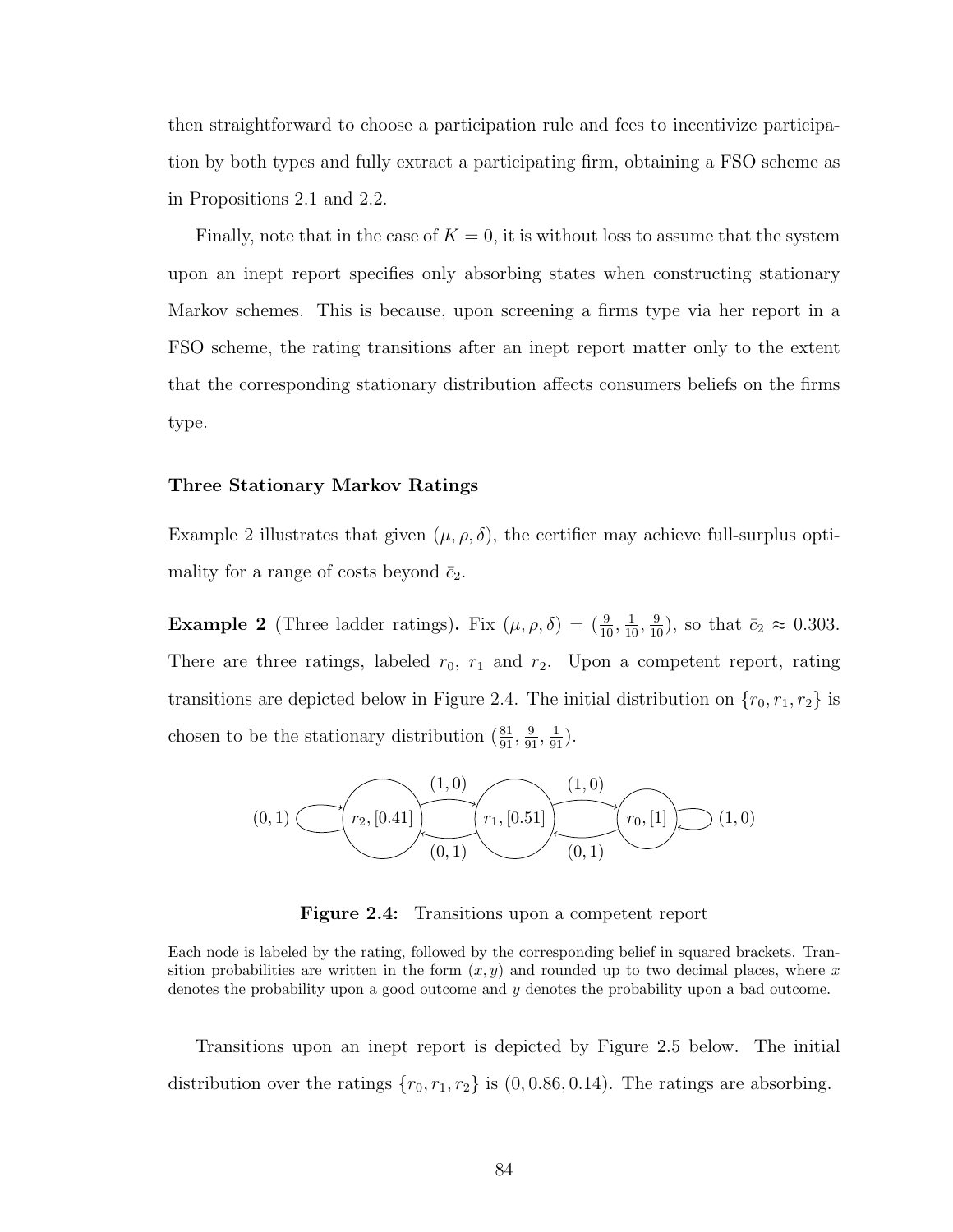<span id="page-94-0"></span>

Figure 2.5: Transitions upon an Inept Report

The continuation profit  $V_n$  upon each rating  $r_n$  by the competent firm in an efficient equilibrium satisfies the following Bellman equation:

$$
V_n = (1 - \delta)(p(r_n) - c) + \delta((1 - \rho)V_{\max(n-1,0)} + \rho V_{\min(n+1,2)}), \quad n = 0, 1, 2.
$$

The incentive constraint for high effort upon each rating  $r_n$  is

$$
\frac{\delta}{1-\delta}(1-2\rho)(V_{\max(n-1,0)} - V_{\min(n+1,2)}) \geq c.
$$

The maximum cost below which consistent high effort holds in equilibrium is therefore

$$
\frac{\delta(1-2\rho)}{1-\delta}\min(V_0-V_1,V_0-V_2,V_1-V_2)\approx 0.31 > \bar{c}_2.
$$

 $\blacklozenge$ 

To see why more ratings may relax the cost threshold, it is instructive to compare the transitions in Figure [2.4](#page-93-1) to those upon a competent report in the scheme  $(f_2, S_2)$ , depicted in Figure [2.6](#page-94-1) below.

<span id="page-94-1"></span>

**Figure 2.6:** Transitions in the system  $S_2$  upon a competent report

The use of more ratings allows the certifier to "push" consumers' beliefs towards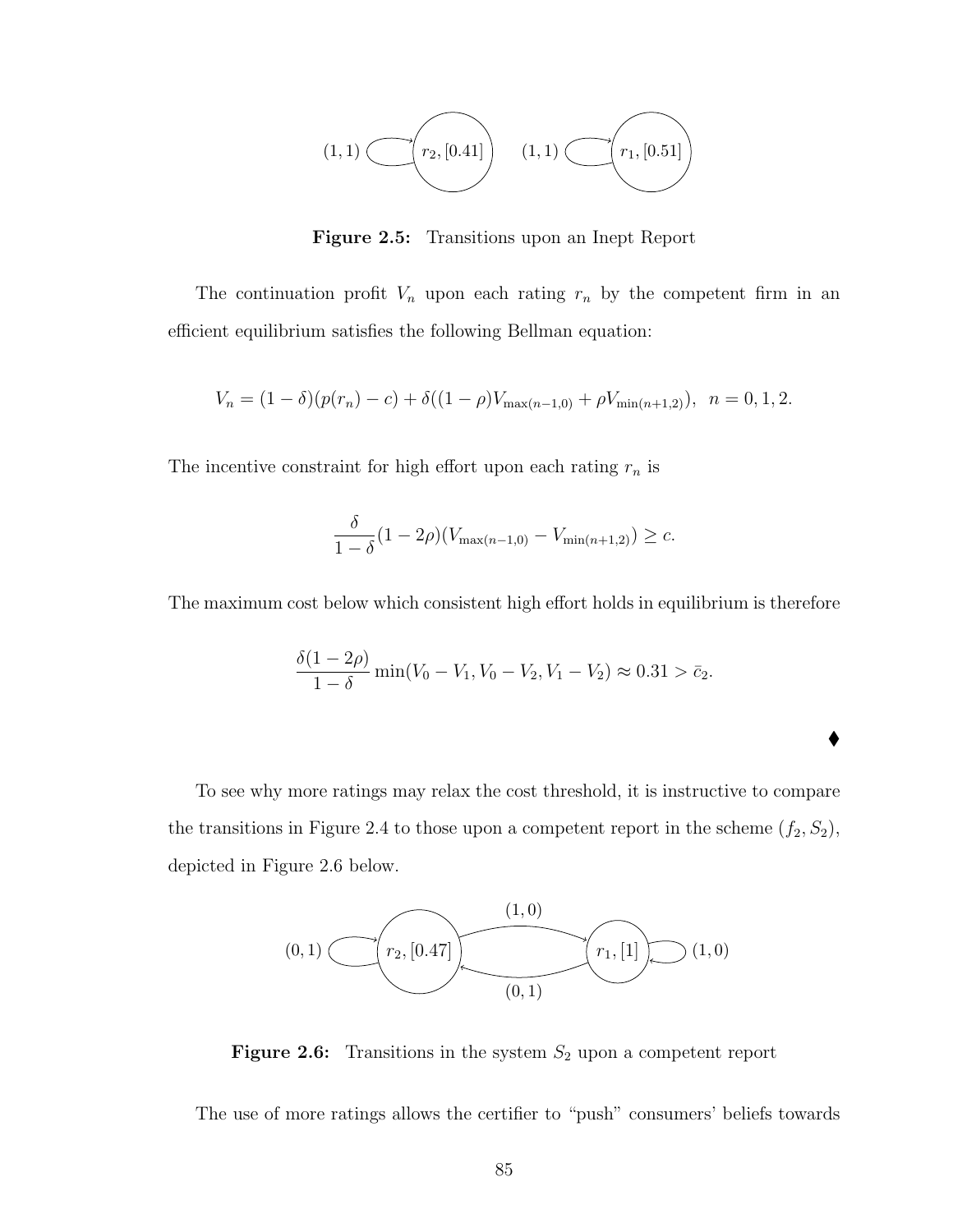0 by statistically revealing more bad outcomes in a firm's track record, lowering consumer payments associated with "low" ratings to create stronger effort incentives. The downside is the inevitable introduction of additional incentive constraints for high effort upon observing the additional ratings. Ratings that induce intermediate beliefs may adversely create a "cushion" that weakens effort incentives. Of course, the certifier can always use a smaller amount of ratings than the available ones by not allowing some ratings to be realized with positive probability.

Interestingly, the certifier can achieve full-surplus optimality for an even larger range of costs if he dispenses with the ladder structure. Example [3](#page-95-0) below illustrates.

<span id="page-95-0"></span>Example 3 (Three ratings with mixed transitions). Departing from Example [2,](#page-93-0) consider instead the following transitions upon a competent report depicted in Figure [2.7](#page-95-1) below, with the initial distribution being the stationary distribution (0.79, 0.2, 0.01). Transitions upon an inept report are depicted in Figure [2.8](#page-96-0) below, with the initial distribution being  $(0, 0.76, 0.24)$ .

<span id="page-95-1"></span>

Figure 2.7: Transitions upon competent report

Let  $\alpha_{mn}$  denote the transition probability from rating  $r_m$  to rating  $r_n$  upon a good outcome in the competent system, and let  $\beta_{mn}$  denote the counterpart upon a bad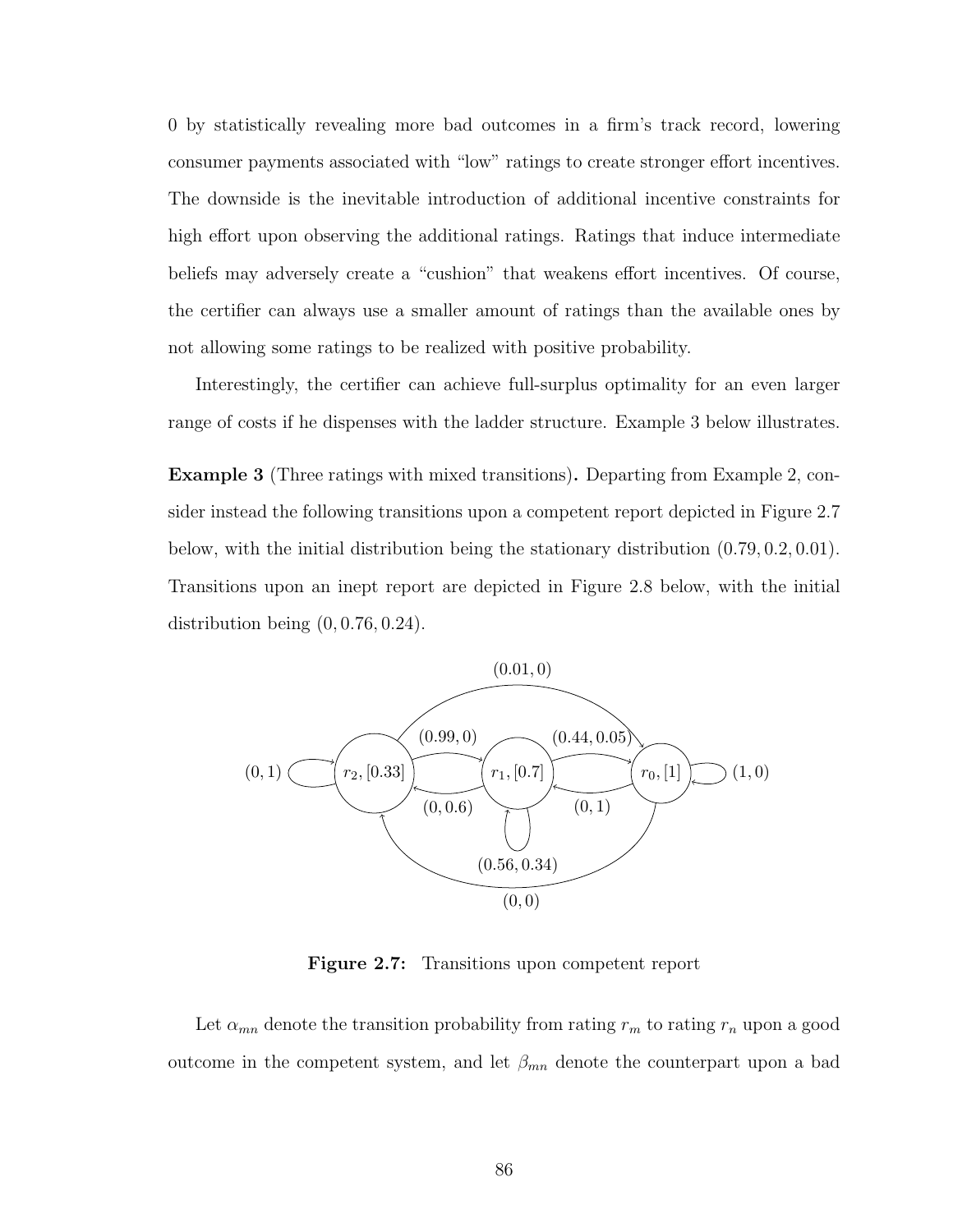<span id="page-96-0"></span>

Figure 2.8: Transitions upon inept report

outcome. The competent firm's continuation profit  $V_n$  upon each rating  $r_n$  satisfies

$$
V_m = (1 - \delta)(p(m) - c) + \delta \sum_{n=0}^{2} ((1 - \rho)\alpha_{mn} + \rho\beta_{mn})V_n, \quad m, n = 0, 1, 2.
$$

Using the fact that  $\alpha_{m2} = 1 - \alpha_{m0} - \alpha_{m1}$  and  $\beta_{m2} = 1 - \beta_{m0} - \beta_{m1}$ , the incentive constraints for high effort by the competent firm upon rating  $\mathfrak{r}_m$  is

$$
\frac{\delta(1-2\rho)}{1-\delta}\bigg[\sum_{n=0,1}(\alpha_{mn}-\beta_{mn})(V_0-V_n)\bigg]\geq c.
$$

The maximum cost below which consistent high effort holds in equilibrium is therefore

$$
\min_{m \in \{0,1,2\}} \frac{\delta(1-2\rho)}{1-\delta} \left[ \sum_{n=0,1} (\alpha_{mn} - \beta_{mn})(V_0 - V_n) \right] \approx 0.35 > 0.31.
$$

 $\blacklozenge$ 

Example [4](#page-96-1) shows, however, three stationary and Markov ratings need not improve upon two.

<span id="page-96-1"></span>Example 4 (Three ratings with mixed transitions and low prior). Departing from Example [3,](#page-95-0) keep  $\delta = \frac{9}{10}$  and  $\rho = \frac{1}{10}$ , but suppose that  $\mu = \frac{1}{100}$ . This gives  $\bar{c}_2 \approx 0.575$ . Choosing new transition probabilities  $(\alpha_{mn}, \beta_{mn})_{m,n=0,1,2}$  and new initial distribution  $\lambda^I$  over inept ratings (and fixing the initial distribution  $\lambda^C$  over competent ratings to be the stationary distribution given the new transitions), the maximum cost below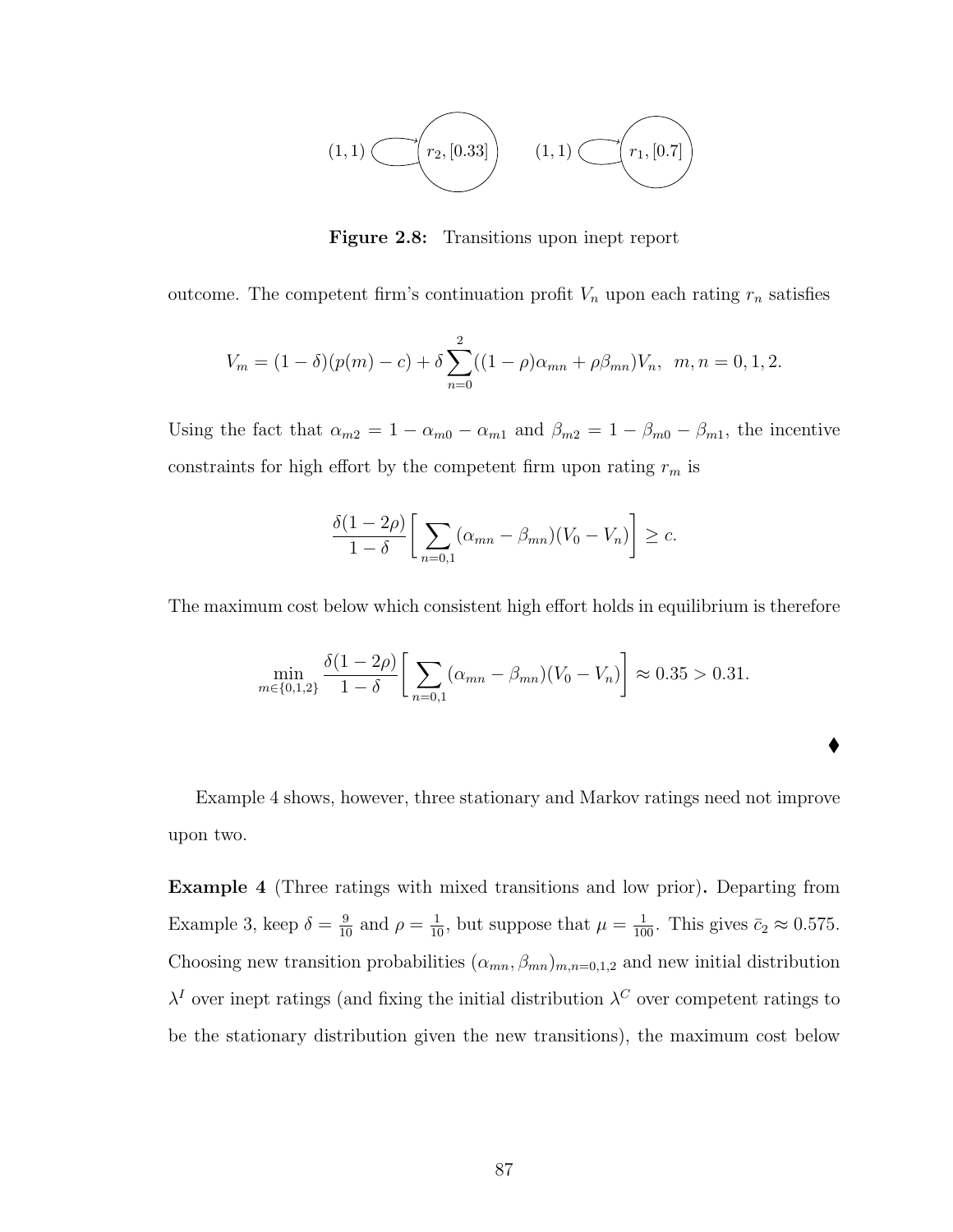which consistent high effort holds in equilibrium is

$$
\max_{(\alpha_{mn}, \beta_{mn})_{m,n=0,1,2}, (\lambda_m^I)_{m=0,1}} \min_{m \in \{0,1,2\}} \frac{\delta(1-2\rho)}{1-\delta} \left[ \sum_{n=0,1} (\alpha_{mn} - \beta_{mn})(V_0 - V_n) \right] \approx 0.572,
$$

which does not improve over  $\bar{c}_2$ .

The key force behind why no improvement obtains is the low prior  $\mu$ . Beliefs and hence prices induced by the two pooling ratings are too close, and a firm finds it suboptimal to exert costly effort for a negligible change in consumer payments.

Nonetheless, I show numerically in Example [5](#page-97-0) below that for many parameter values  $(\mu, \rho)$ , an improvement obtains when moving from two to three stationary Markov ratings, if the incentive constraints are evaluated at the patient limit  $\delta \to 1$ . An arbitrarily patient competent firm still wishes to exert effort to achieve a rating that induces a higher consumer's belief, despite this increase in belief may be small.

<span id="page-97-0"></span>Example 5 (Cost cutoff and monotonicity at the patient limit). The above examples reveal that in general, the maximum cost below which efficiency obtains in equilibrium with  $n$  ratings is given by

<span id="page-97-2"></span>
$$
\bar{c}_n(\mu,\rho,\delta) := \max_{(\alpha_{ms},\beta_{ms})_{m,s=0}^{n-1}, (\lambda_m^I)_{m=0}^{n-1} m=0,\dots,n-1} \frac{\delta(1-2\rho)}{1-\delta} \left[ \sum_{s=0}^{n-1} (\alpha_{ms} - \beta_{ms})(V_0 - V_s) \right].
$$
\n(2.19)

When the incentive constraints for high effort are evaluated at the patient limit  $\delta \to 1$ , the limit cost cutoff is given by

<span id="page-97-1"></span>
$$
\bar{c}_{n}^{*}(\mu,\rho) := \max_{(\alpha_{ms},\beta_{ms})_{m,s=0}^{n-1}, (\lambda_{m}^{I})_{m=0}^{n-1} m=0,\dots,n-1} \min(1-2\rho) \left[ \sum_{s=0}^{n-1} (\alpha_{ms} - \beta_{ms}) \left( \lim_{\delta \to 1} \frac{V_{0} - V_{s}}{1-\delta} \right) \right].
$$
\n(2.20)

Table [2.1](#page-98-0) below computes numerically the cutoff  $(2.20)$  at  $(\mu, \rho) \in \{0.1, 0.3, 0.5, 0.7, 0.9\} \times$  $\{0.1, 0.2, 0.3, 0.4\}$ . The cutoff  $(2.20)$  increases as the certifier moves from two to three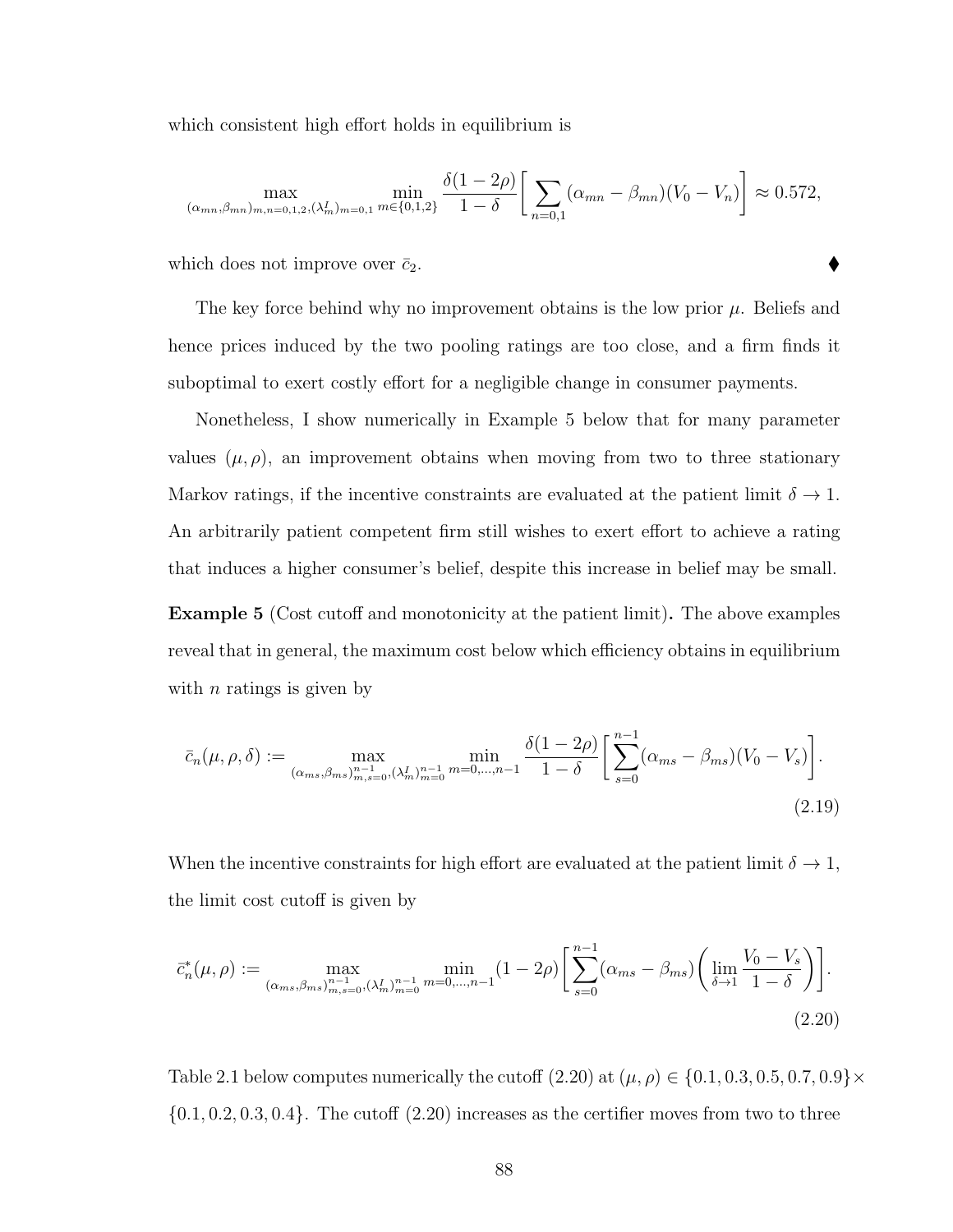|       | $\rho$ |          |         |       |        |  |
|-------|--------|----------|---------|-------|--------|--|
|       |        | 0.1      | $0.2\,$ | 0.3   | 0.4    |  |
| $\mu$ |        | 0.63     | 0.35    | 0.15  | 0.038  |  |
|       | 0.1    | 0.63     | 0.36    | 0.16  | 0.038  |  |
|       |        | 0.64     | 0.36    | 0.16  | 0.04   |  |
|       | 0.3    | 0.61     | 0.33    | 0.14  | 0.034  |  |
|       |        | 0.63     | 0.35    | 0.14  | 0.034  |  |
|       |        | 0.64     | 0.36    | 0.16  | 0.04   |  |
|       | 0.5    | 0.58     | 0.3     | 0.12  | 0.029  |  |
|       |        | 0.6      | 0.33    | 0.14  | 0.029  |  |
|       |        | 0.64     | 0.36    | 0.16  | 0.040  |  |
|       | 0.7    | 0.52     | 0.25    | 0.094 | 0.021  |  |
|       |        | 0.6      | 0.29    | 0.11  | 0.023  |  |
|       |        | 0.64     | 0.36    | 0.16  | 0.03   |  |
|       |        | 0.34     | 0.13    | 0.043 | 0.0087 |  |
|       | 0.9    | 0.43     | 0.14    | 0.047 | 0.0087 |  |
|       |        | $0.64\,$ | 0.18    | 0.053 | 0.01   |  |

<span id="page-98-0"></span>stationary Markov ratings.<sup>[27](#page-98-1)</sup> It suggests that as  $n \to \infty$ , the cutoff [\(2.20\)](#page-97-1) approaches  $(1-2\rho)^2$  min[ $\frac{1-\mu}{\rho}$ , 1], which is the bound on effort cost identified in Proposition [2.2.](#page-75-3) ♦

Table 2.1: Limiting cost cutoffs [\(2.20\)](#page-97-1)

Each cell of the table consists of, from top to bottom, the limit cutoff  $\bar{c}_n^*$  for  $n = 2, 3$  and the limit upper bound  $(1 - 2\rho)^2 \min[\frac{1-\mu}{\rho}, 1]$ , rounded to two decimal places.

Monotonicity due to patience is a virtue. As the first three examples illustrate, the solution to [\(2.19\)](#page-97-2) is in general a non-trivial function of  $(\mu, \rho, \delta)$ : a ladder structure does not suffice, and requires solving for non-trivial transition probabilities  $(\alpha_{ms}, \beta_{ms})_{m,s=0}^{n-1}$  as well as the inept stationary distribution. In fact, these observations motivate the constructions in the main result of the paper, Proposition [2.2.](#page-75-3)

<span id="page-98-1"></span><sup>27.</sup> The details involved in evaluating the unnormalized difference in continuation profits in [\(2.20\)](#page-97-1) are contained in the proof of Proposition [2.2.](#page-75-3)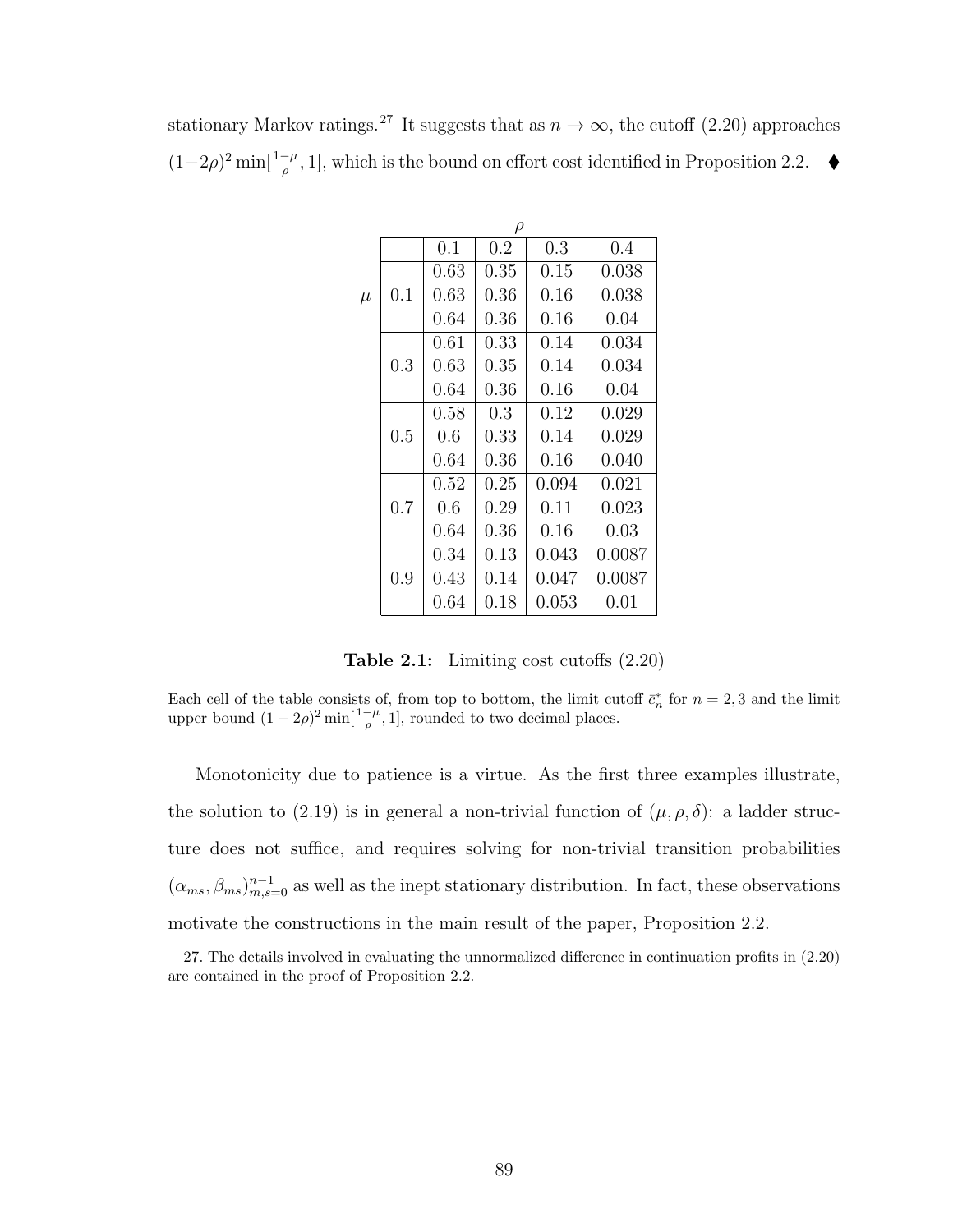#### 2.9.3 Infinite Past Ratings Observation

In this section, I show that full-surplus optimality fails (even virtually) if consumers observe the current ratings as well as all past ratings, *i.e.*,  $K = \infty$ .

**Proposition 2.6.** Fix  $(\mu, \rho, c, K)$  such that  $c < (1 - 2\rho)^2$  and  $K \leq \infty$ . Suppose that for  $\varepsilon > 0$ , there is a scheme given which, there is a sequence  $\{\delta_m\}_{m=0}^{\infty}$  converging to 1 such that for every  $m \geq M_{\varepsilon}$  for some  $M_{\varepsilon} > 0$ , the certifier's optimal payoff is at least  $\bar{W} - \varepsilon$  given a discount factor  $\delta_m$ . Then  $K < \infty$ .

For the certifier to virtually obtain  $\bar{W}$ , the competent firm must virtually consistently exert high effort on path. Given  $K = \infty$ , consumers' beliefs that the firm is competent tend to drift up and converge to 1. The competent firm's payoff after any history on path in the patient limit must then equal  $1 - \rho - c$ . However, once consumers' beliefs become close to one, to motivate high effort at any given history, the competent firm must face a positive-probability punishment phase in which she receives low payments, and such punishment phase must not vanish in the patient limit. The competent firm's continuation payoff after any history on path in the patient limit must therefore be strictly smaller than  $1 - \rho - c$ . This yields a contradiction.

The solution to the certifier's problem when  $K = \infty$  thus requires the certifier to incentivize high effort by the competent firm after specific histories and shirking after other histories. Solving for the certifier's optimal payoff might become intractable, but the fundamental insight that the certifier wishes to maximize a firm's expected value to consumers via coarse and opaque ratings remains.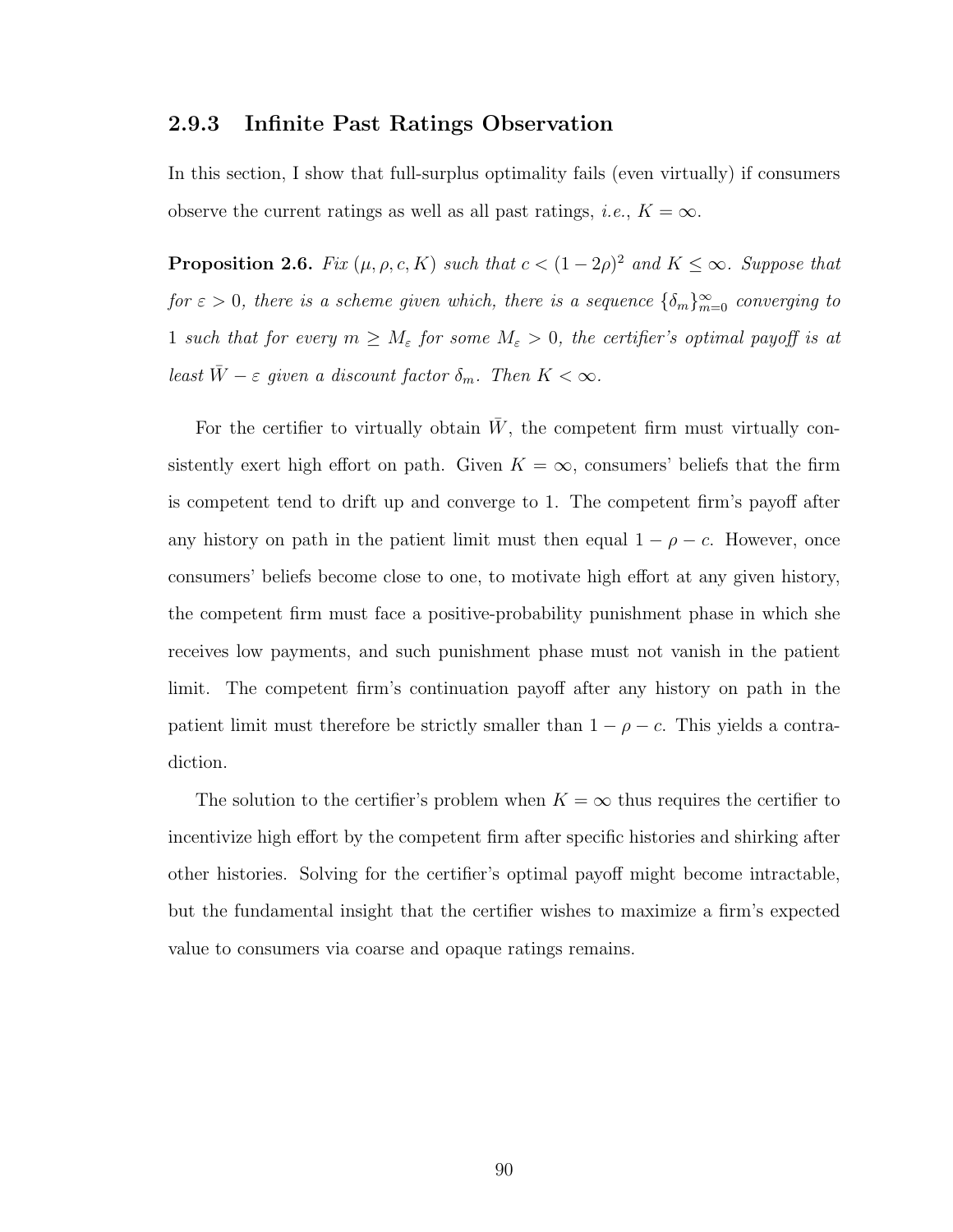#### 2.9.4 A Type-Independent, Full-Surplus-Optimal Scheme

In this section, I construct a type-independent scheme  $(f'_2, S'_2)$  that is FSO whenever

<span id="page-100-0"></span>
$$
c \le \bar{c}'_2(\mu, \rho, \delta) = \frac{\delta(1 - \mu)\mu(1 - 2\rho)^3}{(1 - \rho - \mu(1 - 2\rho))(\rho + \mu(1 - 2\rho))}.
$$
\n(2.21)

The system  $S'_2$  displays a rating  $r_0$  with probability 1 upon a good outcome with some probability  $\alpha$ , and a rating  $r_1$  otherwise in each period. The probability  $\alpha$  is

$$
\alpha := \frac{c(\rho + \mu(1 - 2\rho))}{c(\rho + \mu(1 - 2\rho))^2 + \delta(1 - \mu)\mu(1 - 2\rho)^3},
$$
\n(2.22)

which belongs to  $(0, 1]$  when Condition  $(2.21)$  below holds. The fee  $f'_2$  is

$$
f_2' = (1 - 2\rho) \left[ \mu - \frac{\delta \alpha (1 - \mu) \varphi^2 (1 - 2\rho)^2}{(\rho + \mu (1 - 2\rho))(1 - \alpha (\rho + \mu (1 - 2\rho)))} \right].
$$
 (2.23)

The participation rule specifies that both types accept and report truthfully. The competent firm always exerts high effort in the induced game  $G(f'_2, S'_2, C)$ , and always shirks in other induced games. The participation fee  $f_2' := f_2'(C) = f_2'(I)$  is set to keep a participating firm at her rejection payoff  $\rho$ .

### **Proposition 2.7.** The scheme  $(f'_2, S'_2)$  is FSO whenever  $(2.21)$  holds.

Rating  $r_1$  in period 0 does not reflect any past outcome, thus  $\varphi_0(r_1) = \mu$ . In each period  $t \geq 1$ , the two ratings statistically reveal the outcome in the last period, inducing two possible levels of reputations:

$$
\varphi_t(0) = \frac{\mu(1 - \alpha(1 - \rho))}{\mu(1 - \alpha(1 - \rho)) + (1 - \mu)(1 - \alpha\rho)} < \varphi_t(1) = \frac{\mu(1 - \rho)}{\mu(1 - \rho) + (1 - \mu)\rho}.
$$

Consistent high effort again implies that  $p_t(1) > p_t(0)$  for each  $t \geq 1$ . When [\(2.21\)](#page-100-0) holds, the competent firm consistently exerts high effort for the higher payment  $p_t(1)$ .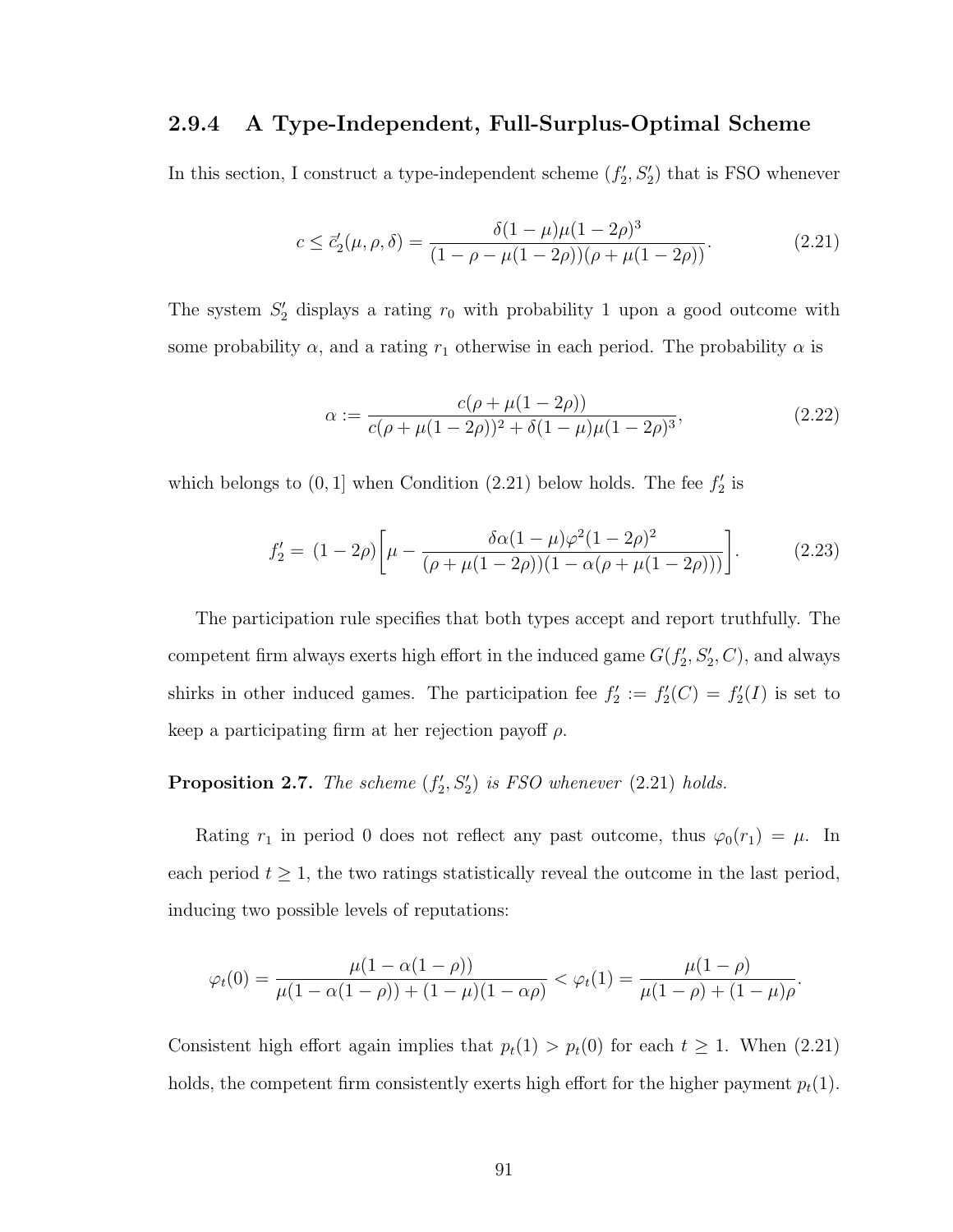Note that  $\bar{c}'_2 < \bar{c}_2$ .<sup>[28](#page-101-0)</sup> This is because the two ratings in this construction pool both types of firms, making it more difficult to motivate consistent high effort by the competent firm.

Notice also that the scheme must induce a competent firm to be indifferent between high or low effort after every history upon acceptance (and must induce both types to accept). The reason is that, for full extraction, a fee independent of the report must bind both types individual rationality constraints, keeping them at the rejection payoff. This requires both types to extract identical expected profits from consumers. However, efficiency requires that the competent firm be motivated to secure higher profits by separating herself from an inept type.

### 2.10 Appendix D: Proofs

#### 2.10.1 Proof of Lemma [2.1](#page-69-1)

It remains to show the converse and that [\(2.7\)](#page-69-0) is necessary for efficiency. I first show the converse. Fix a scheme and a participation rule that solve the certifier's problem. Since a firm truthfully reports upon acceptance given incentive compatibility, efficiency implies that the participation rule satisfies full competent acceptance. By  $(2.6)$ , the certifier achieves  $\overline{W}$ .

I now show that [\(2.7\)](#page-69-0) is necessary for efficiency. Recall from the main text that efficiency implies full competent acceptance. Thus, given efficiency, the incentive constraint for high effort after each history  $h$  must hold in the induced game upon a competent report. By exerting high effort, the competent firm's continuation profit

<span id="page-101-0"></span><sup>28.</sup> To see this, note that the inequality can be simplified to  $(1 - \rho)/(1 - 2\rho) > (2 - \mu)\mu$ . The left side is strictly larger than 1 for  $\rho \in (0, \frac{1}{2})$ . The right side is bounded above by 1.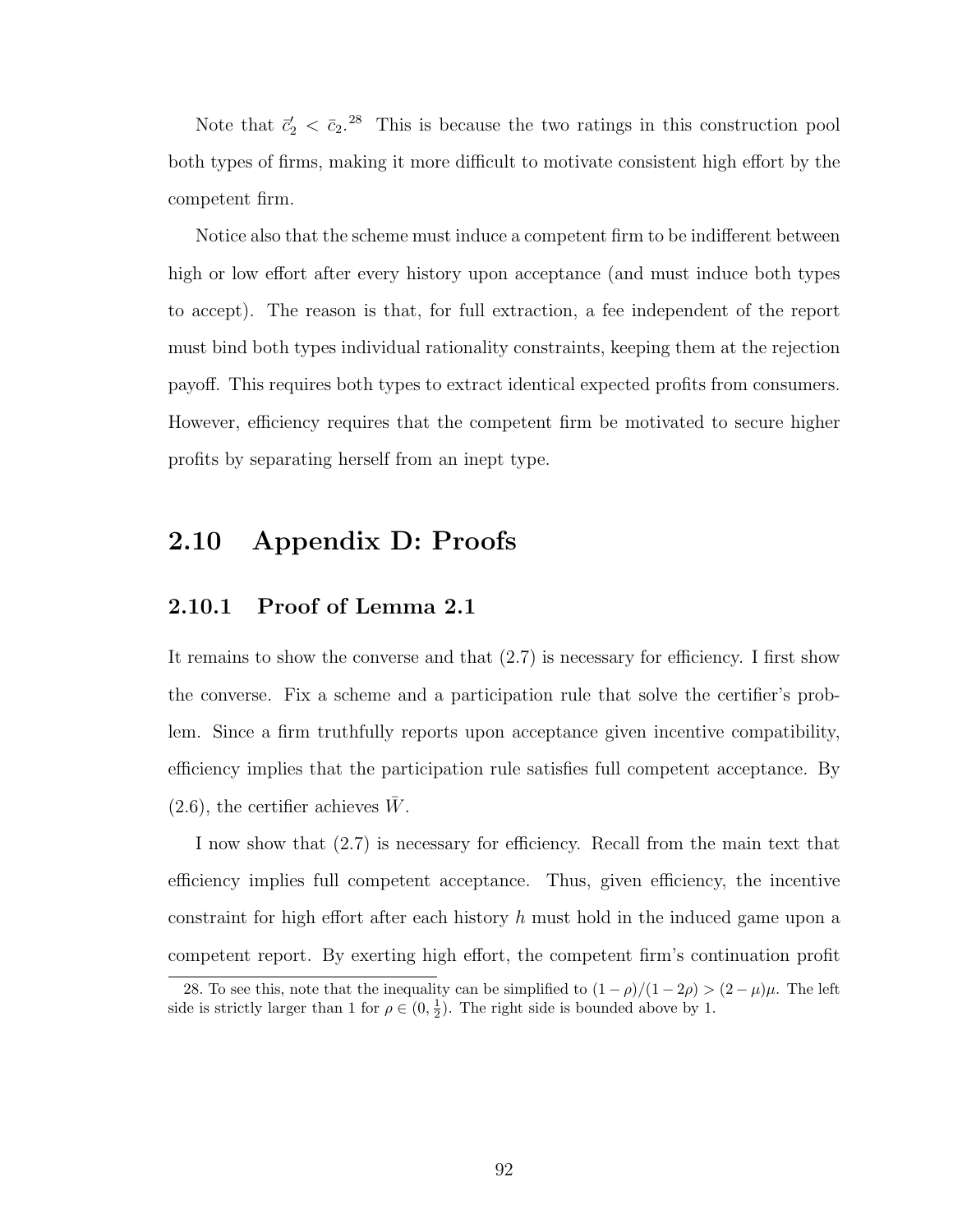following a history  $h$  in period  $t$  in which a rating  $r$  realizes is

$$
V = (1 - \delta)(p_t(r) - c) + \delta((1 - \rho)V(h\bar{y}) + \rho V(h\bar{y})),
$$

where  $V(hy)$  denotes the expected continuation profit upon producing an outcome y after history  $h$ . It suffices to verify that it is not profitable for the firm to deviate to zero effort, since cost is linear in effort. A one-stage deviation to zero effort gives

$$
V' = (1 - \delta)p_t(r) + \delta(\rho V(h\bar{y}) + (1 - \rho)V(h\underline{y})).
$$

The incentive constraint,  $V - V' \geq 0$ , can therefore be simplified as

<span id="page-102-2"></span><span id="page-102-1"></span><span id="page-102-0"></span>
$$
V(h\bar{y}) - V'(hy) \ge \frac{(1-\delta)c}{\delta(1-2\rho)}.\tag{2.24}
$$

Recursively using [\(2.24\)](#page-102-0),

$$
V(h\bar{y}) \le (1 - \delta)(1 - \rho - c) + \delta((1 - \rho)V(h\bar{y}\bar{y}) + \rho V(h\bar{y}y))
$$
  
 
$$
\le (1 - \delta)(1 - \rho - c) + \delta\left(V(h\bar{y}\bar{y}) - \frac{(1 - \delta)\rho c}{\delta(1 - 2\rho)}\right) \le 1 - \rho - c - \frac{\rho c}{1 - 2\rho}.
$$
 (2.25)

Similarly,

$$
V(hy) > (1 - \delta)(\rho - c) + \delta((1 - \rho)V(hy\bar{y}) + \rho V(hy\bar{y}))
$$
  
 
$$
\geq (1 - \delta)(\rho - c) + \delta\left(V(hy\bar{y}) + \frac{(1 - \delta)(1 - \rho)c}{\delta(1 - 2\rho)}\right) > \dots \geq \rho - c + \frac{(1 - \rho)c}{1 - 2\rho}.
$$
 (2.26)

This inequality is strict because payments, given in [\(2.2\)](#page-63-0), are always strictly bigger than  $\rho$  given consistent high effort. [\(2.24\)](#page-102-0), [\(2.25\)](#page-102-1) and [\(2.26\)](#page-102-2) together imply that  $c < \delta(1 - 2\rho)^2$ .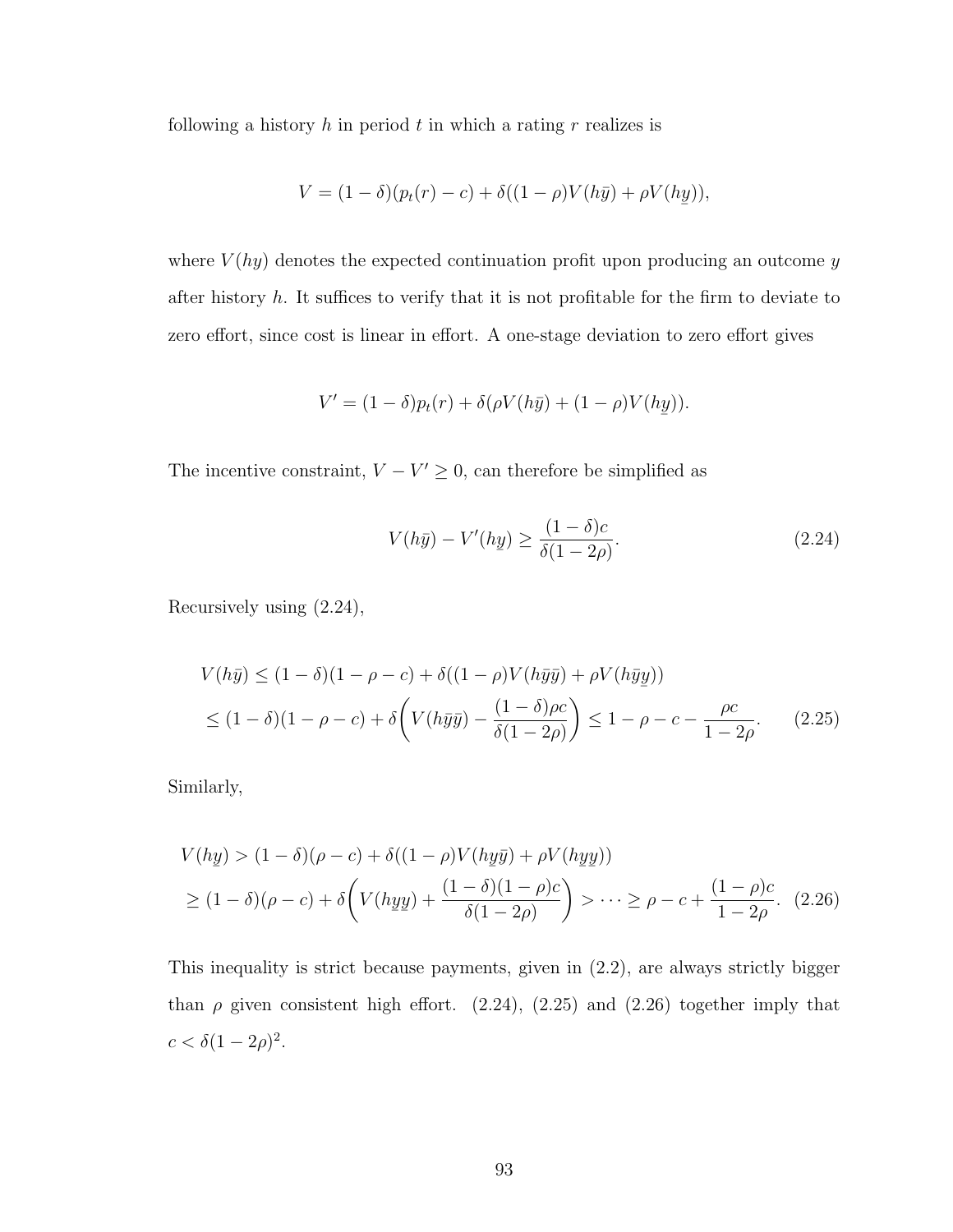#### 2.10.2 Proof of Proposition [2.1](#page-72-0)

Given the fees and the participation rule, it is straightforward to compute that the certifier's expected payoff equals  $\bar{W}$ . I show that  $(\sigma^*, \varphi^*)$  is a collection of equilibria when [\(2.8\)](#page-71-0) holds. Consider the game  $G(f_2, S_2, C)$ . The competent firm's play in  $G(f_2, S_2, C)$  can be represented by a two-state automaton, with the set of states given by the set of ratings. Here, a state  $r$  collects all firm's histories with the most recent rating being r. Let  $V(r)$  be the competent firm's continuation profit in state r:

$$
V(r) = (1 - \delta)(p(r) - c) + \delta[(1 - \rho)V(r_0) + \rho V(r_1)],
$$

where, by  $(2.2)$ ,

$$
p(r_1) = \rho + \frac{(1 - 2\rho)\mu\rho}{\mu\rho + 1 - \mu}
$$
 and  $p(r_0) = 1 - \rho$ .

A deviation to shirk yields

$$
V(r; \underline{e}) := (1 - \delta)p(r) + \delta[\rho V(r_0) + (1 - \rho)V(r_1)].
$$

The incentive constraint for high effort  $V(r) - V(r;$  $\leq$  $\epsilon$ )  $\geq$  0 in each state r can be simplified to  $\delta(1 - 2\rho)(p(r_0) - p(r_1)) \geq c$ , or equivalently, [\(2.8\)](#page-71-0).

The competent type finds no profitable deviation from the participation rule  $\pi^*$ . By accepting and reporting truthfully, the competent firm's payoff equals  $\rho$  by construction. By deviating to misreport upon acceptance, consumers pay the firm  $p(r_1)$ in each period because only rating  $r_1$  is displayed in the induced game  $G(f_2, S_2, I)$ , and the competent firm's payoff equals  $\rho$ . By deviating to reject, the firm's payoff equals  $\rho$ . Finally, the inept type also finds no profitable deviation from the participation rule  $\pi^*$ . By accepting and reporting truthfully, the inept firm's payoff equals  $\rho$ .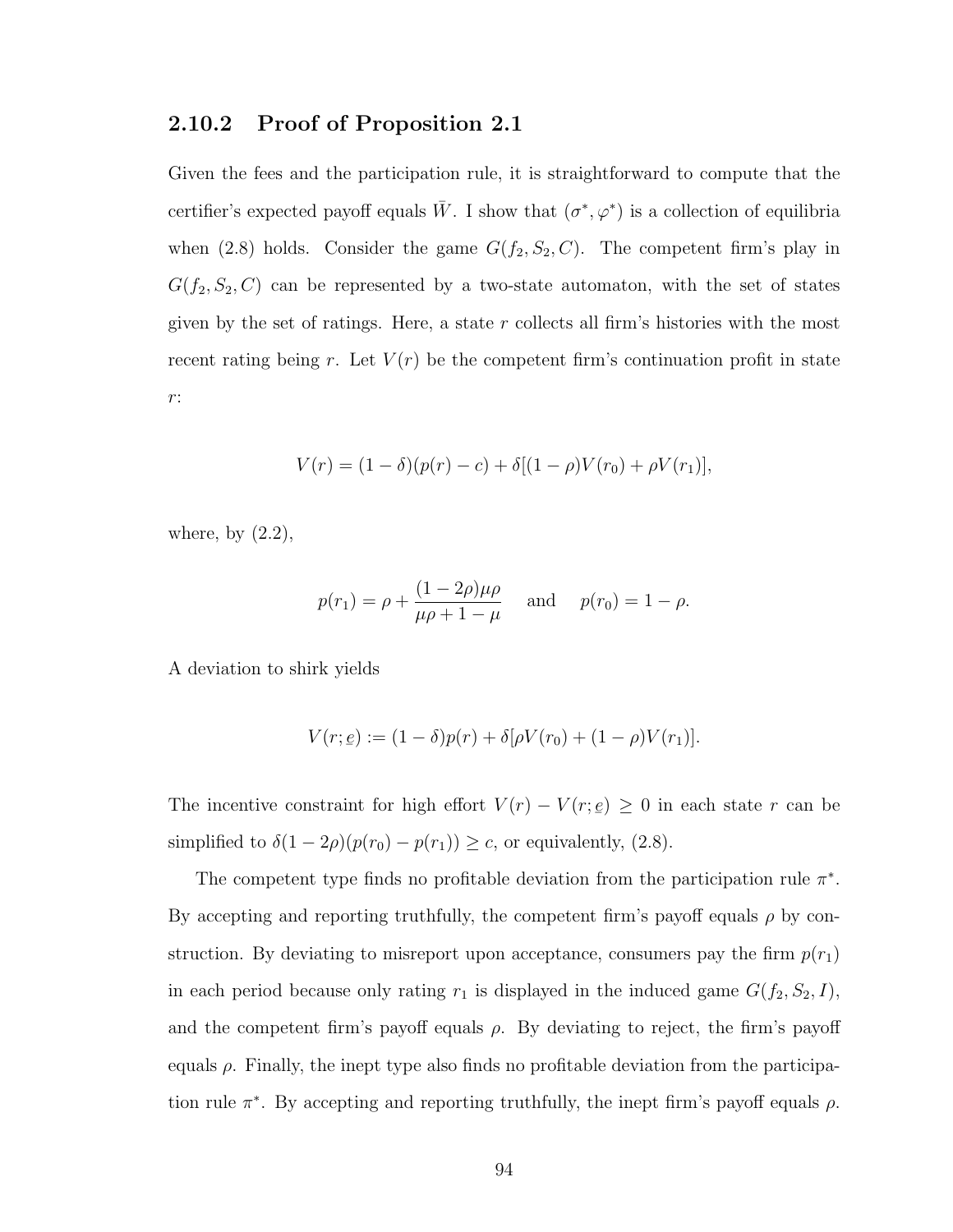By accepting and misreporting, the inept firm's payoff is at most  $\rho$  by construction, whenever  $c \leq \bar{c}_2$ . Finally, by deviating to reject, the inept firm's payoff equals  $\rho$ .

### 2.10.3 Proof of Proposition [2.2](#page-75-3)

Necessity of Condition [\(2.12\)](#page-75-1). Fix  $\varepsilon > 0$  and a scheme given which there is a sequence  $\{\delta_m\}_{m=0}^{\infty}$  converging to 1 such that for every  $m \geq M_{\varepsilon}$  for some  $M_{\varepsilon} > 0$ , the certifier's payoff is at least  $\bar{W} - \varepsilon$  given a discount factor  $\delta_m$  for some participation rule and some collection of equilibria. Fix such a sequence  $\{\delta_m\}_{m=0}^{\infty}$ ,  $M_{\varepsilon}$  and  $m \geq$  $M_{\varepsilon}$ . Next, fix a sequence  $\{x_m\}_{m\geq M_{\varepsilon}}$  where each  $x_m \in (0,1)$  is chosen below to be sufficiently small, with the properties that  $\liminf_m x_m =: x > 0$  and  $\delta_m(1 - x_m)$  $\delta_{m+1}(1-x_{m+1})$  for each m. I first argue that given any histories  $h, h'$  in the induced game upon a competent report, the competent firm's continuation payoffs  $V(h)$ ,  $V(h')$ at the histories upon accepting and truthfully reporting must satisfy

$$
\left| \frac{V(h) - V(h')}{1 - \delta_m} \right| < D := \frac{1 - \rho(4(1 - \rho) + c)}{\rho x} \tag{2.27}
$$

where  $D > 0$  is an upper bound on the value of the following program:

<span id="page-104-3"></span><span id="page-104-2"></span><span id="page-104-1"></span><span id="page-104-0"></span>
$$
D_m:=\max_{\alpha\in[0,1]}\frac{V_0-V_1}{1-\delta_m}
$$

subject to

$$
V_0 = (1 - \delta_m)(1 - \rho - c) + \delta((1 - \rho \alpha)V_0 + \rho \alpha V_1),
$$
\n(2.28)

$$
V_1 = (1 - \delta_m)(\rho - c) + \delta_m(x_m V_0 + (1 - x_m)V_1),
$$
\n(2.29)

$$
\delta_m \alpha (1 - 2\rho)(V_0 - V_1) \ge (1 - \delta_m)c. \tag{2.30}
$$

The program can be interpreted as follows. The values  $V_0, V_1$  are upper and lower bounds on the competent firm's continuation payoff after any history in the induced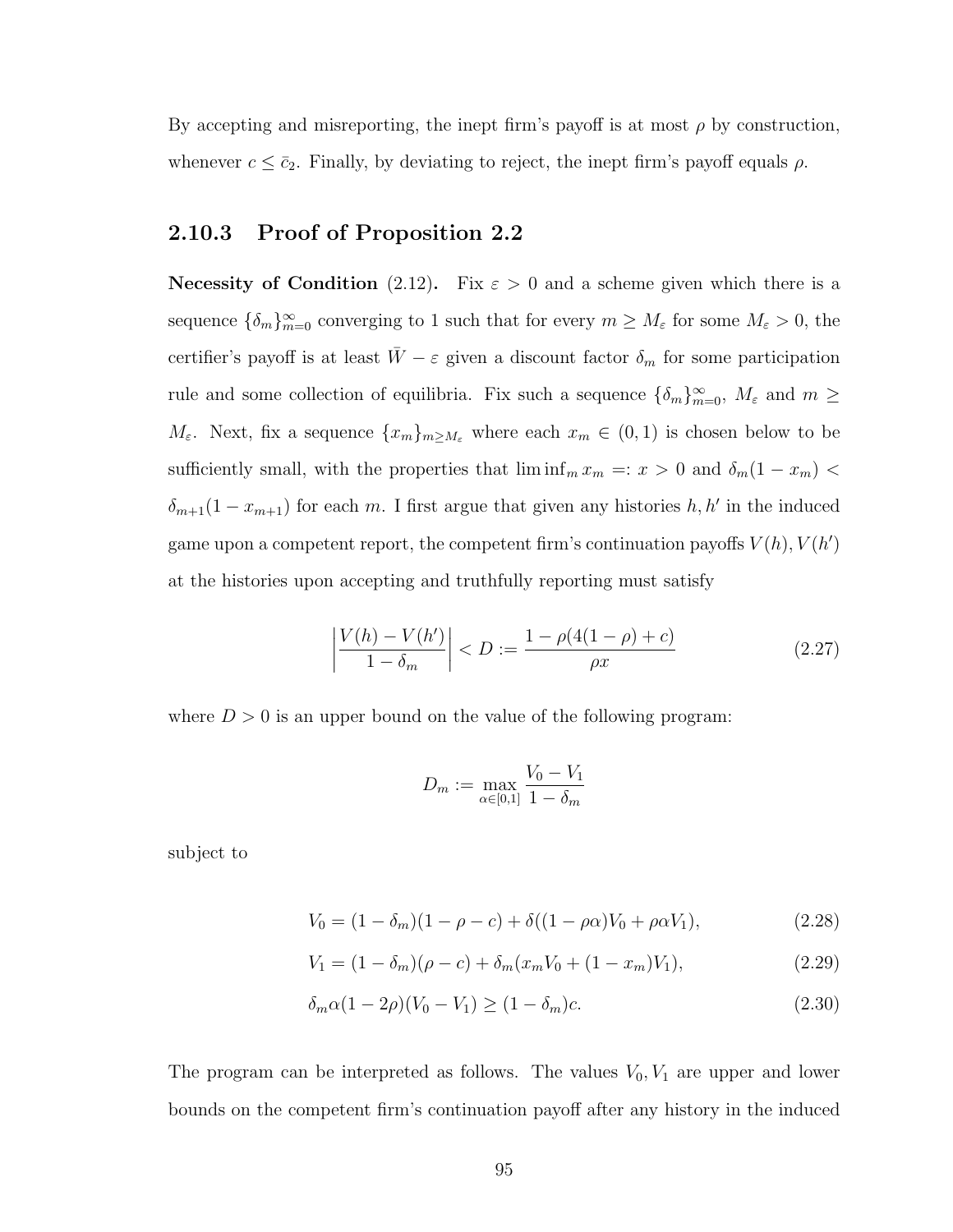game upon acceptance and truthfully reporting. There are two states, 0 and 1, associated with the continuation values  $V_0$  and  $V_1$ . In state 0, the firm receives the stage payoff  $1 - \rho - c$ , as if she exerts high effort, subject to incentive constraint for high effort [\(2.30\)](#page-104-0). In state 1, the firm receives a payoff  $\rho - c$ , which is strictly lower than her lowest stage payoff. Given state 0, with probability  $1 - \rho + \rho(1 - \alpha) = 1 - \rho \alpha$ , the next state is 0 and with complementary probability, the next state is 1. This is as if, given high effort in state 0, the next state is 0 with probability one upon a good outcome, or with probability  $1 - \alpha$  upon a bad outcome. Given state 1, with probability  $x_m$ , the next state is 0 and with complementary probability, the next state is 1. Since the certifier's optimal payoff is at least  $\bar{W} - \varepsilon$  given a discount factor  $\delta_m$ , to derive the upper and lower bounds on  $V(h)$  after any history h, it suffices to consider to a transition probability  $x_m > 0$ , which is chosen to be sufficiently small and satisfy the properties mentioned above to ensure that  $V_1$  is a lower bound on the competent firm's continuation payoff after any history in the induced game upon a competent report. Such a sequence  ${x_m}_{m \geq M_{\varepsilon}}$  exists because  $\lim_{x_m \to 0} V_1 = \rho - c$ , which is strictly smaller than a competent firm's lowest equilibrium continuation profit  $\rho$  in the induced game upon a competent report.

At the optimum of the program, the constraint [\(2.30\)](#page-104-0) binds, and the optimal value of  $\alpha$  is such that given a current state 0, the probability of staying at state 0 is maximized without violating the constraint  $(2.30)$ . Hence, at the optimum,  $V_0$  (resp.,  $V_1$ ) gives an upper (resp., lower) bound on the competent firm's continuation payoff after any history:  $V_1 < V(h) \leq V_0$  after any history h in the induced game upon a competent report. The lower bound is strict because the competent firm's payoff in each period is strictly above  $\rho - c$ . Thus,  $V(h) - V(h')$  $\frac{\partial h - V(h')}{1 - \delta_m}$  <  $D_m$ . Solving [\(2.28\)](#page-104-1), [\(2.29\)](#page-104-2) and  $(2.30)$  simultaneously for  $V_0, V_1, \alpha$  gives

$$
D_m = \frac{1 - \rho(4(1 - \rho) + c)}{(1 - 2\rho)(1 - \delta_m(1 - x_m))}.
$$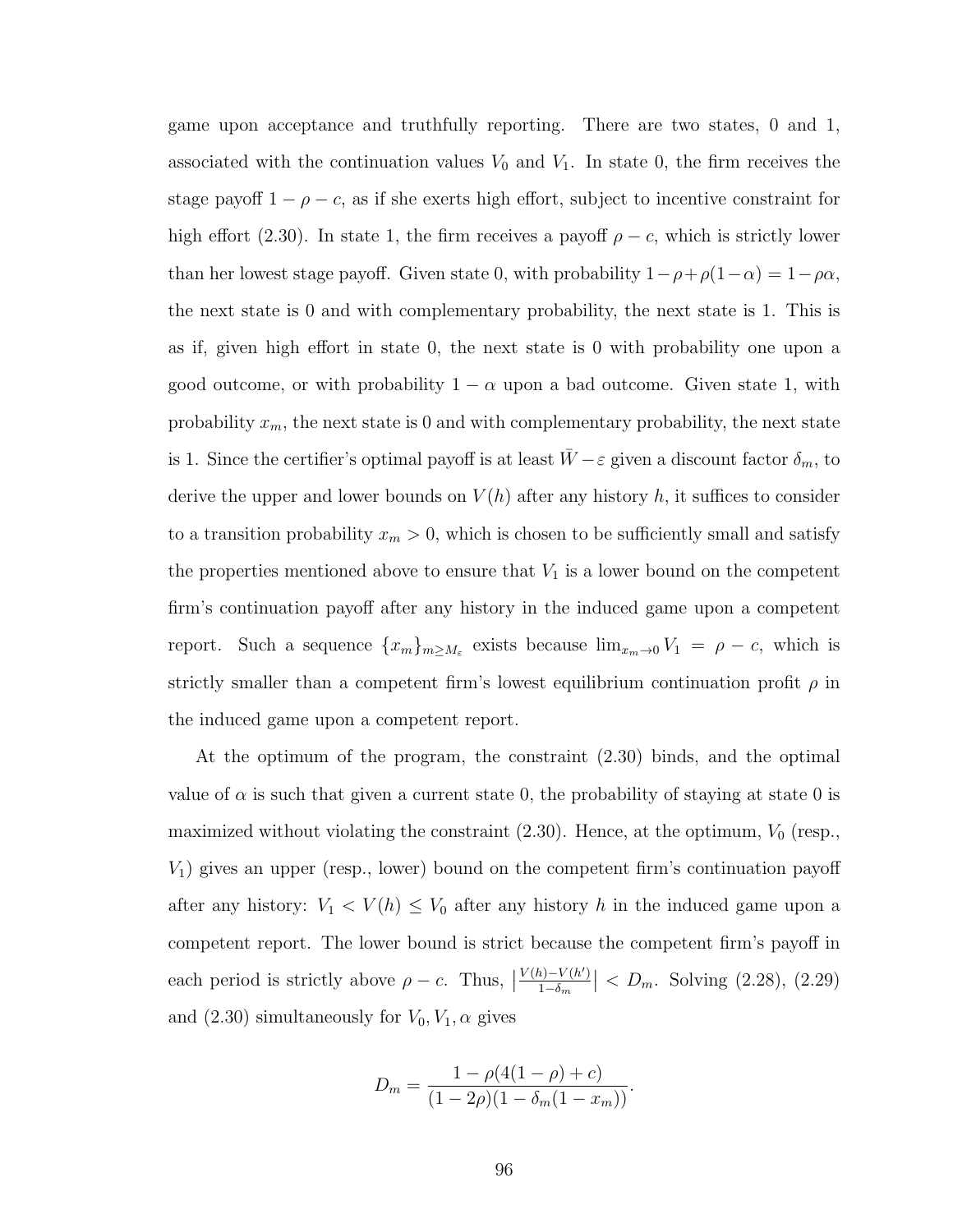This value strictly increases in  $m$ , and hence

$$
D_m < \limsup_{m \to \infty} D_m = \frac{1 - \rho(4(1 - \rho) + c)}{\rho x}.
$$

Now, fix an arbitrary  $\psi > 0$ . Given the bound [\(2.27\)](#page-104-3), by [Ross](#page-139-0) [\(2014,](#page-139-0) Theorem 2.2, p.95), there exists a bounded function  $\ell(h)$  for each history h and a constant g satisfying

$$
g + \ell(h_t) = p(h_t) - c + (1 - \rho) \mathbf{E}_{h_{t+1}}^{PG} [\ell(h_{t+1}) | h_t, \bar{y}] + \rho \mathbf{E}_{h_{t+1}}^{PG} [\ell(h_{t+1}) | h_t, \bar{y}],
$$
  
\n
$$
g = \mathbf{E}_h^{PG} [p(h)] - c,
$$
  
\n
$$
\ell(h) = \lim_{m \to \infty} \frac{V(h) - V(h^*)}{1 - \delta_m},
$$

where  $p(h)$  denotes consumer's payment at history h and  $h^*$  is chosen at which the competent firm exerts high effort and such that

$$
0 \le \sup_{h} \ell(h) - \ell(h^*) \le \psi. \tag{2.31}
$$

The incentive constraint for high effort at history  $h^*$  is

$$
\delta_m(1-2\rho)\frac{(V(h^*\bar{y}) - V(h^*y))}{1-\delta_m} \geq c.
$$

Thus,

$$
g = p(h^*) - c + (1 - \rho)\ell(h^*\bar{y}) + \rho\ell(h^*y)
$$
  

$$
\iff \ell(h^*\bar{y}) - \ell(h^*\underline{y}) = \frac{p(h^*) - c - g + \ell(h^*\bar{y})}{\rho}.
$$
 (2.32)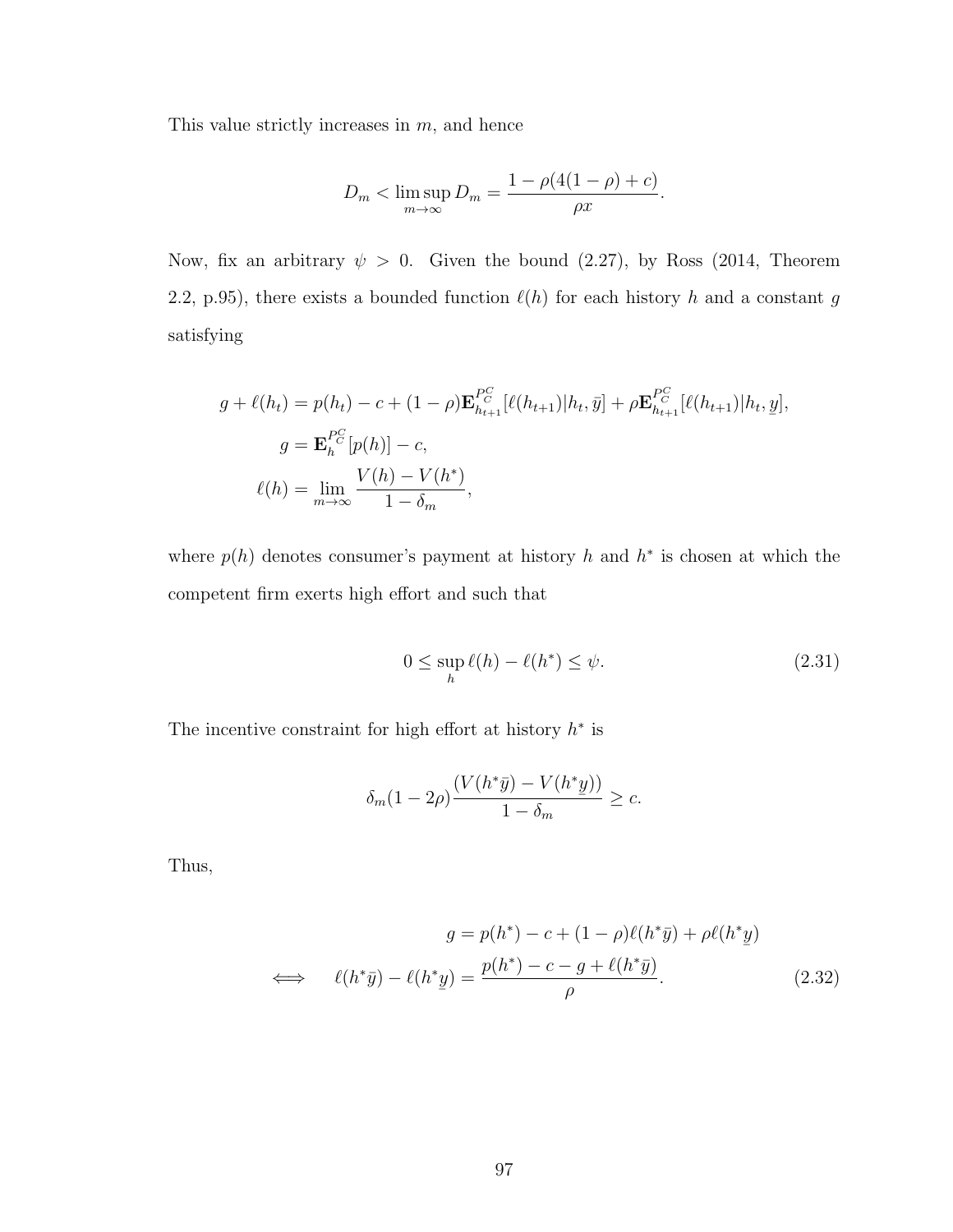It follows from the incentive constraint that

$$
\delta_m(1-2\rho)(\ell(h^*\bar{y})-\ell(h^*\underline{y})) = \delta_m(1-2\rho)\lim_{m\to\infty}\frac{V(h^*\bar{y})-V(h^*\underline{y})}{1-\delta_m} \geq c.
$$

Simplifying,

$$
\delta_m(1-2\rho)(\ell(h^*\bar{y})-\ell(h^*\underline{y}))\geq c \quad \Longleftrightarrow \quad \delta_m\bigg(\frac{p(h^*)-c-g+\ell(h^*\bar{y})}{\rho}\bigg)\geq \frac{c}{1-2\rho}.
$$

Simplifying the right inequality,

$$
\delta_m\big((1-2\rho)(1-\mathbf{E}_h^{P_C^C}[\varphi(h)])+\ell(h^*\bar{y})\big)\geq \frac{\rho c}{1-2\rho},
$$

where  $\varphi(h)$  denotes consumers' belief that the firm is competent at history h in the induced game upon a competent report. By construction,  $\ell(h^*\bar{y}) \leq \psi$  and  $\mu \leq$  $\mathbf{E}_{h}^{PC}[\varphi(h)]$ . The above inequality implies that

$$
\delta_m\big((1-2\rho)(1-\mu)+\psi\big)\geq \frac{\rho c}{1-2\rho}.
$$

Since  $\psi > 0$  is chosen arbitrarily, it must hold that

$$
\delta_m(1-2\rho)(1-\mu) \ge \frac{\rho c}{1-2\rho} \quad \iff \quad c \le \frac{1-\mu}{\rho} \delta_m(1-2\rho)^2 < \frac{1-\mu}{\rho} (1-2\rho)^2.
$$

This proves the necessity of Condition [\(2.12\)](#page-75-1).

# Verify that the construction constitutes a virtually FSO family of schemes. Fix some  $N > K+1$ , chosen below to be sufficiently large. State variables that govern a competent firm's continuation payoff are given by a vector  $(k, r)$ , consisting of the current rating r and the number  $k \geq 1$  of past periods since rating 0 is most recently realized, as these two numbers pin down consumers' beliefs and the firm's effort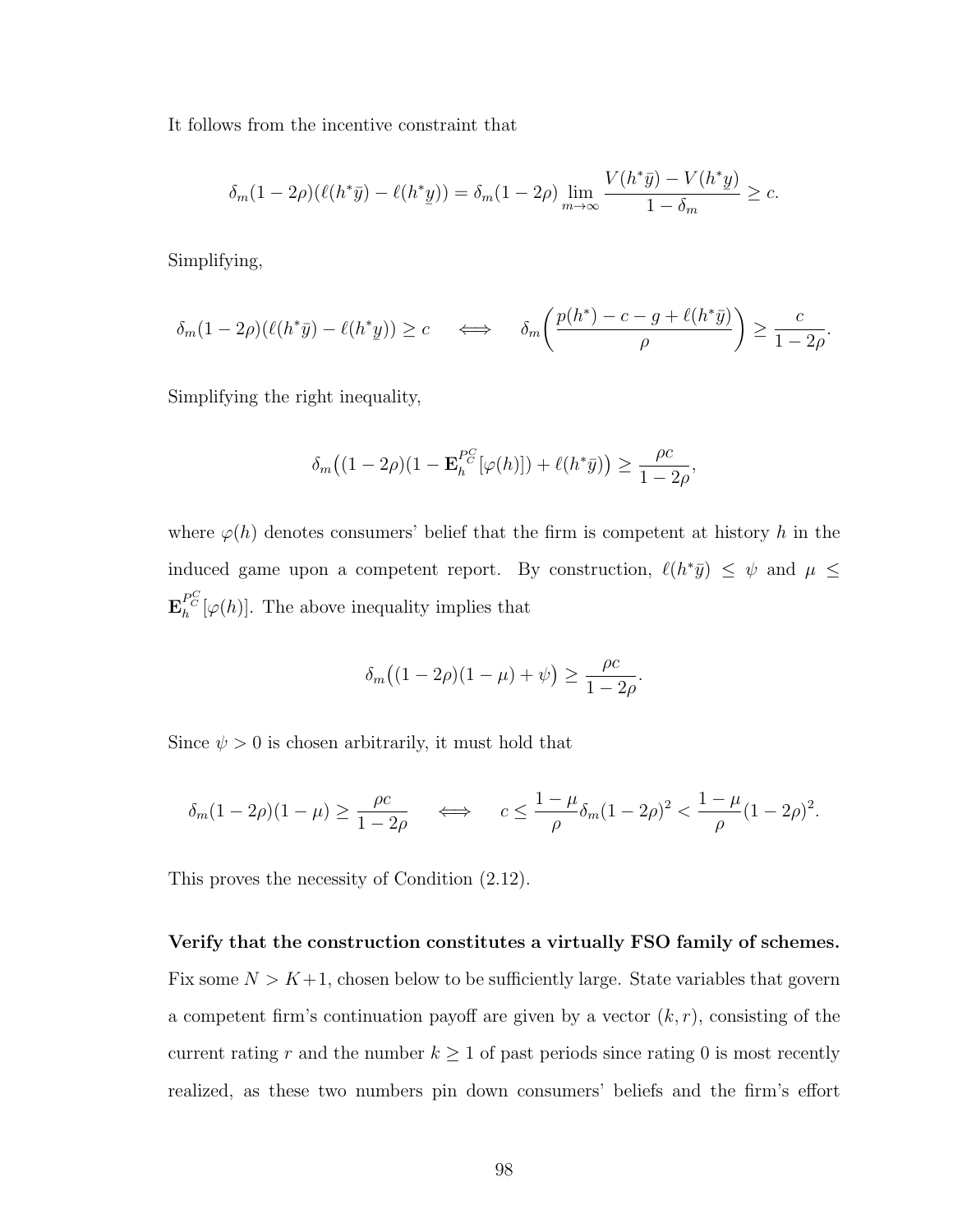choices. The state transitions are as follows. Given a current state  $(k, r_0)$  for any k, the next state is  $(1, r_0)$  upon a good outcome and is  $(1, r_1)$  upon a bad outcome. Given a current state  $(k, r_n)$  for any k, and  $n = 1, ..., N - 1$ , upon a good outcome, the next state is  $(k+1, r_{n-1})$  with probability  $\gamma^K$  and is  $(k+1, r_n)$  with probability  $1 - \gamma^{K}$ ; upon a bad outcome, the next state is  $(k + 1, r_{n+1})$ . Finally, given a current state  $(k, r_N)$  for any k, the next state is  $(k+1, r_{N-1})$  with probability  $\gamma^K(1-\rho)$  and is  $(k + 1, r_N)$  with complementary probability.

Let  $V_{(k,n)}$  denote the continuation payoff of the competent firm given a state  $(k, r_n)$ , the participation rule and the collection of equilibria. The continuation payoffs satisfy

$$
V_{(k,0)} =: V_0, \quad k = 1, \dots, K,
$$
  

$$
V_{(k,n)} =: V_n, \quad k \ge K + 1, n = 1, \dots, N,
$$

and the system of Bellman equations

$$
V_0 = (1 - \delta)(1 - \rho - c) + \delta((1 - \rho)V_0 + \rho V_{(1,1)}),
$$
  
\n
$$
V_{(k,n)} = (1 - \delta)(1 - \rho - c) + \delta((1 - \rho)\gamma^K V_{(k+1,n-1)} + (1 - \rho)(1 - \gamma^K) V_{(k+1,n)} + \rho V_{(k+1,n+1)}), \quad k = 1, ..., K, n = 1, ..., k,
$$
  
\n
$$
V_n = (1 - \delta)(p_{\mu^K} - c) + \delta((1 - \rho)\gamma^K V_{n-1} + (1 - \rho)(1 - \gamma^K) V_n + \rho V_{n+1}), \quad n = 1, ..., N - 1,
$$
  
\n
$$
V_N = (1 - \delta)\rho + ((1 - \rho)\gamma^K V_{N-1} + (1 - (1 - \rho)\gamma^K) V_N).
$$

This linear system of  $K(K+1)/2+N+1$  equations has  $K(K+1)/2+N+1$  unknowns, namely, the continuation payoffs, and admits a unique solution.

It suffices to verify that the incentive constraints for high effort in the patient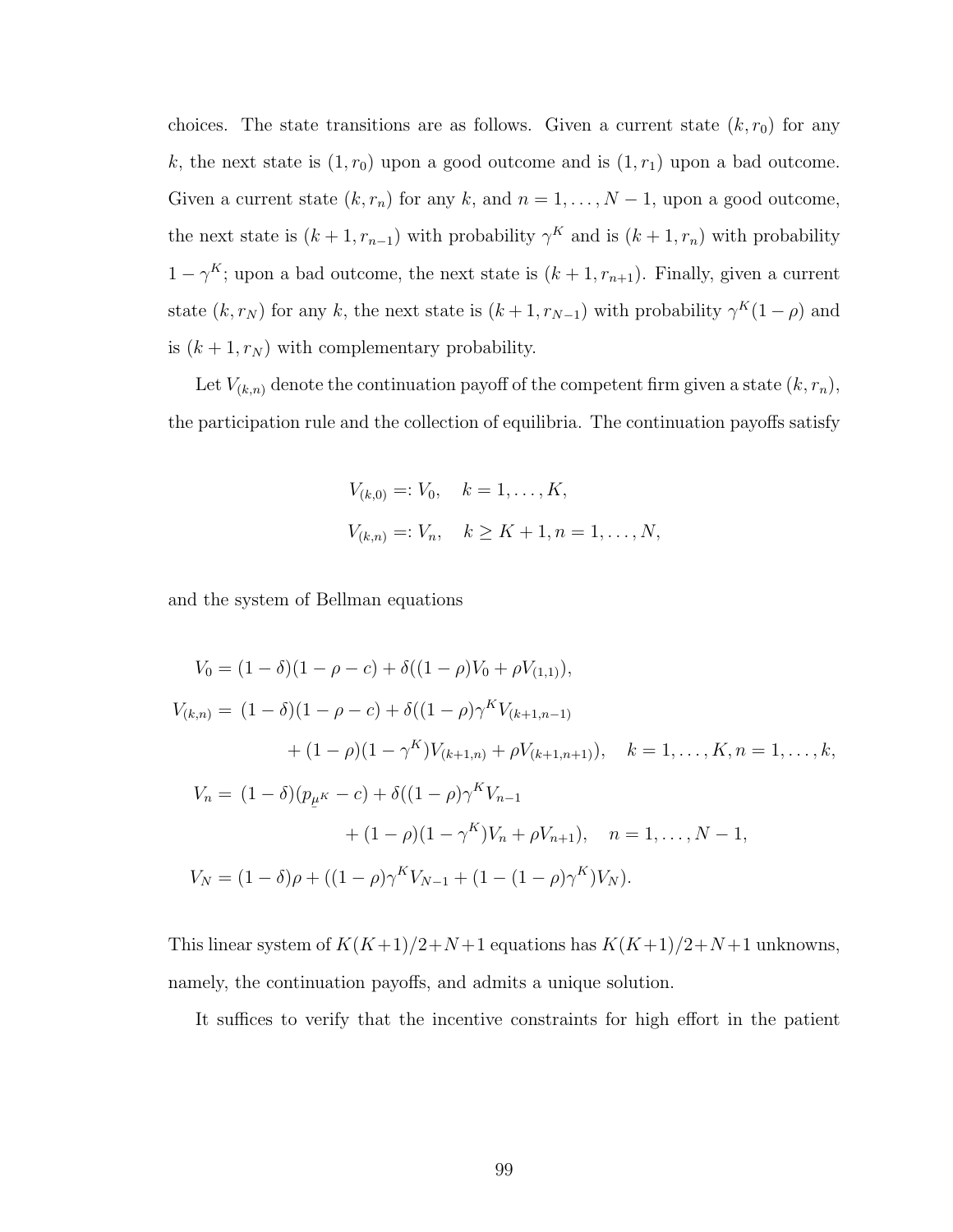limit hold strictly, when the number  $N$  is (fixed and) chosen to be sufficiently large:

$$
\lim_{\delta \to 1} \delta(1 - 2\rho) \left( \frac{V_0 - V_{(1,1)}}{1 - \delta} \right) > c,\tag{2.33}
$$
\n
$$
\lim_{\delta \to 1} \delta(1 - 2\rho) \left( \frac{\gamma^K V_{(k+1, n-1)} + (1 - \gamma^K) V_{(k+1, n)} - V_{(k+1, n+1)}}{1 - \delta} \right) > c, \quad k = 1, \dots, K, n = 1, \dots, k,
$$
\n
$$
(2.34)
$$

<span id="page-109-1"></span><span id="page-109-0"></span>
$$
\lim_{\delta \to 1} \delta(1 - 2\rho) \left( \frac{\gamma^K V_{n-1} + (1 - \gamma^K) V_n - V_{n+1}}{1 - \delta} \right) > c, \quad n = 1, \dots, N - 1. \tag{2.35}
$$

Since the strategy profile  $\sigma_{\varepsilon}^K$  induces an irreducible Markov chain over a finite set of  $K(K + 1)/2 + N + 1$  states upon a competent report, [Ross](#page-139-0) [\(2014,](#page-139-0) Theorem 2.4) shows that the absolute unnormalized difference of continuation profits  $\big\vert$  $V_{(k,n)} - V_0$  $\frac{1}{1-\delta}$  is uniformly bounded over  $k, n$  and  $\delta \in (0, 1)$ . Moreover, by [Ross](#page-139-0) [\(2014,](#page-139-0) Theorem 2.2), the following holds. First, there exists bounded  $\ell_{(k,n)}^N$  and  $g^N$  such that

$$
\ell_{(k,n)}^N = \lim_{\delta \to 1} \frac{V_{(k,n)} - V_0}{1 - \delta},
$$
  
\n
$$
\ell_{(k,n)}^N := \ell_n^N, \quad k \ge K + 1, n = 1, ..., N
$$
  
\n
$$
g^N = \lim_{\delta \to 1} V_0 = \frac{1 - \rho^{K+1}}{1 - \rho} \lambda_0^C (1 - \rho - c) + \left(1 - \frac{1 - \rho^{K+1}}{1 - \rho} \lambda_0^C - \lambda_N^C\right) (p_{\mu^K} - c) + \lambda_N^C \rho.
$$

Second, the following system

$$
g^N = 1 - \rho - c + \rho \ell_{(1,1)}^N,
$$
  
\n
$$
g^N + \ell_{(k,n)}^N = 1 - \rho - c + (1 - \rho)\gamma^K \ell_{(k+1,n-1)}^N
$$
  
\n
$$
+ (1 - \rho)(1 - \gamma^K) \ell_{(k+1,n)}^N + \rho \ell_{(k+1,n+1)}^N, \quad k = 1, ..., K, n = 1, ..., k.
$$
  
\n
$$
g^N + \ell_n^N = p_{\mu^K} - c + (1 - \rho)\gamma^K \ell_{n-1}^N + (1 - \rho)(1 - \gamma^K) \ell_n^N + \rho \ell_{n+1}^N, \quad n = 1, ..., N - 1,
$$
  
\n
$$
g^N + \ell_n^N = \rho + (1 - \rho)\gamma^K \ell_{N-1}^N + (1 - (1 - \rho)\gamma^K) \ell_N^N,
$$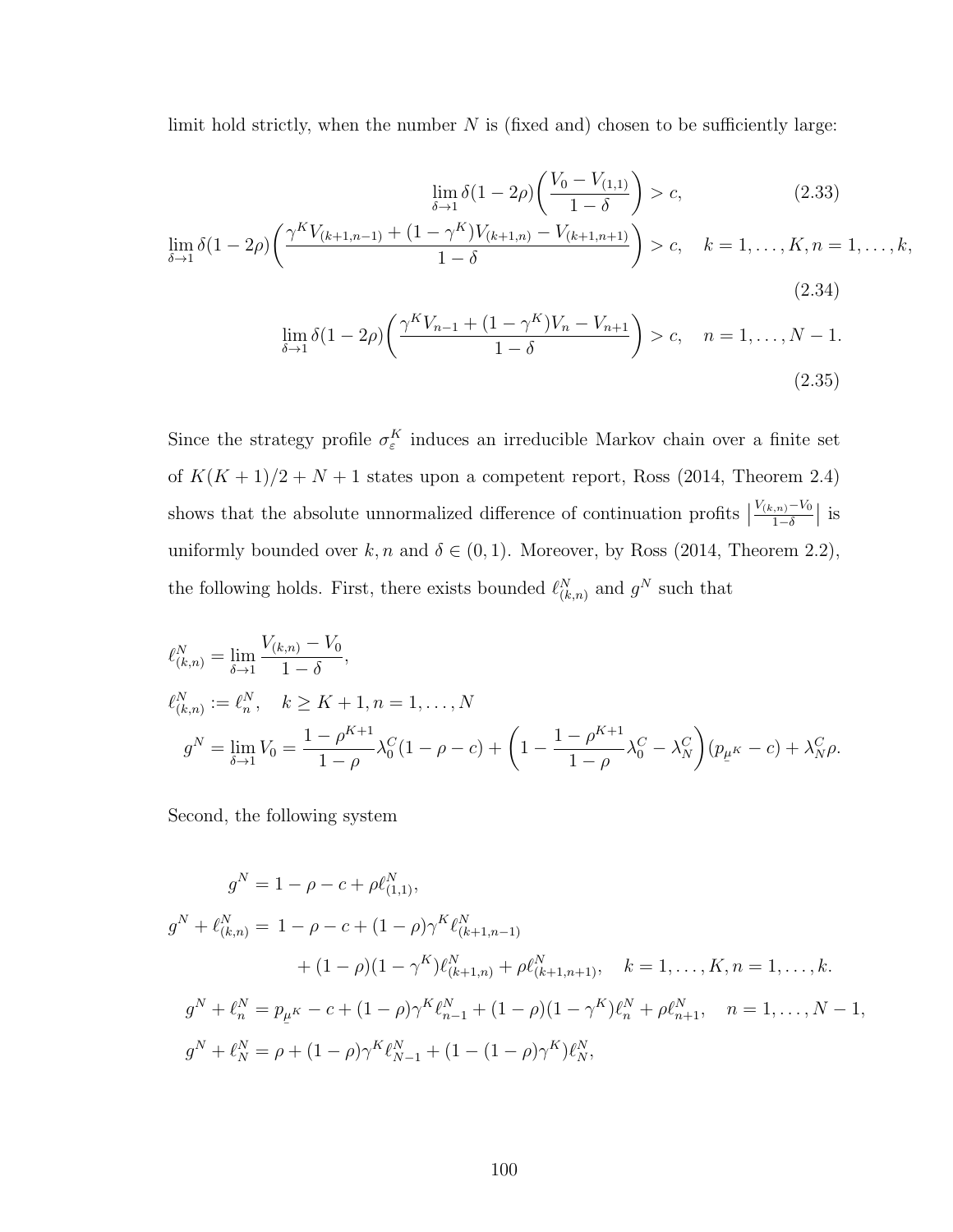holds and admits a unique solution  $(((\ell_{(n,k)}^N)_{n=1}^k)_{k=1}^K, (\ell_n)_{n=1}^N)$ . Verifying  $(2.33)$ – $(2.35)$ is then equivalent to verifying

<span id="page-110-1"></span><span id="page-110-0"></span>
$$
-\ell_{(1,1)}^N > \frac{c}{1 - 2\rho},\tag{2.36}
$$

$$
\gamma^K \ell_{(k,n-1)}^N + (1 - \gamma^K) \ell_{(k,n)}^N - \ell_{(k,n+1)}^N > \frac{c}{1 - 2\rho} \quad k = 1, \dots, K, n = 1, \dots, k, \quad (2.37)
$$

$$
\gamma^K \ell_{n-1}^N + (1 - \gamma^K) \ell_n^N - \ell_{n+1}^N > \frac{c}{1 - 2\rho}, \quad n = 1, \dots, N - 1.
$$
 (2.38)

Solving the above system for  $(((\ell_{(n,k)}^N)_{n=1}^k)_{k=1}^K, (\ell_n)_{n=1}^N)$ , it holds that

$$
\lim_{N \to \infty} -\ell_{(1,1)}^N = \begin{cases} \frac{(1-\mu)(1-2\rho)(\rho + \rho^K - 2\rho^{K+1})}{(1-\rho)(1-\rho - \mu(1-2\rho))}, & \text{if } \hat{c} < \frac{(1-\mu)(1-2\rho)^2(\rho + \rho^K(1-2\rho))}{(1-\rho)(1-\mu - \rho + 2\mu\rho)}, \\ \frac{\hat{c}}{1-2\rho}, & \text{otherwise.} \end{cases}
$$
\n
$$
> \frac{c}{1-2\rho}.
$$

It also holds that

$$
\lim_{N \to \infty} \left[ \gamma^{K} \ell_{n-1}^{N} + (1 - \gamma^{K}) \ell_{n}^{N} - \ell_{n+1}^{N} \right]
$$
\n
$$
= \lim_{N \to \infty} \left[ \gamma^{K} \ell_{(k,n-1)}^{N} + (1 - \gamma^{K}) \ell_{(k,n)}^{N} - \ell_{(k,n+1)}^{N} \right], \quad k = 1, ..., K, n = 1, ..., k,
$$
\n
$$
= \begin{cases}\n\frac{(1 - \mu)(1 - 2\rho)\zeta(K, n)}{(1 - \rho)(1 - \mu - \rho + 2\mu\rho)}, & \text{if } \hat{c} < \frac{(1 - \mu)(1 - 2\rho)^{2}(\rho + \rho^{K}(1 - 2\rho))}{(1 - \rho)(1 - \mu - \rho + 2\mu\rho)},\\
\frac{\zeta_{1}'(K) + \zeta_{2}'(K)\zeta_{3}'(K, n)}{(1 - \rho)^{2}(1 - 2\rho)(1 - \mu + \mu\rho - \rho^{K+1})}, & \text{otherwise.} \\
> \frac{c}{1 - 2\rho}, &\n\end{cases}
$$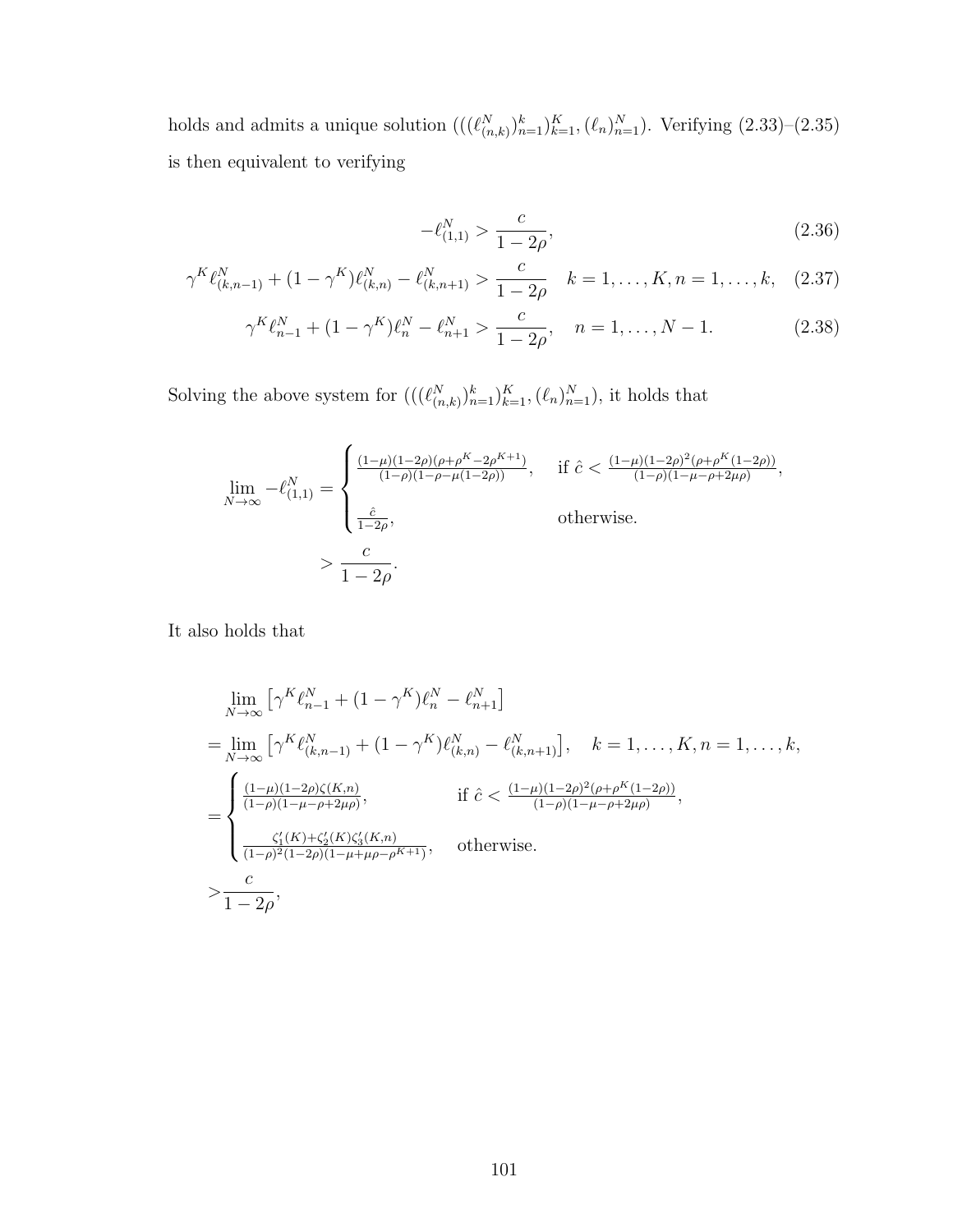where

$$
\zeta(K,n) := 2 + (K(1-\rho) - 1) \left( -1 + \frac{1}{r} \right)^n + \left( \left( -1 + \frac{1}{r} \right)^n - 2\rho \right) \rho^K,
$$
  

$$
\zeta'_1(K) := (1 - \rho^{K+1})(\hat{c}(1-\rho)(1-\mu-\rho) + (1-\mu)(1-2\rho)^2(2-\rho-\rho^K)),
$$
  

$$
\zeta'_2(K) := (1-\mu)\rho(1 - K + K\rho - \rho^K)(\hat{c}(1-\rho) + (1-2\rho)^2(1-\rho^K)),
$$
  

$$
\zeta'_3(K,n) := \left( \frac{(1-2\rho)^2(1-\rho^{K+1}) - \mu(1-\rho((4-\hat{c})(1-\rho) + (1-2\rho)^2\rho^K))}{(1-\mu)\rho(\hat{c}(1-\rho) + (1-2\rho)^2(1-\rho^K))} \right)^{n+1}.
$$

Because the incentive constraints hold strictly in the limit  $N \to \infty$ , there exists N sufficiently larges such that  $(2.36)$ – $(2.38)$  hold.

Because the competent firm only shirks upon rating  $r_N$ , the loss from the payoff upper bound  $\mu(1 - 2\rho - c)$  occurs with probability

$$
\mu \lambda_N^C + (1 - \mu) \lambda_N^I = \mu \left( \frac{1 - \mu - \rho}{(1 - \mu - \mu \rho)(\frac{1 - \mu - \mu \rho}{(1 - \mu) \rho})^N - \rho + \mu \rho} \right) + (1 - \mu) \left( \frac{1 - \mu - \rho}{(1 - \mu) \rho((\frac{1 - \mu - \mu \rho}{(1 - \mu) \rho})^N - 1)} \right)
$$

,

which strictly decreases in N and vanishes as  $N \to \infty$ . This completes the proof.

#### 2.10.4 Proof of Proposition [2.3](#page-84-0)

It is analogous to construct the fees such that each type of firm optimally accepts and reports truthfully given the collection of equilibria.

Here, I focus on verifying the competent firm's incentives to exert high effort upon accepting and truthfully reporting. Let  $(r_{n'}, r_n)$  denote a state, where  $r_{n'}$  is the most recent past rating and  $r_n$  is the current rating. Let  $V_{(n',n)}$  be the competent type's continuation payoff upon a state  $(r_{n'}, r_n)$  in the induced game  $G(f'_2, S_2, C)$  upon accepting and truthfully reporting given the collection of equilibria. The continuation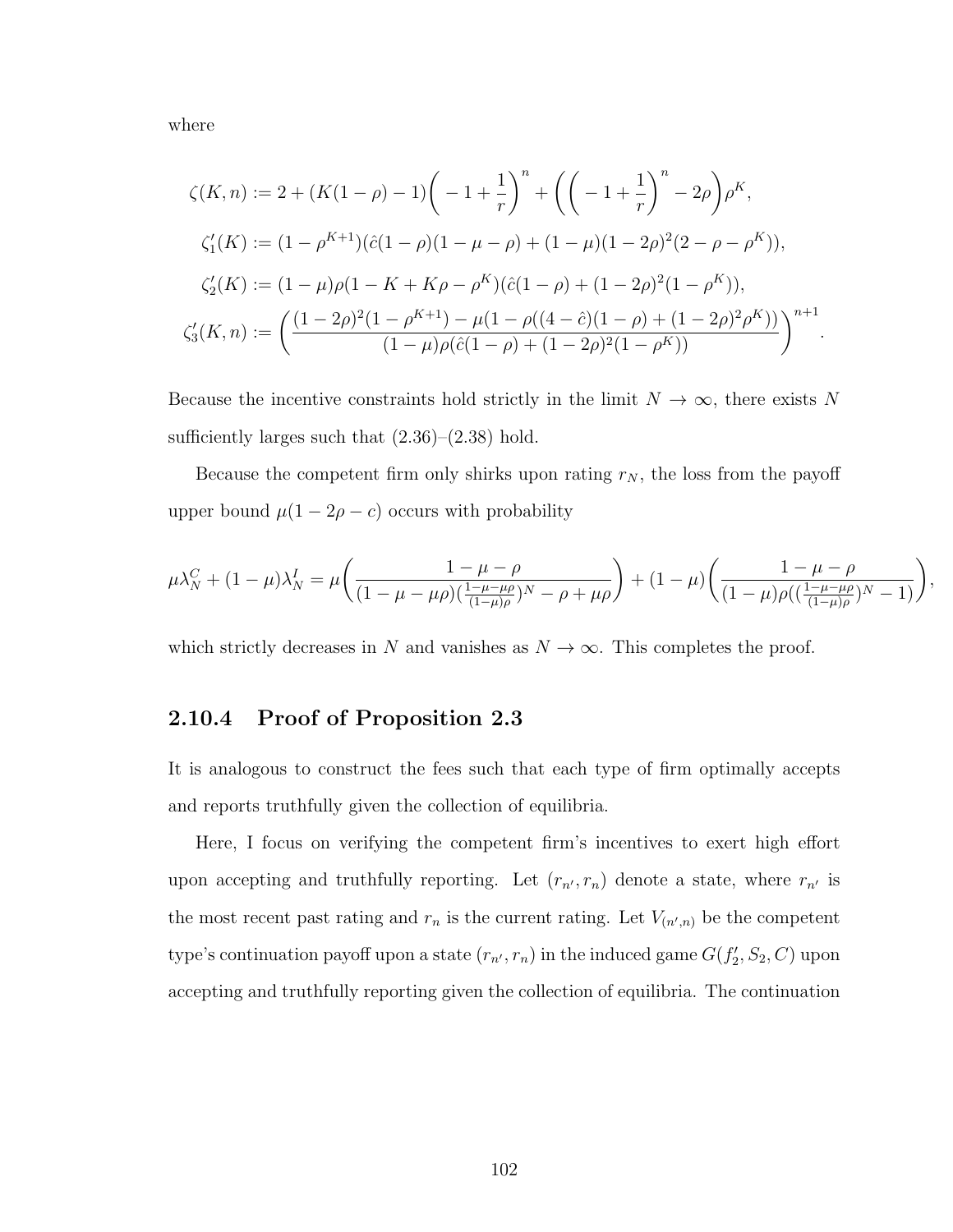payoffs solve the system of Bellman equations:

$$
V_{(1,1)} = (1 - \delta)(1 - \rho - c) + \delta[(1 - \rho)V_{(1,1)} + \rho V_{(1,0)}]
$$
  
\n
$$
V_{(0,1)} = (1 - \delta)(1 - \rho - c) + \delta[(1 - \rho)V_{(1,1)} + \rho V_{(1,0)}]
$$
  
\n
$$
V_{(1,0)} = (1 - \delta)(1 - \rho - c) + \delta[(1 - \rho)V_{(0,1)} + \rho V_{(0,0)}]
$$
  
\n
$$
V_{(0,0)} = (1 - \delta)(\rho + \tilde{\mu}_1(1 - 2\rho) - c) + \delta[(1 - \rho)V_{(0,1)} + \rho V_{(0,0)}].
$$

The incentive constraints to exert high effort at each state are

$$
\begin{aligned}\n\delta(1-2\rho) \frac{V_{(1,1)} - V_{(1,0)}}{1-\delta} &\geq c, & \iff & \frac{\delta^2(1-\mu)\rho(1-2\rho)^2}{1-\mu(1-\rho^2)} &\geq c \\
\delta(1-2\rho) \frac{V_{(0,1)} - V_{(0,0)}}{1-\delta} &\geq c. & \iff & \frac{\delta(1-\mu)(1+\delta\rho)(1-2\rho)^2}{1-\mu(1-\rho)^2} &\geq c.\n\end{aligned}
$$

These two constraints hold simultaneously if and only if  $c \leq \bar{c}'_2$ , where  $\bar{c}'_2$  is defined in [\(2.14\)](#page-85-0) in the main text.

## 2.10.5 Proof of Proposition [2.4](#page-90-0)

The proof is identical to that in Lemma [2.1](#page-69-0) in the main text, except that here the competent firm's continuation profit after a history  $h$  upon a bad outcome satisfies

$$
V(h\underline{y}) \ge \rho + (1 - 2\rho) \left( \frac{\mu \rho^n}{\mu \rho^n + 1 - \mu} \right) - c + \frac{(1 - \rho)c}{1 - 2\rho},
$$

since

$$
\rho+(1-2\rho)\bigg(\frac{\mu\rho^n}{\mu\rho^n+1-\mu}\bigg)
$$

is the lowest equilibrium payment given efficiency.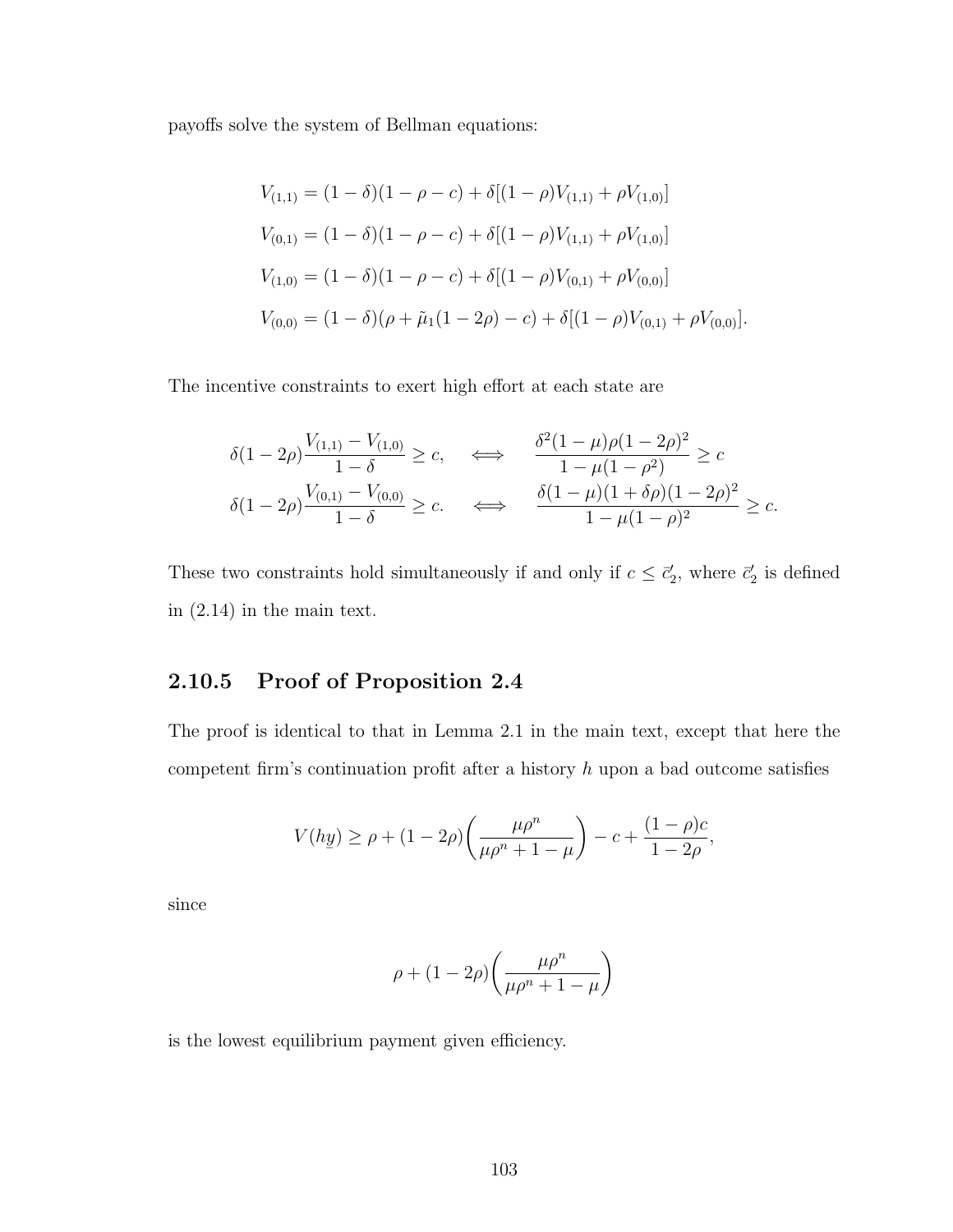#### 2.10.6 Proof of Proposition [2.5](#page-92-0)

Suppose, towards a contradiction, that for every  $\eta > 0$  and  $c < \bar{c}$ , the certifier's optimal payoff is at least  $\mu(1-2\rho-c)-\eta$ . The incentive constraint [\(2.24\)](#page-102-0) necessarily holds after some history  $h_t$  in the induced game upon a competent report given some collection of equilibria. Following the proof of Lemma [2.1,](#page-69-0)

$$
V(h_t \bar{y}) \le 1 - \rho - c - \frac{\rho c}{1 - 2\rho}.
$$

Similarly,

$$
V(h_t \underline{y}) \ge \rho + (1 - 2\rho)(1 - \delta) \sum_{s=0}^{\infty} \delta^s \varphi_{s+t+1} \mathbf{E}^{PC} [\sigma_{s+t+1}^C | h_t \underline{y}] - c + \frac{(1 - \rho)c}{1 - 2\rho},
$$

where  $\varphi_{s+t+1}$  denotes the lowest equilibrium consumer's belief on path in period  $\overline{a}$  $s+t+1$ , and  $\mathbf{E}^{PC}[\sigma_{s+t+1}|h_t]$  $\leq$ y] denotes the competent firm's probability of high effort in period  $s+t+1$  (where the expectation is taken over continuation histories conditional on  $h_t$  $\frac{1}{2}$ y.). These two inequalities imply that a necessary condition for full-surplus optimality is

<span id="page-113-0"></span>
$$
c \le \delta (1 - 2\rho)^2 \left( 1 - (1 - \delta) \sum_{s=0}^{\infty} \delta^s \varphi_{s+t+1} \mathbf{E}^{P_C^C} [\sigma_{s+t+1}^C | h_t \underline{y}] \right). \tag{2.39}
$$

As  $\eta \to 0$ , it must be true that  $\mathbf{E}^{PC}[\sigma_{s+t+1}^C|h_t]$  $\leq$  $y \rightarrow 1$ . Let

$$
x(\eta) := \delta (1 - 2\rho)^2 (1 - \delta) \sum_{s=0}^{\infty} \delta^s \varphi_{s+t+1} \mathbf{E}^{PG} [\sigma_{s+t+1}^C | h_t \underline{y}].
$$

By construction, [\(2.39\)](#page-113-0) is violated for any  $c \in (\bar{c} - x(\eta), \bar{c})$ , yielding a contradiction.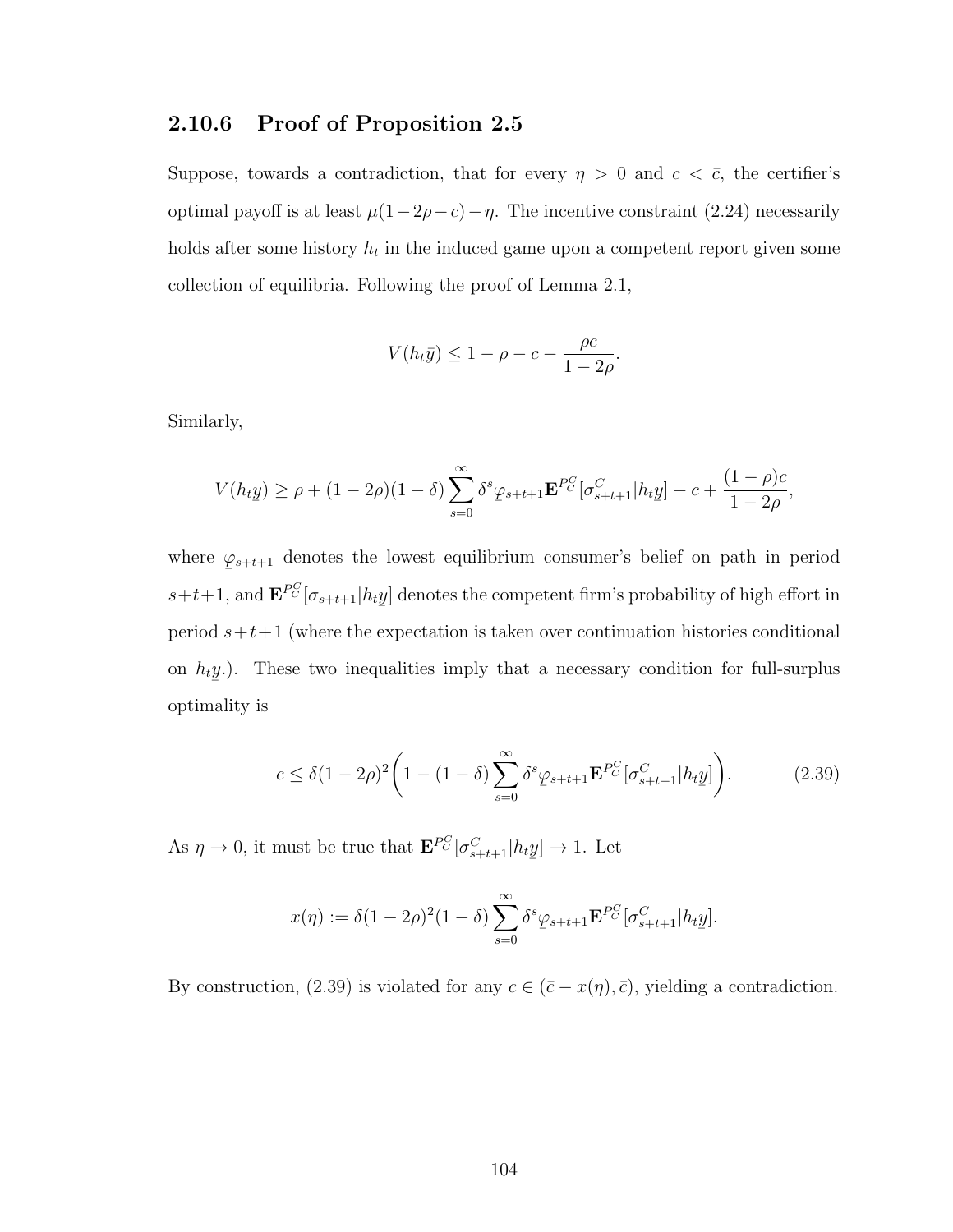#### 2.10.7 Proof of Proposition [2.6](#page-99-0)

Suppose not. Then it must be true that the competent type (virtually) consistently exerts high effort. Because  $K = \infty$ , consumers' beliefs that the firm is competent converge to 1 as time grows conditional on the firm being competent, and the competent firm's stage payoffs converge to  $1 - \rho - c$  given histories at which she is expected to exert high effort. Thus, given any history h upon acceptance and truthful reporting by the competent type, and letting  $V(h)$  be the competent type's continuation payoff,

<span id="page-114-0"></span>
$$
\lim_{\delta \to 1} V(h) = 1 - \rho - c. \tag{2.40}
$$

Now, fix a history  $h'$  upon acceptance and truthful reporting by the competent firm, at which the competent firm exerts high effort. The incentive constraint for high effort must hold (recall that  $\bar{y}$  denotes a good outcome and  $y$  denotes a bad outcome):  $\leq$ 

$$
V(h\bar{y}) - V(h'y) \ge \frac{(1-\delta)c}{\delta(1-2\rho)}.
$$

Using this inequality, the competent firm's continuation payoff at history  $h'$  must satisfy

$$
V(h') \le (1 - \delta)(1 - \rho - c) + \delta((1 - \rho)V(h'\bar{y}) + \rho V(h'\underline{y}))
$$
  
 
$$
\le (1 - \delta)(1 - \rho - c) - \frac{(1 - \delta)\rho c}{1 - 2\rho} + \delta V(h'\bar{y}).
$$

Similarly, fix another history  $h''$  upon acceptance and truthful reporting by the competent firm, at which the competent firm shirks. The incentive constraint for high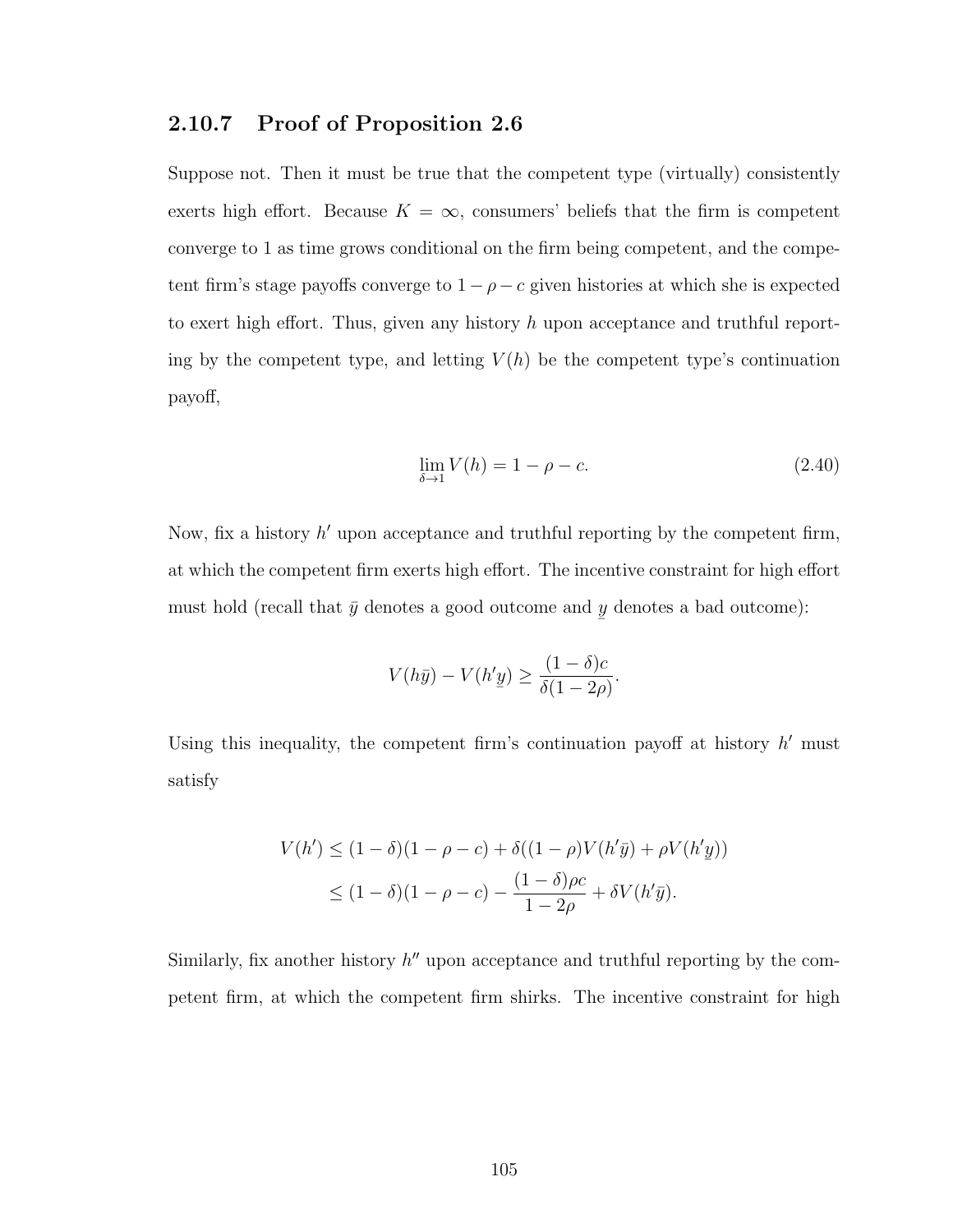effort must be (weakly) violated:

$$
V(h''\bar{y}) - V(h''\underline{y}) \le \frac{(1-\delta)c}{\delta(1-2\rho)}.
$$

Using this inequality, the competent firm's continuation payoff at history  $h''$  must satisfy

$$
V(h'') \le (1 - \delta)\rho + \delta(\rho V(h''\bar{y}) + (1 - \rho)V(h''\underline{y}))
$$
  

$$
\le (1 - \delta)\rho - \frac{(1 - \delta)\rho c}{1 - 2\rho} + \delta V(h''\underline{y}).
$$

Thus, at any history  $h$ , the competent type's continuation payoff upon acceptnace and truthful reporting satisfies (and recall that  $1 - \rho - c > c$  since high effort is efficient)

$$
V(h) \le (1 - \delta)(1 - \rho - c) - \frac{(1 - \delta)\rho c}{1 - 2\rho} + \delta \max(V(h\bar{y}), V(h\bar{y})).
$$

Recursively applying this inequality to the continuation payoff, it holds that

$$
V(h) \le 1 - \rho - c - \frac{\rho c}{1 - 2\rho}.
$$

Taking the limit  $\delta \to 1$  on both sides yield

$$
\lim_{\delta \to 1} V(h) \le 1 - \rho - c - \frac{\rho c}{1 - 2\rho}.
$$

Because  $c > 0$  and  $\rho < 1/2$ , [\(2.40\)](#page-114-0) is violated, yielding a contradiction as desired.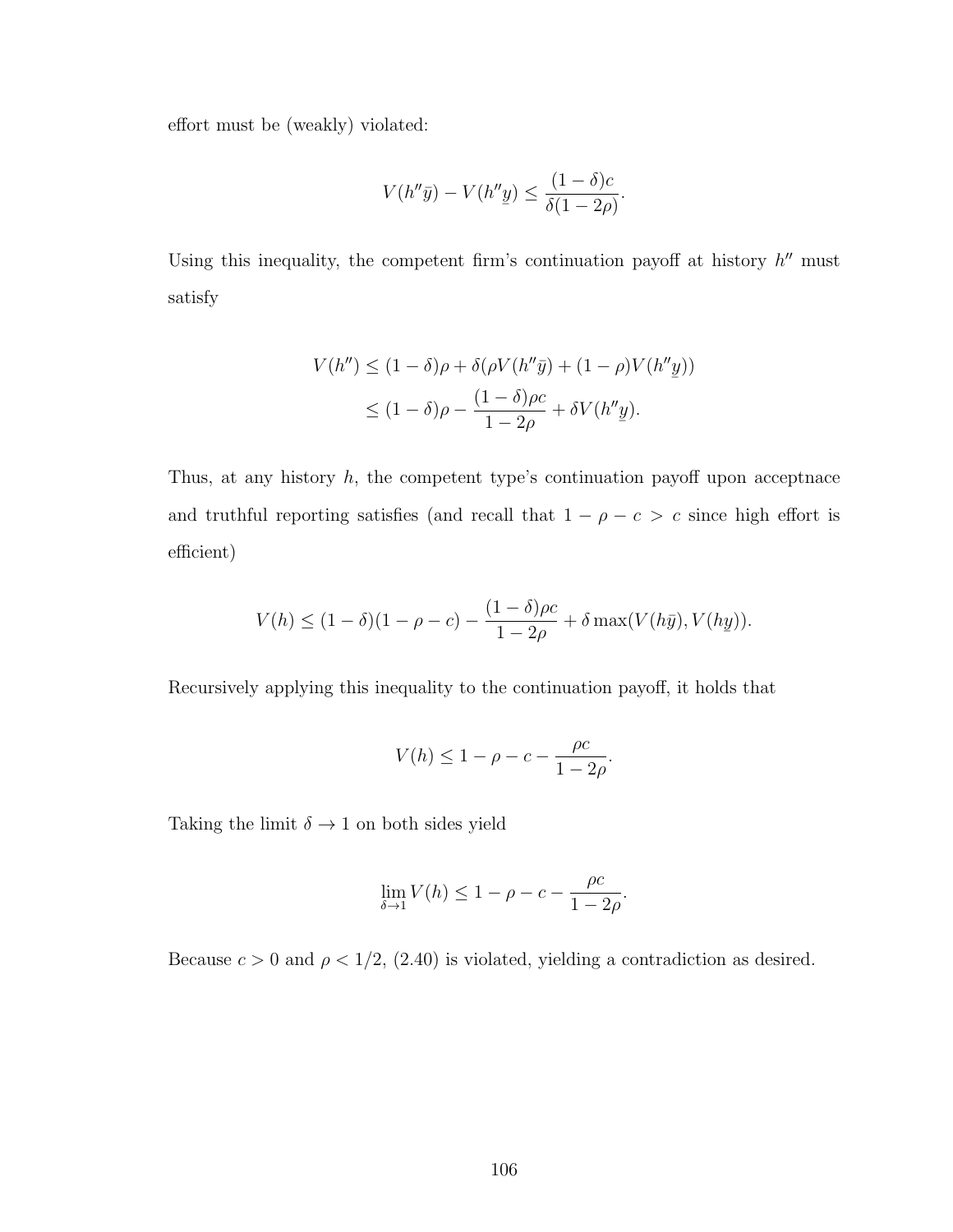#### 2.10.8 Proof of Proposition [2.7](#page-100-0)

The proof is analogous to that of Proposition [2.1](#page-72-0) in the main text. Here, I show that the competent type consistently exerts high effort upon participating. Consider the induced game  $G(f'_2, S'_2, C)$ . The firm's continuation play from  $t \geq 1$  can be represented by a two-state automaton, with the set of states given by  $\{0, 1\}$ . State  $r$  collects the firm's histories with the most recent rating being  $r$ . The competent firm's continuation profit in state  $r$  is

$$
V_C(r) = (1 - \delta)(p_t(r) - c) + \delta((1 - \rho)\alpha V_C(1) + (1 - (1 - \rho)\alpha)V_C(0)),
$$

where

$$
p_t(0) = \rho + (1 - 2\rho)\varphi_t(0) = \rho + \frac{(1 - 2\rho)\mu(1 - (1 - \rho)\alpha)}{\mu(1 - (1 - \rho)\alpha) + (1 - \mu)(1 - \rho\alpha)},
$$
(2.41)

$$
p_t(1) = \rho + (1 - 2\rho)\varphi_t(1) = \rho + \frac{(1 - 2\rho)\mu(1 - \rho)\alpha}{\mu(1 - \rho)\alpha + (1 - \mu)\rho\alpha}.
$$
\n(2.42)

A deviation to shirk yields

$$
V_C(r; \underline{e}) := (1 - \delta)p_t(r) + \delta(\rho \alpha V_C^{\sigma}(1) + (1 - \rho \alpha)V_C^{\sigma}(0)).
$$

The incentive constraint  $V_C(r) - V_C(r; \underline{e})$  $(e) \geq 0$  in each state r can be simplified as

$$
\delta \alpha (1 - 2\rho)^2 \left( \frac{\mu (1 - \rho)}{\mu (1 - \rho) + (1 - \mu)\rho} - \frac{\mu (1 - \alpha (1 - \rho))}{\mu (1 - \alpha (1 - \rho)) + (1 - \mu)(1 - \alpha \rho)} \right) \ge c.
$$
\n(2.43)

By definition of  $\alpha$ , given in [\(2.22\)](#page-100-1), the left hand side equals c. Therefore, the incentive constraint holds. In period 0, each type of firm receives a payment

<span id="page-116-0"></span>
$$
p_0(0) = \rho + \mu(1 - 2\rho) \tag{2.44}
$$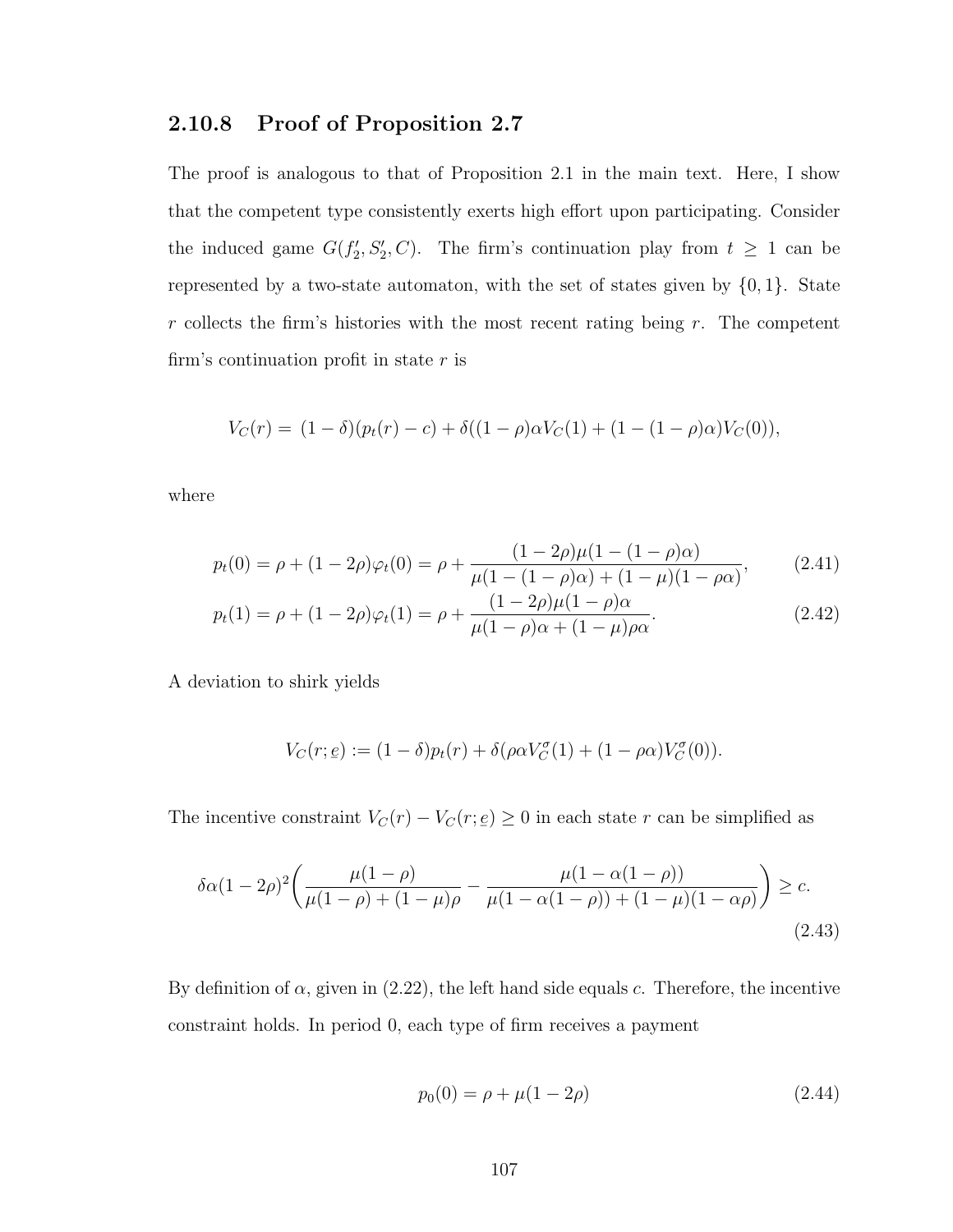upon accepting, and the competent firm faces the same incentive constraint [\(2.43\)](#page-116-0).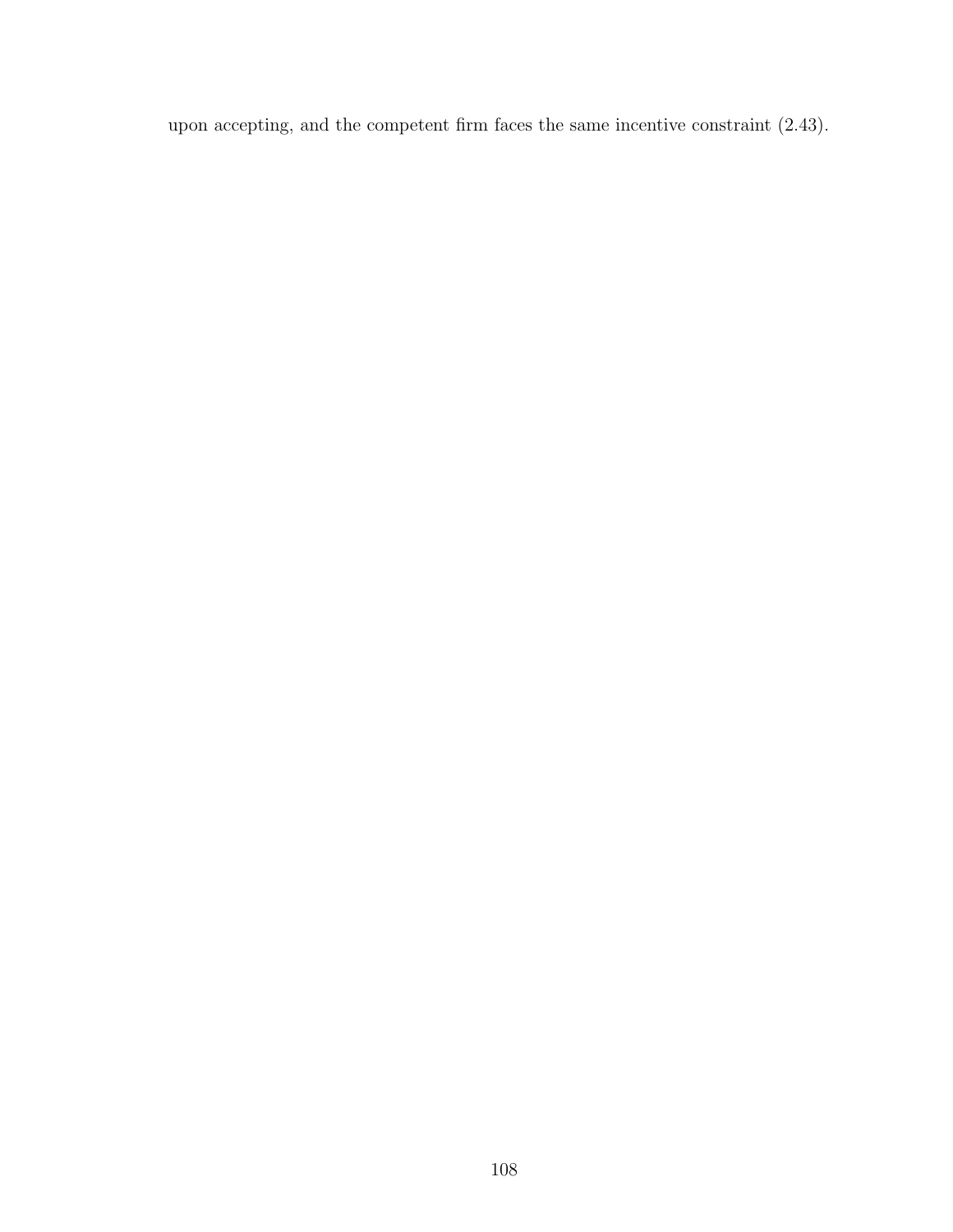# Chapter 3

# Strategic Manipulation in Tournament Games

# 3.1 Introduction

Tournaments are commonly used as an incentive scheme to elicit costly effort from economic agents.<sup>[1](#page-118-0)</sup> However, many tournament designs incentivize shirking behavior from players, *irrespective of any effort cost*. Consider a simple example. Two players, a and b, play against each other in stage 1 of a tournament. The winner plays against  $c$  while the loser plays against  $d$  in stage 2. The winner of each match in stage 2 qualifies to be a final winner of the tournament. Suppose that when each player plays to win, a always beats b and d, but loses to c. Further, d always beats b and c when he plays to win, while  $b$  beats  $c$ . Each player prefers qualifying to a higher stage. If they play to win throughout, then  $a$  is eliminated in stage 2 and  $d$  is the final winner. However, a one-stage deviation by a to shirk and lose against b in stage 1 manipulates the qualification process and makes him the final winner at the expense

<span id="page-118-0"></span><sup>1.</sup> For example, they are used in sports events, labor promotions and innovation contests. Seminal papers include [Lazear and Rosen](#page-136-0) [\(1981\)](#page-136-0), [Green and Stokey](#page-135-0) [\(1983\)](#page-135-0) and [Rosen](#page-139-1) [\(1986\)](#page-139-1). [Konrad](#page-136-1) [\(2009\)](#page-136-1) provides a comprehensive survey.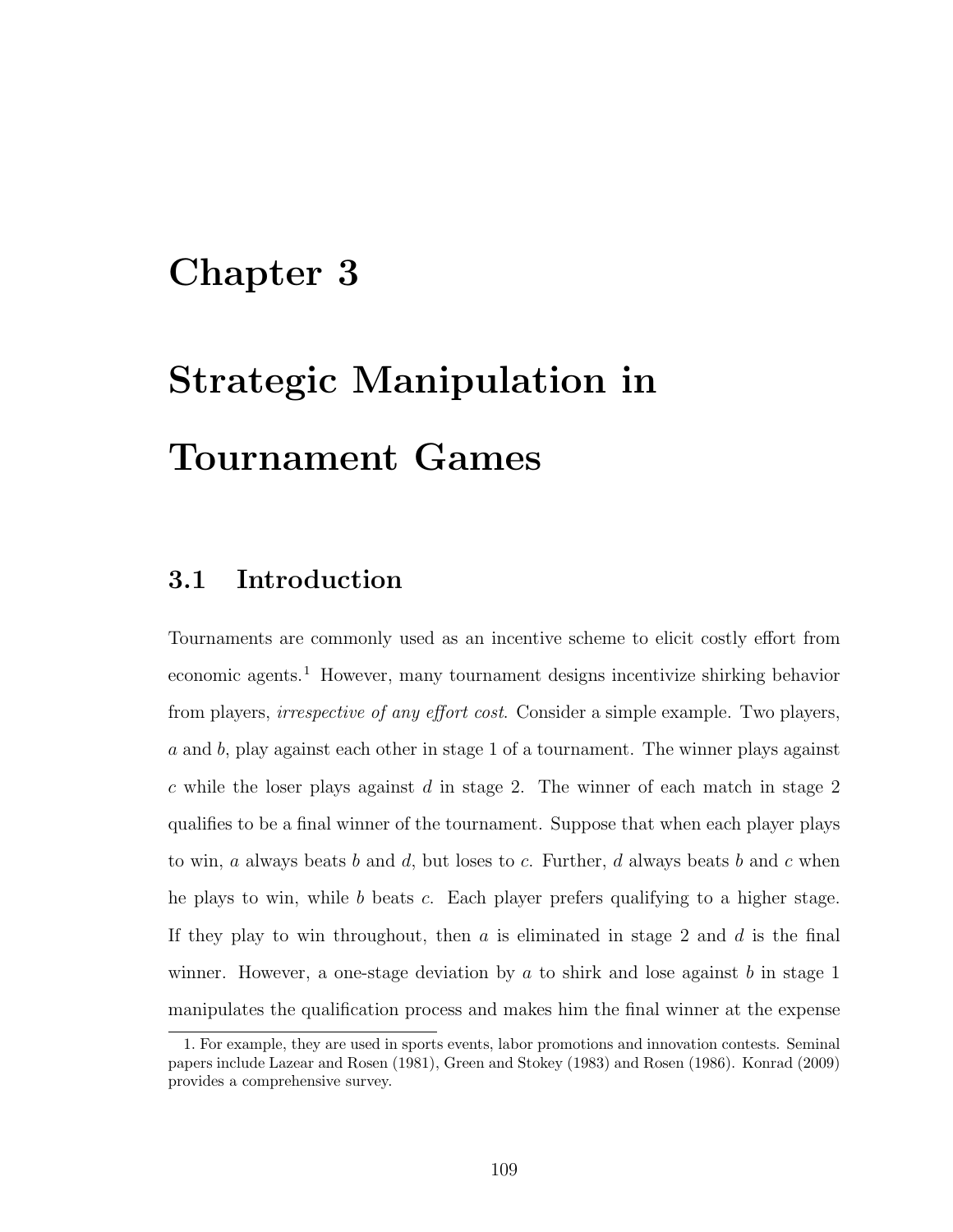of d, who is now eliminated in stage 2. Importantly, effort cost is irrelevant in reaching the decision to shirk. A famous real-world example is the 2012 London Olympics, where eight badminton players were disqualified for deliberately losing matches to meet preferred opponents in the next round.

The goal of the present paper is to characterize the set of tournaments immune to such manipulation. This is of interest for three reasons. First, the manipulation problem is in general detrimental to the profitability of organizing a tournament and the reputation of its organizers, and may arise in any economic setting with multistage competition. Second, it is often against a designer's incentive to simply disqualify any player who shirks in any tournament. In particular, it is often the stronger players who profit by shirking, and they shirk to secure their participations in later stages. The matches in later stages that feature stronger players tend to generate larger revenues. Finally, the outcome of a tournament is supposed to reflect the relative strengths of players. If the outcome is manipulated so that a player fails to qualify in an earlier stage than some weaker player, the outcome becomes a noisy indicator of the players' strengths.

To set the stage, I develop a simple model that allows for an arbitrary design of a tournament. This contrasts with existing work in the contest design literature, which largely studies the prize spread or assignment of opponents to players given a specific design. For example, see [Rosen](#page-139-1) [\(1986\)](#page-139-1), [Moldovanu and Sela](#page-138-0) [\(2001\)](#page-138-0), [Groh,](#page-135-1) [Moldovanu, Sela, and Sunde](#page-135-1) [\(2012\)](#page-135-1) and [Fu and Lu](#page-135-2) [\(2013\)](#page-135-2). In particular, I build upon the traditional approach in the mathematics literature by defining a tournament as a pair consisting of a set of players and a binary relation on the set which captures the relative strength between any two players.<sup>[2](#page-119-0)</sup> A designer then chooses a design for any given tournament, inducing a *tournament game* – a multistage game with observable effort. Succinctly, in a tournament game, each stage is defined as a partition of the

<span id="page-119-0"></span><sup>2.</sup> For example, see [Rubinstein](#page-139-2) [\(1980\)](#page-139-2). [Laslier](#page-136-2) [\(1997\)](#page-136-2) provides an extensive survey.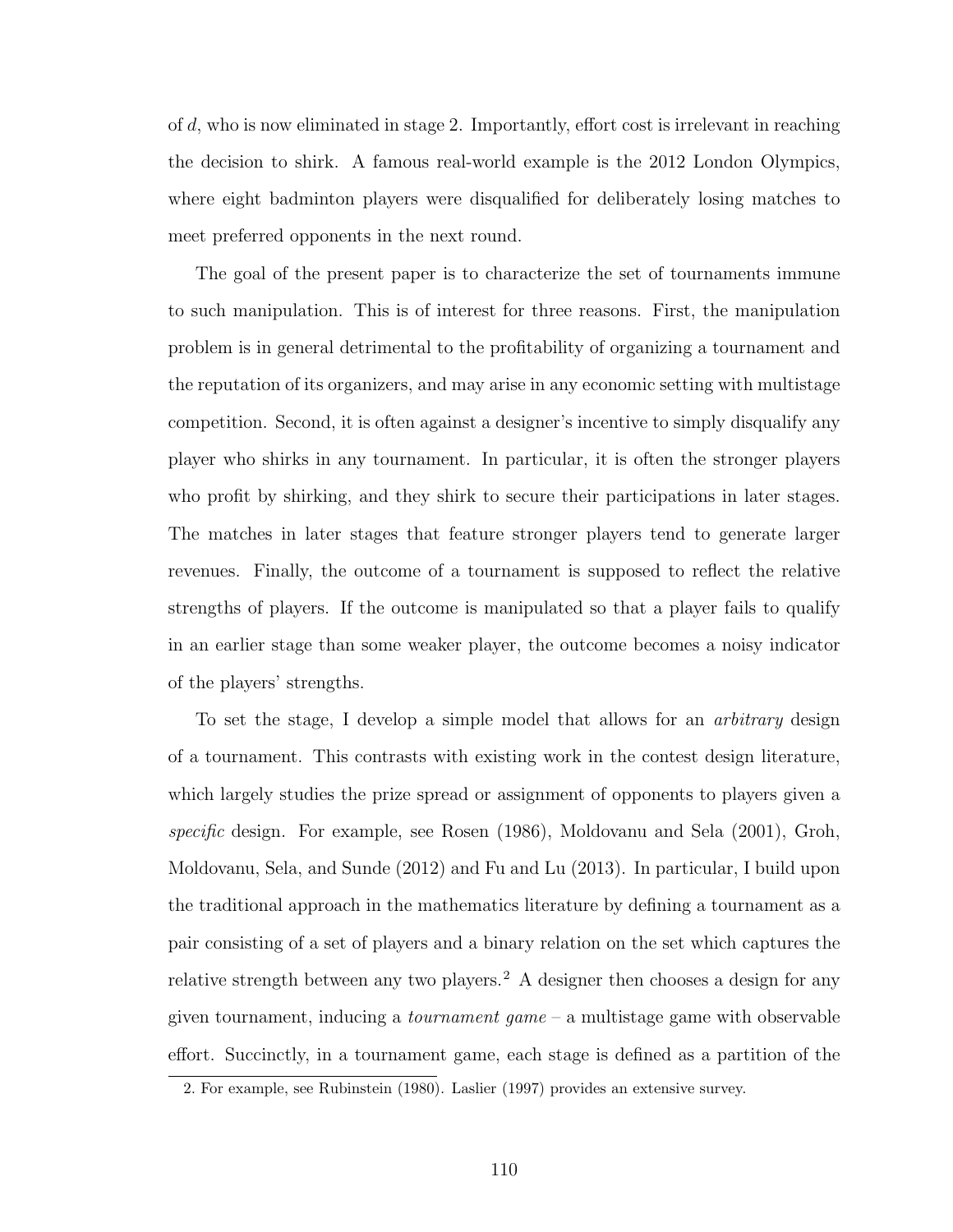set of active players, while each element in the partition is a group of players, within which the players play pairwise matches against all others. The result of each match depends on the efforts exerted by the players and according to the match results, a ranking of players is established for each group. Qualification of each player to a higher stage depends on his rank in a group, subject to a quota. To illustrate, a round-robin tournament game has one stage of active play, in which all players belong to the same group. A *single-elimination* tournament game has a sequence of stage partitions, each of which contains a number of groups of two, with the winner in each group qualifying to the next stage. The 2014 FIFA World Cup had eight groups of four teams from which two qualified in stage 1, and played as a single-elimination tournament beginning from stage 2.

I characterize the set of incentive-compatible tournament games which are tournament games with the following two properties, irrespective of players' strengths. First, to capture sequential rationality, full effort exertion is a *subgame perfect equi*librium, so that there exists at least one equilibrium with no manipulation. Second, the outcome under each subgame perfect equilibrium must coincide with the outcome prescribed by the full-effort social choice function, which maps the relative strengths between players and a given design to an outcome under which the strongest players from a group qualify and among these qualifying players a stronger player ranks higher. Put simply, this protects the outcome from manipulation even when a deviation away from full effort exertion to another equilibrium takes place. Plainly, the main result we are going to prove is the following: Every incentive-compatible tournament game allows only the top-ranked player from each group to qualify. In the proof, we shall see that in tournament games with multiple qualifiers in some group, some player can often profit by shirking to qualify with a lower rank. Indeed, in every tournament game with multiple qualifiers in some group, there always exists an equilibrium with an outcome different from the outcome prescribed by the full-effort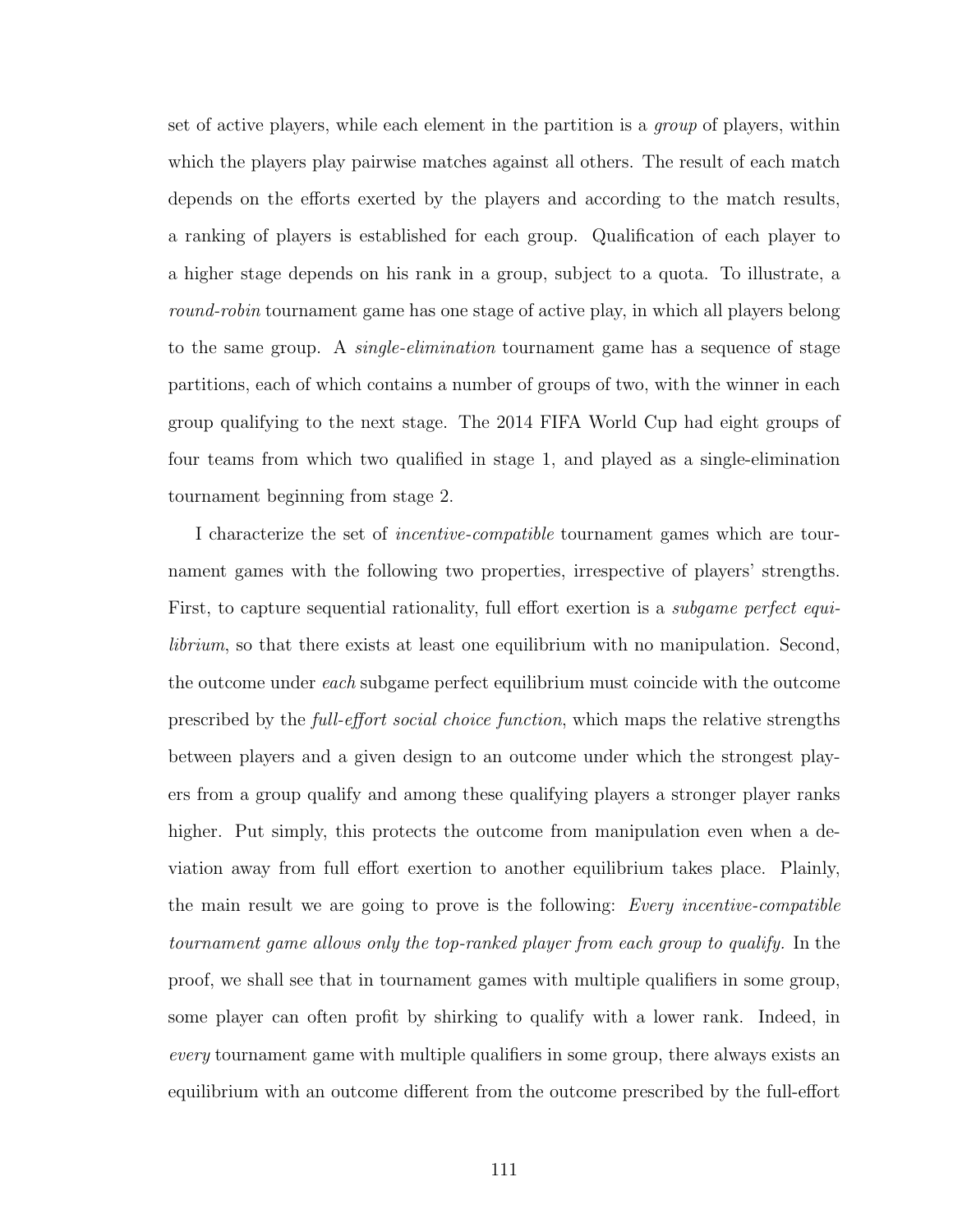social choice function.

This paper differs from related work by providing an analytical game-theoretic foundation and allowing for an arbitrary design. For instance, [Dagaev and Sonin](#page-133-0) [\(2013\)](#page-133-0) borrows tools from social choice theory to show that multiple qualifier systems, where players compete in several local tournaments to qualify to international tournaments, are manipulable. On the other hand, [Pauly](#page-139-3) [\(2014\)](#page-139-3) uses a computerassisted proof to show that the designs of the 2012 Olympics Badminton and the 2014 FIFA World Cup give rise to manipulation.

### 3.2 Model

Let N be a finite set of players. A tournament is a pair  $(N, \rightarrow)$ , where  $\rightarrow$  is a complete, asymmetric and irreflexive binary relation on N, so that  $i \rightarrow j$  if i is (relatively) stronger than j. Given N, a designer fixes a design  $D<sub>N</sub>$  which induces a tournament as a multistage game, referred to as a tournament game. A design consists of four components:

- 1. a finite number of stages and groups in each stage, as well as the size and a qualification quota of each group;
- 2. a partition  $P^1$  of the set N, where each element  $G \in P^1$  is a group in stage 1;
- 3. a sorting rule  $f^t$  for each stage  $t > 1$  that sorts players qualifying from stage  $t-1$  into groups in stage t;
- 4. a tie-breaker  $\succ_{\text{tie}}$ , which is a strict linear order on N.

We label each group i in stage t by  $G_i^t$  and simply write G for an arbitrary group unless there is a possibility of ambiguity. The order  $\rightarrow$  on N is known to the players and the designer only *after* the design is fixed. A player is *active* before he is eliminated. In every stage  $t$ , each active player is sorted into some group  $G$ .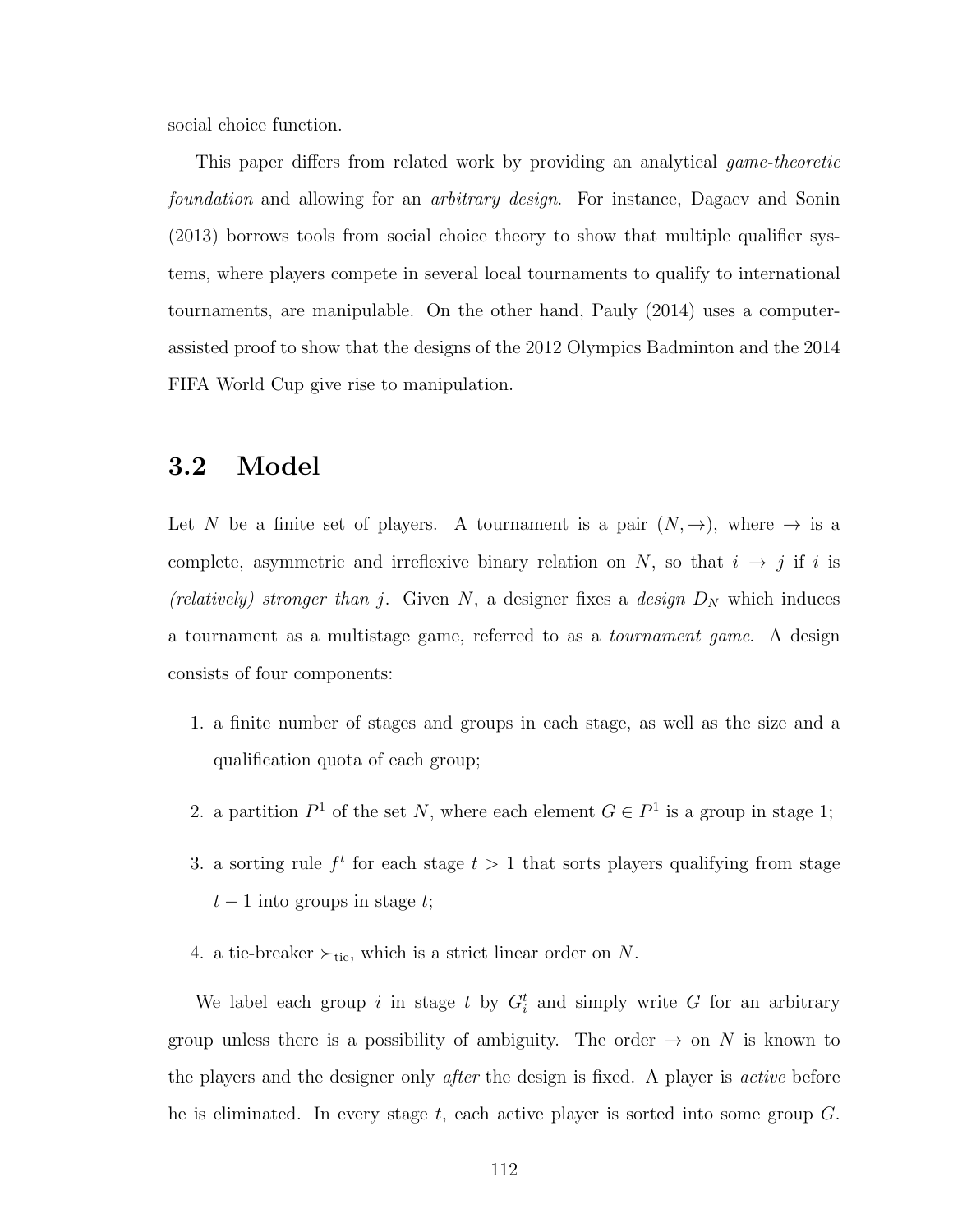Within  $G$ , every player i plays a *match* against each opponent j, where each *costlessly* chooses an effort level from  $[0, 1]$  against his opponent. The player who exerts a higher effort wins the match. When both exert the same effort, i wins if  $i \rightarrow j$ . Let  $w_i(G) \equiv |\{i \in G : i \text{ wins against } i\}|$  denote i's number of wins in G. Define a ranking of players  $\succ_G$  on G such that  $i \succ_G j$ , or i ranks higher than j in G, if  $w_i(G) > w_j(G)$ , or if  $w_i(G) = w_j(G)$  and  $i \succ_{\text{tie}} j$ . Also let  $w_i^{FE}(G) \equiv |\{i \in G : i \to i\}|$  denote i's number of wins in G if all players exert the same effort (e.g., full effort, or effort 1).

The  $q_G$  highest ranked players in G by  $\succ_G$  qualify from G to the next stage. Let  $|G| \geq 2$  and  $1 \leq q_G \leq |G| - 1$ , so that at least one player is eliminated and at least one qualifies from each group. In the next stage, active players are sorted into groups by a sorting rule. A sorting rule  $f<sup>t</sup>$  partitions the set of active players in stage t according to the label of the groups they qualify from in stage  $t-1$  and their ranks in the groups, with the partition denoted by  $P^t$  such that each  $G \in P^t$  is a group. The game ends when players from stage  $T \geq 1$  qualify to stage  $T + 1$ , where no sorting of players and no match take place.

Efforts are observed at the end of each stage and there is perfect recall. Let  $H<sup>t</sup>$ be the set of histories in the beginning of stage  $t$ , which contains a typical element  $h^1 = \emptyset$  or  $h^t = (a^1, \ldots, a^{t-1})$  for  $t \geq 2$ , where  $\emptyset$  denotes the null history and  $a^t$  is the vector of efforts exerted by players in stage t. Let  $A_i(h^t)$  be player is set of feasible effort choices in stage t when the history is  $h<sup>t</sup>$ . A pure strategy by i is a sequence of maps  $(s_i^t)_{t=1}^T$ , where each  $s_i^t : H^t \to \bigcup_{h^t \in H^t} A_i(h^t)$ , so that  $s_i^t(h^t) \in A_i(h^t)$ for every  $h^t$ . Each *i* chooses a strategy  $s_i = (s_i^t)_{t=1}^T$  to maximize his payoff defined by  $u_i(s_i, s_{-i}) = t$ , given the strategy  $s_{-i}$  by all players except i, where t is the highest stage player i qualifies to. Of particular interest is the profile  $s^*$ , where players exert full effort throughout (i.e., after all histories).

Let  $G'$  denote the set of players qualifying from a group  $G$ . An *outcome* of a tournament game is a collection of ordered sets  $(G', \succ_G)$  for each group G in each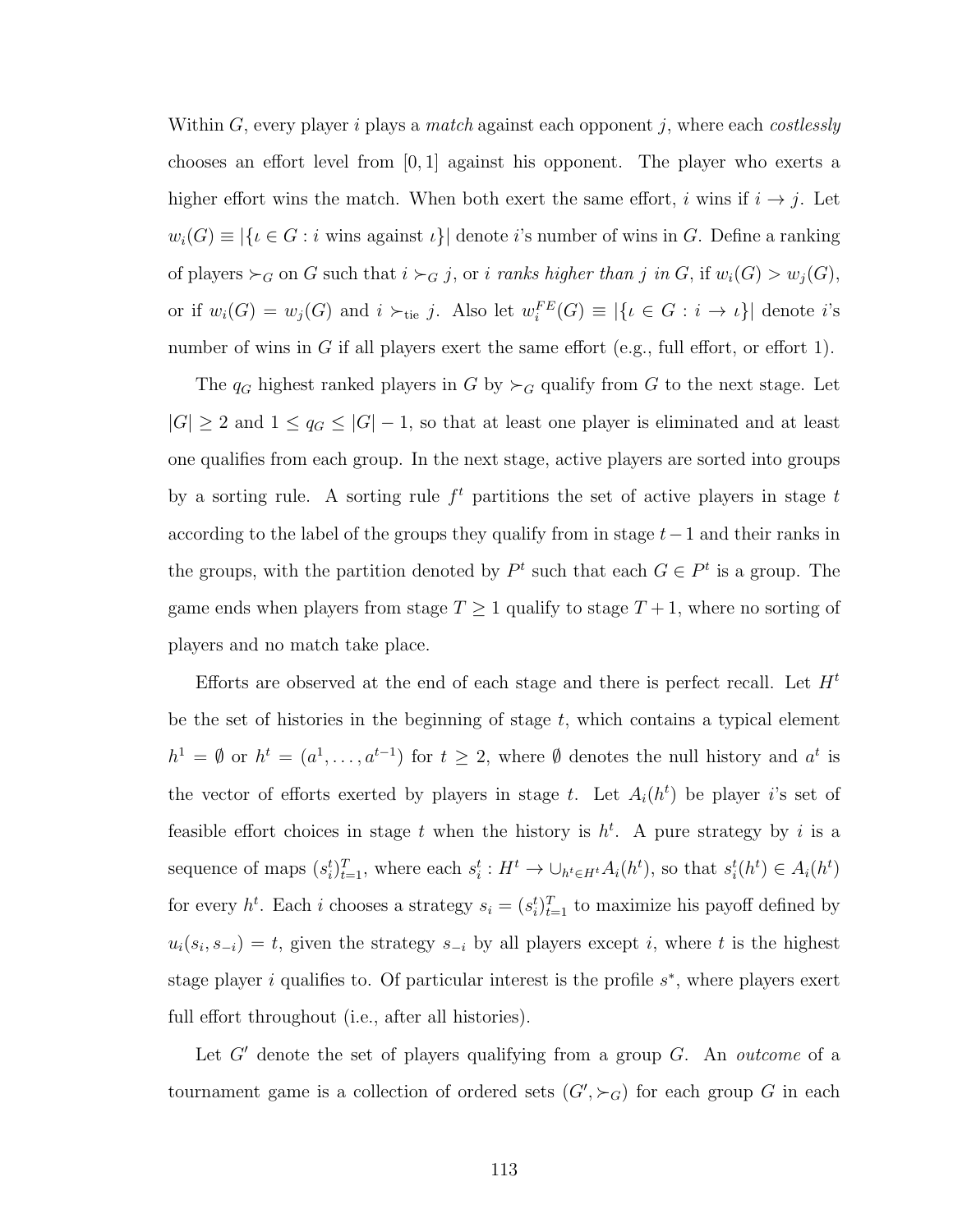stage  $t = 1, \ldots, T$ . Define  $g(s)$  as the outcome yielded by some strategy profile s of the game. A social choice function (henceforth, SCF) F maps  $(\rightarrow, D_N)$  into an outcome  $F(\rightarrow, D_N)$ . Let  $F^{FE}$  be the full-effort SCF where  $F^{FE}(\rightarrow, D_N)$  is the outcome such that for each group  $G \in P^t$  in each stage  $t = 1, \ldots, T$ , for any two players i, j who qualify (that is,  $i, j \in G'$ ) and any player k who is eliminated from G,

- 1.  $\min\{w_i^{FE}(G), w_j^{FE}(G)\} \geq w_k^{FE}(G);$
- 2.  $i \succ_G j$  if and only if  $w_i^{FE}(G) \geq w_j^{FE}(G)$ , where the tie breaker  $i \succ_{\text{tie}} j$  applies when the inequality holds with equality.

A pair  $(F, s)$  of a SCF F and a strategy profile s is subgame perfect implementable if s is a subgame perfect equilibrium (henceforth, SPE) and  $g(s') = F(\rightarrow, D_N)$  for any SPE  $s'$ . There is at least one SPE because a tournament game is a finite game of perfect information.

A tournament game is *incentive-compatible* (henceforth, IC) if  $(F^{FE}, s^*)$  is subgame perfect implementable for every order  $\rightarrow$  on N. Intuitively, the universal quantification is desirable because the relative strengths are unknown before a design is fixed. Examples [10](#page-127-0) and [11](#page-127-1) below show that the two requirements in the implementation of  $(F^{FE}, s^*)$  are independent.

Remark 3.1. The fact that effort is costless and that players derive a unit marginal payoff upon qualifying over each stage, albeit stylized, serves to emphasize that effort cost and prize spread can be of little relevance to players' effort choices when a tournament is not IC. Moreover, pairwise matching stands in contrast to a more general assumption where multiple players can possibly be matched simultaneously. For our purpose, pairwise matching delivers an advantage by its clear application: a player often chooses a specific opponent against whom he shirks, and pairwise matching allows us to capture such action.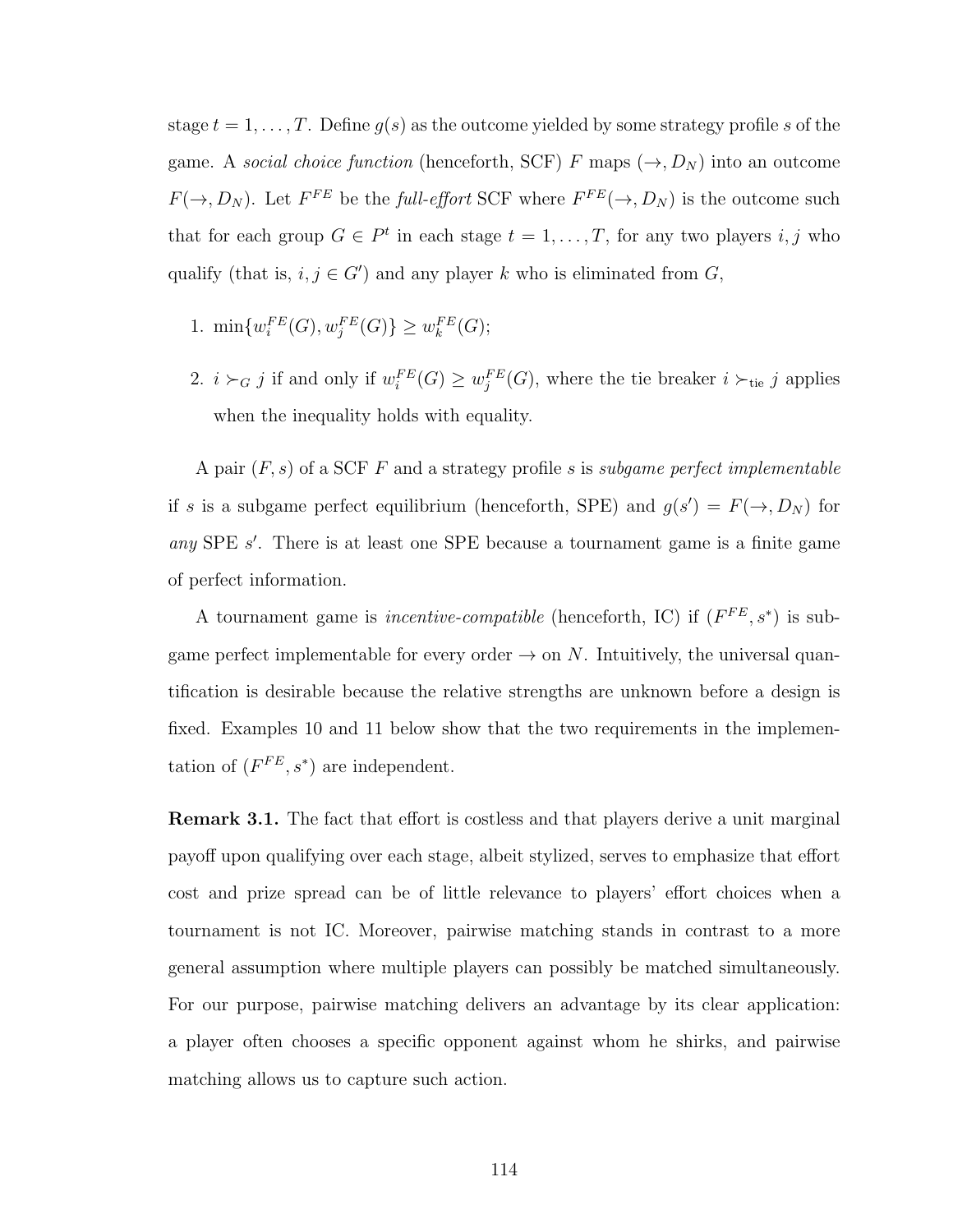**Remark 3.2.** The outcome prescribed by the full-effort SCF "imitates" the full effort outcome in any equilibrium. Naturally, the outcome prescribed by a SCF contains the elements that the designer cares about. According to the full-effort SCF, he is concerned with the identity of and the observed rankings of the players who qualify from each group in a stage. A less restrictive requirement would be that he cares about their identities but not the observed rankings, or cares about the observed rankings only if they affect subsequent partitions. The current definition of a full-effort SCF has the advantage over the two less restrictive ones of revealing information about the relative quality among the qualifying players in each group. We illustrate this by the following simple example.

**Example 6.** Consider a tournament  $(N, \rightarrow)$  where  $N = \{a, b, c\}$ ,  $a \rightarrow b$ ,  $a \rightarrow c$ and  $b \to c$ . The design  $D_N$  is as follows. The first stage partition is  $P^1 = \{A\}$ , where  $A = N$ , with  $q_A = 2$ . The two players qualifying from A are the final winners. Clearly, players maximize their utilities by exerting full effort in each match such that  $a \succ_A b \succ_A c$ , and s<sup>\*</sup> is a SPE. Each player obtains the same utility in another SPE equivalent to  $s^*$  except that a deviates to lose against b such that  $b \succ_A a \succ_A c$ . If the second equilibrium ranking is observed, one could potentially conclude that ranking reveals that the relative quality of player  $b$  is the highest among the participating players, when this is not the case.

Furthermore, observe that the full-effort SCF imposes a restriction on the rankings of qualifying players instead of all players in each group. The example below shows that the latter requirement is so restrictive that even a simple round-robin tournament is not subgame perfect implementable. Denote by  $G[r]$  the  $r<sup>th</sup>$  ranked player in a group G.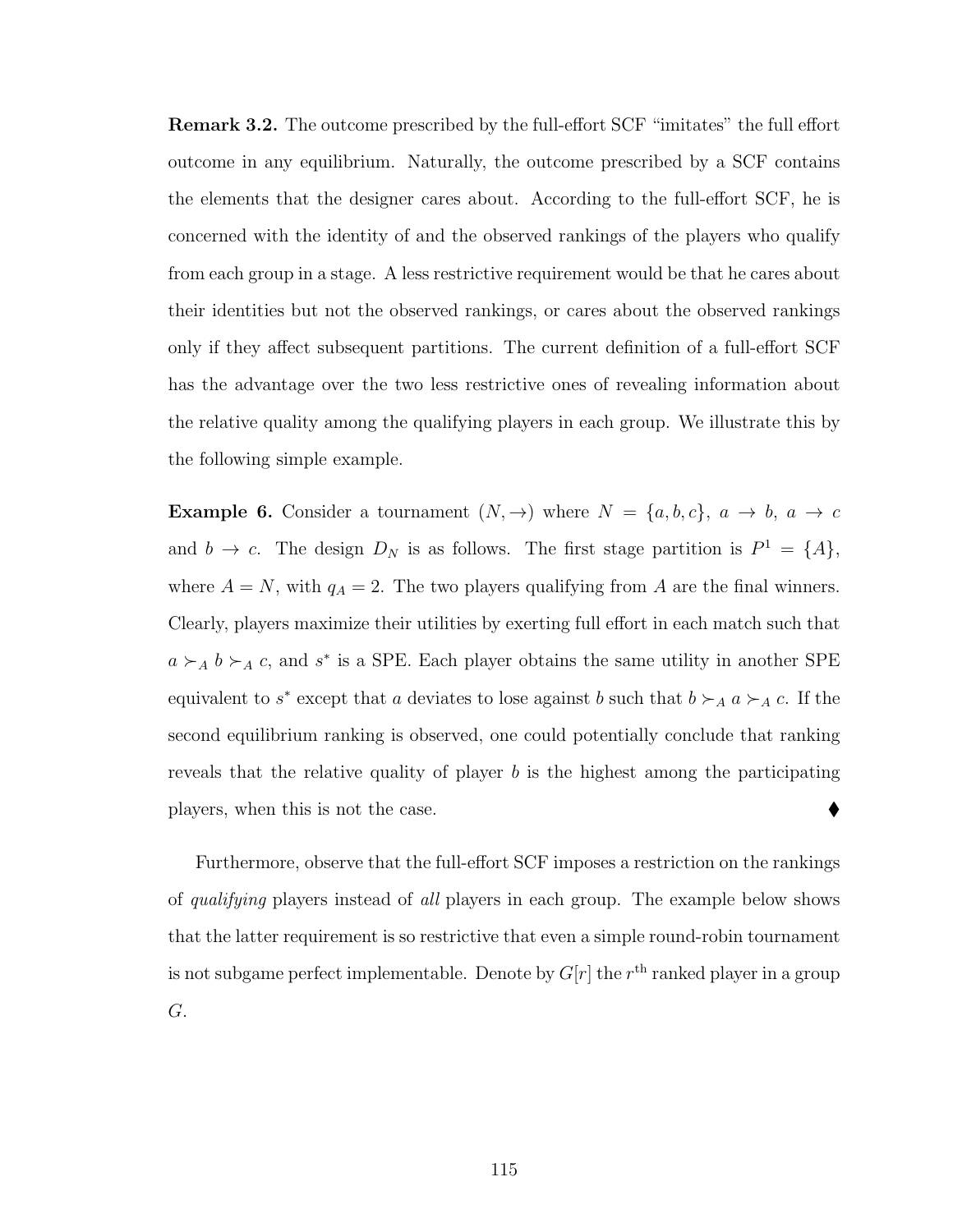**Example 7.** Consider a tournament  $(N, \rightarrow)$ , where  $N = \{a, b, c, d, e, f\}$  and



The design is one of *round-robin*:  $P^1 = \{G\}$  where  $G = \{a, b, c, d, e, f\}$ , and  $G[1]$  is the final winner. Consider a strategy profile s equivalent to  $s^*$  except that a shirks against f in G. The tie-breaker satisfies  $a \succ_{\text{tie}} b \succ_{\text{tie}} c \succ_{\text{tie}} d \succ_{\text{tie}} e \succ_{\text{tie}}$ f. It is straightforward to check that  $s$  is a SPE. In particular, under  $s$  we have  $(w_a, w_b, w_c, w_d, w_e, w_f) = (4, 2, 2, 2, 2, 3)$ , where  $w_i \equiv w_i(G)$  for each player *i*. As a result,  $f$  ranks strictly above all other players except  $a$  in  $G$ . Consider a social choice function  $F_*^{FE}$  that requires that the ranking of all players, as opposed to only the winner as does  $F^{FE}$ , are equal to the ranking under full effort. Then  $F_{*}^{FE}$  designates that  $i \succ_G f$  for every  $i \in N \setminus \{f\}$ , so  $g(s) \neq F^{FE}(\rightarrow, D_N)$ . Intuitively, because a is far stronger than his opponents in the group, he is indifferent between winning all matches or winning all except losing to  $f$ . Losing to  $f$ , however, manipulates the  $\mathsf{ranking}.$ 

## 3.3 Incentive-Compatible Tournament Games

In this section, we formally state and prove the main theorem. Perhaps surprisingly, as far as IC is concerned, all components in a design except the qualification quota in each group are irrelevant.

<span id="page-125-0"></span>**Theorem 3.1.** Fix a tournament  $(N, \rightarrow)$ . A tournament game induced by a design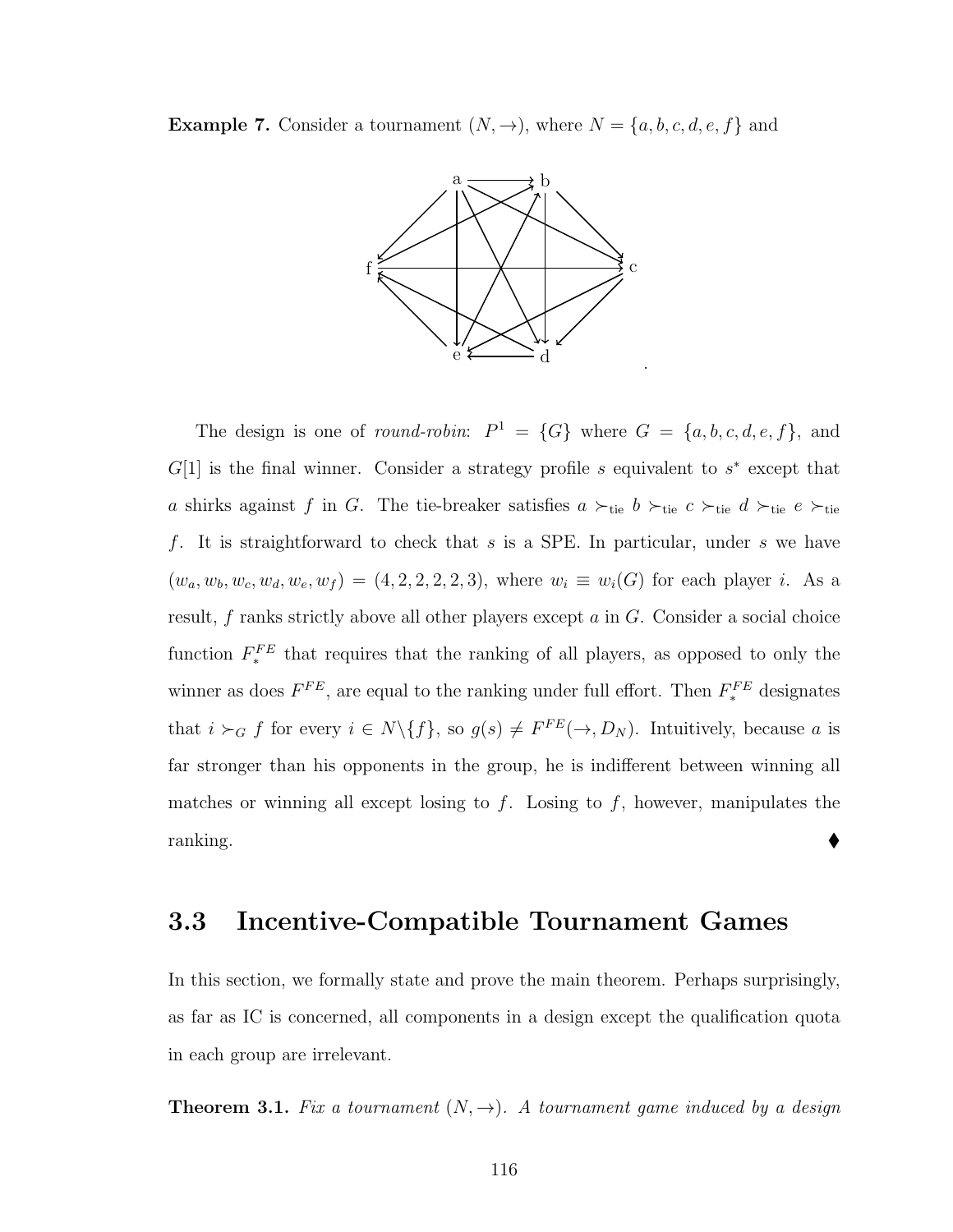$D_N$  is IC if and only if the design designates that  $q_G = 1$  for every group G in any stage  $t \leq T$ .

Before proceeding to the proof, we study a few examples to illustrate the model and to build intuition underlying the result. Example [8](#page-126-0) illustrates a design which, with multiple qualifiers allowed in some group, induces a tournament game where  $s^*$ fails to be a SPE.

<span id="page-126-0"></span>**Example 8.** Consider a tournament  $(N, \rightarrow)$ , where  $N = \{a, b, c, d, e, f\}$  and



The design  $D_N$  is as follows. The first stage partition is  $P^1 = \{A, B\}$ , where  $A =$  ${a, b, e}$  and  $B = {c, d, f}$ , with  $q_A = q_B = 2$ . Then  $P^2 = {C, D}$ , where  $C =$  ${A[1], B[2]}$  and  $D = {A[2], B[1]}$ , with  $q_C = q_D = 1$ . The players  $C[1]$  and  $D[1]$ are the final winners. Consider the outcome under  $s^*$ . In stage 1,  $a \succ_A b \succ_A e$  and  $c \succ_B d \succ_B f$ . In stage 2,  $C = \{a, d\}$  and  $D = \{b, c\}$ , with  $d \succ_C a$  and  $c \succ_D b$ . The final winners are c and d. If a unilaterally deviates to shirk against b in stage 1, then the ranking in A becomes  $b \succ_A a \succ_A e$ , so that  $C = \{b, d\}$  and  $D = \{a, c\}$  in stage 2. Because  $a \succ_D c$ , a qualifies as a final winner and profits from the deviation.

The key insight from the example is that we can always find a relation  $\rightarrow$  on N such that  $s^*$  fails to be a SPE whenever a player can "choose" which group to qualify to. Nonetheless, this should not be confused with the statement that one can always find a relation  $\rightarrow$  on N such that  $s^*$  fails to be a SPE whenever multiple qualifiers are allowed in some group. In particular, Example [9](#page-127-2) below shows that the latter claim is false. Furthermore, building on the same setup, Example [10](#page-127-0) shows that while  $s^*$  is a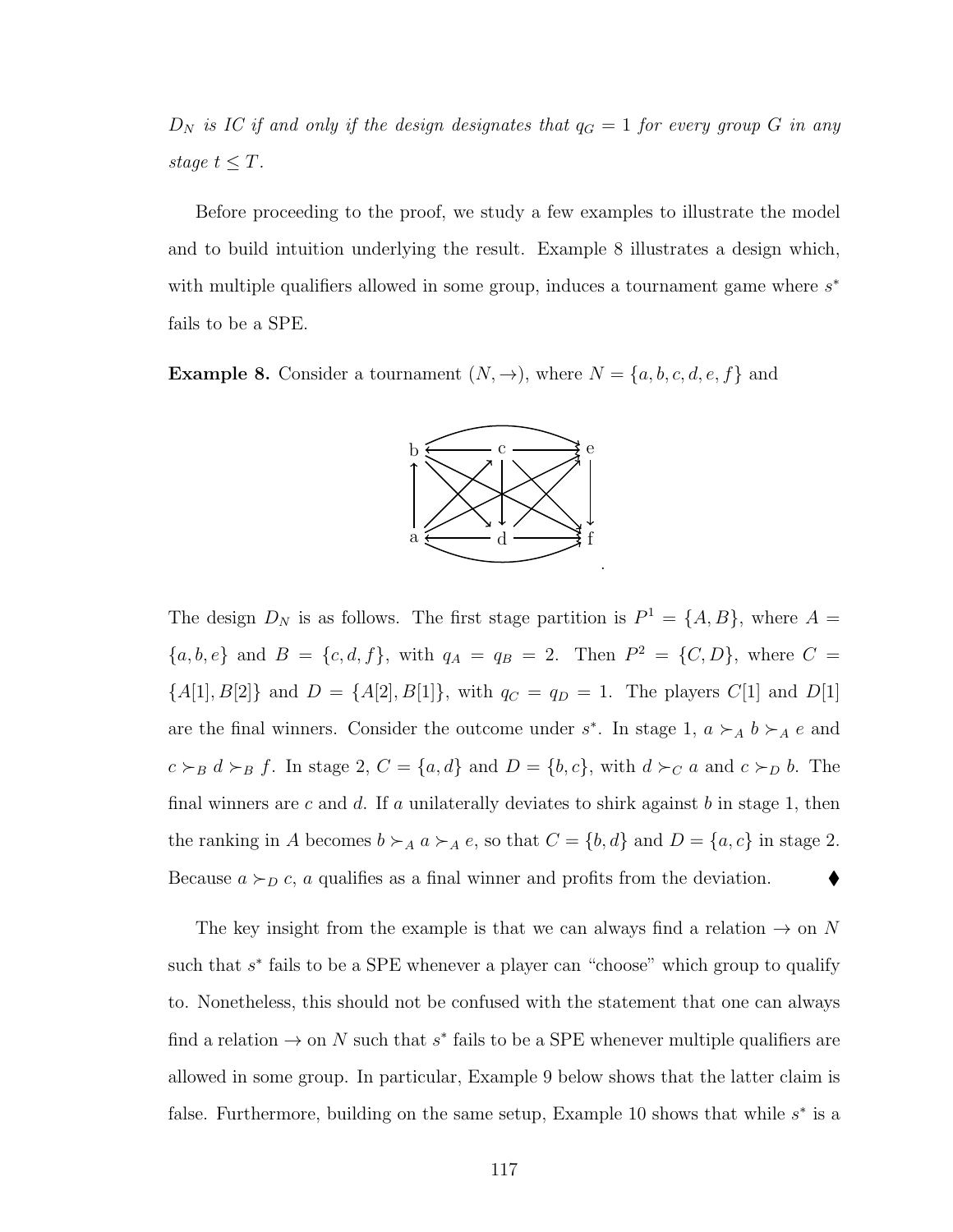SPE, there exists another SPE s inducing an outcome  $g(s)$  that does not agree with any outcome prescribed by the full-effort SCF.

<span id="page-127-2"></span>**Example 9.** Consider a tournament  $(N, \rightarrow)$  where  $N = \{a, b, c\}$  and  $\rightarrow$  is arbitrary. The design  $D_N$  is as follows. The first stage partition is  $P^1 = \{A\}$ , where  $A = \{a, b, c\}$ and  $q_A = 2$ . Then  $P^2 = \{B\}$ , where  $B = \{A[1], A[2]\}$  and  $q_B = 1$ .  $B[1]$  is the final winner. Given any history  $h^2$ , exerting full effort in stage 2 by each active player is clearly a Nash equilibrium. Consider the first stage. Depending on the precise specification of  $\rightarrow$  on N, there are two possibilities in A when players exert full effort. First, the first-ranked player has 2 wins, the second-ranked player has 1, while the third-ranked player has 0. Second, each of them has 1 wins, and they are ranked according to some given tie-breaker. Clearly, in either case, no player would be strictly better off by deviating to shirk in any match. Therefore,  $s^*$  is a SPE for any  $\rightarrow$ .

<span id="page-127-0"></span>Example 10. Consider the tournament game given above in Example [9,](#page-127-2) and suppose that  $a \to b$ ,  $b \to c$  and  $a \to c$ . The outcome implemented by the SCF  $F^{FE}$  is such that  $a \succ_A b \succ_A c$ ;  $B = \{a, b\}$  and  $a \succ_B b$ , implying that a is the final winner. It is easy to verify that  $s^*$  is a SPE. Further, consider a strategy profile  $s$  equivalent to  $s^*$  except that a shirks against b in stage 1. Under s,  $b \succ_A a \succ_A c$ . Then  $B = \{a, b\}$ ,  $a \succ_B b$  and a is the final winner. Being the final winner, a has no profitable deviation. Neither does  $b$ , because by shirking against  $a$  in either stage he cannot change his payoff, and by shirking against  $c$  in stage 1, he can possibly be eliminated a stage earlier, depending on the specified tie-breaker. Finally, it is clear that  $c$  has no profitable deviation. Thus there exists a SPE s such that  $g(s) \neq F^{FE}(\rightarrow, D_N)$ .

<span id="page-127-1"></span>Conversely, Example [11](#page-127-1) below illustrates a setting where  $g(s) = F^{FE}(\rightarrow, D_N)$  for any SPE  $s$ , but  $s^*$  is not a SPE in the tournament game. Together with Example [10,](#page-127-0) this shows that the requirements of  $s^*$  being a SPE and  $g(s) = F^{FE}(\rightarrow, D_N)$  for every SPE s are independent.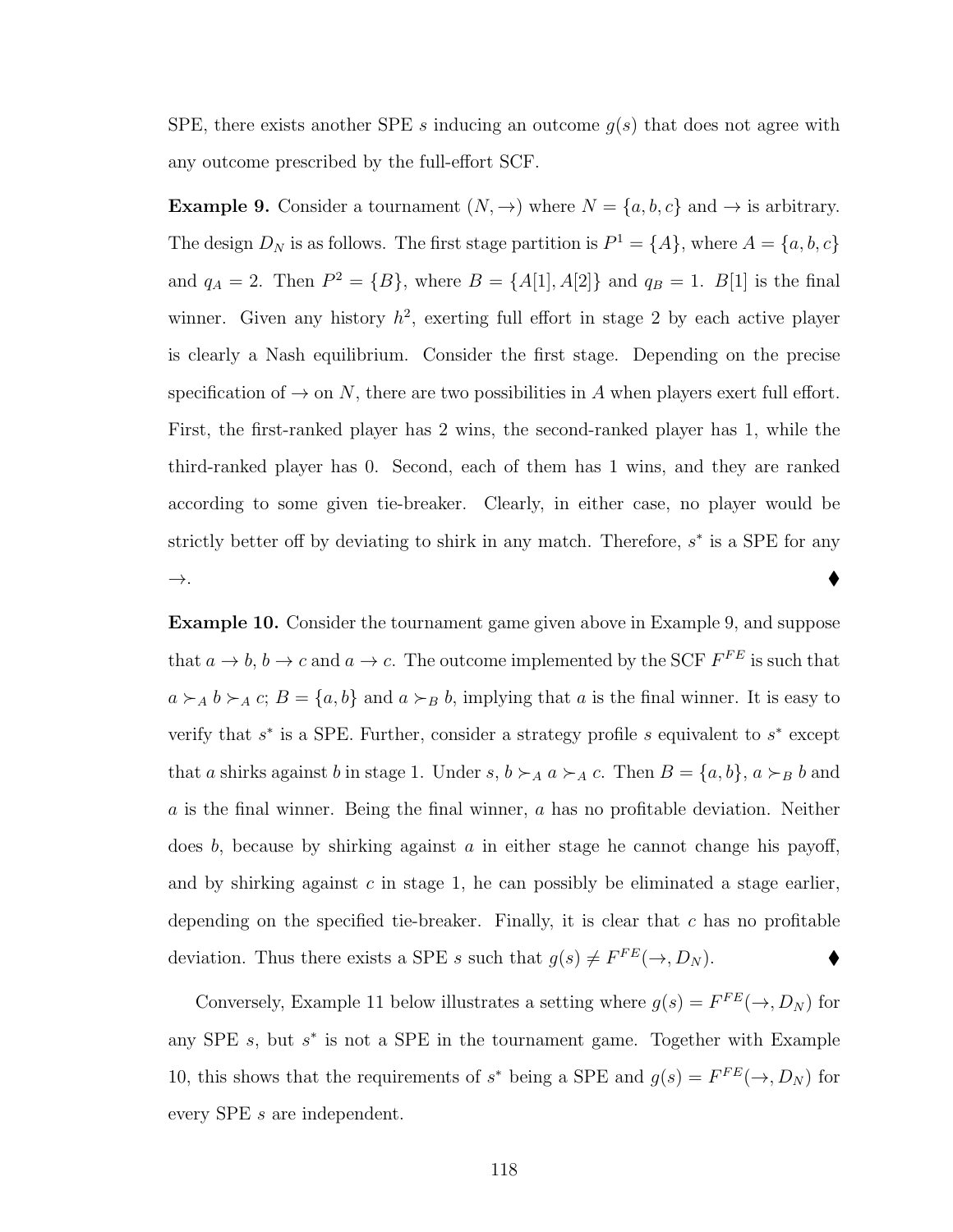**Example 11.** Consider a tournament  $(N, \rightarrow)$ , where  $N = \{a, b, c, d, e, f, g\}$  and



Let the design  $D_N$  designate that  $P^1 = \{A, B, C\}$  where  $A = \{a, b, c\}$  with  $q_A = 2$ ,  $B = \{d, e\}$  with  $q_B = 1$  and  $C = \{f, g\}$  with  $q_C = 1$ . Then  $P^2 = \{D, E\}$ , where  $D =$  ${A[1], B[1]}$  and  $E = {A[2], C[1]}$ . The players  $D[1]$  and  $E[1]$  are the final winners. Finally, suppose that the tie-breaker follows  $c \succ_{\text{tie}} b \succ_{\text{tie}} a \succ_{\text{tie}} d \succ_{\text{tie}} e \succ_{\text{tie}} f \succ_{\text{tie}} g$ . By construction of  $\rightarrow$ , by exerting full effort in group E, A[2] ultimately becomes a final winner, while  $A[1]$  is eliminated from group D in stage 2 as long as  $B[1]$  exerts full effort. Moreover, in any SPE, both a and b never rank the lowest in A and are eliminated, for a always qualifies by exerting full effort in every match in  $A$ , while b always qualifies by exerting full effort against c. So in equilibrium, either  $a \succ_A b \succ_A c$ or  $b \succ_A a \succ_A c$ . If the latter is true, then b must have 2 wins, a has 1, and c has 0, by construction of  $\succ_{\text{tie}}$ . Thus a must have shirked against b. But then b can be strictly better off by shirking against a and qualify as  $A[2]$ , contradicting subgame perfection. So it must be true that  $a \succ_A b \succ_A c$ , and a has 2 wins, b has 1 and c has 0 by construction of  $\succ_{\text{tie}}$ . In particular, b must have shirked against a, for otherwise a could shirk against him and profit by qualifying as  $A[2]$ . On the other hand, it should be clear that the stronger player in each group  $B, C, D$  and E would exert full effort in equilibrium. Thus  $g(s) = F^{FE}(\rightarrow, D_N)$  in any SPE s. But s<sup>\*</sup> is clearly not a SPE in the induced tournament game, for a would profit by unilaterally deviating to shirk against b in A to qualify as  $A[2]$ .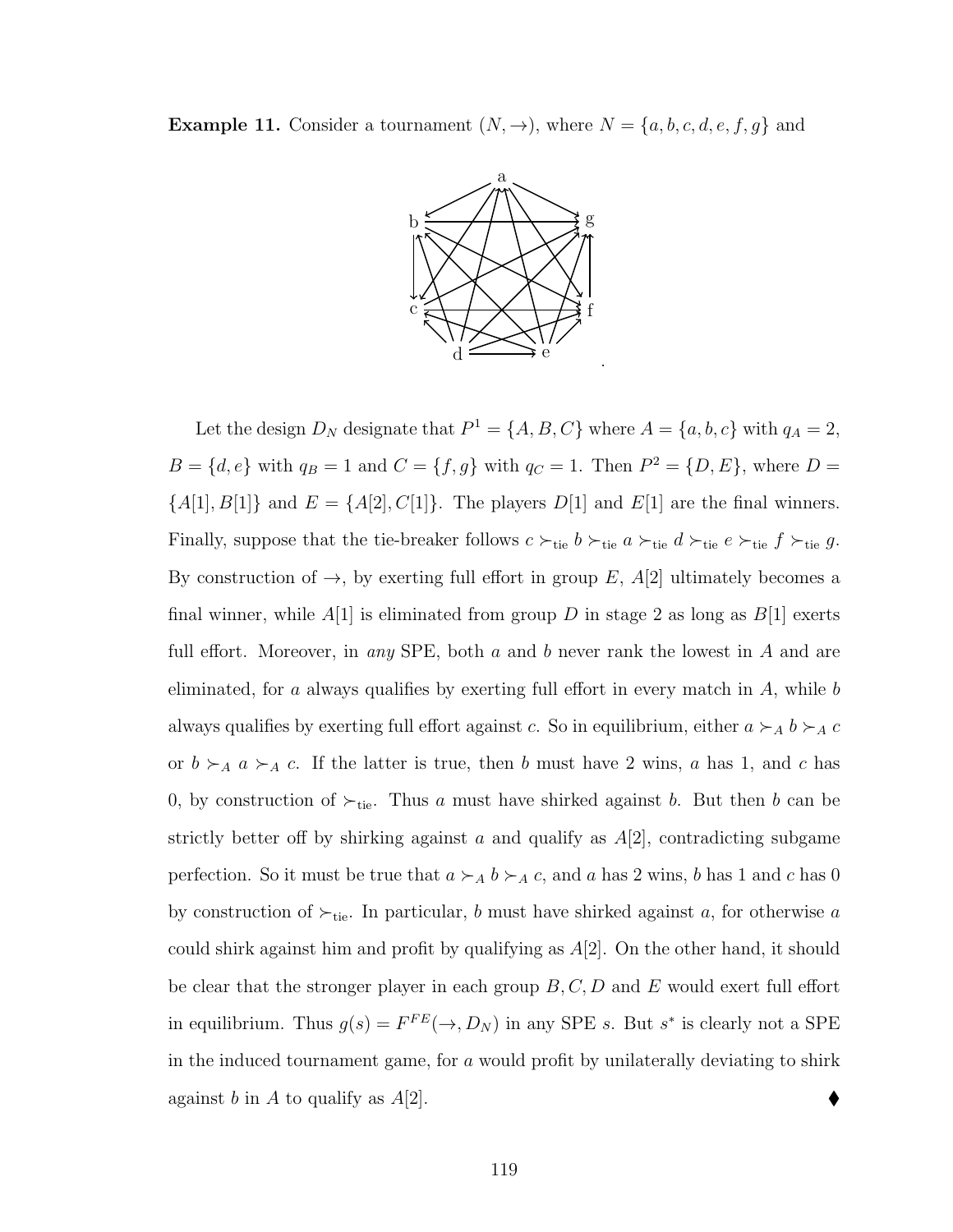One key assumption underlying Theorem [3.1](#page-125-0) is that the sorting rule in each stage relies on the ranks of each qualified player instead of their numbers of wins in the previous stage. Indeed, the latter measure provides an immediate medium for a player to manipulate his standing and manipulating behavior may arise even when the qualification quota is one in each group as shown Example [12](#page-129-0) below.

<span id="page-129-0"></span>Example 12. Fix some stage in an arbitrary tournament game. Suppose that if all players exert full effort then player i ranks first with  $w$  wins in some group  $G$  the current stage, qualifies to group  $\tilde{A}$  in the next stage and is eliminated. Suppose also that no other player in G has more than  $w-3$  wins in the current stage, so i would still qualify if he lost one match in  $G$ . Suppose that when i ranks first in  $G$  with  $w-1$  wins he qualifies to group B in the next stage and then ranks first in B as long as he exerts full effort. Then exerting full effort after all histories is not a SPE.  $\blacklozenge$ 

We are now ready to prove the main result.

#### 3.3.1 Proof of Theorem [3.1](#page-125-0)

Fix a tournament  $(N, \rightarrow)$  and a design  $D<sub>N</sub>$  with only one qualifier from each group in each stage. Fix  $s^*$  as the strategy profile. To show that it is a SPE, it suffices to show that each player is best responding to others' strategies from the beginning of each stage given any history, since every stage begins with a proper subgame. Clearly, this is true for any final winner. This is also true for a player eliminated in any stage, because any deviation would see him remain eliminated since only one player can qualify from each group and whenever qualified the player would be sorted in the same group in the next stage upon deviation. Next, we show that  $g(s) = F^{FE}(\rightarrow, D_N)$ for any SPE s. Observe that, the outcome designated by  $F^{FE}$  satisfies that i qualifies from G if and only if  $i \in \text{argmax}_{j \in G} w_j^{FE}(G)$  and  $i \succ_{\text{tie}} k$  for any other maximizer k. If  $g(s) \neq F^{FE}(\rightarrow, D_N)$  for some SPE s, then there must exist a group G in some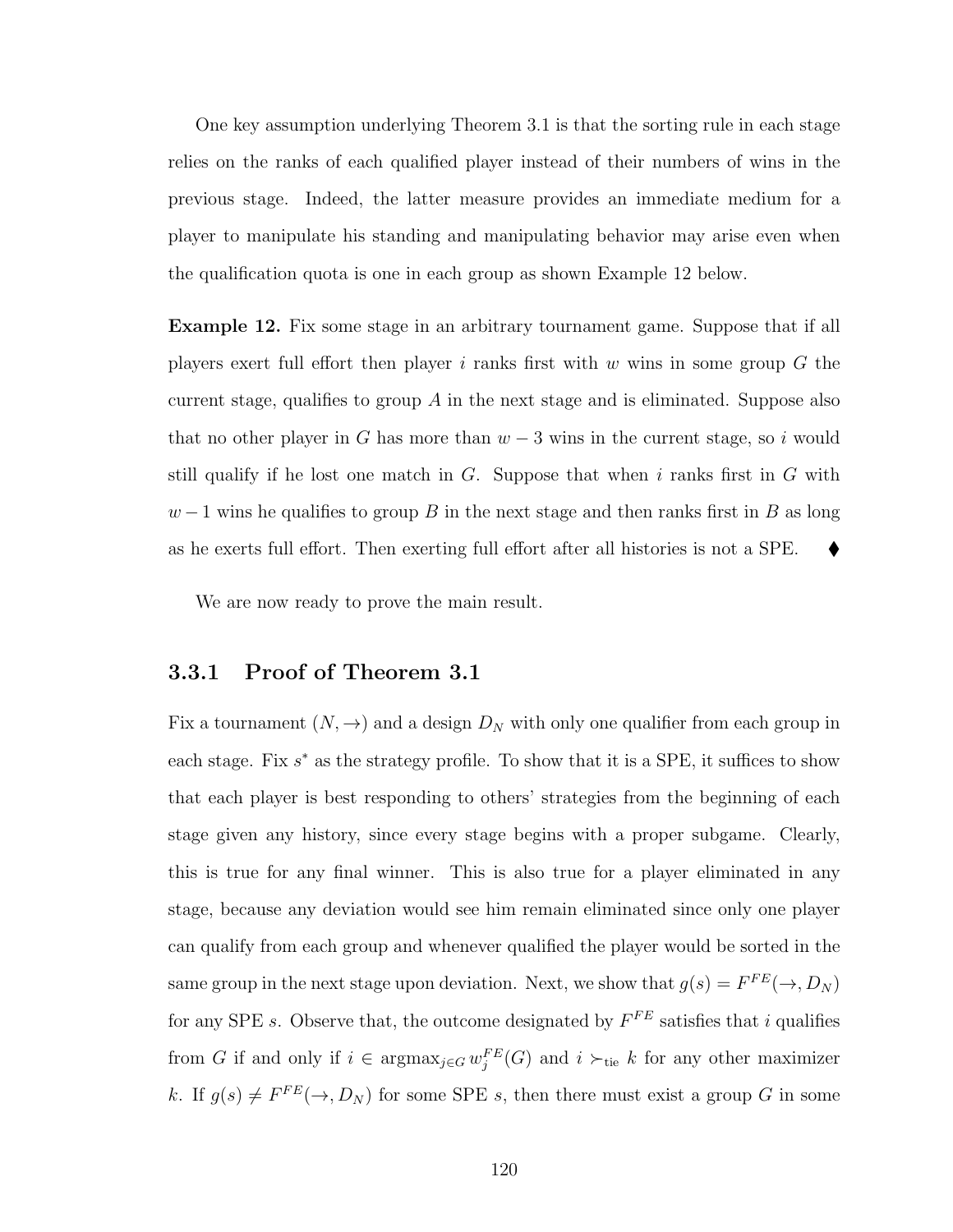stage t after some history  $h^t$  under s, and two players  $i, j \in G$  so that  $j \succ_G i$  but  $i \in \text{argmax}_{l \in G} w_l^{FE}(G)$  and  $i \succ_{\text{tie}} k$  for any other maximizer k. Because  $q_G = 1$ , i is eliminated in stage  $t$ . But the fact that  $i$  is a maximizer implies that  $i$  must have shirked in at least one match in  $G$  under  $s$ . If he deviates to exert full effort in those matches, then he must rank first and qualify, contradicting that s is a SPE.

Conversely, it suffices to show for each design  $D<sub>N</sub>$  with  $q<sub>G</sub> > 1$  in a group G in some stage t that, for some order  $\to$  on N, either s<sup>\*</sup> is not a SPE or that  $g(s) \neq F^{FE}(\to, D_N)$ for some SPE s. Fix a history  $h^t$ , after which  $G = \{1, 2, ..., g\}$ . Let the order  $\rightarrow$  on N designate that  $i \to j$  if  $i < j$  for any two players  $i, j \in G$ . Thus  $i \succ_G j$  if  $i < j$ under  $s^*$ , and both 1 and 2 qualify from  $G$ . Upon qualification, two possibilities arise, depending on the sorting rule  $f^{t+1}$ . The first possibility entails that  $1, 2 \in A$  for some group A in stage  $t + 1$ . Let  $s^*$  be a SPE, for otherwise the claim is proved in this case. Consider a one-stage deviation  $s$  from  $s^*$  in stage  $t$  where 1 shirks against 2 in G. The rankings of all groups in  $P<sup>t</sup>$  are unchanged, except that the ranks of 1 and 2 switch in G so that  $g(s) \neq F^{FE}(\rightarrow, D_N)$ . We argue that s is a SPE: first, the stage partitions  $(P^t)_{t=1}^T$  are the same under s and s<sup>\*</sup>, which implies that players face the same opponents in each stage under both profiles; second,  $s^*$  is a SPE. Therefore IC fails. It remains to consider the second possibility, where 1 and 2 are sorted into two separate groups, say B and C respectively, in stage  $t + 1$ . Further let the order  $\rightarrow$ on N designate that,  $i \to 1$  for each  $i \in B \setminus \{1\}$  and  $1 \to j$  for each  $j \in C$ . Clearly, 1 ranks the lowest in B and is eliminated in stage  $t + 1$ . However,  $s^*$  is not a SPE because a one-stage deviation by 1 to shirk against 2 in  $G$  would allow 1 to qualify to C in stage  $t + 1$ , in which he ranks the first and qualifies further. This completes the proof.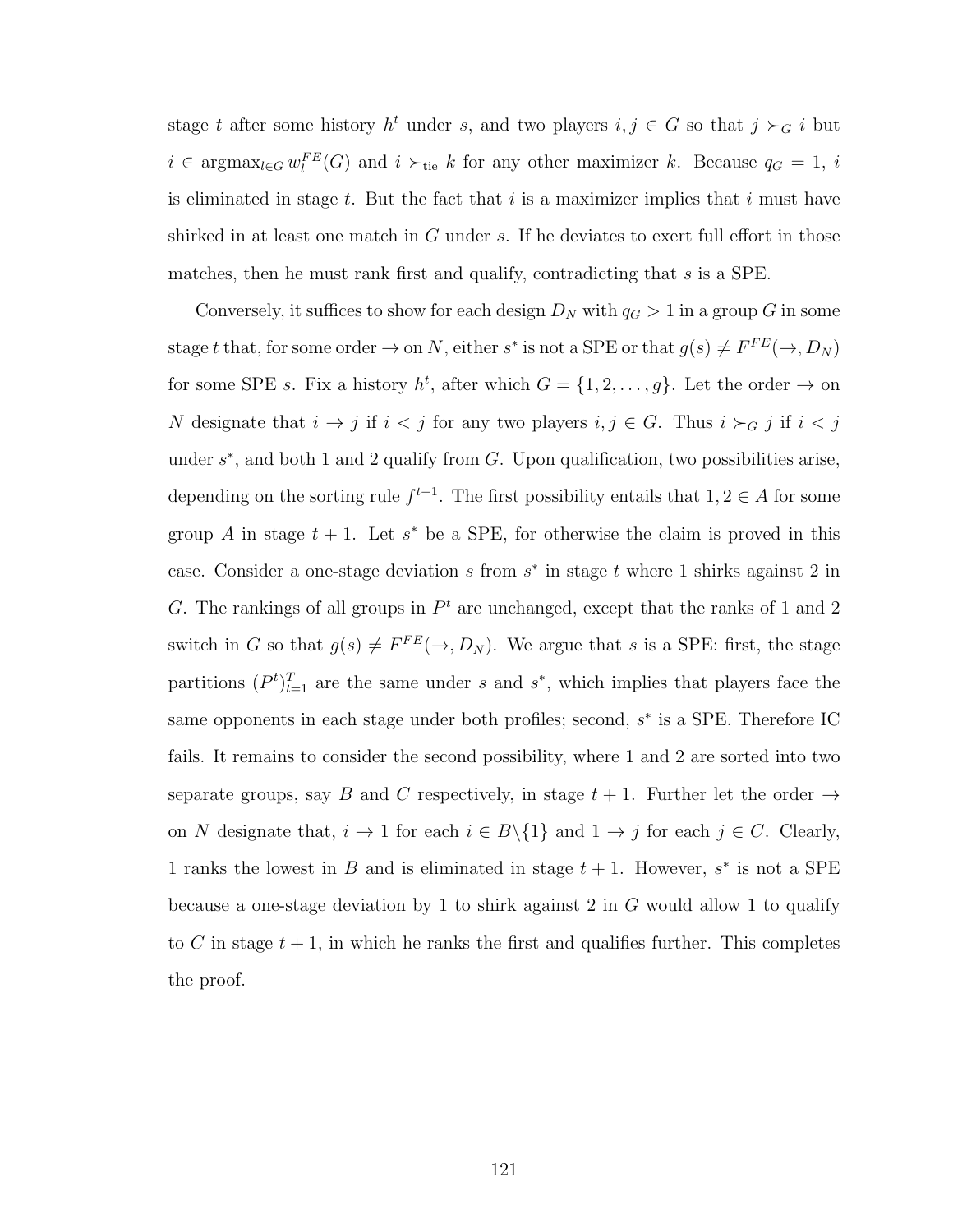# 3.4 Concluding Remarks

The result has the flavor of an impossibility result by implying that many tournament games in practice are not IC. Nonetheless, in practice, regulations that allow only one qualifier from each group may not be desirable. The appeal of IC may therefore be put into question. Imagine an unknown tennis player being drawn against Roger Federer in the same group in the first stage of a single-elimination tournament. The tournament game is IC, but is perhaps too harsh on the athletes and their fans. Of course, there are many factors other than IC, for instance time constraint and the number of matches, that a designer needs to take into account when designing a tournament. To be clear, the aim of the present paper is *not* to provide a general selection criterion of tournament designs. Instead it seeks to provide a baseline framework for future work. For instance, the current solution concept is binary: a tournament game is either IC or not. Devising a method to quantify IC would allow for the study of trade-offs between IC and other potentially desirable factors.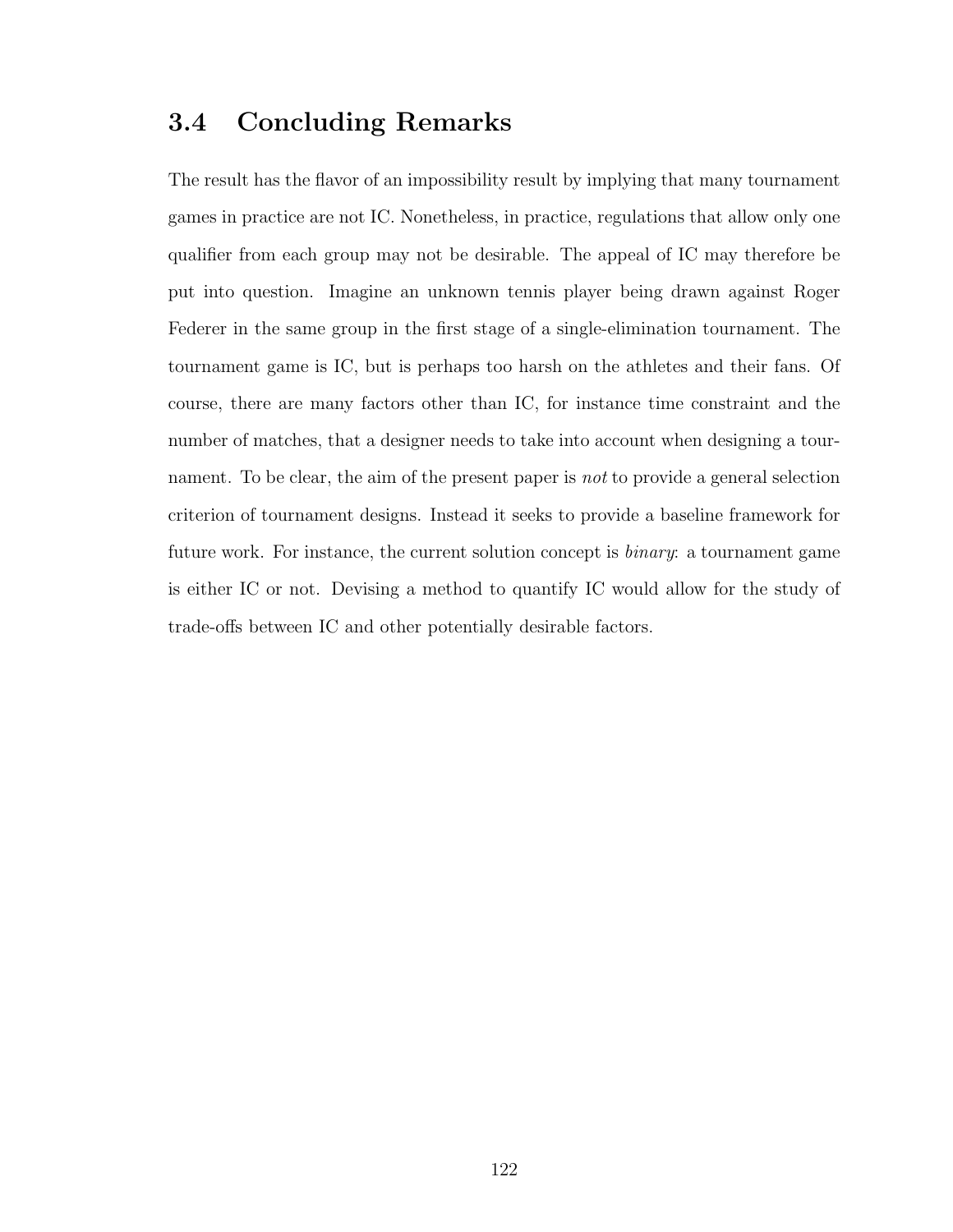# Bibliography

- G. L. Albano and A. Lizzeri. Strategic Certification and Provision of Quality. International Economic Review, 42(1):267–283, 2001.
- C. D. Aliprantis and K. C. Border. Infinite Dimensional Analysis: A Hitchhiker's Guide. 3rd edition. Springer-Verlag, Berlin, 2006.
- A. Atkeson, C. Hellwig, and G. Ordoñez. Optimal Regulation in the Presence of Reputation Concerns. The Quarterly Journal of Economics, 130(1):415–464, 2015.
- C. N. Avery and J. A. Chevalier. Herding Over The Career. Economics Letters, 63 (3):327–333, 1999.
- M. Backus and A. T. Little. I Dont Know. American Political Science Review, 114 (3):724–743, 2020.
- M. Baddeley. Copycats & Contrarians: Why We Follow Others... and When We Don't. Yale University Press, 2018.
- H. Bar-Isaac and S. Tadelis. Seller Reputation. Foundations and Trends (R) in Microeconomics, 4(4):273–351, 2008.
- R. Benabou and G. Laroque. Using Privileged Information to Manipulate Markets: Insiders, Gurus, and Credibility. The Quarterly Journal of Economics, 107(3): 921–958, 1992.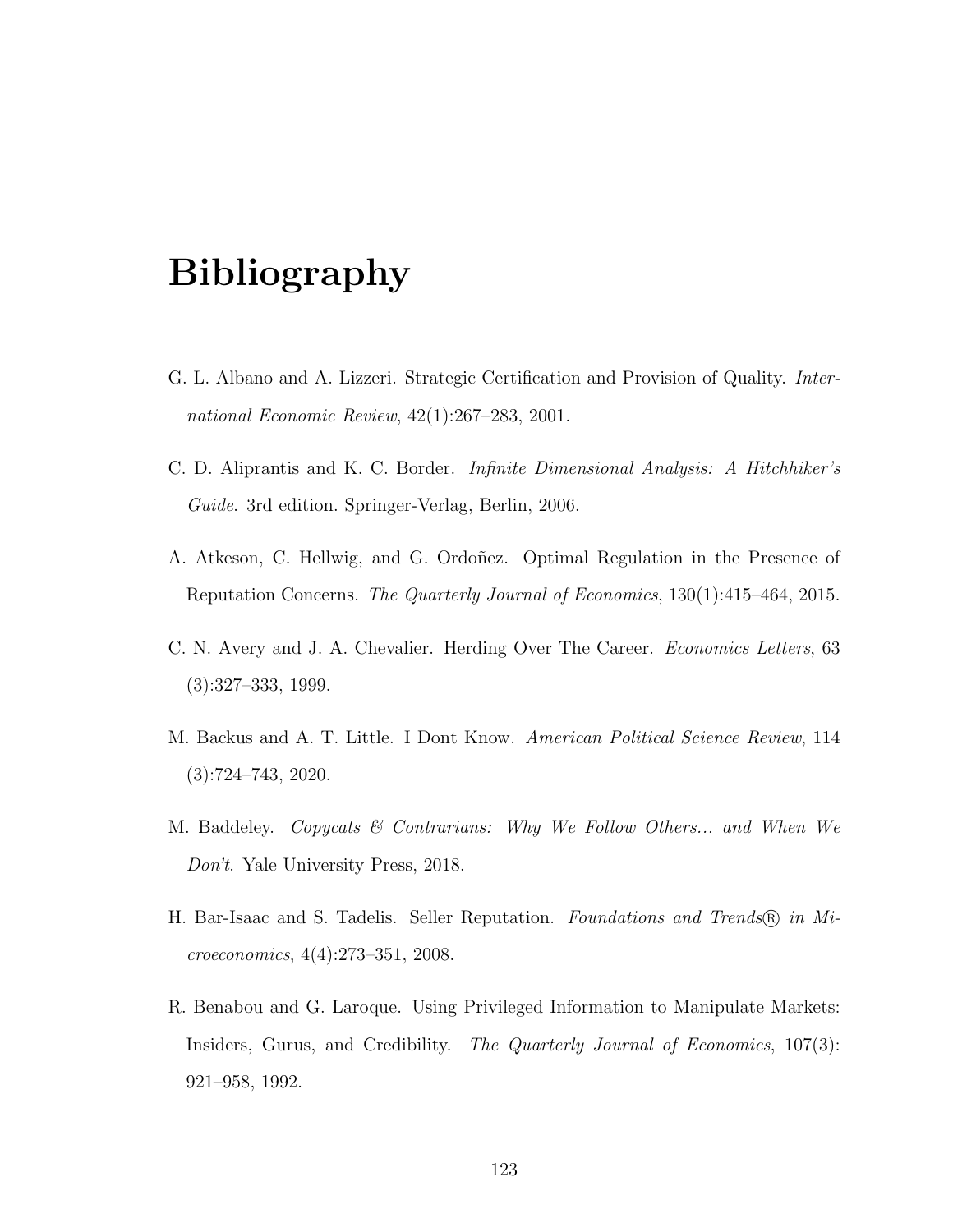- V. Bhaskar and C. Thomas. Community Enforcement of Trust with Bounded Memory. The Review of Economic Studies, 86(3):1010–1032, 2019.
- S. Board and M. Meyer-ter Vehn. Reputation for Quality. Econometrica, 81(6): 2381–2462, 2013.
- A. Bonatti and J. Hörner. Career Concerns with Exponential Learning. Theoretical Economics, 12(1):425–475, 2017.
- A. Bourgoin and J.-F. Harvey. Professional Image Under Threat: Dealing with Learning-Credibility Tension. Human Relations, 71(12):1611–1639, 2018.
- Z. Bozanic, J. Chen, and M. J. Jung. Analyst Contrarianism. Journal of Financial Reporting, 4(2):61–88, 2019.
- A. Brad, A. Delemare, N. Hurley, V. Lenikus, R. Mulrenan, N. Nemes, U. Trunk, and N. Urbancic. The False Promise of Certification. Changing Markets Foundation, Utrecht, 2018.
- A. Brandenburger and B. Polak. When Managers Cover Their Posteriors: Making The Decisions The Market Wants To See. The RAND Journal of Economics, pages 523–541, 1996.
- Y.-K. Che and J. Hörner. Recommender Systems as Mechanisms for Social Learning. The Quarterly Journal of Economics, 133(2):871–925, 2018.
- G. Cisternas. Two-sided Learning and the Ratchet Principle. The Review of Economic Studies, 85(1):307–351, 2018.
- J. C. Coffee. Brave New World?: The Impact(s) of the Internet on Modern Securities Regulation. The Business Lawyer, pages 1195–1233, 1997.
- <span id="page-133-0"></span>D. Dagaev and C. Sonin. Winning by Losing: Incentive Incompatibility in Multiple Qualifiers. Discussion paper series, Centre for Economic Policy Research, 2013.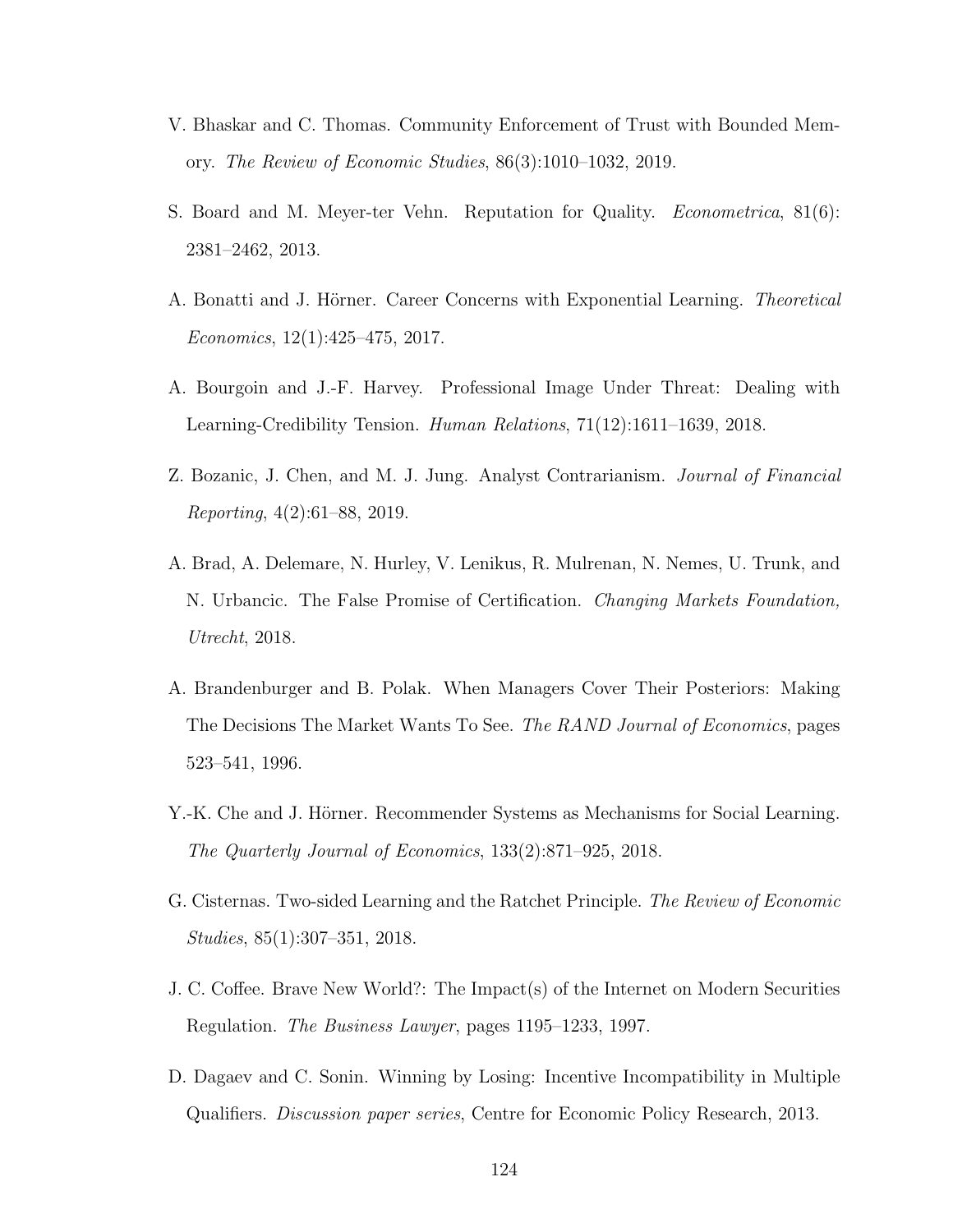- R. Deb and C. Stewart. Optimal Adaptive Testing: Informativeness and Incentives. Theoretical Economics, 13(3):1233–1274, 2018.
- R. Deb, M. Pai, and M. Said. Evaluating Strategic Forecasters. American Economic Review, 108(10):3057–3103, 2018.
- R. Deb, M. F. Mitchell, and M. Pai. (Bad) Reputation in Relational Contracting. 2020.
- M. Dewatripont, I. Jewitt, and J. Tirole. The Economics of Career Concerns, Part I: Comparing Information Structures. The Review of Economic Studies, 66(1): 183–198, 1999a.
- M. Dewatripont, I. Jewitt, and J. Tirole. The Economics of Career Concerns, Part II: Application to Missions and Accountability of Government Agencies. The Review of Economic Studies, 66(1):199–217, 1999b.
- D. Dranove and G. Z. Jin. Quality Disclosure and Certification: Theory and Practice. Journal of Economic Literature, 48(4):935–63, 2010.
- M. R. Effinger and M. K. Polborn. Herding and Anti-herding: A Model of Reputational Differentiation. European Economic Review, 45(3):385–403, 2001.
- M. Ekmekci. Sustainable Reputations with Rating Systems. Journal of Economic Theory, 146(2):479–503, 2011.
- J. Ely and J. Välimäki. Bad Reputation. The Quarterly Journal of Economics, 118 (3):785–814, 2003.
- G. Eyal. The Crisis of Expertise. John Wiley & Sons, 2019.
- D. P. Foster and R. V. Vohra. Asymptotic Calibration. Biometrika, 85(2):379–390, 1998.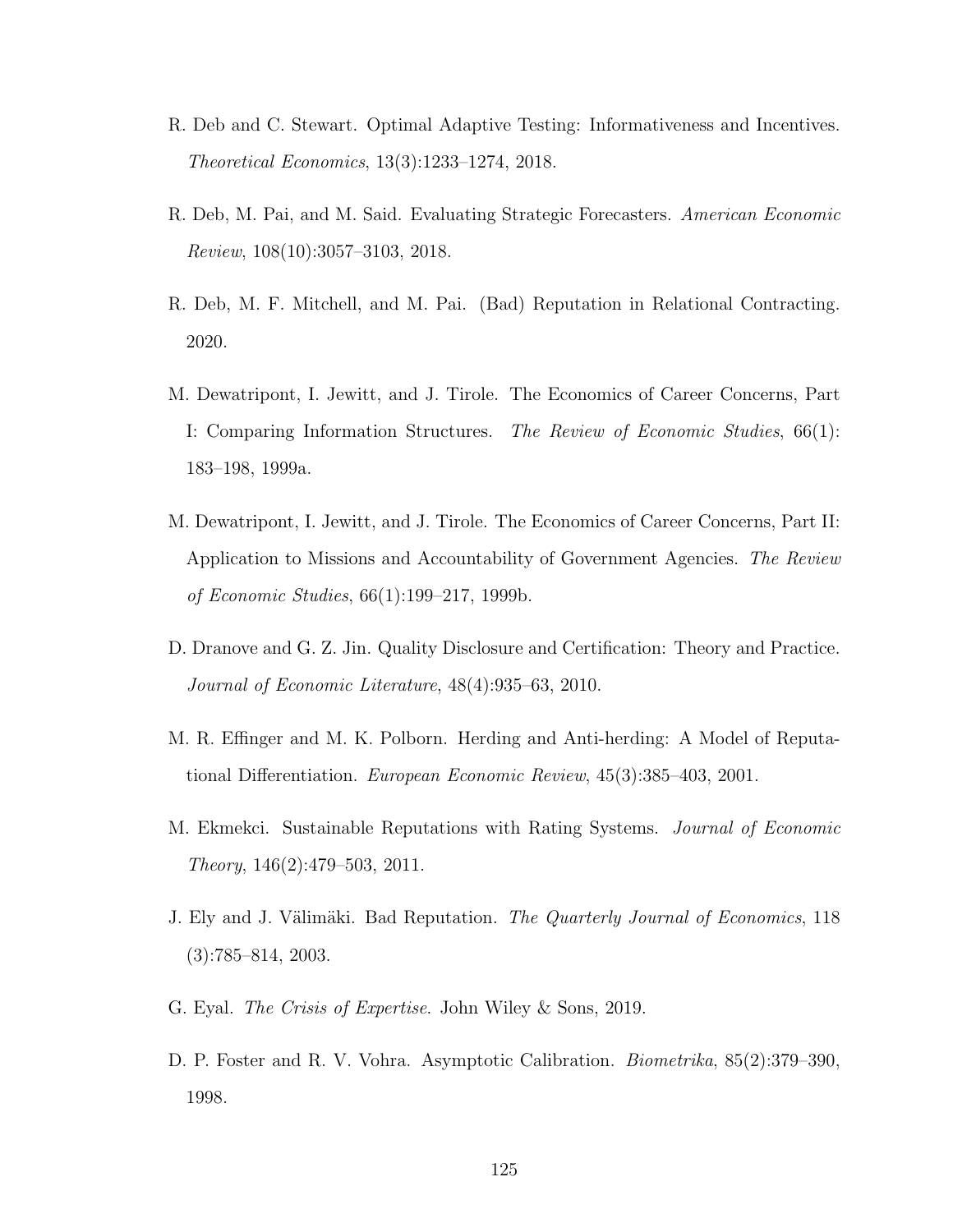- <span id="page-135-2"></span>Q. Fu and J. Lu. The Optimal Multi-stage Contest. Economic Theory, 51(2):351–82, 2013.
- C. Funk, M. Hefferon, B. Kennedy, and C. Johnson. Trust and Mistrust in Americans Views of Scientific Experts. Pew Research Center, 2, 2019.
- M. Gentzkow and J. M. Shapiro. Media Bias And Reputation. Journal of Political Economy,  $114(2):280-316$ , 2006.
- R. J. Goodland. Ecolabeling: Opportunties for Progress Toward Sustainability. Consumer's Choice Council, 2002.
- <span id="page-135-0"></span>J. Green and N. Stokey. A Comparison of Tournaments and Contracts. Journal of Political Economy, 91(3):349–64, 1983.
- <span id="page-135-1"></span>C. Groh, B. Moldovanu, A. Sela, and U. Sunde. Optimal Seedings in Elimination Tournaments. Economic Theory, 49(1):59–80, 2012.
- M. Gurri. The Revolt of the Public and the Crisis of Authority in the New Millennium. Stripe Press, 2018.
- M. Halac and I. Kremer. Experimenting with Career Concerns. American Economic Journal: Microeconomics, 12(1):260–88, February 2020.
- R. Harbaugh and E. Rasmusen. Coarse Grades: Informing the Public by Withholding Information. American Economic Journal: Microeconomics, 10(1):210–35, 2018.
- B. Holmström. Managerial Incentive Problems: A Dynamic Perspective. The Review of Economic Studies, 66(1):169–182, 1999.
- H. Hong and J. D. Kubik. Analyzing the Analysts: Career Concerns and Biased Earnings Forecasts. The Journal of Finance, 58(1):313–351, 2003.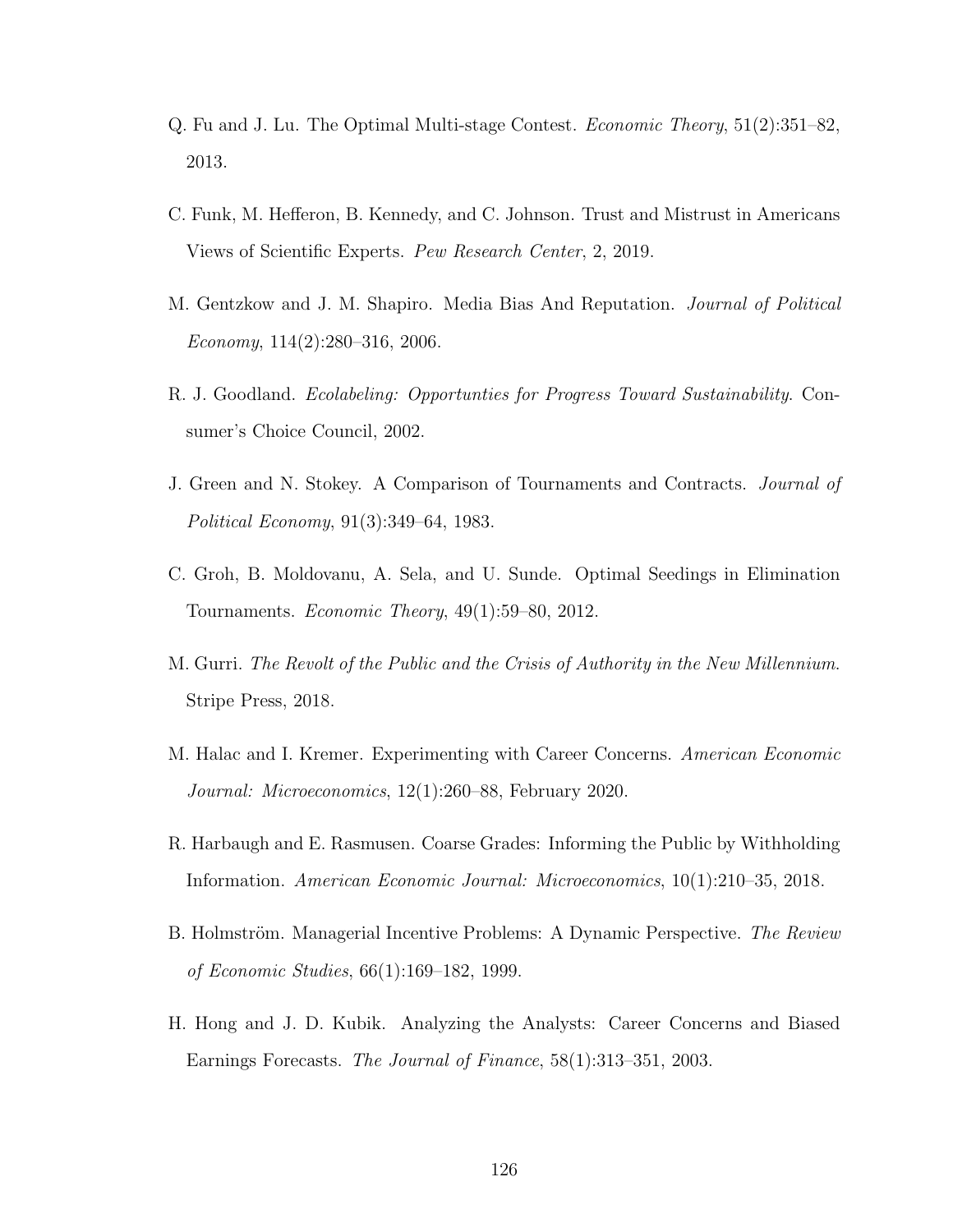- H. Hong, J. D. Kubik, and A. Solomon. Security Analysts' Career Concerns and Herding of Earnings Forecasts. The Rand Journal of Economics, pages 121–144, 2000.
- H. Hopenhayn and M. Saeedi. Optimal Quality Ratings and Market Outcomes. NBER Working Paper, 26221, 2019.
- J. Hörner. Reputation and Competition. American Economic Review, 92(3):644–663, 2002.
- J. Hörner and N. Lambert. Motivational Ratings. The Review of Economic Studies, 11 2020. ISSN 0034-6527. doi: 10.1093/restud/rdaa070. URL [https://doi.org/](https://doi.org/10.1093/restud/rdaa070) [10.1093/restud/rdaa070](https://doi.org/10.1093/restud/rdaa070).
- G. Howells. The Potential and Limits of Consumer Empowerment by Information. Journal of Law and Society, 32(3):349–370, 2005.
- N. Klein and T. Mylovanov. Will Truth Out? An Advisors Quest to Appear Competent. Journal of Mathematical Economics, 72:112–121, 2017.
- <span id="page-136-1"></span>K. Konrad. *Strategy and Dynamics in Contests*. Oxford University Press, New York, 2009.
- S. Kovbasyuk and G. Spagnolo. Memory and Markets. 2018.
- <span id="page-136-2"></span>J.-F. Laslier. Tournament Solutions and Majority Voting, volume 7 of Studies in Economic Theory. Springer, 1st edition, 1997.
- <span id="page-136-0"></span>E. Lazear and S. Rosen. Rank-order Tournaments as Optimum Labor Contracts. Journal of Political Economy, 89(5):841–64, 1981.
- G. Levy. Anti-herding and Strategic Consultation. European Economic Review, 48 (3):503–525, 2004.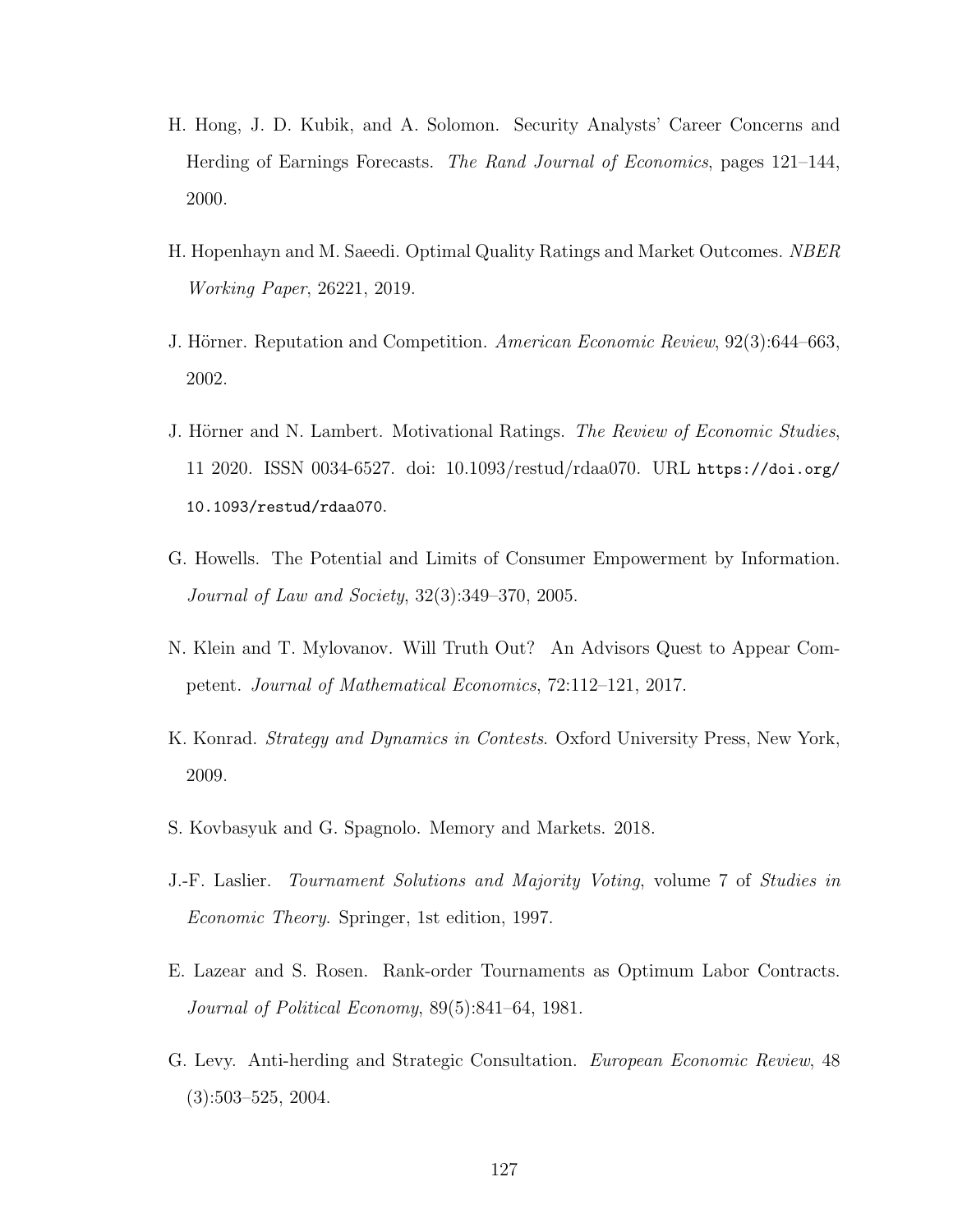- W. Li. Changing One's Mind When the Facts Change: Incentives of Experts and the Design of Reporting Protocols. The Review of Economic Studies, 74(4):1175–1194, 2007.
- Q. Liu. Information Acquisition and Reputation Dynamics. The Review of Economic Studies, 78(4):1400–1425, 2011.
- Q. Liu and A. Skrzypacz. Limited Records and Reputation Bubbles. Journal of Economic Theory, 151:2–29, 2014.
- A. Lizzeri. Information Revelation and Certification Intermediaries. The RAND Journal of Economics, 30:214–231, 1999.
- A. Lizzeri, M. A. Meyer, and N. Persico. The Incentive Effects of Interim Performance Evaluations. 2002.
- C. Lorecchio and D. Monte. Dynamic Information Design under Constrained Communication Rules. 2021.
- G. Mailath and L. Samuelson. Who Wants a Good Reputation? The Review of Economic Studies, 68(2):415–441, 2001.
- S. Majumdar and S. W. Mukand. Policy Gambles. American Economic Review, 94 (4):1207–1222, 2004.
- I. Marinovic, M. Ottaviani, and P. N. Sørensen. Forecasters Objectives and Strategies. In Handbook of Economic Forecasting, volume 2, pages 690–720. Elsevier, 2013.
- I. Marinovic, A. Skrzypacz, and F. Varas. Dynamic certification and reputation for quality. American Economic Journal: Microeconomics, 10(2):58–82, 2018.
- A. Mas-Colell, M. D. Whinston, and J. R. Green. Microeconomic Theory, volume 1. Oxford University Press New York, 1995.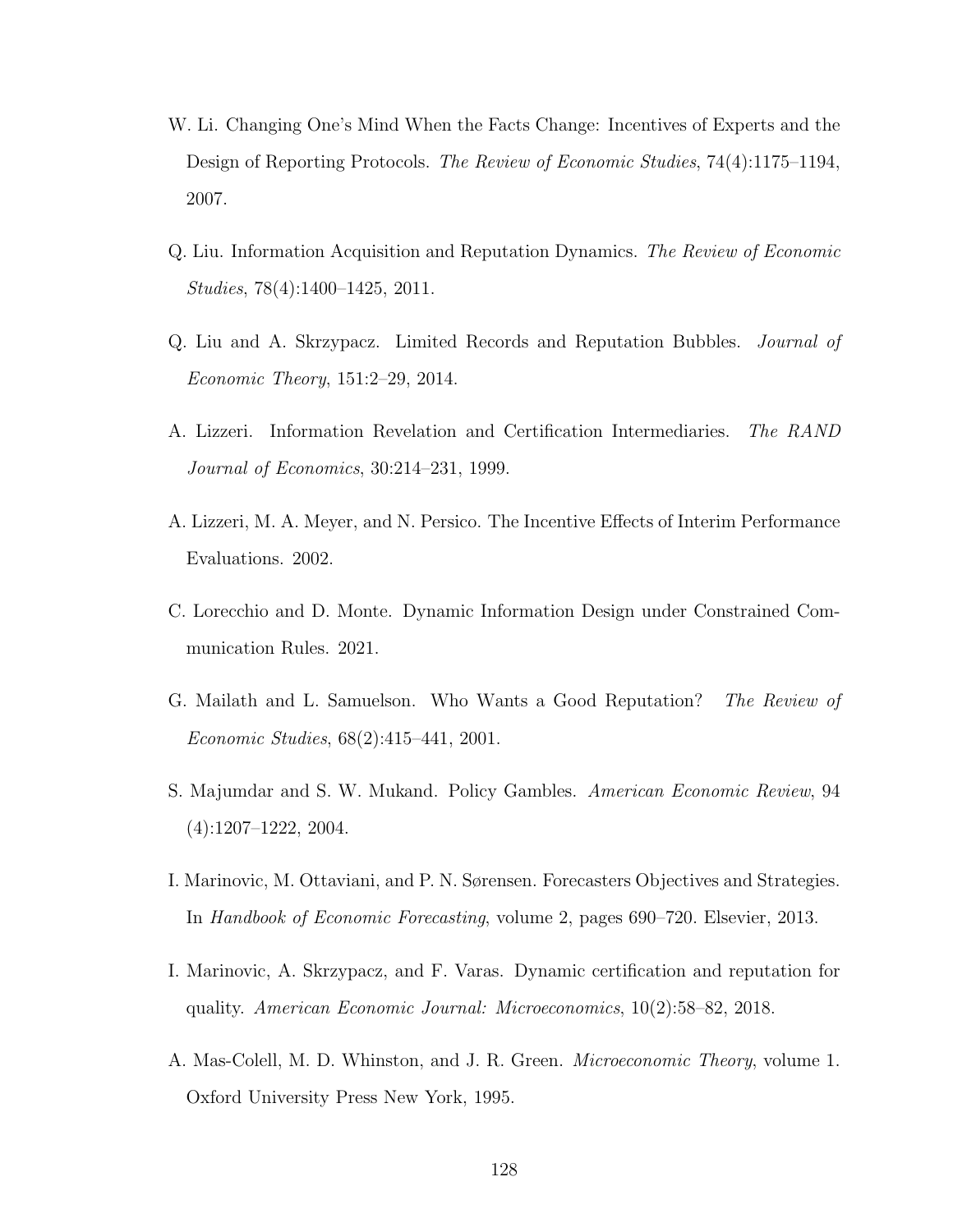- R. McLachlin. Service Quality in Consulting: What is Engagement Success? Managing Service Quality: An International Journal, 2000.
- <span id="page-138-0"></span>B. Moldovanu and A. Sela. The Optimal Allocation of Prizes in Contests. American Economic Review, 91:542–58, 2001.
- A. Momparler, P. Carmona, and C. Lassala. Quality of Consulting Services and Consulting Fees. Journal of Business Research, 68(7):1458–1462, 2015.
- S. Morris. Political correctness. Journal of Political Economy, 109(2):231–265, 2001.
- R. B. Myerson. Multistage Games with Communication. Econometrica, pages 323– 358, 1986.
- T. Nichols. The Death of Expertise: The Campaign Against Established Knowledge and Why It Matters. Oxford University Press, 2017.
- OECD. Actual Effect of Selected Programs. Organization for Economic Co-Operation and Development, GD, 97, 1997.
- W. Olszewski. Calibration and Expert Testing. In Handbook of Game Theory with Economic Applications, volume 4, pages 949–984. Elsevier, 2015.
- M. Ottaviani and P. N. Sørensen. Professional Advice. Journal of Economic Theory, 126(1):120–142, 2006a.
- M. Ottaviani and P. N. Sørensen. Reputational Cheap Talk. The Rand Journal of  $Economics, 37(1):155-175, 2006b.$
- M. Ottaviani and P. N. Sørensen. The Strategy of Professional Forecasting. Journal of Financial Economics, 81(2):441–466, 2006c.
- M. Pagano and P. Volpin. Credit ratings failures and policy options. Economic Policy, 25(62):401–431, 2010.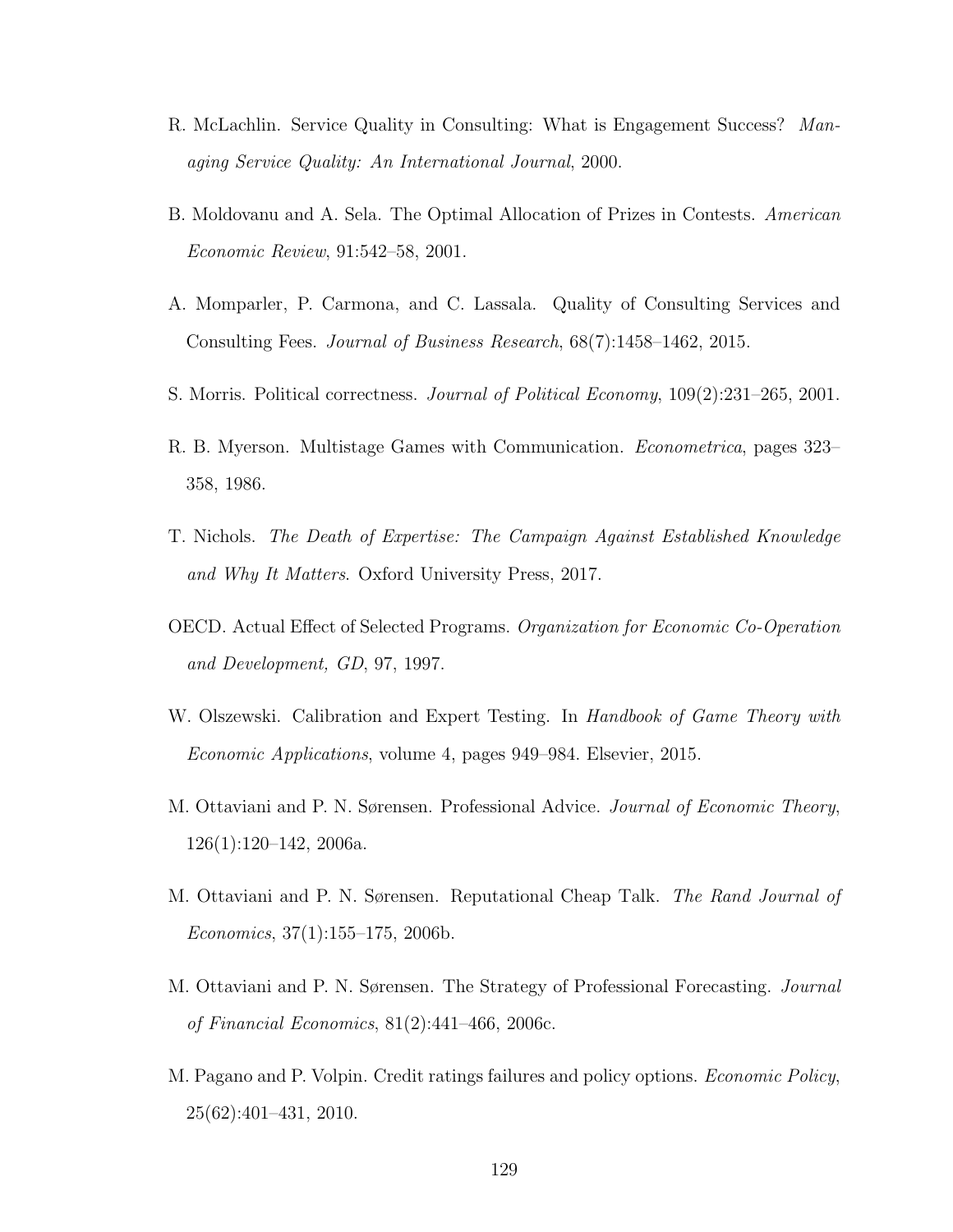- F. Partnoy. How And Why Credit Rating Agencies Are Not Like Other Gatekeepers. 2006.
- F. Partnoy. What's (Still) Wrong with Credit Ratings. Wash. L. Rev., 92:1407, 2017.
- <span id="page-139-3"></span>M. Pauly. Can Strategizing in Round-robin Subtournaments be Avoided? Social Choice and Welfare, 43(1):29–46, 2014.
- F. Pavesi and M. Scotti. Good Lies. 2019.
- A. Prat. The Wrong Kind of Transparency. American Economic Review, 95(3): 862–877, 2005.
- C. Prendergast. A Theory of "Yes Men". The American Economic Review, pages 757–770, 1993.
- C. Prendergast and L. Stole. Impetuous Youngsters and Jaded Old-timers: Acquiring a Reputation for Learning. Journal of Political Economy, 104(6):1105–1134, 1996.
- R. Radner. Repeated Principal-Agent Games with Discounting. Econometrica, 53 (5):1173–1198, 1985.
- <span id="page-139-1"></span>S. Rosen. Prizes and Incentives in Elimination Tournaments. American Economic *Review*,  $76(4):701-15$ , 1986.
- <span id="page-139-0"></span>S. M. Ross. Introduction to Stochastic Dynamic Programming. Academic Press, 2014.
- <span id="page-139-2"></span>A. Rubinstein. Ranking the Participants in a Tournament. Journal of the Society of Industrial and Applied Mathematics, 38:108–11, 1980.
- J. Rüdiger and A. Vigier. Learning About Analysts. Journal of Economic Theory, 180:304–335, 2019.
- D. S. Scharfstein and J. C. Stein. Herd Behavior and Investment. American Economic Review, 80(3):465–479, 1990.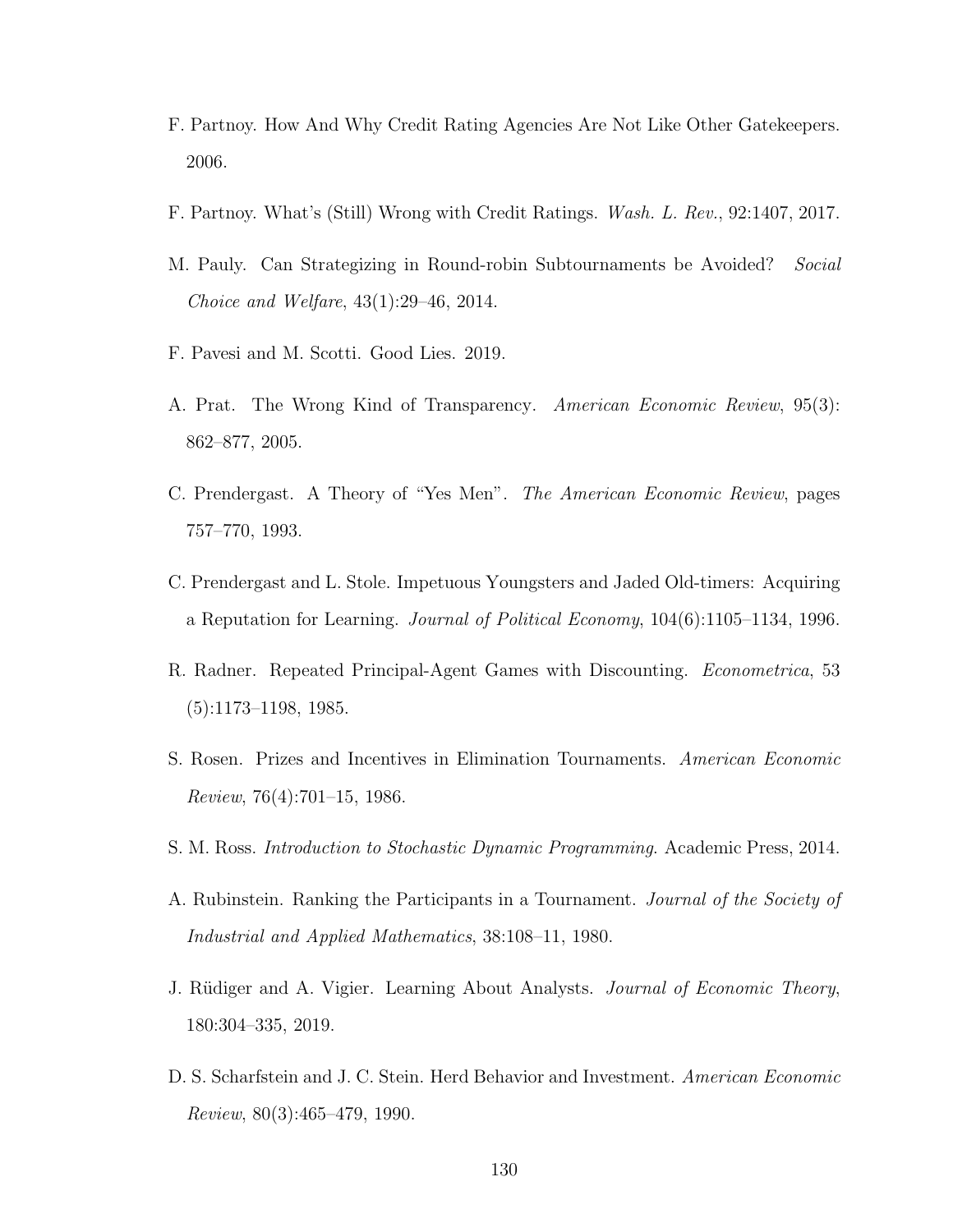- A. Smirnov and E. Starkov. Timing of Predictions in Dynamic Cheap Talk: Experts vs. Quacks. University of Zurich, Department of Economics, Working Paper, (334), 2019.
- J. Sobel. A Theory of Credibility. The Review of Economic Studies, 52(4):557–573, 1985.
- K. Stahl and R. Strausz. Certification and Market Transparency. The Review of Economic Studies, 84(4):1842–1868, 2017.
- N. L. Stokey, R. Lucas, and E. Prescott. Recursive Methods in Economic Dynamics. Cambridge, MA: Harvard University, 1989.
- B. Trueman. Analyst Forecasts and Herding Behavior. The Review of Financial Studies, 7(1):97–124, 1994.
- F. Varas, I. Marinovic, and A. Skrzypacz. Random Inspections and Periodic Reviews: Optimal Dynamic Monitoring. The Review of Economic Studies, 03 2020. ISSN 0034-6527.
- N. Vellodi. Ratings Design and Barriers to Entry. 2019.
- A. Zapechelnyuk. Optimal Quality Certification. American Economic Review: In $sights, 2(2):161-76, 2020.$
- J. Zwiebel. Corporate Conservatism and Relative Compensation. Journal of Political Economy,  $103(1):1-25$ , 1995.